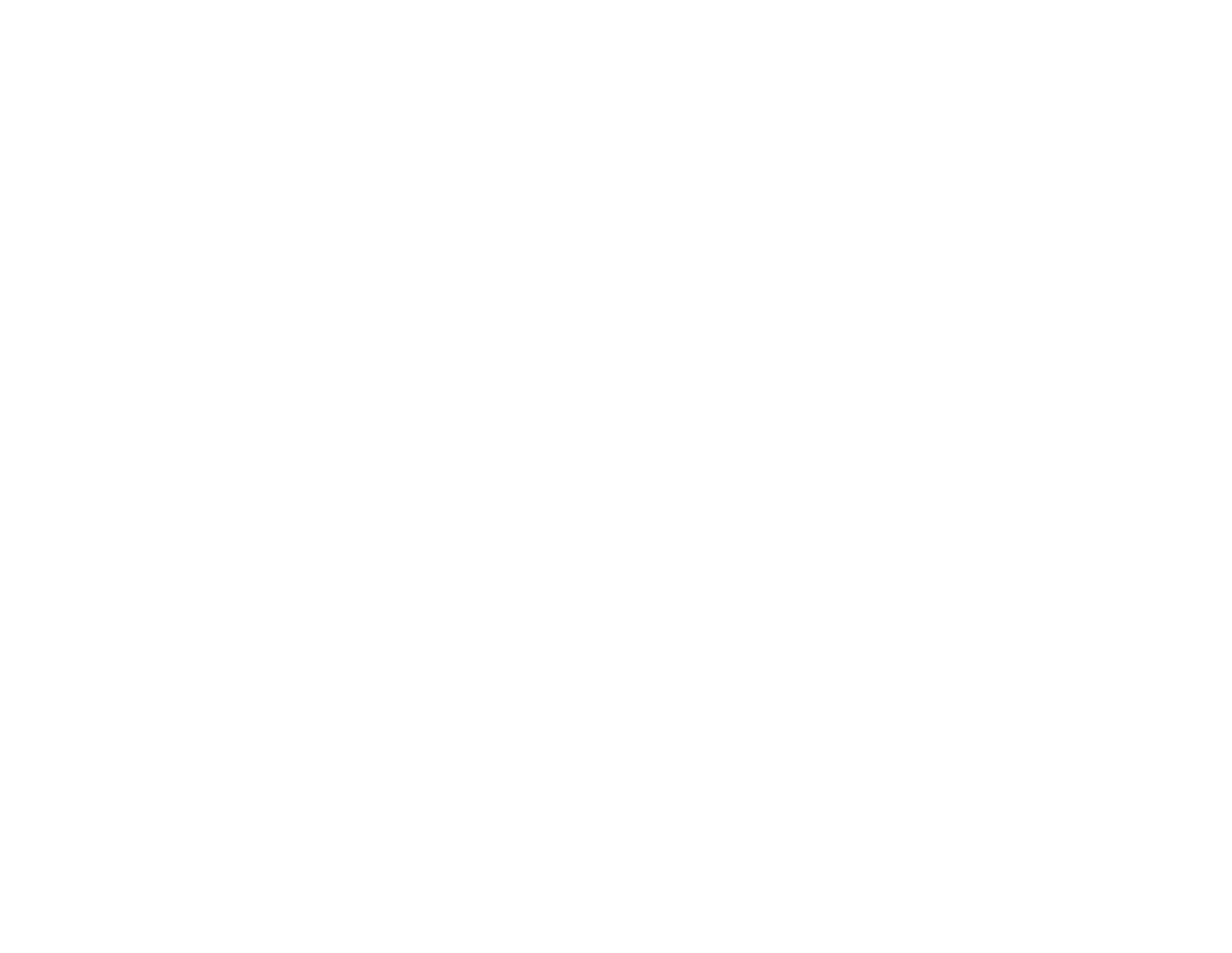|                    | <b>Licence Business Name</b>                     | <b>Address</b>                                     | <b>Licence Type/Sub</b> |                                      | <b>Phone</b>        |      | Fax                                   |            |
|--------------------|--------------------------------------------------|----------------------------------------------------|-------------------------|--------------------------------------|---------------------|------|---------------------------------------|------------|
| 12 626595          | <b>BBaLLiLLa Luxury Car and Truck</b><br>Rentals | 13340 Smallwood PI Unit 105 Richmond BC V6V 1W8    | Vehicle for Hire        | Vehicle For Hire<br>Office           | (778) 708-5390      | Work |                                       | <b>Hom</b> |
| 12 626446          | Steve Nash Fitness World &<br>Sports Club        | 10551 Shellbridge Way Unit 149 Richmond BC V6X 2W9 | Service Use             |                                      | (604) 288-4128      | Work |                                       | Hom        |
| 13 627556          | Aero Pacific Express Ltd                         | 4840 Miller Rd Unit 110 Richmond BC V7B 1K7        | Service Use             |                                      | (604) 282-6369      |      | Work (604) 282-6337 Fax               |            |
| 13 627569          | <b>Encredo Solutions Inc.</b>                    | 6588 Barnard Dr Unit 74 Richmond BC V7C 5R8        | Service Use             | Home Occupation                      | (604) 771-8732      | Work |                                       | Hom        |
| <b>Issue Date:</b> |                                                  | Monday, 07 January 2013                            |                         |                                      |                     |      |                                       |            |
| 13 627679          | <b>Riva Sales Centre</b>                         | 7731 Alderbridge Way Unit 120 Richmond BC V6X 1Z9  | Service Use             |                                      | (604) 278-8825      |      | Work (604) 278-8831 Fax               |            |
| 12 627061          | Baker One Cafe Ltd                               | 4151 Haze bridge Way Unit 1008 Richmond BC V6X 4J7 | Assembly Use Group 1    | <b>Food Service</b><br>Establishment | (604) 207-0050      |      | Work (604) 207-0070 Fax               |            |
| 12 618558          | Tin Tin Seafood Harbour                          | 3711 No 3 Rd Richmond BC V6X 2B8                   | Assembly Use Group 1    | <b>Food Service</b><br>Establishment | (604) 370-3883      | Work |                                       | Hom        |
| 12 627024          | Shangai Delicious                                | 8888 Odlin Cr Unit 2230 Richmond BC V6X 3Z8        | Assembly Use Group 1    | <b>Food Service</b><br>Establishment | (778) 708-2904      | Work |                                       | Hom        |
| <b>Issue Date:</b> |                                                  | Tuesday, 08 January 2013                           |                         |                                      |                     |      |                                       |            |
| 12 603438          | Eagle Hunting Supplies Ltd                       | 8888 Odlin Cr Unit 1100 Richmond BC V6X 3Z8        | Mercantile Use          | <b>Retail Trading</b>                | (604) 273-2288      |      | Work (604) 273-2287 Fax               |            |
| 12 617898          | CAP Storage & Logistics                          | 6711 Elmbridge Way Unit 110 Richmond BC V7C 4N1    | Service Use             |                                      | (604) 279-8892      |      | Work (604) 279-8893 Fax               |            |
| 13 627720          | Addy Ma Accounting                               | 7760 Granville Ave Unit 1200 Richmond BC V6Y 1P1   | Service Use             | Home Occupation                      | (778) 881-2020      | Work |                                       | Hom        |
| 13 627744          | Vancouver Airport Afternoon Tea                  | 3111 Grant McConachie Way Richmond BC V7B 0A5      | Assembly Use Group 1    | <b>Food Service</b><br>Establishment | (604) 207-5200      |      | Work (604) 248-3226 Fax               |            |
| <b>Issue Date:</b> |                                                  | Wednesday, 09 January 2013                         |                         |                                      |                     |      |                                       |            |
| 13 627706          | <b>Destinations Global</b>                       | 4280 Moncton St Unit 138 Richmond BC V7E 6T4       | Service Use             | Home Occupation                      | (778) 873-2012      | Work |                                       | Hom        |
| 13 627705          | Two-Brother Light                                | 9566 Tomicki Ave Unit 41 Richmond BC V6X 0E6       | Service Use             | Home Occupation                      | (604) 285-6325      | Work |                                       | Hom        |
| 13 627791          | Kojo Frempong Law Office                         | 5811 Cooney Rd Unit 305 Richmond BC V6X 3M1        | Service Use             |                                      | (604) 273-9111      |      | Work (604) 273-1117 Fax               |            |
| 13 627755          | Canadian Renovations Inc                         | 10322 168TH ST SURREY BC V4N 1Z4                   | Service Use             | <b>General Contractor</b>            | (604) 616-5787      | Work |                                       | Hom        |
| 13 627752          | <b>Innovative Renovation Solutions</b>           | 8511 Ackroyd Rd Unit 120 Richmond BC V6X 3E7       | Service Use             | <b>General Contractor</b>            | (604) 753-7477      | Work |                                       | Hom        |
| 13 627750          | Econo Pool & Spa                                 | 3072 SUNNYHURST RD NORTH VANCOUVER BC V7K<br>2G3   | Service Use             | <b>General Contractor</b>            | (604) 760-7229      | Work |                                       | Hom        |
| 13 627666          | Steve Duddy                                      | 12916 17 AVE UNIT 3 SURREY BC V4A 1T5              | Service Use             | <b>Plumbing Contractor</b>           | (604) 889-6503      | Work |                                       | Hom        |
| 12 618324          | Jack & Jones                                     | 6551 No 3 Rd Unit 1518 Richmond BC V6Y 2B6         | Mercantile Use          | <b>Retail Trading</b>                | (514) 381-4392      |      | Work (514) 381-4575 Fax               |            |
| 13 627661          | J M Home Renovations                             | 3083 168TH ST SURREY BC V3S 0A7                    | Service Use             | <b>General Contractor</b>            | (604) 999-4980      | Work |                                       | Hom        |
| 13 627655          | <b>Adnovation Design Inc.</b>                    | 4711 Blair Dr Unit 9 Richmond BC V6X 4E6           | Service Use             | Home Occupation                      | (778) 772-4868      |      | Work (604) 909-4868 Fax               |            |
| 13 627653          | La Pura Resourses Inc                            | 7611 Eperson Rd Richmond BC V7C 2K5                | Service Use             | Home Occupation                      | (604) 447-5643      |      | Work (778) 882-5643 Cell              |            |
| 12 627303          | <b>Capital World Tours</b>                       | 7680 River Rd Richmond BC V6X 1X6                  | Service Use             | <b>Travel Agency</b>                 | (604) 273-0960      |      | Work (604) 273-0991 Fax               |            |
|                    | 13 627707 White Swan Immigration<br>Consultants  | 22800 Windsor Crt Unit 17 Richmond BC V6V 2X6      | Service Use             | Home Occupation                      | (778) 786-2252 Work |      |                                       | Hom        |
| <b>Issue Date:</b> |                                                  | Thursday, 10 January 2013                          |                         |                                      |                     |      |                                       |            |
| 12 627331          | Edward CH Chu Law Office                         | 5811 Cooney Rd Unit 305 Richmond BC V6X 3M1        | Service Use             |                                      | (604) 249-0382      |      | Work (604) 207-0565 Fax               |            |
| 13 627590          | Underwriters Laboratories of<br>Canada Inc       | 13775 Commerce Pkwy Unit 130 Richmond BC V6V 2V4   | Service Use             |                                      |                     |      | 6042149555619 Work (604) 214-9550 Hom |            |
| 12 625471          | Bell                                             | 6060 Minoru Blvd Unit 1940 Richmond BC V6Y 2V7     | Mercantile Use          | <b>Retail Trading</b>                | (604) 295-1132      |      | Work (604) 295-1134 Fax               |            |
| 12 620439          | Mr Rent 360 Property<br>Management Ltd           | 2981 Simpson Rd Unit 240 Richmond BC V6X 2R2       | Service Use             |                                      | (604) 288-7346      |      | Work 18668866473 Fax                  |            |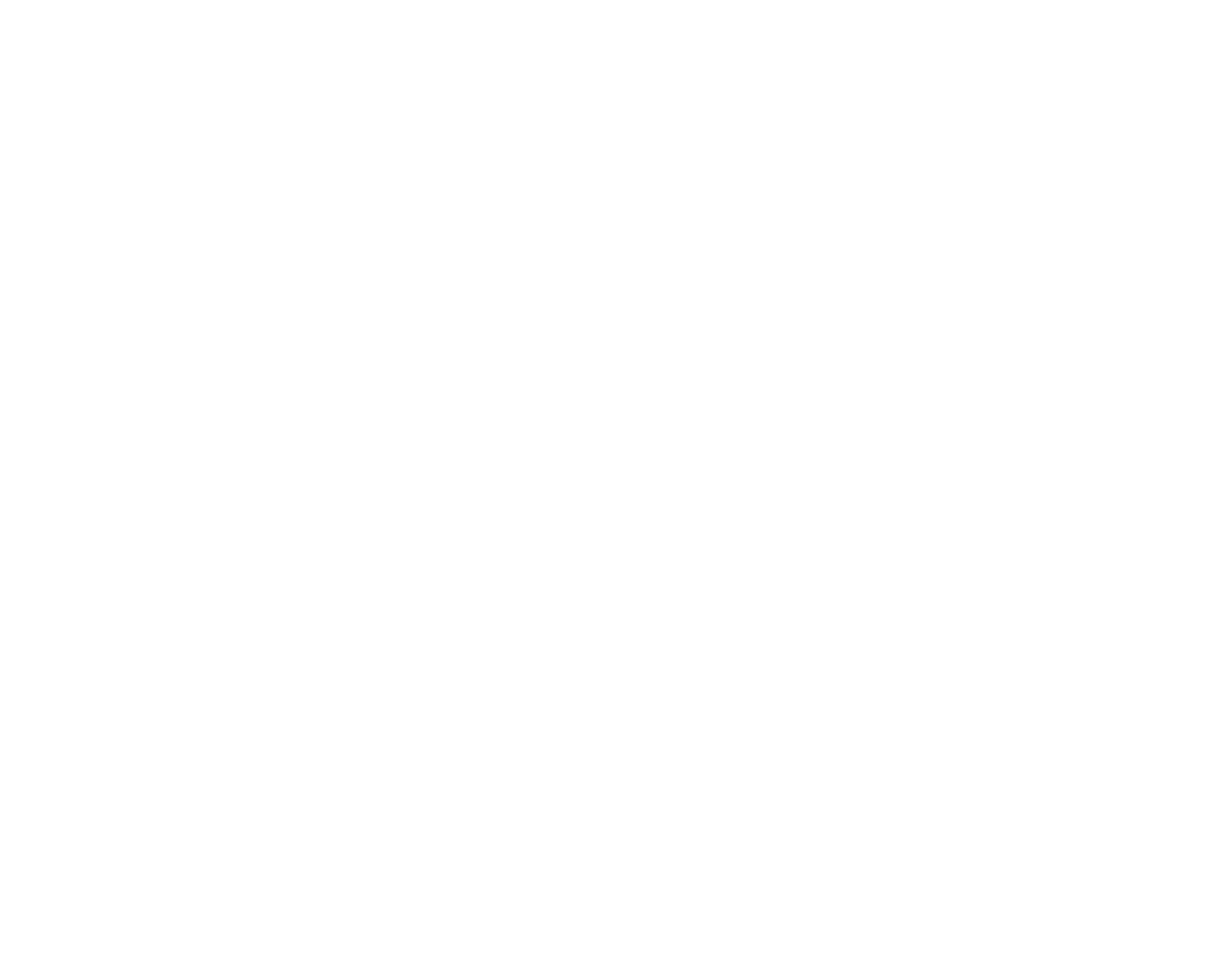|                    | Licence Business Name                              | <b>Address</b>                                                                 | <b>Licence Type/Sub</b>         |                            | <b>Phone</b>                           |      | Fax                     |            |
|--------------------|----------------------------------------------------|--------------------------------------------------------------------------------|---------------------------------|----------------------------|----------------------------------------|------|-------------------------|------------|
|                    | 13 627659 E & E Global Business Centre             | 8888 Odlin Cr Unit 3105 Richmond BC V6X 3Z8                                    | Mercantile Use                  | <b>Retail Trading</b>      | (604) 370-4142                         | Work |                         | Hom        |
| <b>Issue Date:</b> |                                                    | <b>Monday, 14 January 2013</b>                                                 |                                 |                            |                                        |      |                         |            |
| 13 627906          | <b>Brothers Landscaping</b>                        | 10000 Fisher Gate Unit 90 Richmond BC V6X 3W8                                  | Service Use                     | <b>General Contractor</b>  | (604) 812-5461                         | Work |                         | <b>Hom</b> |
| 13 627832          | Neal Mechanical Ltd                                | 14137 25A AVE SURREY BC V4A 2G4                                                | Service Use                     | <b>Plumbing Contractor</b> | (604) 816-6763                         | Work |                         | Hom        |
| 13 627970          | Eternity International Investment<br>Co Ltd        | 1155 W 54TH AVE VANCOUVER BC V6P 1N4                                           | Service Use                     | <b>General Contractor</b>  | (778) 737-9388                         |      | Work (778) 737-9365 Fax |            |
| 13 627909          | Eagle Kitchen Cabinets Ltd                         | 12950 80TH AVE UNIT 1 SURREY BC V3W 3B2                                        | Service Use                     | <b>General Contractor</b>  | (604) 598-0687                         |      | Work (604) 598-0657 Fax |            |
| 13 627855          | Mission2Care Inc                                   | 12311 Cambie Rd Unit 14 Richmond BC V6V 1G5                                    | Service Use                     | Home Occupation            | (604) 279-2055                         | Work |                         | Hom        |
| 13 627852          | Tree Of Life Events                                | 5500 Andrews Rd Unit 426 Richmond BC V7E 6M9                                   | Service Use                     | Home Occupation            | (778) 835-8897                         | Work |                         | Hom        |
| 13 627851          | Dave's Towing and Recovery                         | 10231 No 6 Rd Richmond BC V6W 1E6                                              | Vehicle for Hire                | Class M - Tow-Truck        | (778) 297-7164                         | Work |                         | Hom        |
| 13 627850          | Dave's Towing and Recovery                         | 10231 No 6 Rd Richmond BC V6W 1E6                                              | Vehicle for Hire                | Vehicle For Hire<br>Office | (778) 297-7164                         | Work |                         | Hom        |
| 12 624625          | Sinorama Vancouver                                 | 8091 Westminster Hwy Unit 200 Richmond BC V6X 1A7                              | Service Use                     | <b>Travel Agency</b>       | (604) 688-9087                         | Work |                         | Hom        |
| 13 627923          | <b>Prosperous Renovation</b>                       | 552 DANSEY AVE UNIT 301 COQUITLAM BC V3K 3E8                                   | Service Use                     | <b>General Contractor</b>  | (778) 388-0688                         | Work |                         | Hom        |
| 13 627804          | 198 Fashion                                        | 5300 No 3 Rd Unit 412 Richmond BC V6X 2X9                                      | Mercantile Use                  | <b>Retail Trading</b>      | $(604)$ 303-3011                       | Work |                         | Hom        |
| 12 615847          | Magi MJM Marketing Inc                             | 7900 Westminster Hwy Unit 110 Richmond BC V6X 1A5                              | Mercantile Use                  | <b>Retail Trading</b>      | (604) 518-0398                         | Work |                         | Hom        |
| 12 627012          | Paramjit Singh Kahlon                              | 4351 Woodhead Rd Richmond BC V6X 1J1                                           | Service Use                     | <b>General Contractor</b>  | (604) 828-6953                         | Work |                         | Hom        |
| 13 627597          | <b>Empower Physiotherapy</b>                       | 3800 Chatham St Unit 105 Richmond BC V7E 2Z3                                   | Service Use                     |                            | (604) 370-1040                         | Work | (604) 370-1041 Fax      |            |
| 13 627636          | Canwest Yacht Club                                 | 8331 River Rd Unit 1 Richmond BC V6X 1Y1                                       | Service Use                     |                            | (604) 603-9873                         | Work | (604) 263-3645 Fax      |            |
| 13 627667          | Player Performance Club                            | 4880 No 6 Rd Richmond BC V6V 1P7                                               | Mercantile Use                  | <b>Retail Trading</b>      | (604) 278-1101                         | Work |                         | Hom        |
| 13 627788          | Marvel Woodworks Ltd                               | 5600 Parkwood Way Unit 450 Richmond BC V6V 2M2                                 | Industrial/Manufacturing<br>Use |                            | (604) 370-4966                         |      | Work (604) 370-4989 Fax |            |
| <b>Issue Date:</b> |                                                    | Tuesday, 15 January 2013                                                       |                                 |                            |                                        |      |                         |            |
| 13 628026          | <b>Nexus Plumbing Ltd</b>                          | 4351 COMMERCIAL ST VANCOUVER BC V5N 4G5                                        | Service Use                     | <b>Plumbing Contractor</b> | (604) 537-3075                         | Work |                         |            |
| 13 628027          | <b>BC Fire Reconstruction Ltd</b>                  | 930 E 56TH AVE VANCOUVER BC V5X 1S2                                            | Service Use                     | <b>General Contractor</b>  | (604) 618-3487                         |      | Work (604) 321-5900 Fax |            |
| 13 628043          | Viper Homes Inc                                    | 8623 GRANVILLE ST UNIT 322 VANCOUVER BC V6P<br>5A2                             | Service Use                     | <b>General Contractor</b>  | (778) 908-1826                         | Work |                         | Hom        |
| 13 628015          |                                                    | Studiology The Creative Company 7171 Steveston Hwy Unit 41 Richmond BC V7A 5K4 | Service Use                     | Home Occupation            | (604) 805-8025                         | Work |                         | Hom        |
| <b>Issue Date:</b> |                                                    | Wednesday, 16 January 2013                                                     |                                 |                            |                                        |      |                         |            |
| 13 628008          | Pacific Earthworks Inc.                            | 20237 54 AVE UNIT 407 LANGLEY BC V3A 3W2                                       | Service Use                     | <b>General Contractor</b>  | (604) 309-6232                         | Work |                         | Hom        |
| 12 626864          | Willowest Enterprise Co Ltd                        | 6660 Graybar Rd Unit 145 Richmond BC V6W 1H9                                   | Mercantile Use                  | <b>Wholesale Trading</b>   | (604) 370-1181                         | Work |                         | Fax        |
| 13 627977          | ThatGuyWriting Brand<br>Consultancy                | 7751 Minoru Blvd Unit 120 Richmond BC V6Y 3G7                                  | Service Use                     | Home Occupation            | (778) 870-2590                         | Work |                         | Hom        |
| 12 618300          | Ltd                                                | West Coast Reproduction Centre 11280 Twigg PI Unit 143 Richmond BC V6V 0A6     | Industrial/Manufacturing<br>Use |                            | (604) 879-2711 Work (604) 879-2744 Fax |      |                         |            |
| 13 627990          | F I C Trading                                      | 8291 General Currie Rd Unit 7 Richmond BC V6Y 1L9                              | Service Use                     | Home Occupation            | (604) 370-0369                         |      | Work (604) 370-0369 Fax |            |
| 12 62 6616         | <b>Phantom Secure</b><br><b>Communications Ltd</b> | 5811 Cooney Rd Unit 601 Richmond BC V6X 3M1                                    | Service Use                     |                            | (604) 370-0404                         |      | Work (604) 370-0404 Fax |            |
| <b>Issue Date:</b> |                                                    | Thursday, 17 January 2013                                                      |                                 |                            |                                        |      |                         |            |
|                    | 13 628110 Riley's Repair Services                  | 8960 Douglas St Richmond BC V6X 1V3                                            | Service Use                     | Home Occupation            | (604) 323-4630                         | Work |                         | Hom        |
|                    | 13 628172 Lorenz Developments Ltd                  | 1007 JAY CRESENT SQUAMISH BC V8B 0P2                                           | Service Use                     | <b>General Contractor</b>  | (778) 378-7652                         | Work |                         | Hom        |
|                    |                                                    |                                                                                |                                 |                            |                                        |      |                         |            |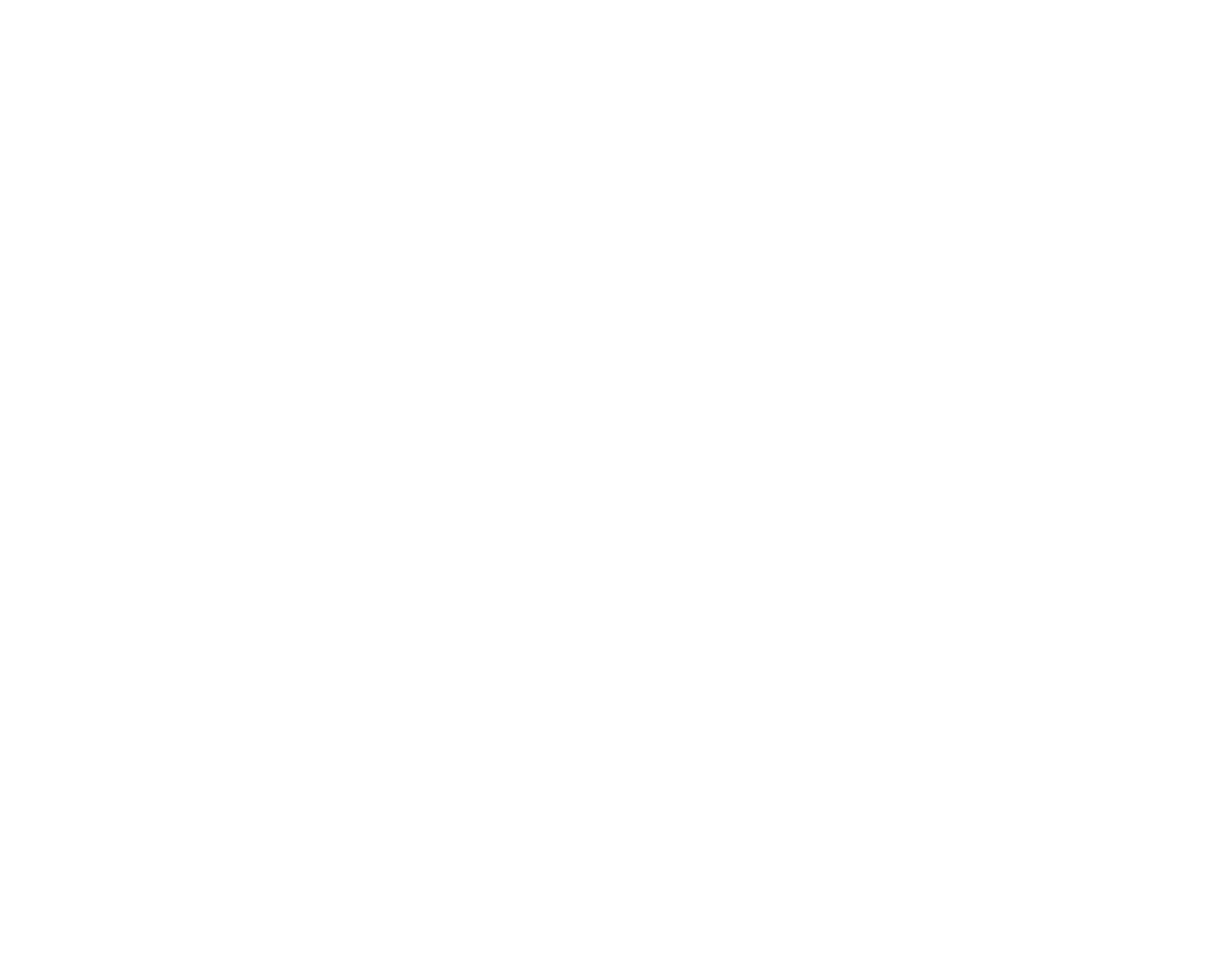|                    | Licence Business Name                                  | <b>Address</b>                                                                | <b>Licence Type/Sub</b>         |                              | <b>Phone</b>     |      | Fax                     |     |
|--------------------|--------------------------------------------------------|-------------------------------------------------------------------------------|---------------------------------|------------------------------|------------------|------|-------------------------|-----|
| 13 628092          | <b>Richard Anderson Towing</b>                         | 10680 Springmont Dr Unit 12 Richmond BC V7E 1W1                               | Service Use                     | Home Occupation              | (604) 219-6019   | Work |                         | Hom |
| 13 627926          | Ducati Richmond                                        | 21000 Westminster Hwy Unit 2145 Richmond BC V6V 2S9                           | Mercantile Use                  | Automobile Dealer            | (604) 370-0410   |      | Work (604) 370-0413 Fax |     |
| 12 627306          | Easy-Go Development Ltd                                | 11120 Bridgeport Rd Unit 130 Richmond BC V6X 1T2                              | Mercantile Use                  | <b>Retail Trading</b>        | (778) 893-7788   | Work |                         | Hom |
| 12 615852          | Jie Xing Garment Ltd                                   | 2691 Viscount Way Unit 105 Richmond BC V6V 2R5                                | Industrial/Manufacturing<br>Use |                              | (778) 829-8082   | Work |                         | Hom |
| 13 628146          | Dr Charu Chopra Inc                                    | 22091 Fraserwood Way Unit 1150 Richmond BC V6W 1J5                            | Service Use                     |                              | (604) 821-0575   | Work |                         | Hom |
| <b>Issue Date:</b> |                                                        | Friday, 18 January 2013                                                       |                                 |                              |                  |      |                         |     |
| 12 614825          | Victor College                                         | 8580 Alexandra Rd Unit 2130 Richmond BC V6X 4B3                               | Assembly Use Group 3            | <b>Education Institution</b> | $(604)$ 687-8608 |      | Work (604) 687-8638 Fax |     |
| 13 628216          | Jamieson Mechanical Contractor                         | 3361 MASON AVE COQUITLAM BC V3B 7M9                                           | Service Use                     | <b>Gas Contractor</b>        | (778) 686-9261   | Work |                         | Hom |
| 13 628226          | Fair Trade Work Ltd                                    | PO BOX 11 505 BURRARD ST UNIT 1100 VANCOUVER<br><b>BC V7X 1M5</b>             | Service Use                     | <b>General Contractor</b>    | (604) 264-7366   |      | Work (604) 264-7595 Fax |     |
| 13 628218          | <b>AMJ Home Repairs</b>                                | 3298 E 54TH AVE UNIT 1 VANCOUVER BC V5S 0A1                                   | Service Use                     | <b>General Contractor</b>    | (604) 220-7488   | Work |                         | Hom |
| 13 628217          | Jamieson Mechanical Contractor                         | 3361 MASON AVE COQUITLAM BC V3B 7M9                                           | Service Use                     | <b>Plumbing Contractor</b>   | (778) 686-9261   | Work |                         | Hom |
| 13 628203          | E bow Grease Enterprises                               | 6160 IRMIN ST BURNABY BC V5J 1Z1                                              | Service Use                     | <b>General Contractor</b>    | (604) 418-1945   | Work |                         | Hom |
| 13 628201          | Uniweld Services (2007) Ltd                            | BOX 3555 STN LCD 1 LANGLEY BC V3A 4R9                                         | Service Use                     | <b>General Contractor</b>    | (604) 534-9353   |      | Work 18662634390        | Fax |
| 13 628185          | Sam & Sons Delivery Services                           | 2480 No 4 Rd Richmond BC V6X 2L5                                              | Service Use                     | Home Occupation              | (778) 710-1110   | Work |                         | Hom |
| 13 627774          | <b>Biz Jet Services Inc</b>                            | 10580 Hogarth Dr Richmond BC V7E 3Z8                                          | Service Use                     | Home Occupation              | (604) 241-7833   |      | Work (604) 241-7886 Fax |     |
| 13 628206          | Jona Custom Renovations                                | 6533 121 ST UNIT 9 SURREY BC V3W 1M5                                          | Service Use                     | <b>General Contractor</b>    | (604) 868-3420   |      | Work (604) 598-1053 Fax |     |
| <b>Issue Date:</b> |                                                        | Tuesday, 22 January 2013                                                      |                                 |                              |                  |      |                         |     |
| 13 628370          | Schooley Mitchell Telecom<br>Consulting                | 9300 Parksville Dr Unit 403 Richmond BC V7E 4W3                               | Service Use                     | Home Occupation              | (888) 801-3577   |      | Work (888) 801-3577 Fax |     |
| 13 628413          | <b>Bob Haras Gardening</b>                             | 9451 Pinewell Cr Richmond BC V7A 2C5                                          | Service Use                     | <b>General Contractor</b>    | (604) 275-7751   | Work |                         | Hom |
| 13 628412          | Chromax Technology                                     | 7380 Grandy Rd Richmond BC V7C 3T3                                            | Service Use                     | Home Occupation              | (778) 316-4199   | Work |                         | Hom |
| 13 628410          | Caledonia Integrated Services                          | 3721 DELBROOK AVE UNIT 208 NORTH VANCOUVER<br><b>BC V7N 3Z4</b>               | Service Use                     | Gas Contractor               | (604) 626-5844   | Work |                         | Hom |
| 13 628391          | Lang Structural Engineering Inc                        | 2313 WEST RAILWAY ST UNIT 201 ABBOTSFORD BC<br>V <sub>2</sub> S 2E3           | Service Use                     | <b>General Contractor</b>    | (604) 853-8522   |      | Work (604) 853-0158 Fax |     |
| 13 628373          | <b>Prompt Restoration &amp; General</b><br>Contracting | 11157 Williams Rd Richmond BC V7A 1J2                                         | Service Use                     | <b>General Contractor</b>    | (778) 855-8666   | Work |                         | Hom |
| 13 628369          | K & K Dampproofing Ltd                                 | 5984 131 A ST SURREY BC V3X 0C3                                               | Service Use                     | <b>General Contractor</b>    | (604) 715-3700   | Work |                         | Hom |
| 13 628293          | Aurora Jet Partners                                    | 5455 Airport Rd Richmond BC V7B 1B5                                           | Service Use                     |                              | (604) 270-6787   | Work |                         |     |
| 13 628247          | Global Asset Intelligence<br>Corporation               | 4151 Regent St Unit 59 Richmond BC V7E 4S9                                    | Service Use                     | Home Occupation              | (604) 339-9016   | Work |                         | Hom |
| 13 628241          |                                                        | Premier Building Maintenance Inc 8700 McKim Way Unit 3138 Richmond BC V6X 4A5 | Service Use                     |                              | $(604)$ 338-1866 | Work |                         | Hom |
| 13 627801          | North Arm Marine Ltd                                   | 13911 Mitchell Rd Richmond BC V6V 1M7                                         | Service Use                     |                              | (604) 722-2120   | Work |                         | Hom |
| 12 624865          | N C Screen Printing                                    | 11782 River Rd Unit 120 Richmond BC V6X 1Z7                                   | Service Use                     |                              | (604) 617-8763   | Work |                         | Hom |
| 12 613701          | Knight Safety                                          | 6660 Graybar Rd Unit 180 Richmond BC V6W 1H9                                  | Mercantile Use                  | <b>Wholesale Trading</b>     | (604) 276-2707   | Work |                         | Hom |
| 13 628381          | Sunshine Nest Interior<br><b>Renovation Company</b>    | 1020 GREENWOOD RD WEST VANCOUVER BC V7S<br>1X7                                | Service Use                     | <b>General Contractor</b>    | (778) 822-6603   | Work |                         | Hom |
| <b>Issue Date:</b> |                                                        | Thursday, 24 January 2013                                                     |                                 |                              |                  |      |                         |     |
| 13 628435          | Jackson's Buddies Dog Walking<br>and Pet Services      | 10111 No 5 Rd Richmond BC V7A 4E4                                             | Service Use                     | Home Occupation              | (778) 859-3504   | Work |                         | Hom |
| 13 628456          | Laurent Schoenacker<br><b>Construction Ltd</b>         | 10200 4th Ave Unit 99 Richmond BC V7E 1V3                                     | Service Use                     | <b>General Contractor</b>    | (604) 617-2920   | Work |                         | Hom |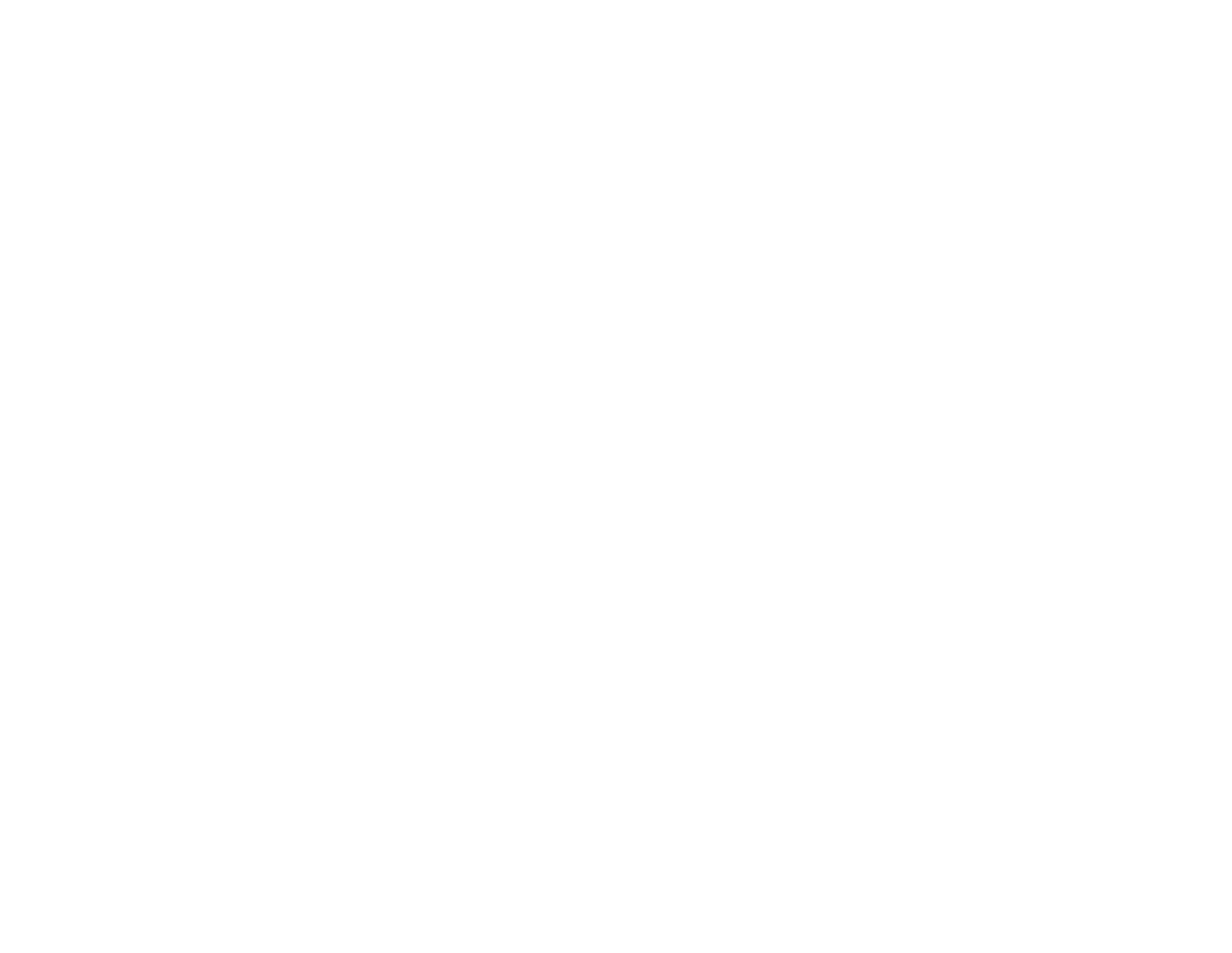|                    | <b>Licence Business Name</b>                                     | <b>Address</b>                                      | <b>Licence Type/Sub</b> |                                      | <b>Phone</b>                           |      | Fax                     |     |
|--------------------|------------------------------------------------------------------|-----------------------------------------------------|-------------------------|--------------------------------------|----------------------------------------|------|-------------------------|-----|
| 13 628503          | Pilipinas Global Network<br>(Canada) Limited                     | 8211 Sunnywood Dr Richmond BC V6Y 3G4               | Service Use             | Home Occupation                      | (778) 297-3675                         | Work |                         | Hom |
| 13 628499          | <b>Evergreen Nursing Services</b>                                | PO BOX 324 5525 W BOULEVARD VANCOUVER BC<br>V6M 3W6 | Service Use             |                                      | (604) 264-7959                         |      | Work (604) 264-8894 Fax |     |
| 13 628498          | <b>Choice &amp; Luck Electrical</b>                              | 3081 GLEN DR UNIT 104E COQUITLAM BC V3B 2P8         | Service Use             | <b>Electrical Contractor</b>         | (778) 783-9633                         |      | Work (778) 783-9433 Fax |     |
| 13 628496          | Save On Water Heater &<br>Furnace Inc                            | 7241 SUTLIFF ST BURNABY BC V5A 1M9                  | Service Use             | <b>Gas Contractor</b>                | (604) 779-1617                         |      | Work (604) 420-9005 Fax |     |
| 13 628487          | Cascade Roofing &<br>Waterproofing (2007) Inc                    | 7965 VENTURE PL CHILLIWACK BC V2R 0K2               | Service Use             | <b>General Contractor</b>            | (604) 792-9600                         |      | Work (604) 792-9614 Fax |     |
| 13 628446          | <b>Cormorant International</b><br><b>Education Professionals</b> | 8700 Jones Rd Unit 318 Richmond BC V6Y 3X7          | Service Use             | Home Occupation                      | (604) 270-7772                         | Work |                         | Hom |
| 12 605381          | Art & Coffee                                                     | 8888 Odlin Cr Unit 2270 Richmond BC V6X 3Z8         | Mercantile Use          | <b>Retail Trading</b>                | (778) 861-5737                         | Work |                         | Hom |
| 13 628420          | Hersey Enterprise Ltd                                            | 7691 Lucas Rd Richmond BC V6Y 1G1                   | Service Use             | Home Occupation                      | (604) 753-9856                         |      | Work (604) 272-5098 Fax |     |
| 13 628305          | Globevisa Enterprises Inc                                        | 6081 No 3 Rd Unit 820 Richmond BC V6Y 2B2           | Service Use             |                                      | (778) 885-5524                         | Work |                         | Hom |
| 13 628176          | PLC Health Solutions Inc                                         | 2639 Viking Way Unit 210 Richmond BC V6V 3B7        | Service Use             |                                      | (604) 247-2639                         | Work |                         | Hom |
| 13 627650          | C+ Research                                                      | 7580 River Rd Unit 250 Richmond BC V6X 1X6          | Service Use             |                                      | (604) 821-1717                         |      | Work (604) 608-9061     | Fax |
| 13 628450          | <b>TLCK IT Consulting Ltd</b>                                    | 6588 Barnard Dr Unit 42 Richmond BC V7C 5R8         | Service Use             | Home Occupation                      | (604) 700-9615                         | Work |                         | Hom |
| <b>Issue Date:</b> |                                                                  | Monday, 28 January 2013                             |                         |                                      |                                        |      |                         |     |
| 13 628533          | Y & C Accounting Inc                                             | 4871 Shell Rd Unit 2105 Richmond BC V6X 3Z6         | Service Use             |                                      | (604) 370-6000                         |      | Work (604) 288-7990 Fax |     |
| 13 629284          | <b>Quality Plus Decorating</b>                                   | 15022 82ND AVE SURREY BC V3S 7V6                    | Service Use             | <b>General Contractor</b>            | (604) 240-8769                         | Work |                         | Hom |
| 13 629282          | Zhan Paterson Productions Inc                                    | 3611 Blundell Rd Richmond BC V7C 1G6                | Service Use             | Home Occupation                      | (778) 847-7806                         | Work |                         | Hom |
| 13 629257          | Cara Mia Skin Care Inc                                           | 8600 Cambie Rd Unit 125 Richmond BC V6X 4J9         | Mercantile Use          | <b>Wholesale Trading</b>             | (604) 278-7779                         | Work | (604) 278-7759 Fax      |     |
| 13 629256          | <b>Grand Health Inc.</b>                                         | 8600 Cambie Rd Unit 125 Richmond BC V6X 4J9         | Mercantile Use          | Wholesale Trading                    | (604) 273-6176                         |      | Work (604) 273-6175 Fax |     |
| 13 628553          | Arbor Pro Tree Services Ltd                                      | 27421 43 AVE LANGLEY BC V4W 1R9                     | Service Use             | <b>General Contractor</b>            | (604) 537-1986                         | Work |                         | Hom |
| 13 628534          | <b>Glamour Brush Home</b><br><b>Renovation Ltd</b>               | 8751 Citation Dr Unit 114 Richmond BC V6Y 2Y5       | Service Use             | <b>General Contractor</b>            | (604) 375-9300                         | Work |                         | Hom |
| 13 628526          | Doug Webster Development<br>Group Inc                            | 7580 River Rd Unit 250 Richmond BC V6X 1X6          | Service Use             |                                      | (604) 270-7737                         |      | Work (604) 270-7735 Fax |     |
| 13 628502          | Smart-Save Auto Pro Ltd                                          | 2560 Shell Rd Unit 2038 Richmond BC V6X 0B8         | Service Use             |                                      | (604) 370-2162                         | Work |                         | Hom |
| 13 627989          | Hong Kong Cafeteria                                              | 8260 Westminster Hwy Unit 2390 Richmond BC V6X 3Y2  | Assembly Use Group 1    | <b>Food Service</b><br>Establishment | (778) 713-1143                         | Work |                         | Hom |
| 12 627222          | Ganolife Canada Inc                                              | 13160 Vanier PI Unit 120 Richmond BC V6V 2J2        | Mercantile Use          | <b>Wholesale Trading</b>             | (604) 278-4266                         | Work |                         | Hom |
| 13 629297          | <b>Rising Sun Service</b>                                        | 7240 No 4 Rd Richmond BC V6Y 2T3                    | Service Use             | Home Occupation                      | (604) 839-8856                         |      | Work (604) 585-9290 Fax |     |
| 13 628540          | GPR Landscaping & Fencing Ltd                                    | 32285 ROGERS AVE ABBOTSFORD BC V2T 5B4              | Service Use             | <b>General Contractor</b>            | (604) 996-9591                         | Work |                         | Hom |
| <b>Issue Date:</b> |                                                                  | Tuesday, 29 January 2013                            |                         |                                      |                                        |      |                         |     |
|                    | 13 629287 Vtix Solutions Corp                                    | 8531 Fairway Rd Richmond BC V7C 1Y5                 | Service Use             | Home Occupation                      | (604) 241-7292 Work (604) 241-7727 Fax |      |                         |     |
| 13 629360          | Firetronics 2000 Inc                                             | 11675 7TH AVE UNIT 125 RICHMOND BC V7E 4X4          | Service Use             | <b>General Contractor</b>            | (905) 470-7723                         |      | Work (905) 470-8305 Fax |     |
| 13 629367          | Milner Woodworks                                                 | 9711 Stilmond Rd Richmond BC V7E 1N8                | Service Use             | <b>General Contractor</b>            | (604) 446-7470                         | Work |                         | Hom |
| 13 629341          | Canbright Immigration &<br><b>Education Services</b>             | 7080 St Albans Rd Unit 1501 Richmond BC V6Y 4E6     | Service Use             | Home Occupation                      | (778) 388-0237                         | Work |                         | Hom |
| 13 629330          | Elite Kids Global Education<br>Group Ltd                         | 9188 Hemlock Dr Unit 1306 Richmond BC V6Y 4J5       | Service Use             | Home Occupation                      | (604) 808-0112                         | Work |                         | Hom |
| 13 629255          | CIIG Consulting Ltd                                              | 5811 Cooney Rd Unit 305 Richmond BC V6X 3M1         | Service Use             |                                      | (604) 207-2198                         |      | Work (604) 207-2195 Fax |     |
| 13 628535          | Case Me                                                          | 4151 Haze bridge Way Unit 3390 Richmond BC V6X 4J7  | Mercantile Use          | <b>Retail Trading</b>                | (604) 352-9999                         | Work |                         | Hom |
| 12 598401          | Colorful World Montessori                                        | 9780 Cambie Rd Unit 106 Richmond BC V6X 1K4         | Assembly Use Group 3    | <b>Education Institution</b>         | (604) 270-8870                         | Work |                         | Hom |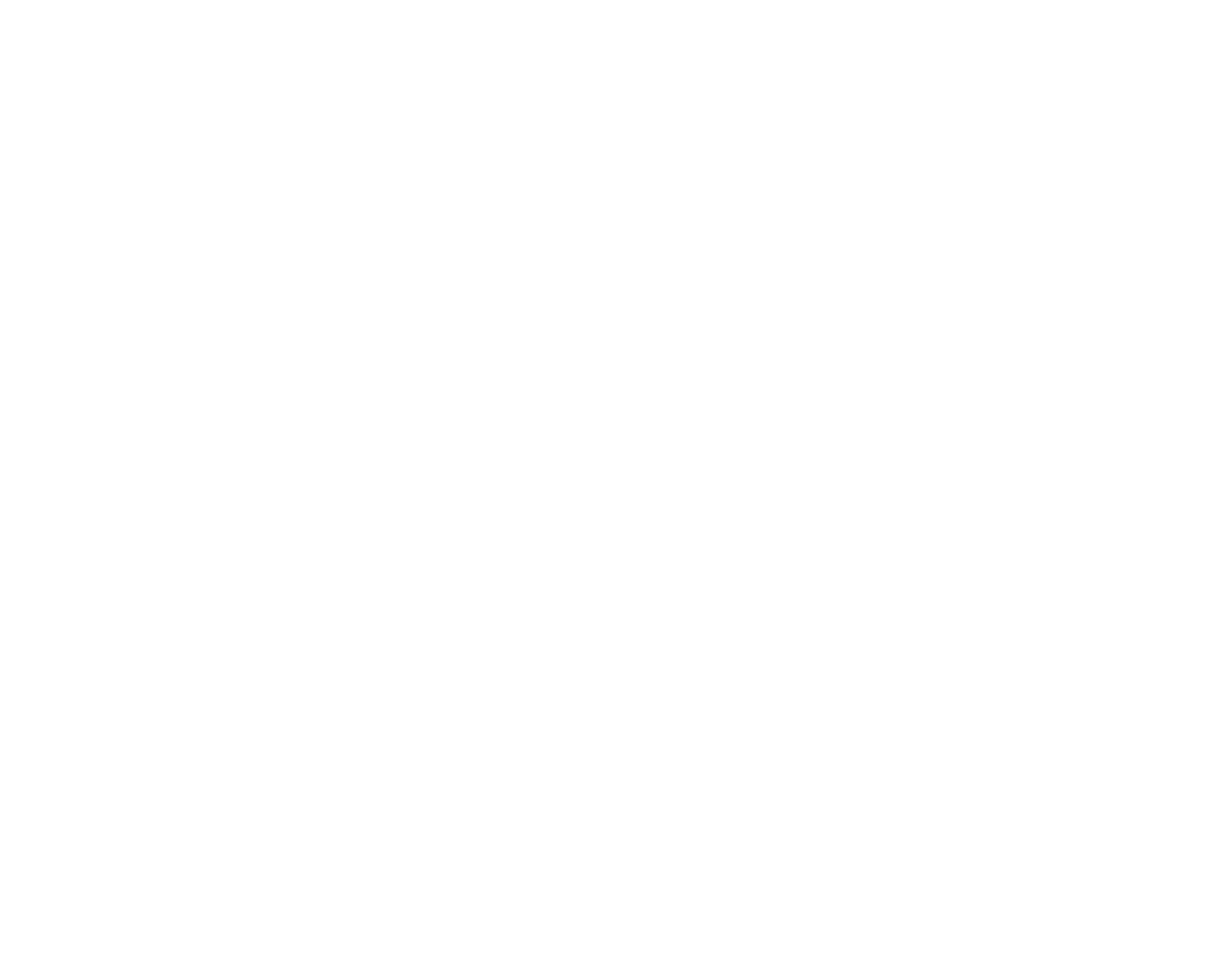|                    | Licence Business Name                          | <b>Address</b>                                              | <b>Licence Type/Sub</b>         |                              | <b>Phone</b>     |      | Fax                     |            |
|--------------------|------------------------------------------------|-------------------------------------------------------------|---------------------------------|------------------------------|------------------|------|-------------------------|------------|
| 12 622442          | <b>Great Canadian Casinos Inc</b>              | 5920 No 6 Rd Unit 212 Richmond BC V6V 1Z1                   | Service Use                     |                              | (604) 303-1000   |      | Work (604) 279-8505 Fax |            |
| 13 629276          | The Life Of Kings Ventures Inc                 | BOX 98001 135 DAVIE ST VANCOUVER BC V6Z 2Z7                 | Service Use                     | <b>General Contractor</b>    | (604) 306-8158   | Work |                         | Hom        |
| <b>Issue Date:</b> | <b>Wednesday, 30 January 2013</b>              |                                                             |                                 |                              |                  |      |                         |            |
| 13 628270          | Yung Te Enterprises Ltd                        | 2971 Viking Way Unit 104 Richmond BC V6V 1Y1                | Industrial/Manufacturing<br>Use |                              | (778) 862-9761   | Work |                         | Hom        |
| 13 628396          | Eli International Club                         | 5751 Cedarbridge Way Unit 150 Richmond BC V6X 2A8           | Assembly Use Group 3            | <b>Education Institution</b> | (778) 238-8007   |      | Work (604) 279-2313 Fax |            |
| 13 629395          | Delta Plumbing and Heating Ltd                 | 7781 119A ST DELTA BC V4C 6T8                               | Service Use                     | <b>Plumbing Contractor</b>   | (604) 725-7631   | Work |                         | Hom        |
| 13 629404          | <b>Clarion Tax Services Ltd</b>                | 6828 Eckersley Rd Unit 228 Richmond BC V6Y 0E8              | Service Use                     | Home Occupation              | (604) 370-1447   |      | Work (604) 608-5663 Fax |            |
| <b>Issue Date:</b> |                                                | Thursday, 31 January 2013                                   |                                 |                              |                  |      |                         |            |
| 13 629454          | Y Z Y Holding Company Ltd                      | 9671 Saunders Rd Richmond BC V7A 2B5                        | Service Use                     | <b>General Contractor</b>    | (604) 370-1266   | Work |                         | Hom        |
| 13 629490          | Benjamin Luk Photography                       | 8031 Ryan Rd Unit 118 Richmond BC V7A 2E4                   | Service Use                     | Home Occupation              | (604) 649-5635   | Work |                         | Hom        |
| 13 629424          | <b>Cooke Yacht Services</b>                    | 6911 Graybar Rd Richmond BC V6W 1H3                         | Service Use                     |                              | (604) 619-4175   | Work |                         | <b>Hom</b> |
| 13 629423          | Canadian Rubbish Removal                       | 11620 Oldfield Ave Richmond BC V6L 1M4                      | Service Use                     | Home Occupation              | (778) 322-5865   | Work |                         | Hom        |
| 13 629419          | <b>Express UTV Ltd</b>                         | 3331 Viking Way Unit 8 Richmond BC V6V 1X7                  | Mercantile Use                  | <b>Wholesale Trading</b>     | (604) 256-1900   |      | Work (604) 256-1901 Fax |            |
| 13 629418          | Arden and Audrey Forwarders                    | 5200 Miller Rd Unit 102 Richmond BC V7B 1K5                 | Service Use                     |                              | (604) 279-1949   |      | Work (604) 279-1959 Fax |            |
| 13 629347          | <b>Bon Retour Fashions</b>                     | 3806 Moncton St Richmond BC V7E 3A6                         | Mercantile Use                  | <b>Retail Trading</b>        | (604) 370-1951   |      | Work (604) 370-1951 Fax |            |
| 13 628320          | <b>Touch of Flowers</b>                        | 9951 Williams Rd Unit 105 Richmond BC V7A 1H3               | Mercantile Use                  | <b>Retail Trading</b>        | (604) 370-4588   | Work |                         | Hom        |
| 12 624245          | 1996 Cabinets Ltd                              | 12111 Bridgeport Rd Unit 120 Richmond BC V6V 1J4            | Mercantile Use                  | <b>Wholesale Trading</b>     | (604) 276-8990   | Work |                         | Hom        |
| 12 624244          | 1996 Cabinets Ltd                              | 12111 Bridgeport Rd Unit 120 Richmond BC V6V 1J4            | Mercantile Use                  | <b>Retail Trading</b>        | (604) 276-8990   | Work |                         | Hom        |
| 12 622533          | MM-Design Car Wrapping<br>Services Ltd         | 12871 Clarke PI Unit 120 Richmond BC V6V 2H9                | Service Use                     |                              | (778) 388-4166   | Work |                         | Hom        |
| 10 548889          | TM Industrial Laser Cutting Ltd                | 12417 No 2 Rd Unit 160 Richmond BC V7E 6H7                  | Industrial/Manufacturing<br>Use |                              | $(604)$ 809-4155 | Work |                         | Hom        |
| 13 629414          | <b>Extraordinary League Contracting</b><br>Ltd | 1295 FRANCES ST VANCOUVER BC V6A 1Z4                        | Service Use                     | <b>General Contractor</b>    | (604) 336-3413   |      | Work (604) 608-9899 Fax |            |
| <b>Issue Date:</b> |                                                | Friday, 01 February 2013                                    |                                 |                              |                  |      |                         |            |
| 13 629518          | <b>Target Roofing</b>                          | 4340 Hermitage Dr Richmond BC V7E 4N4                       | Service Use                     | <b>General Contractor</b>    | (604) 727-9576   | Work |                         | <b>Hom</b> |
| 13 628208          | <b>Explorer Yacht Services Ltd</b>             | 902 W 19TH AVE VANCOUVER BC V5Z 1X5                         | Service Use                     |                              | (604) 720-8055   |      | Work (604) 585-4256     | Fax        |
| 13 629527          | Baria Homes & Renovations                      | PO BOX 84631 12080 NORDEL WAY UNIT 101 SURREY<br>BC V3W 1P6 | Service Use                     | <b>General Contractor</b>    | (778) 868-8921   | Work |                         | Hom        |
| 13 629513          | Sandco Trucking Ltd                            | 5820 Gibbons Dr Richmond BC V7C 2C7                         | Service Use                     | Home Occupation              | (604) 275-7871   |      | Work (604) 275-7873 Fax |            |
| 13 629479          | Nathaniel Lim                                  | 9391 Dixon Ave Richmond BC V6Y 1E6                          | Service Use                     | Home Occupation              | (604) 716-2381   | Work |                         | Hom        |
| 13 629477          | Pride Gas & Heating Ltd                        | 14161 62 B AVE SURREY BC V3X 0B3                            | Service Use                     | <b>Gas Contractor</b>        | (604) 771-6299   | Work |                         | Hom        |
|                    | 13 629486 E k Design Inc                       | 6631 Minoru Blvd Unit 1505 Richmond BC V6Y 1Z1              | Service Use                     | Home Occupation              | (778) 875-6721   | Work |                         | Hom        |
| <b>Issue Date:</b> |                                                | Monday, 04 February 2013                                    |                                 |                              |                  |      |                         |            |
| 13 629597          | Candice Lori Tan                               | 10200 4th Ave Unit 34 Richmond BC V7E 1V3                   | Service Use                     | Home Occupation              | (778) 985-1488   | Work |                         | Hom        |
| 13 629563          | Jagbring Construction Ltd                      | 11600 Montego St Richmond BC V6X 1H4                        | Service Use                     | Home Occupation              | (604) 270-9493   | Work |                         | Hom        |
| <b>Issue Date:</b> |                                                | Tuesday, 05 February 2013                                   |                                 |                              |                  |      |                         |            |
| 13 629441          | iTrade Global Inc                              | 9040 Blundell Rd Unit 180 Richmond BC V6Y 1K3               | Service Use                     |                              | (604) 249-4555   |      | Work (778) 282-8675 Fax |            |
| 13 629632          | Innobiz Trading Co Ltd                         | 22000 Sharpe Ave Unit 5 Richmond BC V6V 2V5                 | Service Use                     | Home Occupation              | (778) 919-6138   | Work |                         | Hom        |
| 13 629623          | Stephen Dick Electric                          | 7920 143A ST SURREY BC V3W 9W5                              | Service Use                     | <b>Electrical Contractor</b> | (604) 328-4332   | Work |                         | Hom        |
|                    | Tuesday, 20 October 2015                       |                                                             | Page 6 of 54                    |                              |                  |      |                         |            |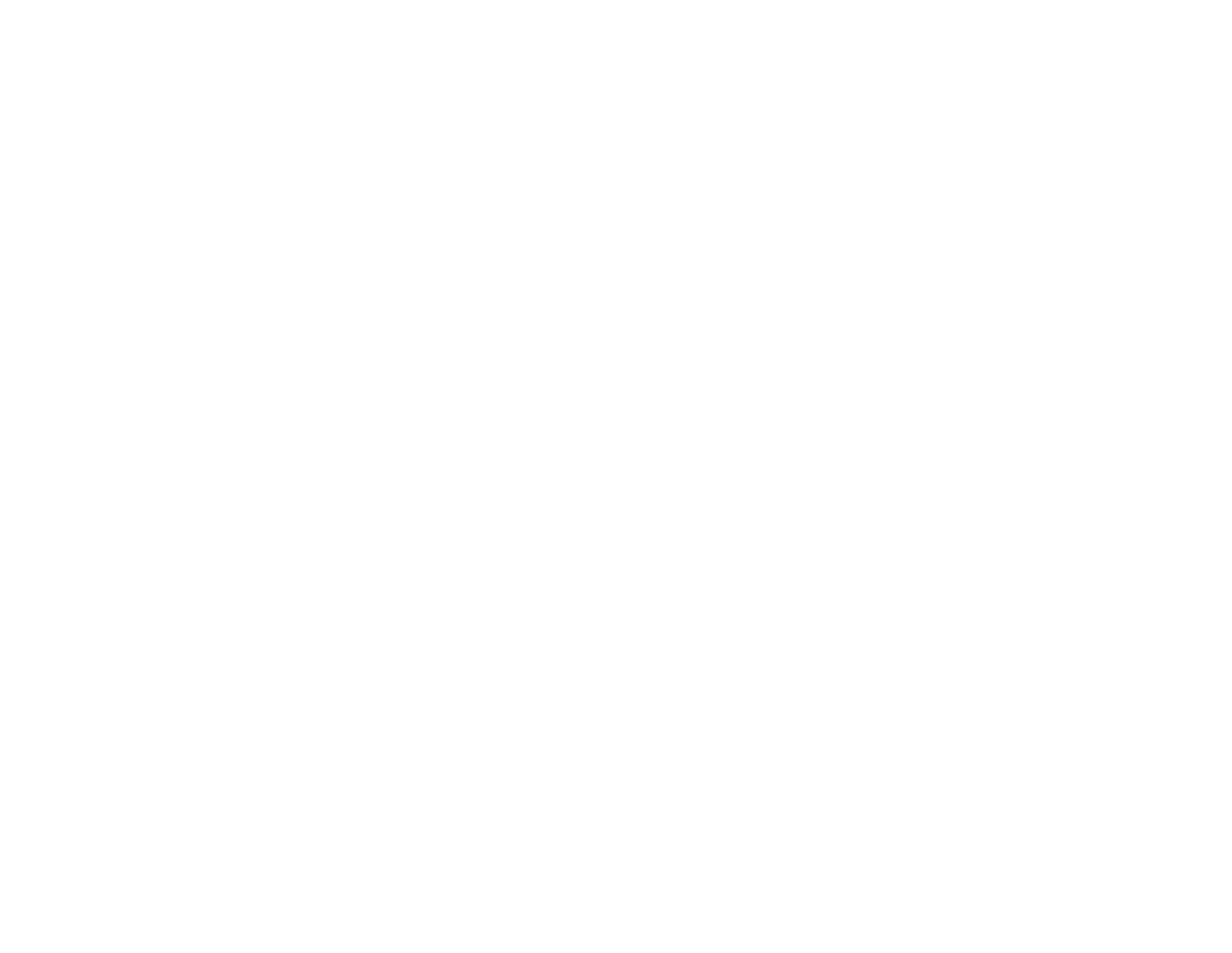|                    | Licence Business Name                                  | <b>Address</b>                                                      | <b>Licence Type/Sub</b> |                              | <b>Phone</b>       |      | Fax                     |     |
|--------------------|--------------------------------------------------------|---------------------------------------------------------------------|-------------------------|------------------------------|--------------------|------|-------------------------|-----|
| 13 629605          | Pacific Port Development Group<br>Ltd                  | 11638 King Rd Richmond BC V7A 3B6                                   | Service Use             | <b>General Contractor</b>    | (604) 370-2466     |      | Work (604) 370-2467 Fax |     |
| 12 624311          | Hard Rock Stucco Ltd                                   | 12871 Bathgate Way Unit 16 Richmond BC V6V 1Y5                      | Service Use             | <b>General Contractor</b>    | (604) 874-6999     | Work |                         | Hom |
| 10 550003          | <b>Cannetic Travel Ltd</b>                             | 6133 Buswell St Unit 100 Richmond BC V6Y 0B2                        | Service Use             | <b>Travel Agency</b>         | (604) 273-2000     |      | Work 18773904670        | Fax |
| 13 629612          | Par- Mac Construction Ltd                              | 8312 109 B ST DELTA BC V4C 4G8                                      | Service Use             | <b>General Contractor</b>    | (604) 908-1887     | Work |                         | Hom |
| <b>Issue Date:</b> | <b>Wednesday, 06 February 2013</b>                     |                                                                     |                         |                              |                    |      |                         |     |
| 13 629666          | Design                                                 | Allison Koberstein Illustration and 8791 Ash St Richmond BC V7C 3N1 | Service Use             | Home Occupation              | (604) 842-8791     | Work |                         | Hom |
| 13 629693          | <b>Fremar Construction Ltd</b>                         | 1672 W 75TH AVE VANCOUVER BC V6P 6G2                                | Service Use             | <b>General Contractor</b>    | (604) 264-7754     |      | Work (604) 264-8214 Fax |     |
| 13 629696          | Reno's By Larry                                        | 32729 GARIBALDI DR UNIT 201 ABBOTSFORD BC V2T<br>0A6                | Service Use             | <b>General Contractor</b>    | (604) 841-0294     | Work |                         | Hom |
| 13 629684          | 0960168 BC Ltd                                         | 10628 Shepherd Dr Richmond BC V6X 4C2                               | Service Use             | Home Occupation              | (778) 883-6033     | Work |                         | Hom |
| 13 629652          | <b>Water Works Solutions</b>                           | 8751 General Currie Rd Unit 110 Richmond BC V6Y 1M3                 | Service Use             | <b>General Contractor</b>    | (778) 889-3837     | Work |                         | Hom |
| 13 628508          | Eda Development Ltd                                    | 4400 Haze bridge Way Unit 350 Richmond BC V6X 3R8                   | Service Use             | <b>General Contractor</b>    | (778) 858-0963     |      | Work (604) 271-9464 Fax |     |
| 13 629648          | <b>Topwood Custom Millwork</b>                         | 15 BRAID ST UNIT 101 NEW WESTMINSTER BC V4N<br>OM <sub>1</sub>      | Service Use             | <b>General Contractor</b>    | (604) 523-8083     |      | Work (604) 523-8082 Fax |     |
| 13 629725          | Hawk General Contracting Inc                           | 10 SUNRAY ST UNIT 1 WHITBY ON L1N 9B5                               | Service Use             | <b>General Contractor</b>    | (905) 571-0010     | Work |                         | Hom |
| 13 629655          | Royale Pacific Foods Ltd                               | 5219 Woodwards Rd Richmond BC V7E 1G9                               | Service Use             | Home Occupation              | (604) 277-0155     | Work |                         | Hom |
| <b>Issue Date:</b> |                                                        | Thursday, 07 February 2013                                          |                         |                              |                    |      |                         |     |
| 13 629733          | <b>Star Moving</b>                                     | 6531 Riverdale Dr Richmond BC V7C 2G3                               | Service Use             | Home Occupation              | (778) 288-9506     | Work |                         | Hom |
| 13 629737          | Sanwo Enterprise Ltd                                   | 3677 W 30TH AVE VANCOUVER BC V6S 1W7                                | Service Use             | <b>General Contractor</b>    | (604) 722-8418     | Work |                         | Hom |
| 13 627586          | In Harmony Counselling                                 | 11331 Coppersmith Way Unit 105 Richmond BC V7A 5J9                  | Service Use             |                              | (778) 230-4634     | Work |                         | Hom |
| 12 622111          | <b>NCIX</b>                                            | 13720 Mayfield PI Richmond BC V6V 2E4                               | Service Use             |                              | (604) 288-8080     |      | Work (604) 247-0570 Fax |     |
| 13 629779          |                                                        | Monad Industrial Constructors Inc 9744 45 AVE EDMONTON AB T6E 5C5   | Service Use             | <b>General Contractor</b>    | (780) 468-8026     |      | Work (780) 450-1320 Fax |     |
| <b>Issue Date:</b> |                                                        | Tuesday, 12 February 2013                                           |                         |                              |                    |      |                         |     |
| 13 629770          | Can Amera Motor Cars Ltd                               | 21320 Westminster Hwy Unit 2128 Richmond BC V6V 2X5                 | Mercantile Use          | Automobile Dealer            | (604) 370-1410     |      | Work (604) 370-1420 Fax |     |
| 13 629863          | Q-Tech Services Ltd                                    | 20285 STEWARD CR UNIT 205 MAPLE RIDGE BC V2X<br>8G1                 | Service Use             | <b>General Contractor</b>    | $(604)$ 460-8186   |      | Work (604) 460-8107 Fax |     |
| 13 629935          | Lancelectric Ltd                                       | 3343 MOUNTAIN HWY NORTH VANCOUVER BC V7K<br>2H4                     | Service Use             | <b>Electrical Contractor</b> | (778) 229-2623     | Work |                         | Hom |
| 13 629931          | Sync Mechanical Ltd                                    | 10715 142A ST SURREY BC V3T 5A1                                     | Service Use             | <b>Plumbing Contractor</b>   | (778) 999-7581     | Work |                         | Hom |
| 13 629902          | Vancouver Cabinets Inc                                 | 11520 VOYAGEUR WAY UNIT 1 RICHMOND BC V6X<br>3Z1                    | Service Use             | <b>General Contractor</b>    | (604) 233-9297     |      | Work (604) 233-0797 Fax |     |
| 13 629883          | <b>RKMS Enterprises</b>                                | 7234 LADNER TRUNK RD DELTA BC V4K 3N3                               | Service Use             | <b>General Contractor</b>    | (604) 940-4155     |      | Work (604) 940-4156 Fax |     |
| 13 629874          | Harpreet And Harjeevan Johal<br>Rasham and Harjit Pahl | 10568 Bird Rd Richmond BC V6V 1N6                                   | Service Use             | <b>General Contractor</b>    | (778) 319-0644     | Work |                         | Hom |
| 13 629862          | Scott Special Projects Ltd                             | 3777 KINGSWAY UNIT 1750 VANCOUVER BC V5H 3Z7                        | Service Use             | <b>General Contractor</b>    | (604) 874-8228     |      | Work (604) 874-0273 Fax |     |
| 13 629857          | Northern Minerals                                      | 8380 Ryan Rd Richmond BC V7A 2E8                                    | Service Use             | Home Occupation              | $(604) 616 - 2881$ | Work |                         | Hom |
| 13 629855          | <b>Bertling Electrical Group</b>                       | 2718 WYAT PL NORTH VANCOUVER BC V7H 1K4                             | Service Use             | <b>Electrical Contractor</b> | (604) 723-2169     |      | Work (604) 971-4587 Fax |     |
| 13 629795          | <b>Bernin Fire Protection</b>                          | 20472 123B AVE MAPLE RIDGE BC V2X 0A1                               | Service Use             | Sprinkler Contractor         | (604) 842-9115     |      | Work (604) 460-8386 Fax |     |
| 13 629608          | Winnie Kwan & Co Ltd                                   | 6081 No 3 Rd Unit 829 Richmond BC V6Y 2B2                           | Service Use             |                              | (604) 370-4320     |      | Work (604) 370-4320 Fax |     |
| 13 629808          | <b>Kerswell Productions</b>                            | 4111 Francis Rd Unit 105 Richmond BC V7C 1J8                        | Service Use             | Home Occupation              | (778) 866-6941     | Work |                         | Hom |

## *Issue Date:Wednesday, 13 February 2013*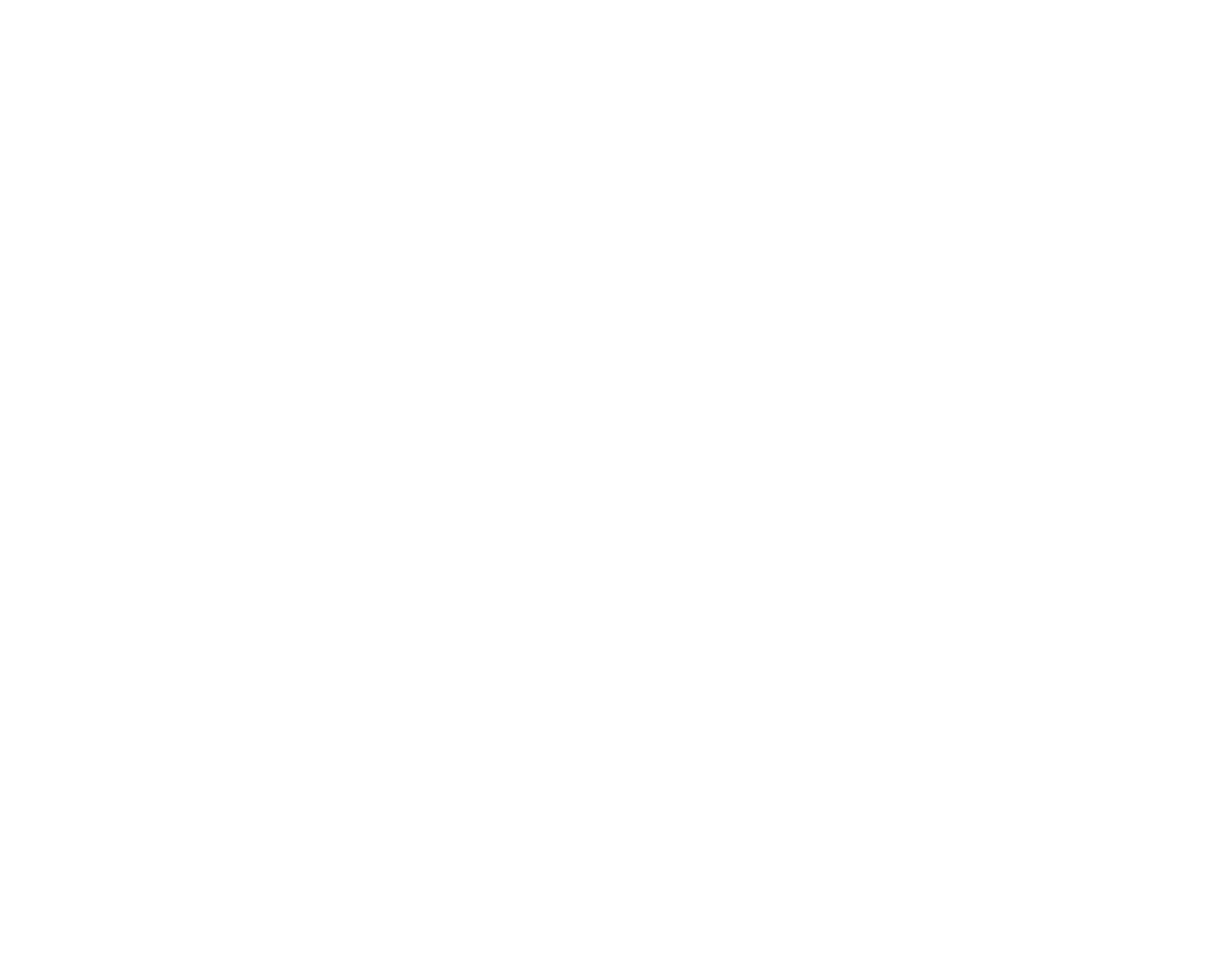|                    | Licence Business Name                                     | <b>Address</b>                                               | <b>Licence Type/Sub</b>         |                            | <b>Phone</b>     |      | Fax                        |
|--------------------|-----------------------------------------------------------|--------------------------------------------------------------|---------------------------------|----------------------------|------------------|------|----------------------------|
| 12 620570          | Oriental Vitality & Health Clinic                         | 8888 Odlin Cr Unit 1270 Richmond BC V6X 3Z8                  | Service Use                     |                            | (778) 706-8568   | Work | Hom                        |
| 13 629873          | Hansung Int'l Trading Inc                                 | 2700 Simpson Rd Unit 140 Richmond BC V6X 2P9                 | Service Use                     |                            | (604) 303-6331   |      | Work (604) 303-6448 Fax    |
| <b>Issue Date:</b> |                                                           | Thursday, 14 February 2013                                   |                                 |                            |                  |      |                            |
| 11 589749          | Kee's Tae Kwon Do                                         | 5560 Minoru Blvd Unit 111 Richmond BC V6X 2A9                | Assembly Use Group 3            | <b>Health Studio</b>       | (604) 284-5425   |      | Work (604) 284-5420 Fax    |
| 12 624016          | <b>Pacwest Metalwerx Corporation</b>                      | 6211 Westminster Hwy Unit 150 Richmond BC V7C 4V4            | Industrial/Manufacturing<br>Use |                            | (604) 614-5285   | Work | Hom                        |
| 13 627735          | <b>Elevate Restoration Ltd</b>                            | 11420 Kingfisher Dr Richmond BC V7E 3X5                      | Service Use                     | <b>General Contractor</b>  | (778) 709-8089   | Work |                            |
| 13 629469          | <b>Running Rover Dog Services</b>                         | 3469 MONS DR VANCOUVER BC V5M 3B5                            | Service Use                     | Professional Dog<br>Wa ker | (604) 616-3405   | Work | Hom                        |
| 13 629881          | <b>TWJ Engineering Ltd</b>                                | 3851 Shell Rd Unit 120 Richmond BC V6X 2W2                   | Service Use                     |                            | (604) 278-0031   |      | Work (604) 278-0032 Fax    |
| 13 629980          | Jenny Lai - Kuen Ho                                       | 5655 CAMBIE ST UNIT 250 VANCOUVER BC V5Z 3A4                 | Service Use                     | <b>General Contractor</b>  | (604) 908-8877   | Work | Hom                        |
| 13 629995          | <b>Cherry Production Company</b>                          | 4731 No 4 Rd Richmond BC V6X 2M5                             | Service Use                     | Home Occupation            | (778) 223-6740   | Work | Hom                        |
| 13 630045          | Badger Daylight Inc                                       | #123 2755 LOUGHEED HWY UNIT 34A PORT<br>COQUITLAM BC V3B 5Y9 | Service Use                     | <b>General Contractor</b>  | (604) 468-1664   |      | Work (604) 468-9841<br>Fax |
| 13 630054          | InBetween                                                 | 9020 Dixon Ave Unit 1 Richmond BC V6Y 1E4                    | Service Use                     | Home Occupation            | (778) 987-7253   | Work | Hom                        |
| <b>Issue Date:</b> |                                                           | Friday, 15 February 2013                                     |                                 |                            |                  |      |                            |
| 13 630060          | Vance Builders                                            | 16077 8A AVE SURREY BC V4A 7B8                               | Service Use                     | <b>General Contractor</b>  | (604) 535-0345   | Work | Hom                        |
| 13 630062          | Montagna Mechanical & Building<br>Services                | 20520 49A AVE LANGLEY BC V3A 5T6                             | Service Use                     | <b>Gas Contractor</b>      | (604) 807-8723   |      | Work (604) 514-5058 Fax    |
| 13 629937          | C2C Premium Seafood                                       | 12759 Vulcan Way Unit 138 Richmond BC V6V 1J7                | Industrial/Manufacturing<br>Use |                            | (604) 273-9641   |      | Work (604) 273-9640 Fax    |
| 13 630086          | The Hudson's Bay Company<br>#8321                         | 3211 Grant McConachie Way Richmond BC                        | Mercantile Use                  | <b>Retail Trading</b>      | (416) 863-6400   |      | Work (416) 863-6552 Hom    |
| <b>Issue Date:</b> |                                                           | Monday, 18 February 2013                                     |                                 |                            |                  |      |                            |
| 12 624220          | AWG Performance One Ltd                                   | 10700 Cambie Rd Unit 210 Richmond BC V6X 1K8                 | Service Use                     |                            | $(604)$ 303-8004 | Work | Hom                        |
| 13 629978          | <b>Worldwick Enterprises Ltd</b>                          | 8877 Odlin Cr Unit 250 Richmond BC V6X 3Z7                   | Service Use                     |                            | (604) 738-6318   |      | Work (604) 638-0822 Fax    |
| 13 629981          | <b>Tax Planning Centre</b>                                | 5300 No 3 Rd Richmond BC V6X 2X9                             | Service Use                     |                            | 8667635550705    | Work | Hom                        |
| 13 630084          | Ironwood Communications Inc                               | 11666 Steveston Hwy Unit 3080 Richmond BC V7A 5J3            | Service Use                     |                            | (604) 271-1501   |      | Work (604) 271-6551 Fax    |
| 13 630141          | Phoenix Glass Inc                                         | 8166 92 ST DELTA BC V4G 0A4                                  | Service Use                     | <b>General Contractor</b>  | (604) 525-2800   |      | Work (604) 525-0774 Fax    |
| 13 630146          | <b>B C KK Contracting Ltd</b>                             | 8351 Francis Rd Richmond BC V6Y 1A5                          | Service Use                     | <b>General Contractor</b>  | (778) 883-0308   | Work | Hom                        |
| 13 630149          | Ooppsss Chic Fashion Ltd                                  | 9339 Alberta Rd Unit 64 Richmond BC V6Y 4E3                  | Service Use                     | Home Occupation            | (778) 919-1061   | Work | Hom                        |
| 13 630160          | <b>Green Gardening Service</b>                            | 2936 E 27TH AVE VANCOUVER BC V5R 1N8                         | <b>Service Use</b>              | <b>General Contractor</b>  | (778) 822-5151   | Work | Hom                        |
| 13 630163          | Choice International                                      | 7480 Gilbert Rd Unit 107 Richmond BC V7C 3W2                 | Service Use                     | Home Occupation            | (604) 247-0017   |      | Work (604) 247-0017 Fax    |
| <b>Issue Date:</b> |                                                           | Tuesday, 19 February 2013                                    |                                 |                            |                  |      |                            |
|                    | 13 630216 Global Sources International<br><b>Business</b> | 9171 Ferndale Rd Unit 1016 Richmond BC V6Y 0A5               | Service Use                     | Home Occupation            | (604) 618-6169   | Work | Hom                        |
| 13 630204          | Mountain "X" Contracting Ltd                              | 2634 HIGHFIELD CR ABBOTSFORD BC V2S 4J2                      | Service Use                     | <b>General Contractor</b>  | (604) 854-9307   |      | Work (604) 854-3900 Fax    |
| 13 630203          | Norelco Industries Ltd                                    | 19501 96TH AVE SURREY BC V4N 4C5                             | Service Use                     | <b>General Contractor</b>  | (604) 888-4442   |      | Work (604) 888-3028 Fax    |
| 13 630195          | Sancor Irrigation & Landscaping<br>Inc                    | 5152 DHALIWAL PL CHILLIWACK BC V2R 0J4                       | Service Use                     | <b>General Contractor</b>  | (604) 861-9917   |      | Work (604) 858-0105 Hom    |
| 13 630218          | <b>TYBO Contracting Ltd</b>                               | 20010 100A AVE UNIT 1 LANGLEY BC V1M 3G4                     | Service Use                     | <b>General Contractor</b>  | $(604)$ 882-0068 |      | Work (604) 882-0030 Fax    |
| <b>Issue Date:</b> | Wednesday, 20 February 2013                               |                                                              |                                 |                            |                  |      |                            |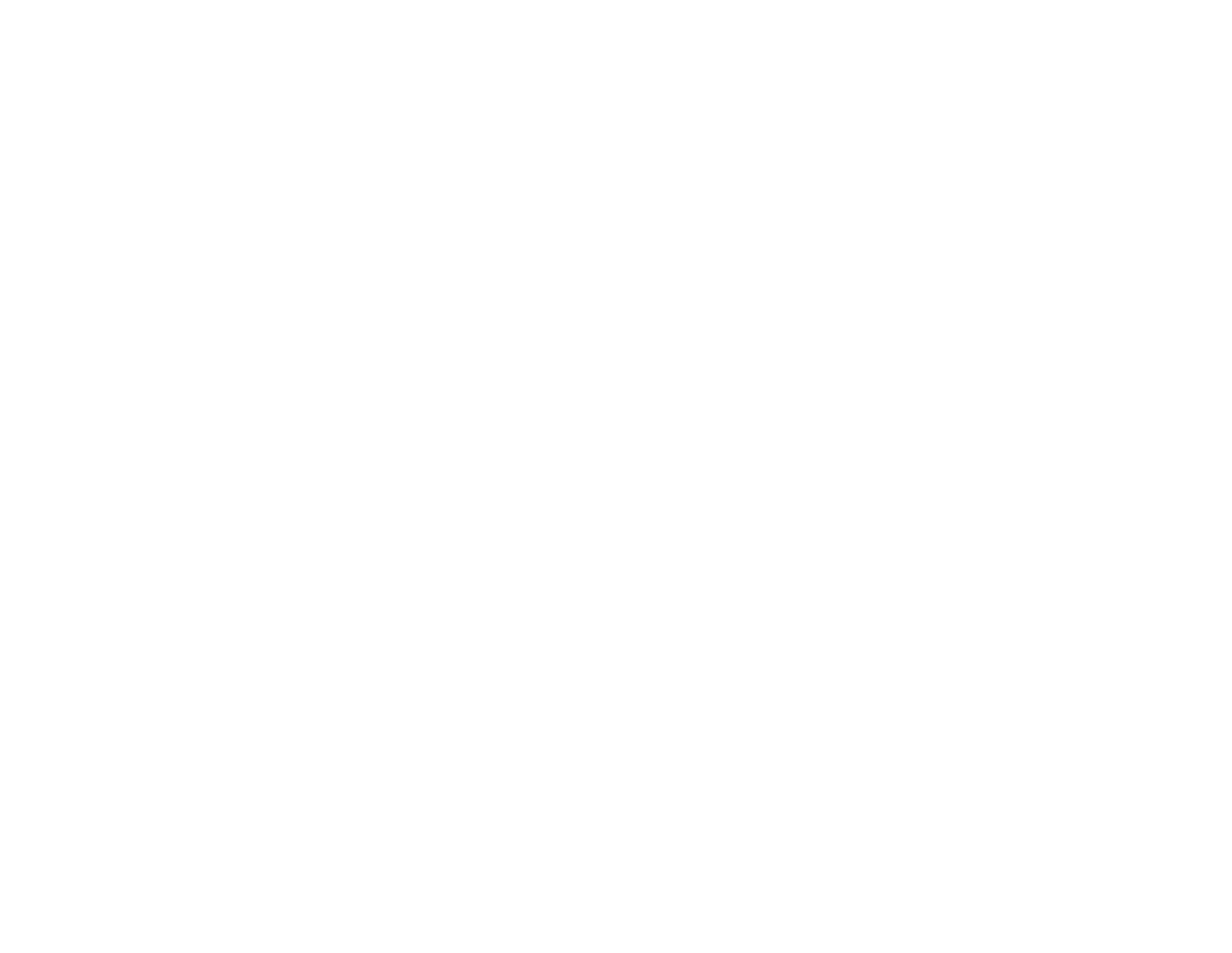|                    | Licence Business Name                                         | <b>Address</b>                                           | <b>Licence Type/Sub</b>         |                              | <b>Phone</b>                           |      | Fax                     |     |
|--------------------|---------------------------------------------------------------|----------------------------------------------------------|---------------------------------|------------------------------|----------------------------------------|------|-------------------------|-----|
| 13 630067          | AMR Management Inc                                            | 3851 Jacombs Rd Unit 200 Richmond BC V6V 2H7             | Mercantile Use                  | <b>Wholesale Trading</b>     | (604) 231-9221                         |      | Work (604) 648-8390 Fax |     |
| 13 630270          | I G K Finishing Carpentry Ltd                                 | 3921 NAPIER ST BURNABY BC V5C 3G1                        | Service Use                     | <b>General Contractor</b>    | (604) 724-6189                         | Work |                         | Hom |
| 13 630120          | Xprism Consulting Inc                                         | 7320 Broadmoor Blvd Richmond BC V7A 1A5                  | Service Use                     | Home Occupation              | 12266067889                            | Work |                         |     |
| 13 629982          | <b>Great Wall Accounting Service</b>                          | 4140 No 3 Rd Unit 250 Richmond BC V6X 2C2                | Service Use                     |                              | $(604)$ 678-2887                       |      | Work (604) 678-3687 Fax |     |
| 13 629867          | Judy Xiang Certified General<br>Accountant                    | 6081 No 3 Rd Unit 803 Richmond BC V6Y 2B2                | Service Use                     |                              | (604) 207-8853                         | Work |                         | Hom |
| 12 626660          | JCL Sales Group Ltd                                           | 2560 Shell Rd Unit 1028 Richmond BC V6X 0B8              | Mercantile Use                  | <b>Wholesale Trading</b>     | (604) 370-3133                         |      | Work (604) 370-3116 Fax |     |
| 12 622593          | Vancouver Cabinets Inc                                        | 11560 Voyageur Way Unit 2 Richmond BC V6X 3E1            | Industrial/Manufacturing<br>Use |                              | (604) 233-9297                         |      | Work (604) 233-0797 Fax |     |
| 12 618346          | Vancouver Fleet Services Ltd                                  | 2820 No 3 Rd Richmond BC V6X 2B3                         | Service Use                     |                              | (604) 278-1701                         | Work |                         | Hom |
| 13 630265          | Superior Pro Painters & Home<br><b>Services</b>               | 6800 Lynas Lane Unit 29 Richmond BC V7C 5E2              | Service Use                     | <b>General Contractor</b>    | (778) 233-3955                         | Work |                         | Hom |
| <b>Issue Date:</b> |                                                               | Thursday, 21 February 2013                               |                                 |                              |                                        |      |                         |     |
| 13 630289          | <b>Stapleton Enterprises Ltd</b>                              | 5291 Hollycroft Dr Richmond BC V7E 5B7                   | Service Use                     | Home Occupation              | (604) 272-4154                         | Work |                         | Hom |
| 13 630348          | Simple Sign Inc                                               | 5464 MAPLE CRES DELTA BC V4K 1G2                         | Service Use                     | <b>General Contractor</b>    | (778) 888-3345                         | Work |                         | Hom |
| 13 630361          | CW Painting 2000 Ltd                                          | 2155 PITT RIVER RD PORT COQUITLAM BC V3C 1R5             | Service Use                     | <b>General Contractor</b>    | (604) 671-0425                         |      | Work (604) 468-8555     | Fax |
| 13 630355          | Hamster Camp Clothing And<br>Accessories                      | 9200 Ferndale Rd Unit 412 Richmond BC V6Y 4L2            | Service Use                     | Home Occupation              | (789) 938-1568                         | Work |                         | Hom |
| 13 630353          | Young Sign & Neon                                             | 7086 RUSSELL AVE BURNABY BC V5J 4R9                      | Service Use                     | <b>General Contractor</b>    | $(604)$ 451-1753                       | Work |                         | Hom |
| 13 630349          | Sprink Installations Ltd                                      | 4470 ESTATE DR CHILLIWACK BC V2R 3B5                     | Service Use                     | Sprinkler Contractor         | (604) 824-7847                         |      | Work (604) 824-9158 Fax |     |
| 13 630345          | Anda Realty Enterprises Inc                                   | 6400 Cooney Rd Unit 1 Richmond BC V6Y 2J6                | Service Use                     | <b>General Contractor</b>    | (604) 644-5596                         |      | Work (604) 288-0203 Fax |     |
| 13 630297          | V Best Commercial Cleaning<br>Service Ltd.                    | 7300 Ledway Rd Unit 5 Richmond BC V7C 4N9                | Service Use                     | Home Occupation              | (778) 863-5700                         | Work |                         | Hom |
| 13 630372          | Zadel Jewellery Studio                                        | 5740 Murchison Rd Richmond BC V7C 2G7                    | Service Use                     | Home Occupation              | (604) 447-4124                         | Work |                         | Hom |
| 13 630194          | <b>B Shop B Trading Company Ltd</b>                           | 13988 Cambie Rd Unit 318 Richmond BC V6V 2K4             | Service Use                     |                              | $(604)$ 341-3618                       | Work |                         | Hom |
| 13 630121          | TriCity Landscape & Garden<br>Supply                          | 6081 No 3 Rd Unit 823 Richmond BC V6Y 2B2                | Service Use                     |                              | (778) 999-8193                         | Work |                         | Hom |
| 13 629636          | <b>Ric Power Coporation</b>                                   | 13571 Verdun PI Unit 130 Richmond BC V6V 1W5             | Industrial/Manufacturing<br>Use |                              | (604) 273-9300                         |      | Work (604) 273-9352 Fax |     |
| 13 630301          | Dust B Gone Commercial<br><b>Cleaning Service Ltd</b>         | 7300 Ledway Rd Unit 5 Richmond BC V7C 4N9                | Service Use                     | Home Occupation              | (778) 863-5700                         | Work |                         | Hom |
| <b>Issue Date:</b> |                                                               | Monday, 25 February 2013                                 |                                 |                              |                                        |      |                         |     |
| 13 630402          | Tongji Trimwork Ltd                                           | 6732 RADDISSON ST VANCOUVER BC V5S 3W9                   | Service Use                     | <b>General Contractor</b>    | (604) 884-8007                         |      | Work (604) 436-1863 Fax |     |
| 13 630470          | Lower Mainland Biodiesel Waste<br>& Cooking Oil Recycling Inc | 19427 92 AVE UNIT 14 SURREY BC V4N 4G6                   | Service Use                     |                              | (778) 298-5500                         |      | Work (778) 295-5500 Fax |     |
| 13 630469          | Racepace Canada                                               | 6460 Bouchard Crt Richmond BC V7C 5H4                    | Service Use                     | Home Occupation              | (604) 377-0364                         | Work |                         | Hom |
|                    | 13 630467 Xing Long Stone                                     | 9233 FERNDALE RD UNIT 102 RICHMOND BC V6Y 0B8            | Service Use                     | <b>General Contractor</b>    | (604) 430-4555 Work (604) 430-4505 Fax |      |                         |     |
| 13 630464          | <b>Hurdler Studios Inc</b>                                    | 3300 Pleasant St Richmond BC V7E 2P4                     | Service Use                     | Home Occupation              | (604) 722-5668                         | Work |                         | Hom |
| 13 630463          | <b>Gaylie Construction</b>                                    | 2760 COLERIDGE AVE VANCOUVER BC V5S 3A3                  | Service Use                     | <b>General Contractor</b>    | (604) 725-2825                         | Work |                         | Hom |
| 13 630454          | 0820163 BC Ltd                                                | 3559 E 46TH AVE VANCOUVER BC V5S 1B7                     | Service Use                     | <b>General Contractor</b>    | (604) 720-9692                         |      | Work (604) 255-9881 Fax |     |
| 13 630422          | The Ivy Stepping Stone<br>International Service Ltd           | 6571 Lynas Lane Richmond BC V7C 3K8                      | Vehicle for Hire                | Vehicle For Hire<br>Office   | (604) 272-2719                         | Work |                         | Hom |
| 13 630385          | The Ivy Stepping Stone<br>International Service Ltd           | 6571 Lynas Lane Richmond BC V7C 3K8                      | Vehicle for Hire                | Class I - Charter<br>Minibus | (604) 272-2719                         | Work |                         | Hom |
|                    | 13 630336 Click Realty                                        | 1401 LONSDALE AVE UNIT 204 NORTH VANCOUVER<br>BC V7M 2H9 | Service Use                     |                              | (604) 988-8002 Work (604) 971-0555 Fax |      |                         |     |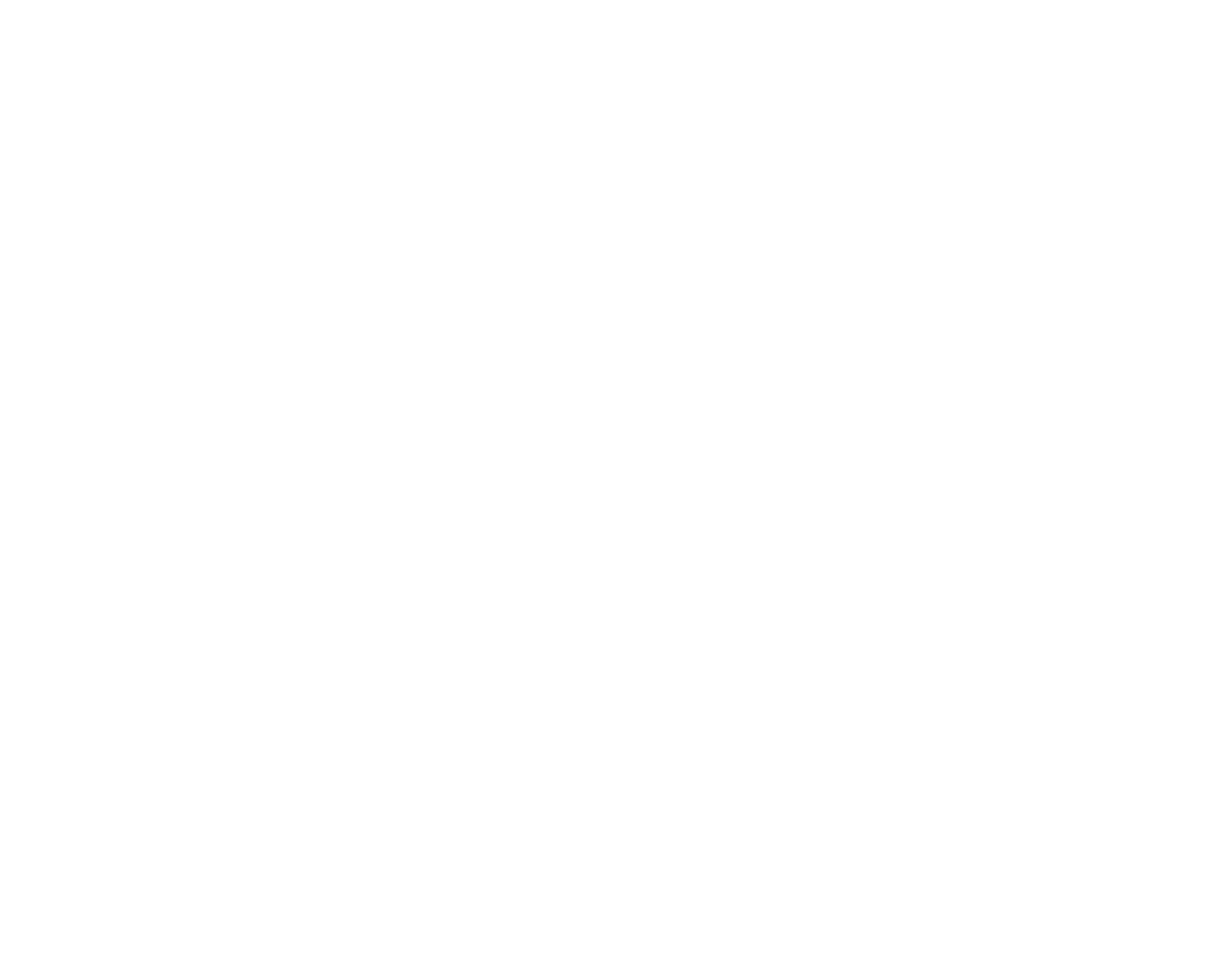|                    | Licence Business Name                  | <b>Address</b>                                                            | <b>Licence Type/Sub</b>         |                               | <b>Phone</b>     |      | Fax                     |     |
|--------------------|----------------------------------------|---------------------------------------------------------------------------|---------------------------------|-------------------------------|------------------|------|-------------------------|-----|
| 13 630240          | New Life Student Home Services<br>Inc  | 8120 Cook Rd Unit 230 Richmond BC V6Y 1T9                                 | Service Use                     |                               | (604) 278-6887   |      | Work (604) 278-6887 Fax |     |
| 13 629731          | Dream Vacation Architect Inc.          | 3700 No 3 Rd Unit 1005 Richmond BC V6X 3X2                                | Service Use                     | <b>Travel Agency</b>          | (604) 370-3038   |      | Work (604) 370-3930 Fax |     |
| 13 628205          | PDG Pediatric Dental Group Inc         | 6180 Blundell Rd Unit 230 Richmond BC V7C 4W7                             | Service Use                     |                               | (604) 271-4211   |      | Work (604) 271-8232 Fax |     |
| 12 617583          | Aerolith Marble and Granite Ltd        | 1851 Savage Rd Unit 2140 Richmond BC V6V 2R6                              | Industrial/Manufacturing<br>Use |                               | (778) 866-9133   |      | Work (604) 565-1380 Fax |     |
| 13 630386          | Robinson Electric Ltd                  | 9389 121ST ST UNIT 22 SURREY BC V3V 6B9                                   | Service Use                     | <b>Electrical Contractor</b>  | (604) 785-1407   | Work |                         | Hom |
| 12 622850          |                                        | Rawk the Planet Raw Vegan Cafe 12240 2nd Ave Unit 240 Richmond BC V7E 3L8 | Assembly Use Group 1            | Food Service<br>Establishment | (604) 370-1010   | Work |                         | Hom |
| <b>Issue Date:</b> |                                        | Tuesday, 26 February 2013                                                 |                                 |                               |                  |      |                         |     |
| 13 629503          | Futech Store Fixtures & Signage<br>Inc | 11500 Bridgeport Rd Unit 105 Richmond BC V6X 1T2                          | Mercantile Use                  | <b>Wholesale Trading</b>      | (604) 821-0081   |      | Work (604) 821-0817 Fax |     |
| 13 631279          | Red Fox Ventures Inc                   | 8180 Jones Rd Unit 411 Richmond BC V6Y 3Z6                                | Service Use                     | Home Occupation               | (604) 726-6391   | Work |                         | Hom |
| 13 631278          | Eco Pure Plumbing                      | 13245 104TH AVE UNIT 108 SURREY BC V3T 1V2                                | Service Use                     | <b>Plumbing Contractor</b>    | (604) 496-1661   | Work |                         | Hom |
| 13 631274          | Go Green Imports Inc                   | 7891 Thormanby Cr Richmond BC V7C 4G4                                     | Service Use                     | Home Occupation               | (778) 836-5900   |      | Work (604) 370-0092 Fax |     |
| 13 631237          | Confill Concrete Injection Ltd         | 7908 134TH ST SURREY BC V3W 4T6                                           | Service Use                     | <b>General Contractor</b>     | (604) 599-6550   |      | Work (604) 590-8097 Fax |     |
| 13 631230          | VielChan Holdings                      | 22451 McLean Ave Richmond BC V6V 2P3                                      | Service Use                     | Home Occupation               | (778) 891-4688   | Work |                         | Hom |
| 13 630399          | Estherbella Fashion                    | 3700 No 3 Rd Unit 2205 Richmond BC V6X 3X2                                | Mercantile Use                  | <b>Retail Trading</b>         | (604) 276-0988   | Work |                         | Hom |
| 13 630406          | Levon Uniform & Textile                | 11180 Coppersmith PI Unit 138 Richmond BC V7A 5G8                         | Mercantile Use                  | <b>Wholesale Trading</b>      | (604) 328-0281   | Work |                         | Hom |
| <b>Issue Date:</b> | <b>Wednesday, 27 February 2013</b>     |                                                                           |                                 |                               |                  |      |                         |     |
| 12 621700          | Extreme Air Park Inc.                  | 14380 Triangle Rd Richmond BC V6W 1B1                                     | Vending Machine Use             | \$.25 or More                 | (604) 244-5867   | Work |                         | Hom |
| 13 631283          | KAR + MA Nail Products                 | 6133 Buswell St Unit 100 Richmond BC V6Y 0B2                              | Mercantile Use                  | Retail Trading                | (604) 303-0385   | Work |                         | Hom |
| 13 631306          | Pacific Preferred Developments<br>Ltd  | PO BOX 3101 CULTUS LAKE BC V2R 5H6                                        | Service Use                     | <b>General Contractor</b>     | (604) 468-3944   |      | Work (604) 468-3943 Fax |     |
| 12 621698          | Extreme Air Park Inc                   | 14380 Triangle Rd Richmond BC V6W 1B1                                     | Assembly Use Group 3            | Commercial<br>Entertainment   | (604) 244-5867   | Work |                         | Hom |
| <b>Issue Date:</b> |                                        | Thursday, 28 February 2013                                                |                                 |                               |                  |      |                         |     |
| 11 588985          | <b>Topview Technology Corp</b>         | 14488 Knox Way Unit 123 Richmond BC V6V 2Z5                               | Mercantile Use                  | <b>Wholesale Trading</b>      | (604) 231-5858   |      | Work (604) 276-0465 Fax |     |
| 13 631346          | Zoen Gardens                           | 4371 Waller Dr Richmond BC V7E 5R4                                        | Service Use                     | <b>General Contractor</b>     | (604) 836-2530   | Work |                         | Hom |
| 13 631385          | Somatic HVAC Solutions Ltd             | 1400 KOOTENAY ST VANCOUVER BC V5K 4R1                                     | Service Use                     | Refrigeration<br>Contractor   | (604) 451-0064   |      | Work (604) 451-0084 Fax |     |
| <b>Issue Date:</b> |                                        | Friday, 01 March 2013                                                     |                                 |                               |                  |      |                         |     |
|                    | 13 631448 Kaufhold Konstruction        | 836 5TH AVE NEW WESTMINSTER BC V3L 2Y4                                    | Service Use                     | <b>General Contractor</b>     | (604) 716-3690   |      | Work (604) 524-5260 Fax |     |
| 13 631453          | SC Electric                            | 736 CLARKE RD UNIT 16 COQUITLAM BC  V3J 3Y1                               | Service Use                     | <b>Electrical Contractor</b>  | (604) 788-1343   | Work |                         | Hom |
| 13 631444          | <b>GRT</b> Electrical                  | 21593 86 CRT LANGLEY BC VIM 2E3                                           | Service Use                     | <b>Electrical Contractor</b>  | $(604)$ 250-3108 | Work |                         | Hom |
| 13 631311          | Joseph Mak                             | 12815 Clarke PI Unit 110 Richmond BC V6V 2H9                              | Service Use                     |                               | (604) 726-7266   | Work |                         | Hom |
| 13 630420          | Mishra Law Office                      | 5811 Cooney Rd Unit 305 Richmond BC V6X 3M1                               | Service Use                     |                               | (604) 619-1998   | Work |                         | Hom |
| 13 628531          | <b>MRF Geosystems Corporation</b>      | 4400 Haze bridge Way Unit 610 Richmond BC V6X 3R8                         | Service Use                     |                               | 6042708810103    | Work |                         | Hom |
| 12 618624          | 1step2canada Consultant                | 4400 Haze bridge Way Unit 610 Richmond BC V6X 3R8                         | Service Use                     |                               | (604) 600-8195   | Work |                         | Hom |
| 13 628215          | Ronald Zhu Inc                         | 4400 Haze bridge Way Unit 610 Richmond BC V6X 3R8                         | Service Use                     |                               | (604) 637-9992   | Work |                         | Hom |
| 13 631242          | Karan Jai Construction                 | 10740 Cambie Rd Unit 610 Richmond BC V6X 1K8                              | Service Use                     | <b>General Contractor</b>     | (604) 270-7662   |      | Work (604) 270-0669 Fax |     |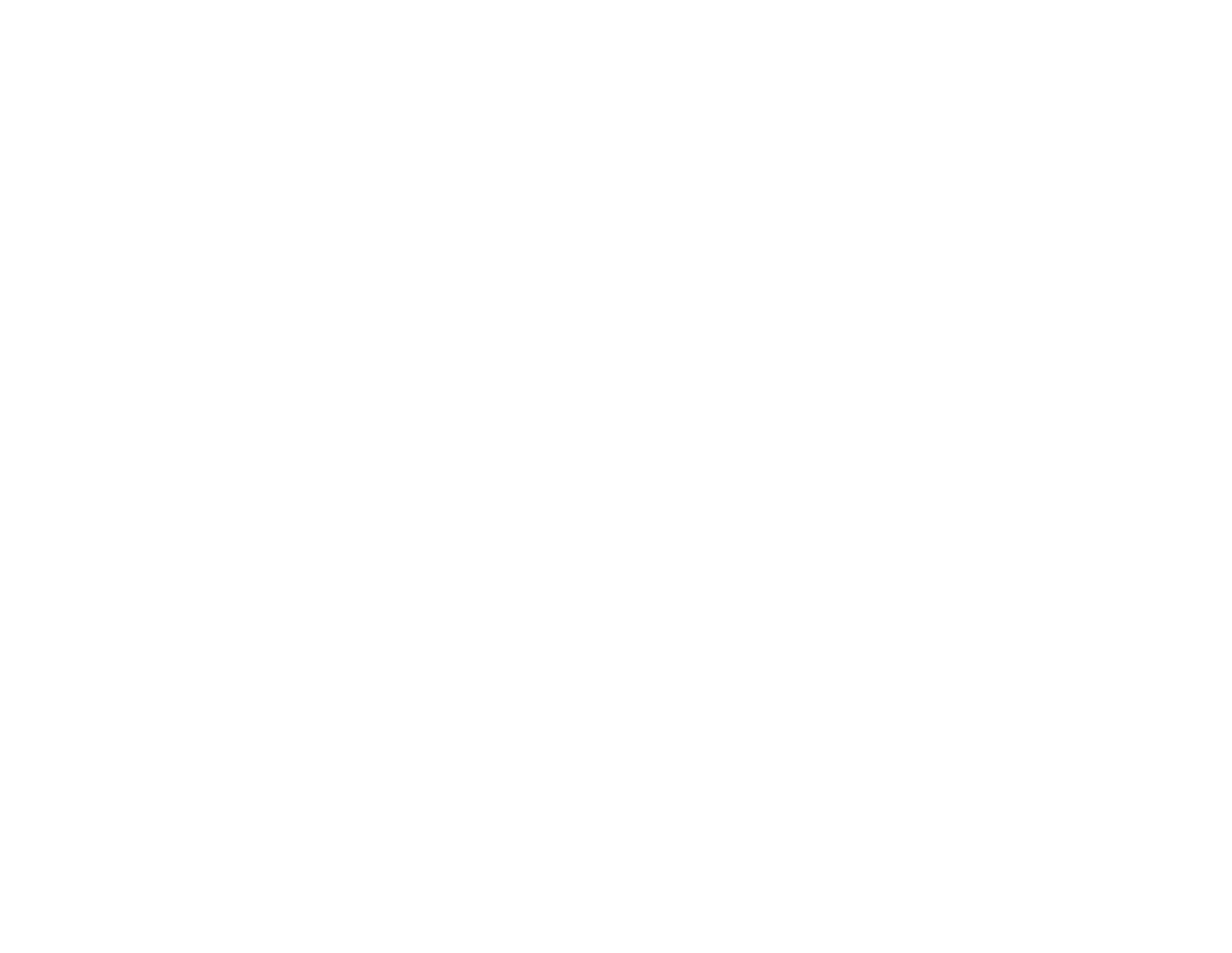|                    | Licence Business Name                             | <b>Address</b>                                              | <b>Licence Type/Sub</b>         |                                                    | <b>Phone</b>   |      | Fax                     |     |
|--------------------|---------------------------------------------------|-------------------------------------------------------------|---------------------------------|----------------------------------------------------|----------------|------|-------------------------|-----|
| <b>Issue Date:</b> |                                                   | Monday, 04 March 2013                                       |                                 |                                                    |                |      |                         |     |
| 13 631509          | <b>Prodigy Electrical Services Ltd</b>            | 4653 63 ST DELTA BC V4K 4T2                                 | Service Use                     | <b>Electrical Contractor</b>                       | (778) 847-4478 | Work |                         | Hom |
| <b>Issue Date:</b> |                                                   | Tuesday, 05 March 2013                                      |                                 |                                                    |                |      |                         |     |
| 13 631580          | Hoffman Plumbing                                  | 1098 WILSON CR UNIT 305 SQUAMISH BC V8B 0M4                 | Service Use                     | <b>Plumbing Contractor</b>                         | (604) 898-5150 | Work |                         | Hom |
| 13 631588          | Holly Zhang Consulting                            | 6388 Alder St Unit 27 Richmond BC V6Y 4G4                   | Service Use                     | Home Occupation                                    | (604) 232-9829 |      | Work (604) 232-9829 Fax |     |
| 13 631329          | P & P Travel Agency Ltd                           | 8766 McKim Way Unit 1110 Richmond BC V6X 4G4                | Service Use                     | <b>Travel Agency</b>                               | (604) 270-2218 |      | Work (604) 270-2082 Fax |     |
| 12 623130          | A bion Fisheries Ltd                              | 1900 No 6 Rd Richmond BC V6V 1P1                            | Mercantile Use                  | <b>Wholesale Trading</b>                           | (604) 875-9424 |      | Work (60) 487-5064 Fax  |     |
| 13 631589          | <b>Holly Zhang Consulting</b>                     | 6388 Alder St Unit 27 Richmond BC V6Y 4G4                   | Service Use                     | Home Occupation                                    | (604) 232-9829 |      | Work (604) 232-9829 Fax |     |
| <b>Issue Date:</b> |                                                   | Wednesday, 06 March 2013                                    |                                 |                                                    |                |      |                         |     |
| 13 627651          | <b>FYL Construction Ltd</b>                       | 1999 Savage Rd Unit 111 Richmond BC V6V 0A4                 | Service Use                     | <b>General Contractor</b>                          | (604) 270-0039 | Work |                         | Hom |
| 13 628387          | Vancouverliving Construction Ltd                  | 5900 Dover Cr Unit 208 Richmond BC V7C 5R4                  | Service Use                     | Home Occupation                                    | (778) 885-3633 |      | Work (778) 234-0252 Fax |     |
| 13 629641          | <b>Okay Construction Ltd</b>                      | 2900 Simpson Rd Unit 4 Richmond BC V6X 2P9                  | Industrial/Manufacturing<br>Use |                                                    | (778) 861-7722 | Work |                         | Hom |
| 13 631517          | Visas Consulting Group Inc                        | 5811 Cooney Rd Unit 212 Richmond BC V6X 3M1                 | Service Use                     |                                                    | (604) 821-0999 |      | Work (604) 821-9938 Fax |     |
| <b>Issue Date:</b> |                                                   | Thursday, 07 March 2013                                     |                                 |                                                    |                |      |                         |     |
| 13 631640          | Gerardo Reyna S Marketing                         | 10171 No 2 Rd Richmond BC V7E 2E3                           | Service Use                     | Home Occupation                                    | (819) 470-6855 | Work |                         | Hom |
| 13 63 1662         | <b>LCP Signal Management Inc</b>                  | 1447 GABRIOLA DR COQUITLAM BC V3E 2C6                       | Service Use                     |                                                    | (604) 942-3631 |      | Work (604) 945-9809     | Fax |
| 13 631647          | Wai Kwong Lau                                     | 1225 E 18TH AVE VANCOUVER BC V6V 1H3                        | Service Use                     | <b>General Contractor</b>                          | (604) 377-0292 | Work |                         | Hom |
| 13 628385          | Hanok Korean Restaurant                           | 8400 Alexandra Rd Unit 100 Richmond BC V6X 1C4              | Assembly Use Group 1            | Food Service<br>Establishment                      | (604) 278-3180 | Work |                         | Hom |
| 13 631358          | <b>G Star IPTV Centre</b>                         | 3700 No 3 Rd Unit 2055 Richmond BC V6X 3X2                  | Mercantile Use                  | <b>Retail Trading</b>                              | (604) 340-7178 | Work |                         | Hom |
| 13 63 16 23        | Ancora Events                                     | 9251 Algoma Dr Richmond BC V7A 3P8                          | Service Use                     | Home Occupation                                    | (778) 859-5721 | Work |                         | Hom |
| <b>Issue Date:</b> |                                                   | Friday, 08 March 2013                                       |                                 |                                                    |                |      |                         |     |
| 13 631715          | <b>HGL Enterprises Ltd</b>                        | 8740 Ashby PI Richmond BC V6Y 2Z9                           | Service Use                     | Home Occupation                                    | (604) 307-3870 | Work |                         | Hom |
| 13 631719          | <b>ECU Tuning Group Vancouver</b>                 | 7291 Bates Rd Richmond BC V7A 1C8                           | Service Use                     | Home Occupation                                    | (778) 829-7699 | Work |                         | Hom |
| 13 631712          | South Fraser Heating and<br>Cooling Ltd           | 2333 184 ST SURREY BC V3S 9V2                               | Service Use                     | Gas Contractor                                     | (604) 753-8771 | Work |                         | Hom |
| 13 631608          | Intelligence                                      | 555 BROOKSBANK AVE UNIT 9/330 NORTH<br>VANCOUVER BC V7J 3S5 | Service Use                     |                                                    | (604) 983-5686 |      | Work (604) 983-5683 Fax |     |
| 13 631309          | A & J Auto Supply Ltd                             | 12311 Mitchell Rd Richmond BC V6V 1M8                       | Mercantile Use                  | Second-Hand Dealer                                 | (604) 308-3161 |      | Work (604) 507-1100 Fax |     |
| 13 629973 O Cafe   |                                                   | 6111 River Rd Richmond BC V7C 0A2                           | Assembly Use Group 1            | <b>Food Service</b><br>Establishment, Take-<br>Out | (604) 244-7070 | Work |                         | Hom |
| 13 628104          | Big O Tire and Service Center                     | 5651 No 3 Rd Unit 101 Richmond BC V6X 2C7                   | Service Use                     |                                                    | (604) 247-1555 |      | Work (604) 270-9759 Fax |     |
|                    | 12 626012 John's Farm Market                      | 8780 Blundell Rd Unit 110 Richmond BC V6Y 1K1               | Mercantile Use                  | <b>Retail Trading</b>                              | (604) 961-7973 | Work |                         | Hom |
| <b>Issue Date:</b> |                                                   | Monday, 11 March 2013                                       |                                 |                                                    |                |      |                         |     |
|                    | 13 631705 Integrated Accounting & Tax<br>Services | 6700 No 3 Rd Unit 209 Richmond BC V6Y 2C3                   | Service Use                     |                                                    | (604) 370-3400 |      | Work (604) 370-3401 Fax |     |
| 13 631724          | Green Earth Systems                               | 4916 HARBOUR STROLL DELTA BC V4K 4A2                        | Service Use                     |                                                    | (604) 417-4287 | Work |                         | Hom |
| 13 631729          | <b>Nucor Environmental Solutions</b><br>Ltd       | 1600 DERWENT WAY UNIT 8 DELTA BC V3M 6M5                    | Service Use                     |                                                    | (604) 521-2214 |      | Work (604) 521-2622 Fax |     |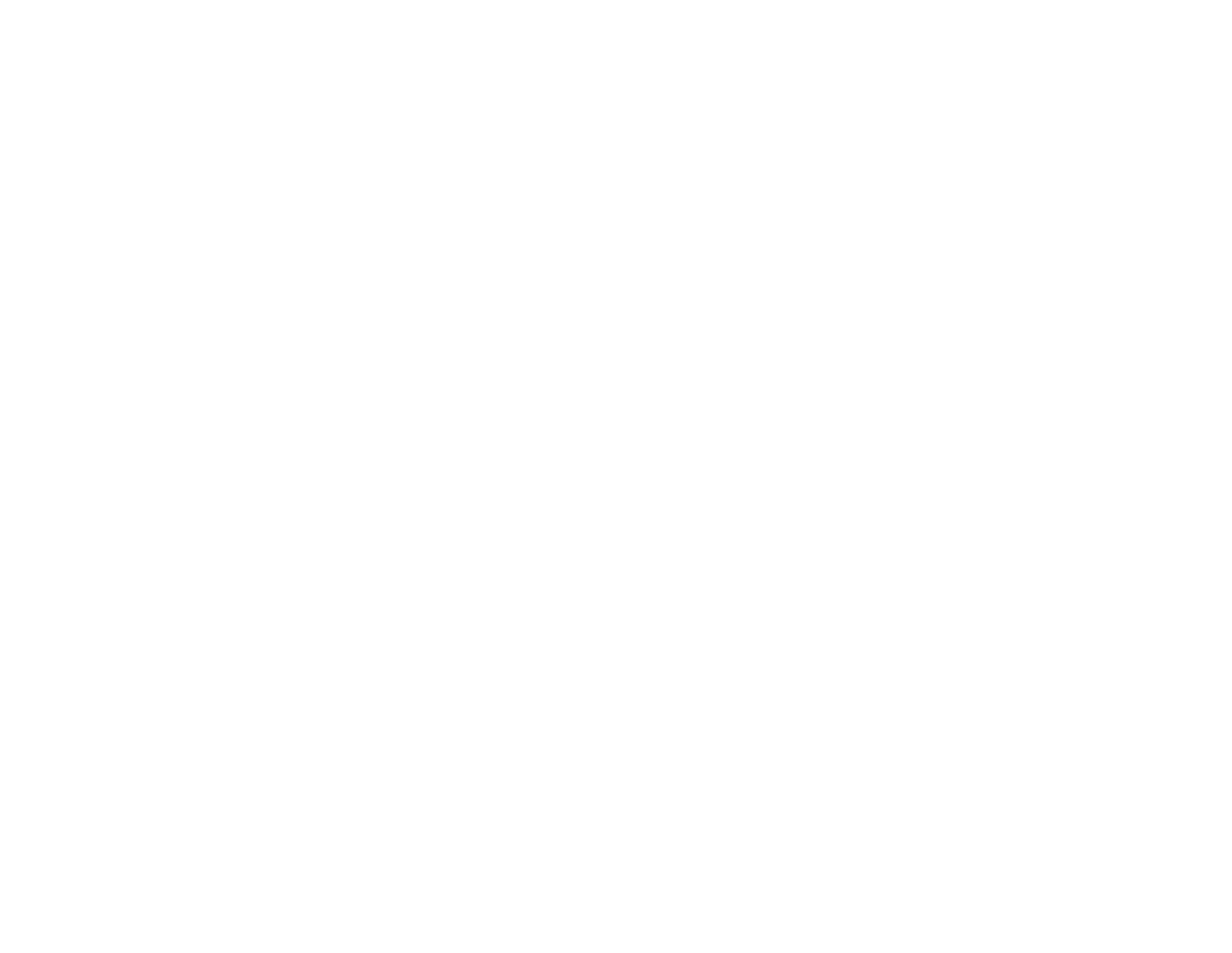|                           | Licence Business Name                          | <b>Address</b>                                     | <b>Licence Type/Sub</b>         |                               | <b>Phone</b>     |      | Fax                     |     |
|---------------------------|------------------------------------------------|----------------------------------------------------|---------------------------------|-------------------------------|------------------|------|-------------------------|-----|
| 13 631743                 | Shaul's Plumbing and Heating Ltd               | 3888 NORFOLK ST UNIT 119 BURNABY BC V5G 1E5        | Service Use                     | <b>Plumbing Contractor</b>    | (778) 397-4850   | Work |                         |     |
| 13 631767                 | Paraline Commercial Formwork                   | 20189 56TH AVE UNIT 206 LANGLEY BC V3A 3Y6         | Service Use                     | <b>General Contractor</b>     | (604) 671-4351   |      | Work (604) 533-8789 Fax |     |
| 13 631768                 | VanAbby Masonry                                | 34081 WAVELL LANE ABBOTSFORD BC V2S 1R4            | Service Use                     | <b>General Contractor</b>     | (604) 855-8971   | Work |                         | Hom |
| 13 631702                 | <b>CIBS Business Services Corp</b>             | 6700 No 3 Rd Unit 209 Richmond BC V6Y 2C3          | Service Use                     |                               | (604) 370-3400   |      | Work (604) 370-3401 Fax |     |
| <b>Issue Date:</b>        |                                                | Tuesday, 12 March 2013                             |                                 |                               |                  |      |                         |     |
| 13 631714                 | Novella Wealth Corporation                     | 10691 Shellbridge Way Unit 250 Richmond BC V6X 2W8 | Service Use                     |                               | (604) 370-3435   | Work |                         | Hom |
| 13 631820                 | Prestige Xteriors Inc                          | 4151 Regent St Unit 70 Richmond BC V7E 4S9         | Service Use                     | <b>General Contractor</b>     | (778) 893-9665   | Work |                         | Hom |
| 13 631804                 | West Pro Plumbing Ltd                          | 21808 DONOVAN AVE MAPLE RIDGE BC V2X 3A7           | Service Use                     | <b>Plumbing Contractor</b>    | (778) 891-6672   |      | Work (604) 467-2674 Fax |     |
| 13 631583                 | Pro Vita Care Management Inc                   | 9580 Williams Rd Richmond BC V7A 1H2               | Service Use                     |                               | $(604)$ 575-0006 |      | Work (604) 575-0010 Fax |     |
| 13 627794                 | Neotype Prepress Corporation                   | 4611 Viking Way Unit 185 Richmond BC V6V 2K9       | Service Use                     |                               | (604) 244-9228   |      | Work (604) 244-9229 Fax |     |
| 12 618208                 | Sprott Shaw Community College                  | 7920 Cambie Rd Richmond BC V6X 3K6                 | Assembly Use Group 3            | <b>Education Institution</b>  | (604) 270-8867   | Work |                         | Hom |
| 13 631817                 | Intrinsic General Contracting Ltd              | 7856 VIVIAN DR VANCOUVER BC V5S 2V9                | Service Use                     | <b>General Contractor</b>     | (604) 603-6141   | Work |                         | Hom |
| 13 63 1655                | Gardbao Biopharmaceutical<br>(Canada) Inc      | 10451 Shellbridge Way Unit 150 Richmond BC V6X 2W8 | Service Use                     |                               | (604) 278-1987   | Work |                         | Hom |
| <i><b>Issue Date:</b></i> |                                                | Wednesday, 13 March 2013                           |                                 |                               |                  |      |                         |     |
| 13 631908                 | Ideal Signs Ltd                                | 12468 82ND AVE UNIT 17 SURREY BC V3W 3E9           | Service Use                     | <b>General Contractor</b>     | (604) 599-0076   |      | Work (604) 599-0096 Fax |     |
| 13 628434                 | European Classic Furniture                     | 5000 Minoru Blvd Richmond BC V6X 2A9               | Mercantile Use                  | <b>Retail Trading</b>         | (604) 961-8087   | Work |                         | Hom |
| 13 629687                 | Kawaii Eats                                    | 2540 Simpson Rd Unit 170 Richmond BC V6X 2P9       | Industrial/Manufacturing<br>Use |                               | (604) 306-0699   | Work |                         | Hom |
| 13 629783                 | <b>Bubble Waffle Cafe</b>                      | 8888 Odlin Cr Unit 1030 Richmond BC V6X 3Z8        | Assembly Use Group 1            | Food Service<br>Establishment | (604) 370-4474   | Work |                         | Hom |
| 13 631363                 | T T Yau Education Consultants<br>Inc           | 6081 No 3 Rd Unit 923 Richmond BC V6Y 2B2          | Assembly Use Group 3            | <b>Education Institution</b>  | (604) 285-6262   | Work |                         | Hom |
| 13 631759                 | Raylida Development Inc                        | 7080 River Rd Unit 206 Richmond BC V6X 1X5         | Service Use                     | <b>General Contractor</b>     | (604) 279-5591   | Work |                         | Hom |
| 13 631764                 | Prime One Media Inc                            | 10451 Shellbridge Way Unit 205 Richmond BC V6X 2W8 | Service Use                     |                               | (604) 304-0588   |      | Work (604) 304-0589 Fax |     |
| 13 631897                 | Stage 3 Renewables Inc                         | 5577 153A ST UNIT 121 SURREY BC V3S 5K7            | Service Use                     | <b>General Contractor</b>     | $(604)$ 575-0006 |      | Work (604) 575-0010 Fax |     |
| <b>Issue Date:</b>        |                                                | Thursday, 14 March 2013                            |                                 |                               |                  |      |                         |     |
|                           | 13 631984 Devcorp Builders Ltd                 | 991 KEIL ST WHITE ROCK BC V4B 4V8                  | Service Use                     | <b>General Contractor</b>     | (604) 531-8882   |      | Work (604) 531-8210 Fax |     |
| <b>Issue Date:</b>        |                                                | Friday, 15 March 2013                              |                                 |                               |                  |      |                         |     |
| 12 624276                 | <b>River Park Place</b>                        | 7100 Elmbridge Way Richmond BC V6X 1B7             | Service Use                     |                               | (604) 282-7838   |      | Work (604) 801-7001 Fax |     |
| 13 630109                 | Joe's Unlimited Imports Auto<br>Repairs        | 8960 River Dr Unit 5 Richmond BC V6X 1Y8           | Service Use                     |                               | (604) 273-3309   |      | Work (604) 273-3310 Fax |     |
|                           | 13 631985 B & G Demolition                     | 46488 REESE AVE CHILLIWACK BC V2P 3A3              | Service Use                     | General Contractor            | (604) 791-9497   | Work |                         | Hom |
|                           | 13 632000 Grandola Contracting Ltd             | 1331 ALBERNI ST UNIT 2603 VANCOUVER BC V6E 4S1     | Service Use                     | <b>General Contractor</b>     | (604) 728-3062   | Work |                         | Hom |
| 13 632039                 | J & M Gardenscape Service                      | 7632 125TH ST SURREY BC V3W 7W3                    | Service Use                     | <b>General Contractor</b>     | (604) 836-1978   | Work |                         | Hom |
| 13 632042                 | QuakeKoso Canada Incorporated                  | 3851 Blundell Rd Unit 12 Richmond BC V7C 4P7       | Service Use                     | Home Occupation               | (604) 274-5550   |      | Work (604) 274-1806 Fax |     |
| 13 632087                 | Enlightening LED Solution Ltd                  | 9100 Ferndale Rd Unit 481 Richmond BC V6Y 4L1      | Service Use                     | Home Occupation               | (778) 316-6337   | Work |                         | Hom |
| 11 584382                 | Royal West Plumbing And<br><b>Fixtures Ltd</b> | 1999 Savage Rd Unit 151 Richmond BC V6V 0A4        | Mercantile Use                  | <b>Wholesale Trading</b>      | (604) 229-0488   |      | Work (604) 229-0487 Fax |     |
| <b>Issue Date:</b>        |                                                | Monday, 18 March 2013                              |                                 |                               |                  |      |                         |     |
|                           | 13 632146 Sunshine Global Travel               | 8560 Bowcock Rd Richmond BC V6Y 3E7                | Service Use                     | Home Occupation               | (778) 883-0683   | Work |                         | Hom |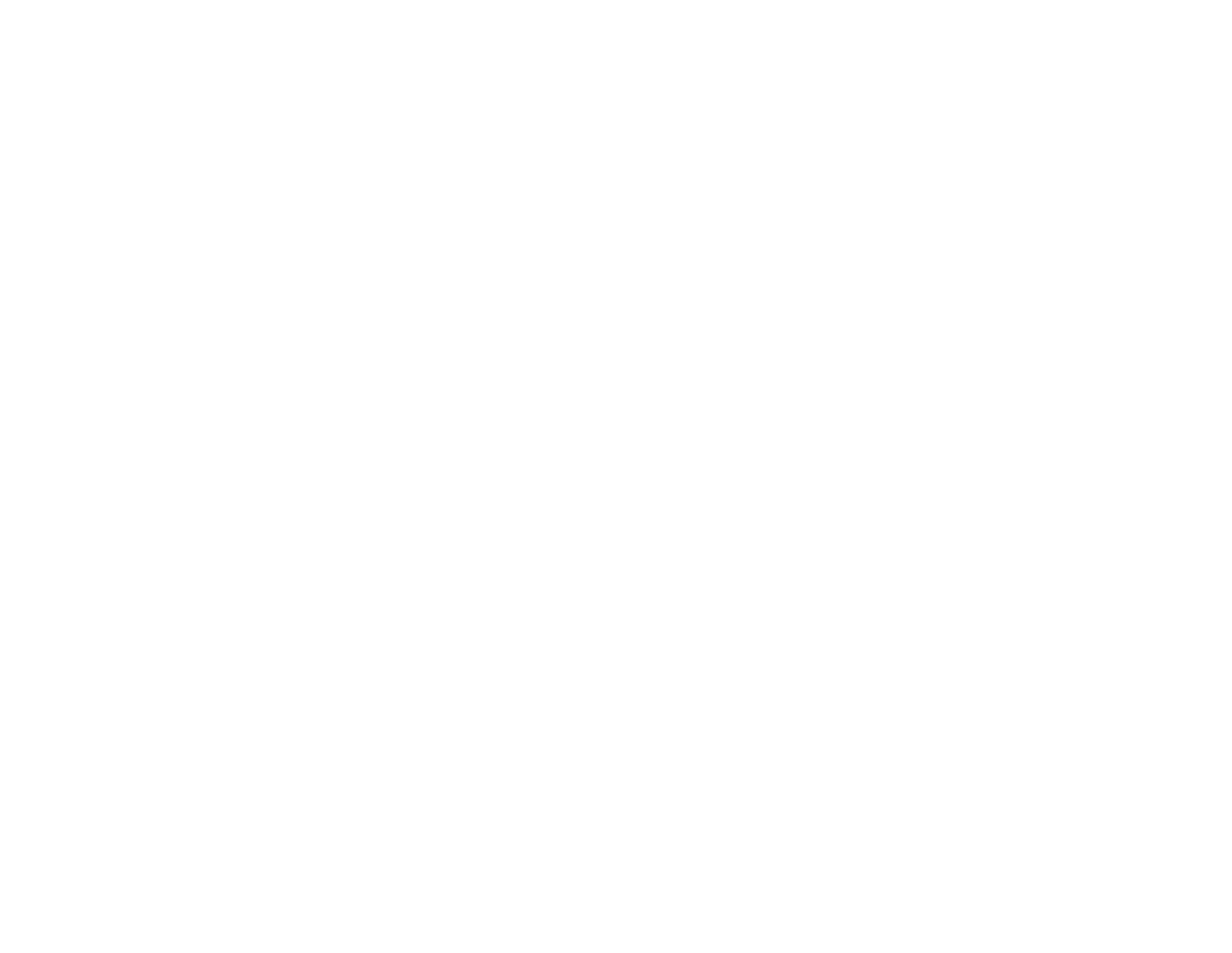|                    | Licence Business Name                        | <b>Address</b>                                               | <b>Licence Type/Sub</b> |                                             | Phone              |      | Fax                     |     |
|--------------------|----------------------------------------------|--------------------------------------------------------------|-------------------------|---------------------------------------------|--------------------|------|-------------------------|-----|
| 13 632158          | <b>Hourie Homes</b>                          | 11711 Bird Rd Richmond BC V6X 1N7                            | Service Use             | <b>General Contractor</b>                   | (778) 772-9416     | Work |                         | Hom |
| 13 632181          | Eversea International Trading Ltd            | 7508 Williams Rd Richmond BC V7A 1G1                         | Service Use             | Home Occupation                             | (778) 855-8520     | Work |                         | Hom |
| 13 632152          | Dunstan Enterprises Ltd                      | 4888 Garry St Richmond BC V7E 2V3                            | Service Use             | Home Occupation                             | (604) 277-0645     | Hom  |                         | Hom |
| 13 632123          | <b>Engage Data Corporation</b>               | 3111 Broadway St Richmond BC V7E 2X1                         | Service Use             | Home Occupation                             | (778) 928-6044     | Work |                         | Hom |
| 13 631941          | Dim Sum Express                              | 7731 Alderbridge Way Richmond BC V6X 1Z9                     | Assembly Use Group 1    | Food Service<br>Establishment, Take-<br>Out | (778) 881-3784     | Work |                         | Hom |
| 13 632157          | Annex Plumbing                               | 23943 115TH AVE MAPLE RIDGE BC V2W 1X2                       | Service Use             | <b>Plumbing Contractor</b>                  | (604) 616-6561     | Work |                         | Hom |
| 13 632124          | 1st Trauma Scene Clean Up Ltd                | 7184 120TH ST UNIT 486 SURREY BC V3W 0M6                     | Service Use             | <b>General Contractor</b>                   | $(604)$ 598-8887   |      | Work (604) 597-7182 Fax |     |
| <b>Issue Date:</b> |                                              | Tuesday, 19 March 2013                                       |                         |                                             |                    |      |                         |     |
| 13 632224          | ALPs Fireplace Service Inc                   | 11115 72ND AVE DELTA BC V4E 1Y4                              | Service Use             | <b>Gas Contractor</b>                       | (604) 594-0280     |      | Work (604) 594-0273 Fax |     |
| 13 632235          | Euro Asia Transload Inc                      | 16108 Blundell Rd Richmond BC V6W 0A2                        | Service Use             |                                             | $(604)$ 515-4688   |      | Work (604) 515-9413 Fax |     |
| 13 632209          | <b>East Trading Company</b>                  | 8297 Saba Rd Unit 807 Richmond BC V6Y 4B5                    | Service Use             | Home Occupation                             | (604) 723-2330     | Work |                         | Hom |
| 13 632088          | A ba City Gas Services                       | 2150 PANDORA ST UNIT 217 VANCOUVER BC V5L 1N5                | Service Use             | <b>Gas Contractor</b>                       | (604) 441-1244     | Work |                         | Hom |
| 13 630230          | Two Hills Tea                                | 11880 Hammersmith Way Unit 175 Richmond BC V7A 5C8           | Mercantile Use          | <b>Wholesale Trading</b>                    | $(604) 506 - 5075$ | Work |                         | Hom |
| 13 632236          | Euro Asia Lumber Reload Inc                  | 16108 Blundell Rd Richmond BC V6W 0A2                        | Service Use             |                                             | $(604)$ 515-4688   | Work |                         | Hom |
| <b>Issue Date:</b> |                                              | <b>Wednesday, 20 March 2013</b>                              |                         |                                             |                    |      |                         |     |
| 13 632275          | Alpina Enterprises Ltd                       | 405 W 26TH AVE VANCOUVER BC V5Y 2K1                          | Service Use             | <b>Plumbing Contractor</b>                  | $(604)$ 618-4049   |      | Work (604) 263-8547 Fax |     |
| 13 632294          | Think and Ink Studio                         | 6233 Birch St Unit 37 Richmond BC V6Y 4H3                    | Service Use             | Home Occupation                             | (604) 779-4758     | Work |                         | Hom |
| <b>Issue Date:</b> |                                              | Thursday, 21 March 2013                                      |                         |                                             |                    |      |                         |     |
| 13 629986          | Wind Mobile                                  | 4151 Haze bridge Way Unit 1050 Richmond BC V6X 4J7           | Mercantile Use          | <b>Retail Trading</b>                       | (416) 640-9790     | Work |                         | Hom |
| 13 632370          | Wicked Wicker Furnitures Inc                 | 2971 Viking Way Unit 107 Richmond BC V6V 1Y1                 | Mercantile Use          | <b>Wholesale Trading</b>                    | (604) 273-8777     | Work |                         | Hom |
| 13 632383          | Frederico Verzosa                            | 8431 Wagner Dr Richmond BC V7A 4P7                           | Service Use             | <b>General Contractor</b>                   | (778) 223-5854     | Work |                         | Hom |
| 13 632395          | Pace Constructions                           | 2455 CAWTHRA RD UNIT 15 MISSISSUAGA ON L5A<br>3P1            | Service Use             | <b>General Contractor</b>                   | (905) 279-3336     |      | Work (905) 279-9909 Fax |     |
| 13 632360          | Shaul's Plumbing and Heating Ltd             | 3888 NORFOLK ST UNIT 119 BURNABY BC V5G 1E5                  | Service Use             | <b>Gas Contractor</b>                       | (778) 397-4850     | Work |                         |     |
| 13 632318          | Sheng Da Contracting Ltd                     | 11571 Thorpe Rd Unit 6 Richmond BC V6X 3Z4                   | Service Use             | <b>General Contractor</b>                   | (604) 725-3309     | Work |                         | Hom |
| 13 631276          | Nana Baby                                    | 4311 Haze bridge Way Unit 1810 Richmond BC V6X 3L7           | Mercantile Use          | <b>Retail Trading</b>                       | (604) 728-7839     | Work |                         | Hom |
| 13 632217          | <b>BGS Mobile Accessories</b>                | 3700 No 3 Rd Richmond BC V6X 3X2                             | Mercantile Use          | <b>Retail Trading</b>                       | (604) 447-3312     | Work |                         | Hom |
| <b>Issue Date:</b> |                                              | Monday, 25 March 2013                                        |                         |                                             |                    |      |                         |     |
| 13 632406          | Dama Construction                            | 117 LINDSAY AVE DORVAL QC H9P 2S6                            | Service Use             | <b>General Contractor</b>                   | (514) 636-1676     |      | Work (514) 636-3473 Fax |     |
|                    | 13 632582 Global Galaxy Homes Ltd            | 6197 184TH ST SURREY BC V3S 8B2                              | Service Use             | General Contractor                          | (604) 561-8000     | Work |                         | Hom |
| 13 632465          | <b>PTC Protrades Contracting</b>             | 15833 26 AVE UNIT 84 SURREY BC V3S 2X5                       | Service Use             | <b>General Contractor</b>                   | (778) 996-7002     |      | Work (604) 535-1084 Fax |     |
| 13 632457          | Myhomedesigner.com Ltd                       | PO BOX 37109 2930 LONSDALE AVE NORTH<br>VANCOUVER BC V7N 4H9 | Service Use             | <b>General Contractor</b>                   | (604) 929-6696     |      | Work (604) 929-6644 Fax |     |
|                    | 13 632442 TTC - Link                         | 8500 Lansdowne Rd Unit 217 Richmond BC V6X 3G4               | Service Use             | Home Occupation                             | (778) 223-0763     | Work |                         | Hom |
| 13 630214          | <b>B A B Auto Wrecking</b>                   | 11951 Mitchell Rd Unit 120 Richmond BC V6V 1T5               | Mercantile Use          | Second-Hand Dealer                          | (604) 376-2905     |      | Work (604) 294-8368 Fax |     |
| 13 631437          | The Village Burgery                          | 3800 Bayview St Unit 105 Richmond BC V7E 6K7                 | Assembly Use Group 1    | Food Service<br>Establishment               | (604) 275-6710     | Work |                         | Hom |
| 13 632134          | Broadstar Resources (Canada)<br>Incorporated | 8888 Odlin Cr Unit 1165 Richmond BC V6X 3Z8                  | Service Use             |                                             | (778) 709-8000     | Work |                         | Hom |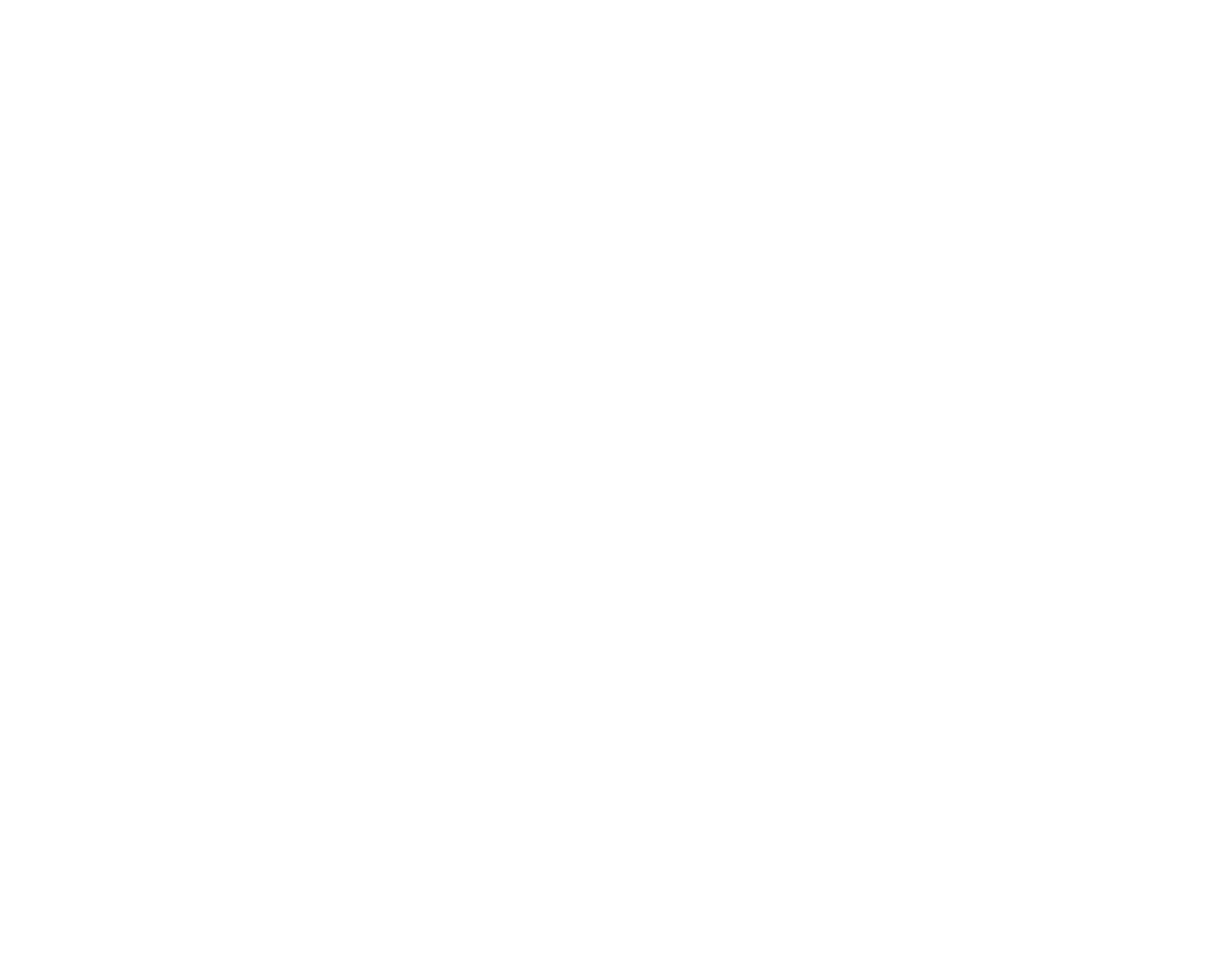|                    | Licence Business Name                                | <b>Address</b>                                     | <b>Licence Type/Sub</b> |                                      | <b>Phone</b>                           |      | Fax                     |     |
|--------------------|------------------------------------------------------|----------------------------------------------------|-------------------------|--------------------------------------|----------------------------------------|------|-------------------------|-----|
| 13 630108          | <b>Corporate Classics Caterers</b>                   | 12051 Riverside Way Richmond BC V6W 1K7            | Assembly Use Group 1    | <b>Food Service</b><br>Establishment | (604) 272-2121                         |      | Work (604) 568-3794 Fax |     |
| 13 627761          | <b>Goldmantis Building Supplies</b><br>(Canada) Ltd  | 6711 Elmbridge Way Unit 110 Richmond BC V7C 4N1    | Mercantile Use          | <b>Wholesale Trading</b>             | (604) 279-8892                         |      | Work (604) 279-8893 Fax |     |
| 13 632399          | <b>Zhizun Business Service</b>                       | 7340 No 4 Rd Richmond BC V6Y 2T3                   | Service Use             | Home Occupation                      | (778) 896-6678                         | Work |                         | Hom |
| <b>Issue Date:</b> |                                                      | Tuesday, 26 March 2013                             |                         |                                      |                                        |      |                         |     |
| 13 631906          | G J No 1 Local Fruits                                | 11100 No 4 Rd Richmond BC V7A 2Z8                  | Mercantile Use          | Roadside Stand                       | (604) 726-4614                         | Work |                         | Hom |
| 13 633033          | Pro Service Plumbing & Heating                       | 1264 PITT RIVER RD PORT COQUITLAM BC V3C 1N7       | Service Use             | <b>Plumbing Contractor</b>           | (604) 789-0927                         | Work |                         | Hom |
| 13 633000          | Sweety Landscaping                                   | 2656 GRANITE CRT COQUITLAM BC V3E 2T9              | Service Use             | <b>General Contractor</b>            | (778) 919-4199                         | Work |                         | Hom |
| 13 632980          | Crown Heritage                                       | 8811 River Rd Richmond BC V6X 1X6                  | Service Use             |                                      | (905) 882-7035                         |      | Work (905) 882-7041     | Fax |
| 13 632920          | WCH Seafoods Inc                                     | 8251 Gilbert Rd Richmond BC V7C 3W8                | Service Use             | Home Occupation                      | (778) 869-2305                         | Work |                         | Hom |
| 13 629732          | There-is-a-shop                                      | 4611 Viking Way Unit 188 Richmond BC V6V 2K9       | Mercantile Use          | <b>Wholesale Trading</b>             | (604) 248-8344                         | Work |                         | Hom |
| 13 628037          | Jin Hua Health Products and<br>Service Ltd           | 8500 Alexandra Rd Unit 170 Richmond BC V6X 1C4     | Service Use             |                                      | (604) 303-0088                         | Work |                         | Hom |
| 13 632940          | Hebron Academy (Canada)                              | 10460 Dennis Cr Richmond BC V7A 3R5                | Service Use             | Home Occupation                      | (604) 274-4234                         |      | Work (604) 274-4234 Fax |     |
| <b>Issue Date:</b> |                                                      | <b>Wednesday, 27 March 2013</b>                    |                         |                                      |                                        |      |                         |     |
| 13 633881          | China Star Enterprises Co Ltd                        | 8820 Scotchbrook Rd Richmond BC V6Y 2M3            | Service Use             | Home Occupation                      | $(604)$ 339-2196                       | Work |                         | Hom |
| 13 633896          | NYKS Trading Inc                                     | 9199 Tomicki Ave Unit 212 Richmond BC V6X 0C4      | Service Use             | Home Occupation                      | (604) 272-7789                         | Work |                         | Hom |
| 13 633907          | SIN                                                  | 7380 Elmbridge Way Unit 1105 Richmond BC V6X 4A1   | Service Use             | Home Occupation                      | (604) 781-8018                         | Work |                         | Hom |
| 13 633895          | Green Shield Floors (Burnaby)                        | 4974 KINGSWAY UNIT 253 BURNABY BC V5H 4M9          | Service Use             | <b>General Contractor</b>            | (604) 439-0591                         | Work |                         | Hom |
| 13 631656          | Glory Paving Ltd                                     | 2971 Viking Way Unit 105 Richmond BC V6V 1Y1       | Service Use             | <b>General Contractor</b>            | (604) 273-3966                         |      | Work (604) 278-5720     | Fax |
| 13 631383          | <b>Blue Butterfly Spa</b>                            | 8111 Anderson Rd Unit 180 Richmond BC V6Y 3Z8      | Service Use             |                                      | (604) 214-9488                         | Work |                         | Hom |
| 12 620710          | Sonny International Import &<br>Export Ltd           | 12395 Horseshoe Way Richmond BC V7A 4X6            | Mercantile Use          | <b>Wholesale Trading</b>             | (604) 274-9898                         |      | Work (604) 274-9895 Fax |     |
| 13 630457          | <b>Parker Alterations</b>                            | 4311 Haze bridge Way Unit 1625 Richmond BC V6X 3L7 | Service Use             |                                      | (778) 889-3917                         | Work |                         | Hom |
| 13 633082          | Kacz Designs                                         | 8288 Lansdowne Rd Unit 1503 Richmond BC V6X 0B3    | Service Use             | Home Occupation                      | (604) 313-2734                         | Work |                         | Hom |
| <b>Issue Date:</b> |                                                      | Thursday, 28 March 2013                            |                         |                                      |                                        |      |                         |     |
| 13 633960          | CongCong Foods                                       | 8600 Jones Rd Unit 307 Richmond BC V6Y 3Z3         | Service Use             | Home Occupation                      | (604) 370-2236                         | Work |                         | Hom |
| 13 630404          | Estherbella Fashion                                  | 4380 No 3 Rd Unit 1210 Richmond BC V6X 3V7         | Mercantile Use          | <b>Retail Trading</b>                | (604) 276-2020                         |      | Work (604) 273-8638 Fax |     |
| 13 633968          | Tony & Patty Landscaping                             | 8351 ALEXANDRA RD UNIT 250 RICHMOND BC V6X<br>3P3  | Service Use             | <b>General Contractor</b>            | (604) 312-6000                         |      | Work (604) 588-5527 Fax |     |
| 13 633954          | Bayou Management Ltd                                 | 2871 W 16TH AVE VANCOUVER BC V6K 3C5               | Service Use             | <b>General Contractor</b>            | (778) 891-0072                         | Work |                         | Hom |
|                    | 13 633949 Arcane Developments Ltd                    | 8166 128TH AVE UNIT 109 SURREY BC V3W 1R1          | Service Use             | <b>General Contractor</b>            | (604) 505-4706                         | Work |                         | Hom |
| 13 632802          | <b>Compass Accounting Services</b><br>Ltd            | 10691 Shellbridge Way Unit 250 Richmond BC V6X 2W8 | Service Use             |                                      | (604) 303-2483 Work (604) 370-0360 Fax |      |                         |     |
| 13 631967          | <b>BMO Bank Of Montreal</b>                          | 8180 No 2 Rd Unit 192 Richmond BC V7C 5K1          | Service Use             |                                      | (604) 665-4340                         |      | Work (604) 665-4354 Fax |     |
| 13 631326          | Darts Canada                                         | 8888 Odlin Cr Unit 1325 Richmond BC V6X 3Z8        | Mercantile Use          | <b>Retail Trading</b>                | (604) 356-3278                         | Work |                         | Hom |
| 13 633898          | Abundance Origin International<br><b>Trading Ltd</b> | 5500 Arcadia Rd Unit 203 Richmond BC V6X 3P5       | Service Use             | Home Occupation                      | (604) 447-4920                         | Work |                         | Hom |
| <b>Issue Date:</b> |                                                      | Tuesday, 02 April 2013                             |                         |                                      |                                        |      |                         |     |
| 13 633983          | Lloyd Chen & Co                                      | 12451 Phoenix Dr Richmond BC V7E 6B3               | Service Use             | Home Occupation                      | $(604)$ 277-0695                       |      | Work (604) 277-0695 Fax |     |
|                    | 13 634014 An Elegant Touch Home Staging<br>& Design  | 10600 Bird Rd Richmond BC V6X 1N6                  | Service Use             |                                      | (604) 657-6612                         |      | Work (604) 207-0444 Fax |     |
|                    | Tuesday, 20 October 2015                             |                                                    | Page 14 of 54           |                                      |                                        |      |                         |     |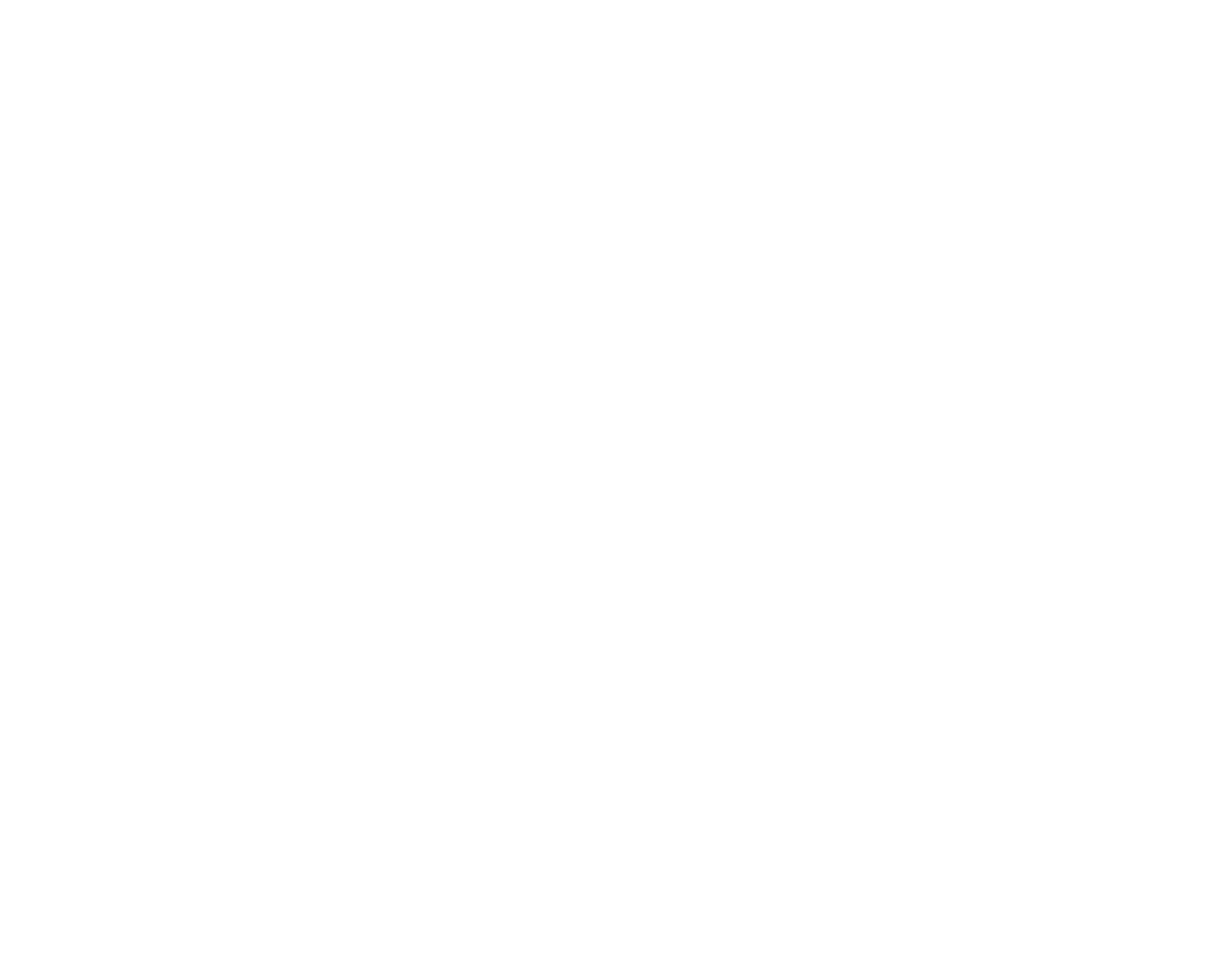|                    | Licence Business Name                                                          | <b>Address</b>                                                                | <b>Licence Type/Sub</b>         |                              | <b>Phone</b>        | Fax                     |     |
|--------------------|--------------------------------------------------------------------------------|-------------------------------------------------------------------------------|---------------------------------|------------------------------|---------------------|-------------------------|-----|
| 12 62 6427         | .Com Gold Hair Salon                                                           | 4151 Haze bridge Way Unit 1190 Richmond BC V6X 4J7                            | Service Use                     |                              | (604) 370-2964      | Work (604) 288-5071 Fax |     |
| 13 633988          | Amore Enterprises Ltd                                                          | 8020 Ryan Rd Unit 309 Richmond BC V7A 2E5                                     | Service Use                     | Home Occupation              | (604) 241-5945      | Work (604) 241-5945 Fax |     |
| 13 632416          | Splendour International<br>Enterprises Co Ltd                                  | 10451 Shellbridge Way Unit 150 Richmond BC V6X 2W8                            | Service Use                     |                              | (604) 353-6189      | Work                    | Hom |
| 13 627927          | Apple Wellness Clinic                                                          | 8888 Odlin Cr Unit 1260 Richmond BC V6X 3Z8                                   | Service Use                     |                              | (604) 357-9070      | Work (604) 357-9070     | Fax |
| 13 633997          | <b>Shipping Made Simple</b><br><b>Consulting &amp; Operations</b><br>Solutions | 22771 Norton Crt Unit 4 Richmond BC V6V 2W7                                   | Service Use                     | Home Occupation              | (604) 202-9591      | Work                    | Hom |
| <b>Issue Date:</b> |                                                                                | Wednesday, 03 April 2013                                                      |                                 |                              |                     |                         |     |
| 13 633919          | Tao Academic Consulting<br>Services Ltd                                        | 8888 Odlin Cr Unit 1060 Richmond BC V6X 3Z8                                   | Assembly Use Group 3            | <b>Education Institution</b> | (604) 931-5569      | Work                    | Hom |
| 13 634043          | <b>System Solutions RD</b>                                                     | 11751 King Rd Unit 27 Richmond BC V7A 3B5                                     | Service Use                     | Home Occupation              | $(604)$ 448-1751    | Work (604) 448-1751 Fax |     |
| 13 634047          | <b>BEL Contracting</b>                                                         | 3183 NORLAND AVE BURNABY BC V5B 3A9                                           | Service Use                     | <b>General Contractor</b>    | (604) 291-1255      | Work (604) 291-2813 Fax |     |
| 13 634031          | Moma Investments Ltd                                                           | 3333 Corvette Way Unit 703 Richmond BC V6X 0E2                                | Service Use                     | <b>General Contractor</b>    | (778) 998-2516      | Work                    | Hom |
| 13 634021          | Vanda Florist                                                                  | 4151 Haze bridge Way Unit 1410 Richmond BC V6X 4J7                            | Mercantile Use                  | <b>Retail Trading</b>        | (604) 284-5220      | Work                    |     |
| 13 631627          | <b>Furniture Land</b>                                                          | 12180 Bridgeport Rd Unit 110 Richmond BC V6V 1J3                              | Mercantile Use                  | <b>Retail Trading</b>        | (604) 278-9595      | Work (604) 278-9503 Fax |     |
| 12 627295          | <b>Tisol Pet Nutrition &amp; Supply</b><br><b>Stores</b>                       | 10151 No 3 Rd Unit 117 Richmond BC V7A 4R6                                    | Mercantile Use                  | <b>Retail Trading</b>        | (604) 241-7586      | Work (604) 434-4751 Hom |     |
| 12 623133          | <b>Canadian Grand Holidays</b>                                                 | 8877 Odlin Cr Unit 100 Richmond BC V6X 3Z7                                    | Service Use                     | <b>Travel Agency</b>         | $(604)$ 276-2616    | Work (604) 276-0886 Fax |     |
| 12 623134          | <b>Grand Select Travel</b>                                                     | 8877 Odlin Cr Unit 100 Richmond BC V6X 3Z7                                    | Service Use                     | <b>Travel Agency</b>         | 6042762616173       | Work (604) 276-0886 Fax |     |
| 13 632394          | Sunshine Logistics Inc                                                         | 13986 Cambie Rd Unit 293 Richmond BC V6V 2K3                                  | Service Use                     |                              | (604) 821-9898      | Work 18664000104        | Fax |
| 13 634061          | U Rise Personal Training                                                       | 6151 Westminster Hwy Unit 141 Richmond BC V7C 4V4                             | Assembly Use Group 3            | <b>Health Studio</b>         | (604) 317-0160      | Work                    | Hom |
| <b>Issue Date:</b> |                                                                                | Thursday, 04 April 2013                                                       |                                 |                              |                     |                         |     |
| 13 633908          | Solicitor                                                                      | Thomas E Wallwork Barrister and 8171 Ackroyd Rd Unit 5080 Richmond BC V6X 3K1 | Service Use                     |                              | (778) 791-0058      | Work (604) 273-2290 Fax |     |
| 13 634190          | <b>XL Ironworks Co</b>                                                         | 12720 82 AVE UNIT A SURREY BC V3W 3G1                                         | Service Use                     | <b>General Contractor</b>    | (604) 596-1747      | Work (604) 596-1138 Fax |     |
| 13 634175          | Liz Chan                                                                       | 9188 Hemlock Dr Unit 1201 Richmond BC V6Y 4J5                                 | Service Use                     | <b>General Contractor</b>    | (778) 383-2098      | Work                    | Hom |
| 13 634138          | Avo Communications                                                             | 6771 Whiteoak Dr Richmond BC V7E 4Z7                                          | Service Use                     | Home Occupation              | (604) 782-8000      | Work                    | Hom |
| 13 634123          | Sun Way Delivery Ltd                                                           | 7640 Gilbert Rd Unit 1 Richmond BC V7C 3W2                                    | Service Use                     | <b>Delivery Services</b>     | (778) 708-6444      | Work                    | Hom |
| 13 634020          | Infiniti Design & Productions Inc                                              | 12440 Vulcan Way Unit 130 Richmond BC V6V 1J8                                 | Industrial/Manufacturing<br>Use |                              | (604) 781-1800      | Work                    | Hom |
| 13 631674          | Shan Shan Professional<br>Alteration                                           | 8171 Leslie Rd Unit 110 Richmond BC V6X 1E4                                   | Service Use                     |                              | (604) 716-1393      | Work                    | Hom |
| 12 605928          | All Court Stringing & Racquet<br>Sports Inc                                    | 13100 Mitchell Rd Unit 110 Richmond BC V6V 1M8                                | Service Use                     |                              | (778) 835-0672      | Work                    | Hom |
|                    | 12 605925 All Court Stringing & Racquet<br>Sports Inc                          | 13100 Mitchell Rd Unit 110 Richmond BC V6V 1M8                                | Mercantile Use                  | <b>Retail Trading</b>        | (778) 835-0672 Work |                         | Hom |
| 09 504509          | Conglom Inc                                                                    | 13180 Mitchell Rd Unit 120 Richmond BC V6V 1M8                                | Mercantile Use                  | <b>Wholesale Trading</b>     | (604) 629-1338      | Work (604) 629-1339 Fax |     |
| 13 634106          | Ltd                                                                            | Nick Landscaping & Tree Service 12138 95A AVE SURREY BC V3V 1P8               | Service Use                     | <b>General Contractor</b>    | (778) 855-3400      | Work                    | Hom |
| <b>Issue Date:</b> |                                                                                | Monday, 08 April 2013                                                         |                                 |                              |                     |                         |     |
| 13 634199          | Sweetman Communications Inc                                                    | 6417 London Rd Richmond BC V7E 6V5                                            | Service Use                     | Home Occupation              | (604) 376-8685      | Work                    | Hom |
|                    | 13 634216 L-Henry's Electric & Construction<br>Ltd                             | 9851 No 4 Rd Richmond BC V7A 2Z2                                              | Service Use                     | <b>Electrical Contractor</b> | (604) 285-6062      | Work (604) 285-6062 Fax |     |
| 13 634270          | Dr Robert Kemp                                                                 | 8120 No 2 Rd Unit 168 Richmond BC V7C 5J8                                     | Service Use                     |                              | (604) 273-7637      | Work                    | Hom |
|                    | Tuesday, 20 October 2015                                                       |                                                                               | Page 15 of 54                   |                              |                     |                         |     |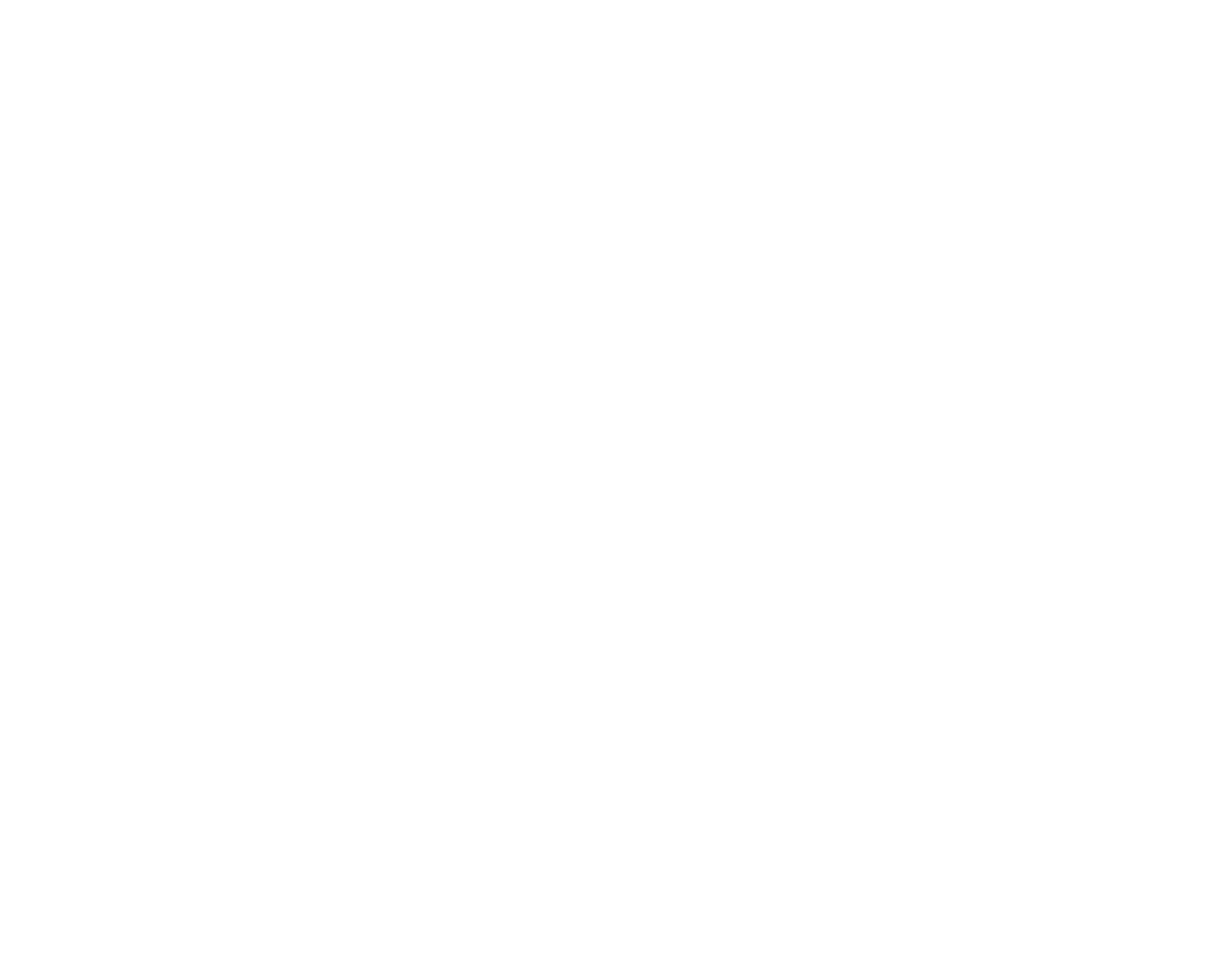|                    | Licence Business Name                               | <b>Address</b>                                     | <b>Licence Type/Sub</b>         |                                      | Phone               |      | Fax                     |     |
|--------------------|-----------------------------------------------------|----------------------------------------------------|---------------------------------|--------------------------------------|---------------------|------|-------------------------|-----|
| 13 634320          | Archtech General Mechanical<br>Service              | 4395 CHARLES ST BURNABY BC V5C 3L3                 | Service Use                     | <b>Gas Contractor</b>                | (604) 783-1822      |      | Work (604) 251-3359 Fax |     |
| 13 634213          | L-Henry's Electric & Construction<br>Ltd            | 9851 No 4 Rd Richmond BC V7A 2Z2                   | Service Use                     | <b>General Contractor</b>            | (604) 285-6062      |      | Work (604) 285-6062 Fax |     |
| 13 634125          | <b>EDA Travel</b>                                   | 8100 Ackroyd Rd Unit 170 Richmond BC V6X 3K2       | Service Use                     | <b>Travel Agency</b>                 | (604) 303-9709      |      | Work (604) 303-9729 Fax |     |
| 13 632453          | Cellcity Communications Inc                         | 8211 Ackroyd Rd Unit 160 Richmond BC V6X 3K8       | Service Use                     |                                      | (604) 656-2300      |      | Work (604) 278-1001 Fax |     |
| 13 632170          | <b>Canuel Caterers</b>                              | 6911 No 3 Rd Richmond BC V6Y 2C1                   | Assembly Use Group 1            | <b>Food Service</b><br>Establishment | (604) 503-3836      |      | Work (604) 503-0951 Fax |     |
| 13 631968          | Shuper Chinese Medicine Clinic                      | 8140 Cook Rd Unit 202 Richmond BC V6Y 1V1          | Service Use                     |                                      | (778) 855-8098      | Work |                         | Hom |
| 13 634180          | David Lik Fai Yip                                   | 2031 SPERLING AVE BURNABY BC V5B 4K4               | Service Use                     | <b>General Contractor</b>            | (604) 789-3261      |      | Work (604) 421-3832 Fax |     |
| 13 634318          | Eco Friendly Lightings                              | 4711 Blair Dr Unit 9 Richmond BC V6X 4E6           | Service Use                     | Home Occupation                      | (604) 779-7300      | Work |                         | Hom |
| <b>Issue Date:</b> |                                                     | Tuesday, 09 April 2013                             |                                 |                                      |                     |      |                         |     |
| 13 634356          | <b>Airport Butler</b>                               | 3211 Grant McConachie Way Richmond BC              | Service Use                     |                                      | (604) 233-1124      |      | Work (604) 233-1164 Fax |     |
| 13 634249          | Zhidao Media Inc                                    | 8700 Bennett Rd Unit 32 Richmond BC V6Y 1N7        | Service Use                     | Home Occupation                      | (604) 284-5458      |      | Work (604) 284-5458 Fax |     |
| 13 634311          | Good Life Health                                    | 2633 Viking Way Unit 108 Richmond BC V6V 3B6       | Mercantile Use                  | <b>Wholesale Trading</b>             | (778) 883-6540      | Work |                         | Hom |
| 13 634326          | Kacper Postawski Companies                          | 4611 Viking Way Unit 260 Richmond BC V6V 2K9       | Service Use                     |                                      | $(604)$ 303-6688    | Work |                         |     |
| 13 634351          | RecTec Industries Inc.                              | 7228 PROGRESS WAY UNIT 14 DELTA BC V4G 1H2         | Service Use                     | <b>General Contractor</b>            | (604) 940-0067      |      | Work (604) 940-0162 Fax |     |
| 13 634354          | BC Best Boiler & Furnace Inc                        | 3771 BARTLETT CRT UNIT 1505 BURNABY BC V3J 7G8     | Service Use                     | <b>General Contractor</b>            | (604) 901-7816      | Work |                         | Hom |
| 13 633957          | Pinnacle Renewable Energy Inc                       | 3600 Lysander Lane Unit 350 Richmond BC V7B 1C3    | Service Use                     |                                      | (604) 270-9613      |      | Work (604) 270-9914 Fax |     |
| 13 634372          | Jumbo Trading (Canada)                              | 12891 Jack Bell Dr Unit 5 Richmond BC V6V 2T7      | Service Use                     | Home Occupation                      | (604) 618-3298      | Work |                         | Hom |
| 13 634387          | iFusionLabs Inc                                     | 8880 Jones Rd Unit 205 Richmond BC V6Y 3Z1         | Service Use                     | Home Occupation                      | (604) 617-1604      | Work |                         | Hom |
| 13 634353          | <b>Footprint Sustainable Housing</b><br>Corporation | 860 E 61ST AVE VANCOUVER BC V5X 2C3                | Service Use                     | <b>General Contractor</b>            | (604) 516-9073      | Work |                         | Hom |
| 13 634185          | Canadian Northwest Ore and<br>Mining Ltd            | 10451 Shellbridge Way Unit 130 Richmond BC V6X 2W8 | Service Use                     |                                      | $(604) 800 - 6658$  |      | Work (604) 635-1838 Fax |     |
| 13 634101          | <b>STT Stanco Enviro</b>                            | 3511 Viking Way Unit 3 Richmond BC V6V 1W1         | Service Use                     |                                      | (604) 273-6441      | Work |                         | Hom |
| 13 632303          | Meridian Marine Industries Inc                      | 9311 River Dr Richmond BC V6X 1Z1                  | Industrial/Manufacturing<br>Use |                                      | (604) 944-6222      |      | Work (604) 944-6223 Fax |     |
| 13 632179          | Ideal Project Marketing Inc                         | 21900 Westminster Hwy Unit 220 Richmond BC V6V 0A8 | Service Use                     |                                      | (604) 276-8595      |      | Work (604) 276-8597 Fax |     |
| 13 631393          | Peak DMC North America                              | 11220 Voyageur Way Unit 7 Richmond BC V6X 3E1      | Vehicle for Hire                | Vehicle For Hire<br>Office           | (800) 600-5343      |      | Work (206) 878-0990 Fax |     |
| 13 631392          | Peak DMC North America                              | 11220 Voyageur Way Unit 7 Richmond BC V6X 3E1      | Vehicle for Hire                | Class I - Charter<br>Minibus         | (800) 600-5343      |      | Work (206) 878-0990 Fax |     |
| 13 630177          | Ronsons Shoe Stores Ltd                             | 11471 Blacksmith PI Unit 104 Richmond BC V7A 4T7   | Service Use                     |                                      | (604) 270-9974      | Work |                         | Hom |
| 12 627291          | San Marino Furniture Ltd                            | 12553 Bridgeport Rd Unit 130 Richmond BC V6V 1J4   | Mercantile Use                  | <b>Retail Trading</b>                | (604) 247-0399      |      | Work (604) 247-0366 Fax |     |
| 12 616260 TCE Tile |                                                     | 12759 Vulcan Way Unit 158 Richmond BC V6V 1J7      | Mercantile Use                  | <b>Wholesale Trading</b>             | (604) 276-0078      |      | Work (604) 276-0073 Fax |     |
|                    | 13 634165 AHM Automotive                            | 11031 Bridgeport Rd Unit 105 Richmond BC V6X 3A2   | Service Use                     |                                      | (604) 710-8919 Work |      |                         |     |
| <b>Issue Date:</b> |                                                     | Wednesday, 10 April 2013                           |                                 |                                      |                     |      |                         |     |
|                    | 13 634392 Reflexology By Yvonne                     | 5900 Puffin Crt Richmond BC V7E 3V9                | Service Use                     | Therapeutic Touch<br>Treatments      | (604) 722-9411      | Work |                         | Hom |
| 13 632270          | Yang Tao Holdings Corporation                       | 8003 Anderson Rd Richmond BC V6Y 1S1               | Service Use                     |                                      | $(604)$ 285-5585    | Work |                         | Hom |
| 13 634448          | <b>Traquer Art Ltd</b>                              | 8133 No 1 Rd Richmond BC V7C 1T8                   | Service Use                     | Home Occupation                      | (778) 998-5923      | Work |                         | Hom |
| 13 632281          | Cantop Immigration Consultant<br>Inc                | 6081 No 3 Rd Unit 629 Richmond BC V6Y 2B2          | Service Use                     |                                      | (604) 512-5388      | Work |                         | Hom |
| 12 625451          | Dragon Star Diamond                                 | 4151 Haze bridge Way Unit 2470 Richmond BC V6X 4J7 | Mercantile Use                  | <b>Retail Trading</b>                | (604) 273-5188      |      | Work (604) 273-2188 Fax |     |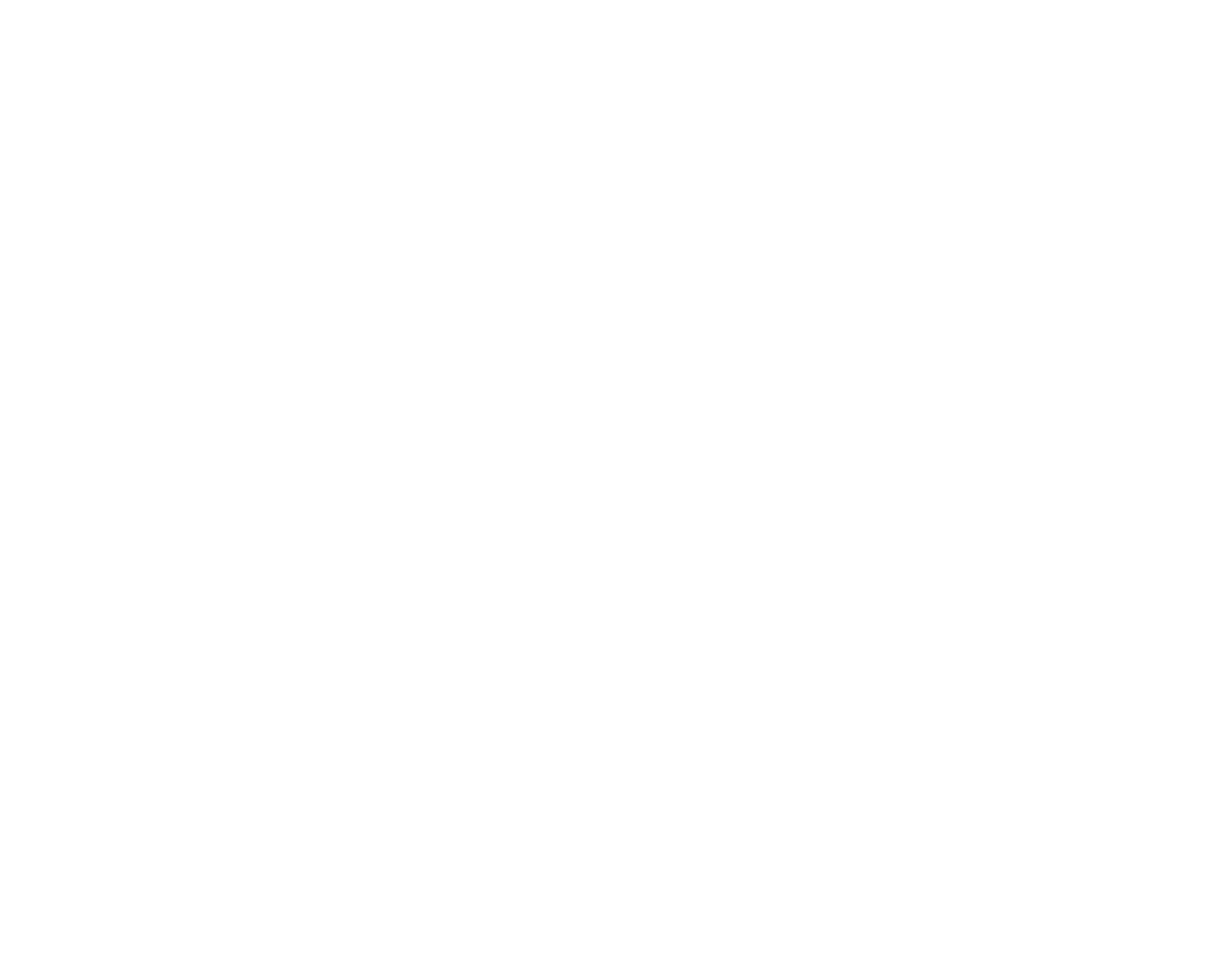|                    | <b>Licence Business Name</b>             | <b>Address</b>                                                       | <b>Licence Type/Sub</b> |                                      | <b>Phone</b>     |      | Fax                     |     |
|--------------------|------------------------------------------|----------------------------------------------------------------------|-------------------------|--------------------------------------|------------------|------|-------------------------|-----|
|                    | 13 634391 ND Homes Ltd                   | 14479 75A AVE SURREY BC V3S 3T5                                      | Service Use             | <b>General Contractor</b>            | $(604)$ 351-5583 |      | Work (604) 590-5535 Fax |     |
| <b>Issue Date:</b> |                                          | Thursday, 11 April 2013                                              |                         |                                      |                  |      |                         |     |
| 13 634406          |                                          | Advanced Plumbing and Heating 3737 INVERNESS ST VANCOUVER BC V5X 4G3 | Service Use             | <b>Plumbing Contractor</b>           | (604) 765-9828   | Work |                         | Hom |
| <b>Issue Date:</b> |                                          | Friday, 12 April 2013                                                |                         |                                      |                  |      |                         |     |
| 13 634490          | East Marketing Research<br>International | 10520 Kozier Dr Richmond BC V7E 5L6                                  | Service Use             | Home Occupation                      | (778) 892-7567   | Work |                         | Hom |
| 12 613413          | Marwill Kelly Holdings Ltd               | 13988 Maycrest Way Unit 160 Richmond BC V6V 3C3                      | Service Use             |                                      | (604) 278-3553   |      | Work (604) 278-3573 Fax |     |
| 13 63 16 24        | Swick's Organic Landscaping Ltd          | 11800 River Rd Unit 142 Richmond BC V6X 1Z7                          | Service Use             | <b>General Contractor</b>            | (604) 315-8592   |      | Work (604) 876-2499 Fax |     |
| 13 633940          | Fione's Beauty                           | 8338 Capstan Way Unit 1203 Richmond BC V6X 4B5                       | Service Use             |                                      | (604) 339-7709   | Work |                         | Hom |
| 13 634176          | StarVic Consulting Group Ltd             | 11871 Horseshoe Way Unit 1117 Richmond BC V7A 5H5                    | Service Use             |                                      | (604) 277-5009   | Work |                         | Hom |
| 13 634352          | Distinguished Visitor Lounge             | 3211 Grant McConachie Way Richmond BC V7B 0A4                        | Assembly Use Group 2    |                                      | (604) 276-6688   |      | Work (604) 276-8620 Fax |     |
| <b>Issue Date:</b> |                                          | Monday, 15 April 2013                                                |                         |                                      |                  |      |                         |     |
| 13 634619          | Sami Hui                                 | 9288 Odlin Rd Unit 205 Richmond BC V6X 0C3                           | Service Use             | <b>General Contractor</b>            | (604) 802-1648   | Work |                         | Hom |
| 13 634613          | Y H Ventures Corporation                 | 946 E 40TH AVE VANCOUVER BC V5W 1M3                                  | Service Use             | <b>General Contractor</b>            | $(604)$ 657-0632 | Work |                         | Hom |
| 13 634569          | Sparkle Concepts Inc                     | 4600 Westwater Dr Unit 409 Richmond BC V7E 6S2                       | Service Use             | Home Occupation                      | (778) 987-8153   | Work |                         | Hom |
| 13 634557          | Langford Lanes                           | 3779 Sexsmith Rd Unit 1203 Richmond BC V6X 3Z9                       | Service Use             |                                      | (250) 391-7900   | Work |                         | Hom |
| 13 634556          | Ascent Lifestyle Management Inc          | 5211 Turquoise Dr Richmond BC V7C 4Z6                                | Service Use             | Home Occupation                      | (778) 772-1030   | Work |                         | Hom |
| 13 634555          | Ascent Lifestyle Management Inc          | 5211 Turquoise Dr Richmond BC V7C 4Z6                                | Service Use             | Home Occupation                      | (778) 772-1030   | Work |                         | Hom |
| 13 634447          | Dharma Water Ltd                         | 1999 Savage Rd Unit 161 Richmond BC V6V 0A4                          | Mercantile Use          | <b>Wholesale Trading</b>             | (604) 322-9439   | Work |                         | Hom |
| 13 634487          | Aquatrans Logistics Ltd                  | 13431 Maycrest Way Unit 125 Richmond BC V6V 2M3                      | Service Use             |                                      | (604) 272-0302   |      | Work (604) 272-0705 Fax |     |
| <b>Issue Date:</b> |                                          | Tuesday, 16 April 2013                                               |                         |                                      |                  |      |                         |     |
| 13 634597          | Pentagon Freight Services<br>Canada Ltd  | 10451 Shellbridge Way Unit 95 Richmond BC V6X 2W8                    | Service Use             |                                      | (604) 303-7791   |      | Work (604) 648-8992 Fax |     |
| 13 634653          | Ice Currency Services                    | 4831 Miller Rd Unit 206 Richmond BC V7B 1K7                          | Service Use             |                                      | (604) 278-8573   |      | Work (604) 821-1347 Fax |     |
| 13 634668          | C & D Design Team                        | 5379 Brunswick Dr Richmond BC V7E 6J3                                | Service Use             | Home Occupation                      | (604) 636-8631   |      | Work (604) 636-8631 Fax |     |
| 13 632418          | Nonstop Logistics Ltd                    | 8120 Granville Ave Unit 209 Richmond BC V6Y 1P3                      | Service Use             |                                      | (778) 847-9618   | Work |                         | Hom |
| 13 628080          | Roseta Development and Trading<br>Inc    | 11600 Bridgeport Rd Unit 4 Richmond BC V6X 1T2                       | Mercantile Use          | <b>Retail Trading</b>                | (604) 304-4436   |      | Work (604) 304-4436 Fax |     |
| 12 628232          | Gold Knight Tech Ltd                     | 1028 ALBERNI ST UNIT 405 VANCOUVER BC V6E 1A3                        | Service Use             | <b>General Contractor</b>            | (604) 317-5241   |      | Work (604) 563-7054 Fax |     |
| 13 634492          | Oval International Trading Ltd           | 2691 Simpson Rd Unit 115 Richmond BC V6X 2R2                         | Mercantile Use          | <b>Wholesale Trading</b>             | $(604)$ 377-8068 | Work |                         | Hom |
| <b>Issue Date:</b> |                                          | Wednesday, 17 April 2013                                             |                         |                                      |                  |      |                         |     |
| 13 632245          | <b>BRW</b> Industries                    | 13988 Maycrest Way Unit 115 Richmond BC V6V 3C3                      | Mercantile Use          | <b>Wholesale Trading</b>             | (778) 883-3804   | Work |                         | Hom |
| 13 634430          | <b>GSSK International Movers</b>         | 1651 Patrick St Unit 130 Richmond BC V6V 3A7                         | Service Use             |                                      | (604) 444-4249   | Work |                         | Hom |
| 13 634544          | Star One Auto Body Shop Ltd              | 5771 No 3 Rd Unit 150 Richmond BC V6X 2C9                            | Service Use             |                                      | (604) 270-3221   |      | Work (604) 270-3230 Fax |     |
| 13 634659          | Round Cycle Logistics Solutions<br>Inc   | 8700 McKim Way Unit 2018 Richmond BC V6X 4A5                         | Service Use             |                                      | (604) 273-8892   |      | Work (604) 273-0814 Fax |     |
| 13 634728          | Orion Ultrasonic Blind Cleaning<br>Inc   | 16627 61 AVE SURREY BC V3S 1W2                                       | Service Use             |                                      | (604) 916-0202   |      | Work (778) 574-8459 Fax |     |
| 13 634736          | V-Best Travel Ltd                        | 7300 Ledway Rd Unit 5 Richmond BC V7C 4N9                            | Service Use             | Home Occupation                      | (604) 278-2378   |      | Work (604) 272-2378 Fax |     |
| 13 631766          | Dana Hospitality LP                      | 5631 Parkwood Way Richmond BC V6V 2M6                                | Assembly Use Group 1    | <b>Food Service</b><br>Establishment | (905) 829-0292   |      | Work (905) 829-2898 Fax |     |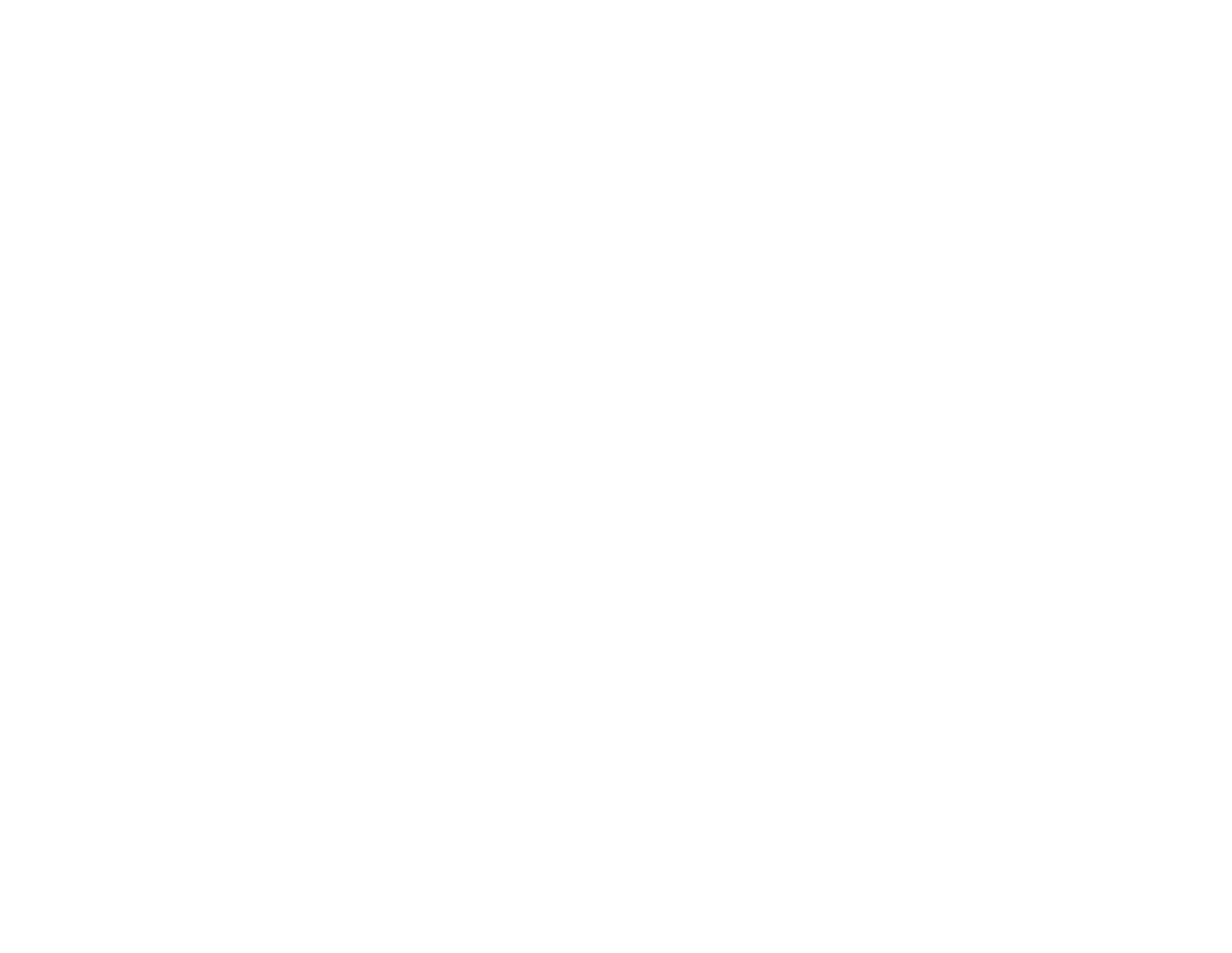|                    | <b>Licence Business Name</b>                | <b>Address</b>                                              | <b>Licence Type/Sub</b> |                              | <b>Phone</b>   |      | Fax                     |     |
|--------------------|---------------------------------------------|-------------------------------------------------------------|-------------------------|------------------------------|----------------|------|-------------------------|-----|
| <b>Issue Date:</b> |                                             | Thursday, 18 April 2013                                     |                         |                              |                |      |                         |     |
| 13 632513          | Tai Fook Jewelery                           | 4540 No 3 Rd Unit 1340 Richmond BC V6X 4E4                  | Mercantile Use          | <b>Retail Trading</b>        | (604) 370-2938 | Work |                         | Hom |
| 13 634813          | <b>Medwid Plumbing</b>                      | 3375 OAK ST UNIT 30 VANCOUVER BC V6H 2L7                    | Service Use             | <b>Gas Contractor</b>        | (604) 313-1137 | Work |                         | Hom |
| 13 634781          | Harder Mechanical Ltd                       | 839 REGENT ST COQUITLAM BC V3J 5K4                          | Service Use             | <b>Plumbing Contractor</b>   | (604) 839-0873 |      | Work (604) 936-9229 Fax |     |
| 13 634762          | <b>New Style Painting</b>                   | 12143 97A AVE SURREY BC V3V 2H1                             | Service Use             | <b>General Contractor</b>    | (604) 518-4041 | Work |                         | Hom |
| 13 634552          | Jonathan's Bridal & Formal Wear             | 4380 No 3 Rd Unit 1140 Richmond BC V6X 3V7                  | Mercantile Use          | <b>Retail Trading</b>        | (604) 370-2440 |      | Work (604) 370-2440 Fax |     |
| 13 632201          | Glen Eden Consulting Inc                    | 13151 Vanier PI Unit 290 Richmond BC V6V 2J1                | Service Use             |                              | (604) 267-0394 | Work |                         | Hom |
| 13 634761          | Leading Edge Electric Ltd                   | 3657 SEFTON ST PORT COQUITLAM BC V3B 3R4A                   | Service Use             | <b>Electrical Contractor</b> | (604) 841-1064 | Work |                         | Hom |
| <b>Issue Date:</b> |                                             | Monday, 22 April 2013                                       |                         |                              |                |      |                         |     |
| 13 634910          | SanPareil International                     | 11771 King Rd Unit 208 Richmond BC V7A 3B5                  | Service Use             | Home Occupation              | (604) 274-9980 | Work |                         | Hom |
| 13 634802          | LYL Infrastructure Development<br>Ltd       | 3478 WESTBROOK MALL UNIT 305 VANCOUVER BC<br><b>V6S 0B6</b> | Service Use             | <b>General Contractor</b>    | (778) 588-1109 | Work |                         | Hom |
| 13 634852          | John West                                   | 5561 OLYMPIC ST VANCOUVER BC V6N 1Z4                        | Service Use             | <b>General Contractor</b>    | (604) 214-7772 |      | Work (604) 273-3088 Fax |     |
| 13 634863          | Y-Y Evergreen Irrigation                    | 19078 62A AVE SURREY BC V3S 8C6                             | Service Use             | <b>General Contractor</b>    | (604) 783-8651 |      | Work (778) 574-1907 Fax |     |
| 13 634876          | Canadian Partners In Care                   | 8300 Bennett Rd Unit 108 Richmond BC V6Y 1N5                | Service Use             | Home Occupation              | (604) 273-6254 | Work |                         | Hom |
| 13 634906          | Kasconstruction Company                     | 9454 149A ST SURREY BC V3R 7V7                              | Service Use             | <b>General Contractor</b>    | (778) 999-2309 | Work |                         | Fax |
| 13 634908          | <b>Eurocraft Renovations</b>                | 12642 26 AVE SURREY BC V4A 5R7                              | Service Use             | <b>General Contractor</b>    | (604) 541-9059 | Work |                         | Hom |
| <b>Issue Date:</b> |                                             | Tuesday, 23 April 2013                                      |                         |                              |                |      |                         |     |
| 13 634804          | Mega View Consulting Centre                 | 6081 No 3 Rd Unit 914 Richmond BC V6Y 2B2                   | Service Use             |                              | (778) 239-2008 | Work |                         | Hom |
| 13 634445          | <b>Accomplished Learning Centres</b><br>ltd | 4871 Shell Rd Unit 1105 Richmond BC V6X 3Z6                 | Assembly Use Group 3    | <b>Education Institution</b> | (778) 242-1386 | Work |                         | Hom |
| 12 622233          | Morningstar Design and Printing<br>Ltd      | 13431 Maycrest Way Unit 110 Richmond BC V6V 2M3             | Service Use             |                              | (778) 861-1801 | Work |                         | Hom |
| 13 632943          | <b>Ztouch System Limited</b>                | 2088 No 5 Rd Unit 250 Richmond BC V6X 2T1                   | Mercantile Use          | <b>Wholesale Trading</b>     | (604) 729-8846 | Work |                         | Hom |
| 13 627552          | <b>Teck Resources Limited</b>               | 12380 Horseshoe Way Richmond BC V7A 4Z1                     | Service Use             |                              | (778) 296-4900 |      | Work (778) 296-4908 Fax |     |
| <b>Issue Date:</b> |                                             | <b>Wednesday, 24 April 2013</b>                             |                         |                              |                |      |                         |     |
| 13 634976          | McComb's Fine Finishing                     | 4227 LIONS AVE NORTH VANCOUVER BC V7N 3B8                   | Service Use             | <b>General Contractor</b>    | (604) 278-7792 |      | Work (604) 278-7792 Fax |     |
| 13 635067          | Mavacon Inc                                 | 2025 BERLIER LAVAL QC H7L 3M9                               | Service Use             | <b>General Contractor</b>    | (450) 902-1999 |      | Work (450) 902-1101 Fax |     |
| 13 635008          | <b>SS Electrical Ltd</b>                    | 2652 DELABAYE DR COQUITLAM BC V3B 7E7                       | Service Use             | <b>Electrical Contractor</b> | (778) 772-1174 |      | Work (778) 285-1568 Fax |     |
| 13 635007          | Lens4vision                                 | 9800 Odlin Rd Unit 26 Richmond BC V6X 0C2                   | Service Use             | Home Occupation              | (604) 928-9182 | Work |                         | Hom |
| 13 634989          | Wellstone Coach Lines Ltd                   | 15500 River Rd Unit 190 Richmond BC V6V 2X2                 | Service Use             |                              | (604) 880-7567 | Work |                         | Hom |
|                    | 13 634980 DGM Construction                  | 1670 56TH ST UNIT 217 DELTA BC V4L 2M7                      | Service Use             | <b>General Contractor</b>    | (604) 943-1803 | Work |                         | Hom |
| 13 634970          | Royal Canadian Motor Coach Ltd              | 15500 River Rd Unit 190 Richmond BC V6V 2X2                 | Service Use             |                              | (604) 726-4869 |      | Work (604) 523-1809 Fax |     |
| 13 634961          | Royal Canadian Motor Coach Ltd              | 15500 River Rd Unit 190 Richmond BC V6V 2X2                 | Service Use             |                              | (604) 726-4869 |      | Work (604) 523-1809 Fax |     |
| 13 634934          | 0951207 BC Ltd                              | 4488 VENABLES ST BURNABY BC V5C 3A4                         | Service Use             | <b>General Contractor</b>    | (778) 708-4696 | Work |                         | Hom |
| 13 634912          | <b>ASPAC Lifestyle Centre</b>               | 4151 Haze bridge Way Unit 1180 Richmond BC V6X 4J7          | Service Use             |                              | (604) 447-0881 | Work |                         | Hom |
| 13 634911          | <b>ASAP Data Services</b>                   | 22771 Norton Crt Unit 4 Richmond BC V6V 2W7                 | Service Use             | Home Occupation              | (604) 520-0962 | Work |                         | Hom |
| 13 634808          | Ye's Design Group Ltd                       | 12860 Clarke PI Unit 140 Richmond BC V6V 2H1                | Service Use             |                              | (778) 892-7727 | Work |                         | Hom |
| 13 631966          | Yubin Chinese Medicine Ltd                  | 6411 Buswell St Unit 304 Richmond BC V6Y 2G5                | Service Use             |                              | (604) 928-8328 | Work |                         | Hom |
| 13 634983          | H & H Insulation                            | 160 W 3RD ST UNIT 604 NORTH VANCOUVER BC V7M<br>0A9         | Service Use             | <b>General Contractor</b>    | (604) 616-0644 |      | Work (604) 971-0086 Fax |     |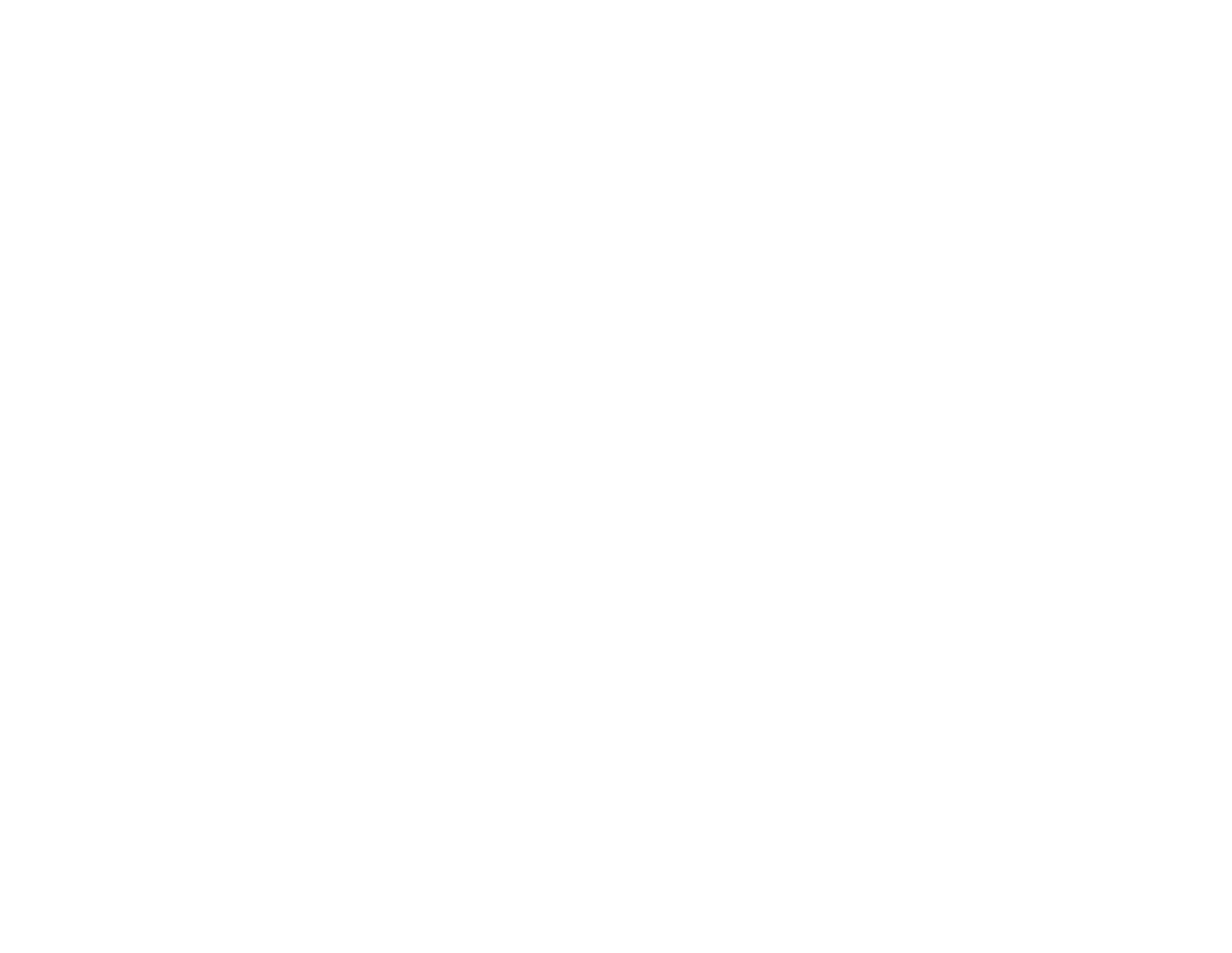|                    | <b>Licence Business Name</b>                   | <b>Address</b>                                     | <b>Licence Type/Sub</b>         |                              | <b>Phone</b>   |      | Fax                     |            |
|--------------------|------------------------------------------------|----------------------------------------------------|---------------------------------|------------------------------|----------------|------|-------------------------|------------|
| <b>Issue Date:</b> |                                                | Thursday, 25 April 2013                            |                                 |                              |                |      |                         |            |
|                    | 13 630477 AKS Metalworks Inc                   | 2420 Shell Rd Unit 155 Richmond BC V6X 2P1         | Industrial/Manufacturing<br>Use |                              | (604) 999-1240 | Work |                         | Hom        |
| <b>Issue Date:</b> |                                                | Friday, 26 April 2013                              |                                 |                              |                |      |                         |            |
| 13 634450          | Burban Group Painting Corp                     | 4211 Vanguard Rd Richmond BC V6X 2P5               | Service Use                     | <b>General Contractor</b>    | (604) 327-5277 | Work |                         | <b>Hom</b> |
| 13 635156          | M & W Enterprises Ltd                          | 11116 BOND BLVD DELTA BC V4G 1M7                   | Service Use                     | <b>General Contractor</b>    | (604) 676-9626 |      | Work (604) 676-9426 Fax |            |
| 13 635144          | <b>Dynacom Communications</b>                  | 14575 KINGSTON PL SURREY BC V3S 5E6                | Service Use                     | <b>General Contractor</b>    | (604) 495-1765 |      | Work (604) 495-1796 Fax |            |
| 13 635080          | <b>Stacey Dong Mathot Consulting</b>           | 10920 Hogarth Dr Richmond BC V7E 3Z8               | Service Use                     | Home Occupation              | (604) 277-3366 | Work |                         | Hom        |
| 13 635899          | T T Plumbing & Heating Ltd                     | 7578 MACPHERSON AVE BURNABY BC V5J 4N9             | Service Use                     | <b>Plumbing Contractor</b>   | (778) 858-8908 | Work |                         | Hom        |
| 13 634032          | Top Fun Sport Consignments                     | 5671 Minoru Blvd Unit 160 Richmond BC V6X 2B1      | Service Use                     |                              | (778) 991-8324 | Work |                         | Hom        |
| 13 632340          | Intrigue Sauce Company Inc                     | 8900 Citation Dr Unit 201 Richmond BC V6Y 3A3      | Service Use                     | Home Occupation              | (604) 716-4265 | Work |                         | Hom        |
| 12 624881          | Golden Ocean Seafoods Ltd                      | 12811 Rowan PI Unit 1116 Richmond BC V6V 2S6       | Mercantile Use                  | <b>Wholesale Trading</b>     | (778) 800-0846 | Work |                         | Hom        |
| 13 635076          | <b>Connection Fire Protection Ltd</b>          | 3466 PIPER AVE BURNABY BC V5A 3A9                  | Service Use                     | <b>Plumbing Contractor</b>   | (604) 617-1912 |      | Work (604) 294-1395     | Fax        |
| 13 635071          | Hosta La Vista Landscaping                     | 1932 ALBERNI ST UNIT 601 VANCOUVER BC V6G 1B4      | Service Use                     | <b>General Contractor</b>    | (604) 725-4847 | Work |                         | Hom        |
| <b>Issue Date:</b> |                                                | Monday, 29 April 2013                              |                                 |                              |                |      |                         |            |
| 13 635082          | <b>General Paint Ltd</b>                       | 11040 No 5 Rd Richmond BC V7A 4E7                  | Mercantile Use                  | <b>Retail Trading</b>        | (604) 277-5554 |      | Work (604) 277-5531 Fax |            |
| 13 635920          | K Chen Construction<br>Management Inc          | 288 W 8TH AVE UNIT 278 VANCOUVER BC V5Y 1N5        | Service Use                     | <b>General Contractor</b>    | (604) 630-9488 |      | Work (604) 630-9487 Fax |            |
| 13 631584          | <b>TCS Forensics Limited</b>                   | 3751 Jacombs Rd Unit 125 Richmond BC V6V 2R4       | Service Use                     |                              | (604) 432-7828 |      | Work (604) 432-6773 Fax |            |
| 13 629927          | <b>LDHT Holdings Ltd</b>                       | 11782 Hammersmith Way Unit 163 Richmond BC V7A 5E2 | Service Use                     |                              | (604) 437-9908 |      | Work (604) 437-1155 Fax |            |
| 13 629925          | Xuan Project Management Ltd                    | 11782 Hammersmith Way Unit 163 Richmond BC V7A 5E2 | Service Use                     | <b>General Contractor</b>    | (604) 437-9908 |      | Work (604) 437-9908 Fax |            |
| 13 629924          | CAC Trading Inc                                | 11782 Hammersmith Way Unit 163 Richmond BC V7A 5E2 | Service Use                     |                              | (604) 437-9908 |      | Work (604) 437-1155 Fax |            |
| 12 602431          | <b>ISC Doors and Windows Inc</b>               | 11568 Eburne Way Unit 143 Richmond BC V6V 0A7      | Mercantile Use                  | <b>Wholesale Trading</b>     | (604) 325-8808 |      | Work (604) 325-8808 Fax |            |
| 13 635927          | JFMC Cleaning Services                         | 7293 Moffatt Rd Unit 257 Richmond BC V6Y 3E4       | Service Use                     | Home Occupation              | (604) 447-0132 | Work |                         | Hom        |
| <b>Issue Date:</b> |                                                | Tuesday, 30 April 2013                             |                                 |                              |                |      |                         |            |
| 13 635940          | More Than "I Do"                               | 10791 Fundy Dr Richmond BC V7E 5K6                 | Service Use                     | Home Occupation              | (778) 836-2286 | Work |                         | Hom        |
| 13 63 6083         | Roque Wave Carpentry                           | 2278 W 33RD AVE VANCOUVER BC V6M 1C2               | Service Use                     | <b>General Contractor</b>    | (604) 657-5147 | Work |                         | Hom        |
| <b>Issue Date:</b> |                                                | Wednesday, 01 May 2013                             |                                 |                              |                |      |                         |            |
| 13 63 6201         | <b>Coinstar Automated Retail</b><br>Canada Inc | 3960 Francis Rd Richmond BC V7C 1J7                | Vending Machine Use             | \$.25 or More                | (425) 943-8433 |      | Work (425) 943-8020 Fax |            |
| 13 63 6211         | 0732185 BC Ltd                                 | 1228 ECKERT AVE NEW WESTMINSTER BC V3M 6X3         | Service Use                     | <b>Electrical Contractor</b> | (778) 834-8413 | Work |                         | Hom        |
| 13 636210          | <b>Coinstar Automated Retail</b><br>Canada Inc | 4651 No 3 Rd Richmond BC V6X 2C4                   | Vending Machine Use             | \$.25 or More                | (425) 943-8433 |      | Work (425) 943-8020 Fax |            |
| 13 636208          | <b>Coinstar Automated Retail</b><br>Canada Inc | 8100 No 2 Rd Unit 145 Richmond BC V7C 1H8          | Vending Machine Use             | \$.25 or More                | (425) 943-8433 |      | Work (425) 943-8020 Fax |            |
| 13 63 6207         | <b>Coinstar Automated Retail</b><br>Canada Inc | 6380 No 3 Rd Richmond BC V6Y 2B3                   | Vending Machine Use             | \$.25 or More                | (425) 943-8433 |      | Work (425) 943-8020 Fax |            |
| 13 636205          | <b>Coinstar Automated Retail</b><br>Canada Inc | 5991 No 3 Rd Richmond BC V6X 2E3                   | Vending Machine Use             | \$.25 or More                | (425) 943-8433 |      | Work (425) 943-8020 Fax |            |
| 13 636203          | <b>Coinstar Automated Retail</b><br>Canada Inc | 5300 No 3 Rd Unit 626 Richmond BC V6X 2X9          | Vending Machine Use             | \$.25 or More                | (425) 943-8433 |      | Work (425) 943-8020 Fax |            |
| 13 636176          | SOS Electric Inc                               | 1467 SOUTHVIEW ST COQUITLAM BC V3E 0E3             | Service Use                     | <b>Electrical Contractor</b> | (604) 552-0026 |      | Work (604) 475-0232 Fax |            |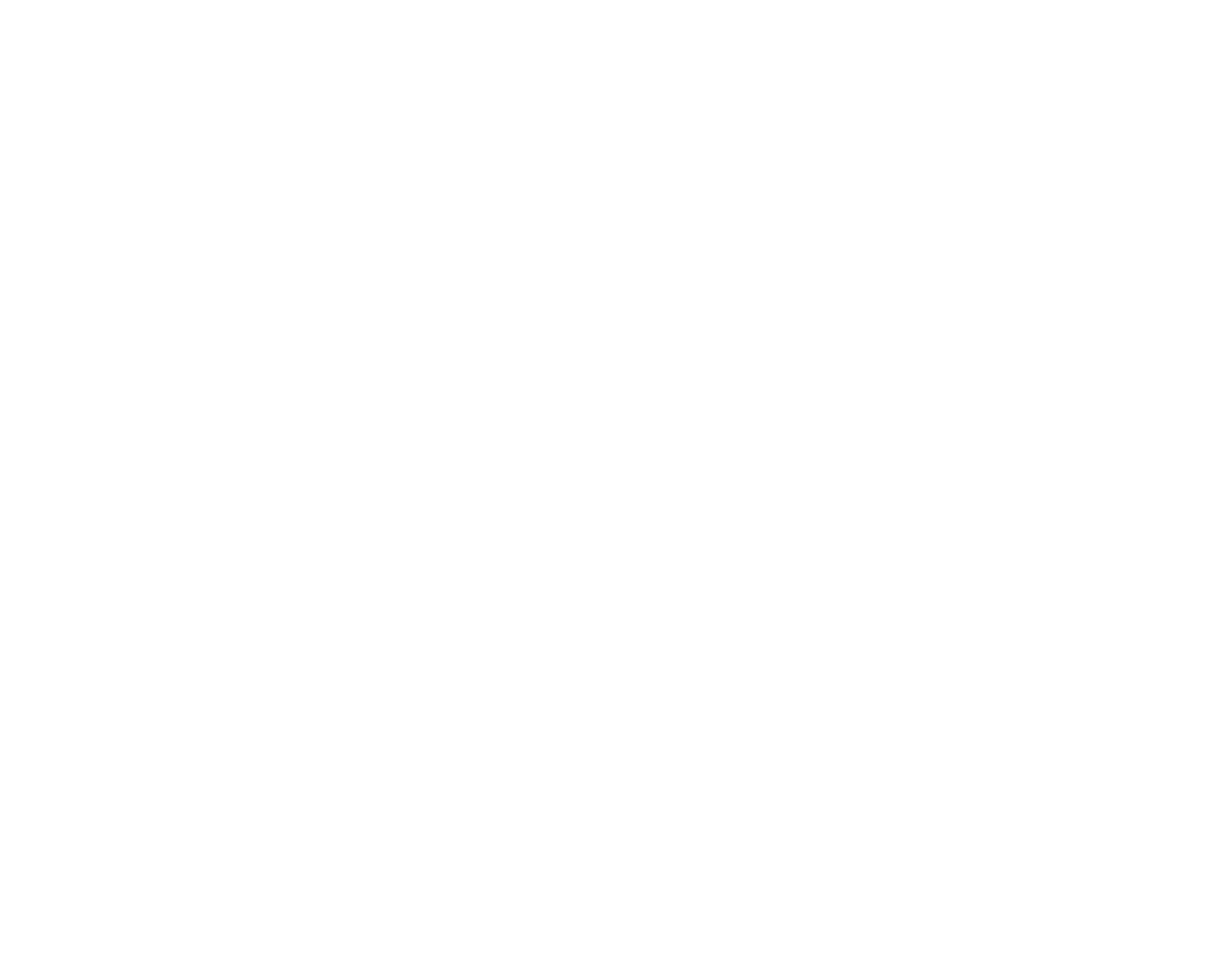|                    | <b>Licence Business Name</b>                             | <b>Address</b>                                              | <b>Licence Type/Sub</b>         |                                        | Phone               |      | Fax                     |     |
|--------------------|----------------------------------------------------------|-------------------------------------------------------------|---------------------------------|----------------------------------------|---------------------|------|-------------------------|-----|
| 13 636118          | Loveshoesale                                             | 9260 Bridgeport Rd Richmond BC V6X 1S1                      | Mercantile Use                  | Retail Trading                         | $(604)$ 728-8660    |      | Work (604) 207-9018 Fax |     |
| 13 636115          | Yi Ran Tang Art Company                                  | 4260 Blundell Rd Richmond BC V7C 1G8                        | Service Use                     | Home Occupation                        | (604) 767-6310      |      | Work (604) 277-4678 Fax |     |
| 13 636099          | <b>Grandfair Travel Ltd</b>                              | 8328 Capstan Way Unit 1123 Richmond BC V6X 4B6              | Service Use                     | <b>Travel Agency</b>                   | (604) 718-1886      |      | Work (604) 718-1887 Fax |     |
| 13 636064          | Urban Roofing Co Ltd                                     | 4570 WATLING ST BURNABY BC V5J 1V8                          | Service Use                     | <b>General Contractor</b>              | (604) 435-6074      | Work | (604) 435-6084 Fax      |     |
| 13 63 6043         | Robocop                                                  | 2400 BOUNDARY RD UNIT 310 BURNABY BC V5M 3Z3                | Service Use                     |                                        | (604) 292-8630      |      | Work (604) 292-8631 Fax |     |
| 13 635091          | Citimark-Western Gilbert<br><b>Townhouse Project Ltd</b> | 13353 Commerce Pkwy Unit 2248 Richmond BC V6V 3A1           | Service Use                     | <b>General Contractor</b>              | (604) 273-1221      |      | Work (604) 273-5112 Fax |     |
| 13 636196          | <b>Coinstar Automated Retail</b><br>Canada Inc           | 11300 Steveston Hwy Richmond BC V7A 1N6                     | Vending Machine Use             | \$.25 or More                          | (425) 943-8433      |      | Work (425) 943-8020 Fax |     |
| <b>Issue Date:</b> |                                                          | Thursday, 02 May 2013                                       |                                 |                                        |                     |      |                         |     |
| 13 63 6227         | CIK Telecom Inc                                          | 11181 Voyageur Way Unit 240 Richmond BC V6X 3N9             | Service Use                     |                                        | (604) 628-3877      | Work |                         |     |
| 13 636323          | Psych Season 8                                           | 555 BROOKSBANK AVE UNIT 9/244 NORTH<br>VANCOUVER BC V7J 3S5 | Service Use                     |                                        | (604) 983-5888      |      | Work (604) 983-5883 Fax |     |
| 13 636303          | Technogate Automation &<br><b>Access Control Ltd</b>     | 5620 Sandiford PI Richmond BC V7E 5M5                       | Service Use                     | <b>General Contractor</b>              | (778) 885-9472      | Work |                         | Hom |
| 13 63 6279         | On Beat Collections                                      | 8140 No 1 Rd Richmond BC V7C 1T9                            | Service Use                     | Home Occupation                        | (778) 865-5831      | Work |                         | Hom |
| 13 63 6257         | <b>Blue Heron Works Ltd</b>                              | 10695 Truro Dr Richmond BC V7E 5B3                          | Service Use                     | Home Occupation                        | (604) 274-8278      | Work |                         | Hom |
| 13 636160          | <b>Time Business</b>                                     | 21331 Gordon Way Unit 2110 Richmond BC V6W 1J9              | Mercantile Use                  | <b>Wholesale Trading</b>               | (604) 435-8614      | Work | (604) 435-4735 Fax      |     |
| 13 631982          | Peekaboo Beans Inc                                       | 13211 Delf PI Unit 610 Richmond BC V6V 2A2                  | Mercantile Use                  | <b>Wholesale Trading</b>               | (604) 279-2326      |      | Work (604) 279-2325 Fax |     |
| 13 630400          | <b>Estherbella Fashion</b>                               | 4151 Haze bridge Way Unit 2500 Richmond BC V6X 4J7          | Mercantile Use                  | <b>Retail Trading</b>                  | (604) 207-1328      | Work |                         | Hom |
| 13 636258          | <b>Andrew Waters</b>                                     | 314 WEST 28TH ST NORTH VANCOUVER BC V7N 2J1                 | Service Use                     |                                        | (604) 764-0650      | Work |                         | Hom |
| <b>Issue Date:</b> |                                                          | <b>Monday, 06 May 2013</b>                                  |                                 |                                        |                     |      |                         |     |
| 13 636359          | Jacqueline Price Photography &<br>Illustration           | 10131 Shell Rd Richmond BC V7A 3W5                          | Service Use                     | Home Occupation                        | (604) 418-9654      | Work |                         | Hom |
| 13 635901          | North American Ginseng<br><b>Enterprise Corp</b>         | 8888 Odlin Cr Unit 2085 Richmond BC V6X 3Z8                 | Mercantile Use                  | <b>Retail Trading</b>                  | (604) 370-0586      | Work |                         | Hom |
| 13 63 6432         | <b>BL Autowerkz</b>                                      | 6291 Maple Rd Richmond BC V7E 1G4                           | Service Use                     | Home Occupation                        | $(604)$ 618-3618    | Work |                         | Hom |
| 13 63 6402         | Jimmy's Landscaping                                      | 7691 Moffatt Rd Unit 5 Richmond BC V6Y 1X9                  | Service Use                     | <b>General Contractor</b>              | (604) 889-5759      | Work |                         | Hom |
| 13 63 6372         | Anigraph Production Limited                              | 552A CLARK RD UNIT 478 COQUITLAM BC V3J 0A3                 | Service Use                     |                                        | (604) 614-3531      | Work |                         | Hom |
| 13 63 6371         | Boylan Heating                                           | 5600 Andrews Rd Unit 119 Richmond BC V7E 6N1                | Service Use                     | <b>Gas Contractor</b>                  | (778) 833-4257      | Work |                         |     |
| 13 636362          | Absolute Demos & Renos By<br>Satex Ltd                   | PO BOX 267 MILNER BC V0X 1TO                                | Service Use                     | <b>General Contractor</b>              | (778) 298-5075      |      | Work (778) 298-5076 Hom |     |
| 12 617452          | CAC Cabinetry & Millwork Ltd                             | 11782 Hammersmith Way Unit 163 Richmond BC V7A 5E2          | Industrial/Manufacturing<br>Use |                                        | (604) 437-9908      |      | Work (604) 437-1155 Fax |     |
|                    | 13 636181 Silverwave Technology                          | 7080 River Rd Unit 221 Richmond BC V6X 1X5                  | Service Use                     |                                        | (604) 338-8011 Work |      |                         | Hom |
|                    | 13 635138 Wollman Enterprises Inc                        | 12280 Trites Rd Unit 150 Richmond BC V7E 3R7                | Industrial/Manufacturing<br>Use |                                        | (604) 312-2491 Work |      |                         | Hom |
|                    | 13 634945 Cherry A - Foot Reflexology                    | 8211 Ackroyd Rd Unit 120 Richmond BC V6X 3K8                | Service Use                     | <b>Therapeutic Touch</b><br>Treatments | (604) 270-8749      | Work |                         | Hom |
|                    | 13 636310 Te kwa Apartments                              | 11782 Hammersmith Way Unit 163 Richmond BC V7A 5E2          | Service Use                     |                                        | (604) 437-9908      |      | Work (604) 437-1155 Fax |     |
| 13 636356          | Peace Arch Plumbing & Heating<br>Inc                     | 1983 196TH ST SURREY BC V3S 9V2                             | Service Use                     | <b>Plumbing Contractor</b>             | (778) 998-6420      | Work |                         | Hom |
| <b>Issue Date:</b> |                                                          | Wednesday, 08 May 2013                                      |                                 |                                        |                     |      |                         |     |
|                    | 13 634495 Parklane Chinese Restaurant                    | 7997 Westminster Hwy Unit 200 Richmond BC V6X 1A4           | Assembly Use Group 1            | <b>Food Service</b><br>Establishment   | (604) 273-0888      | Work |                         | Hom |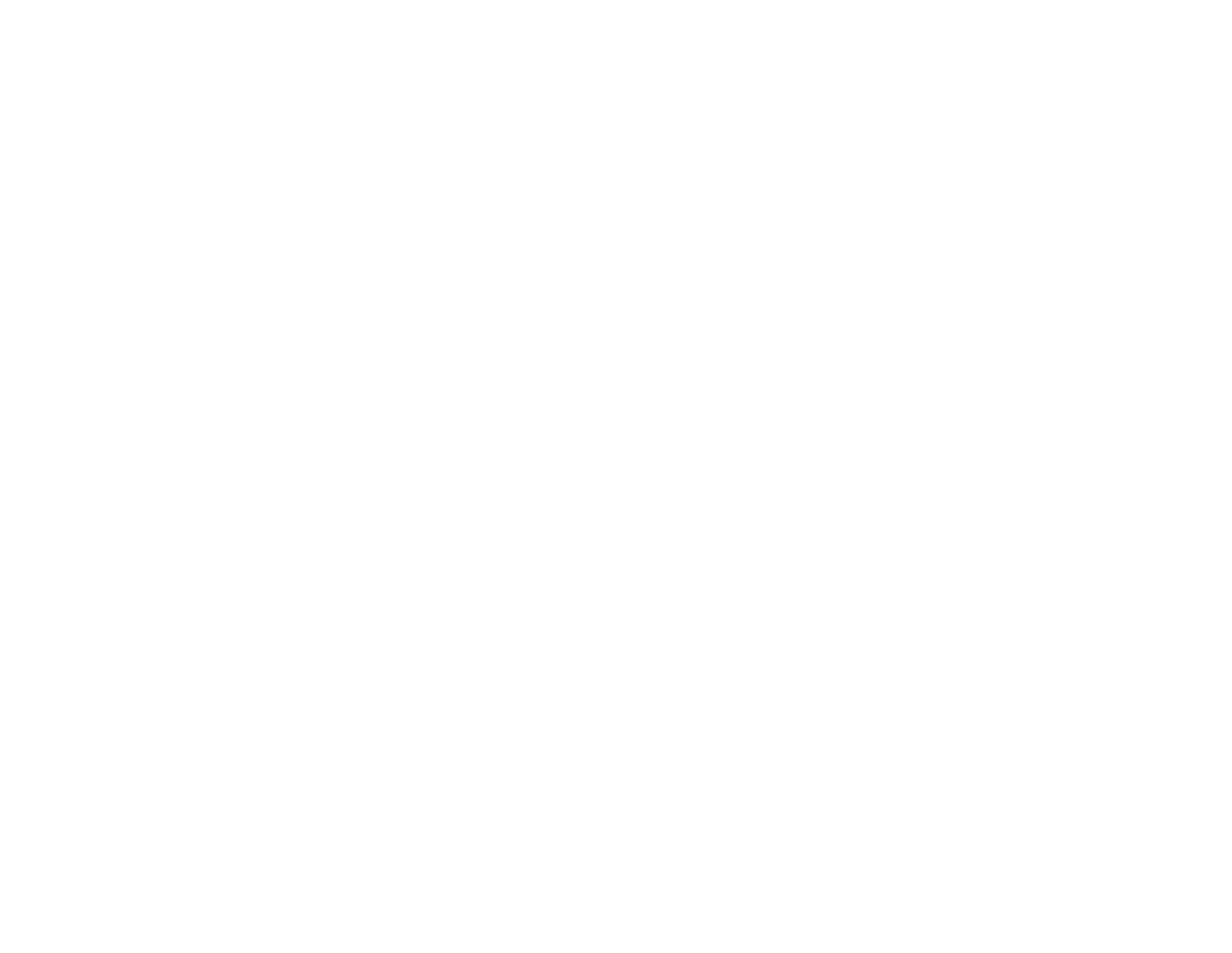|                    | Licence Business Name                            | <b>Address</b>                                                             | <b>Licence Type/Sub</b>         |                                     | <b>Phone</b>        |      | Fax                     |  |
|--------------------|--------------------------------------------------|----------------------------------------------------------------------------|---------------------------------|-------------------------------------|---------------------|------|-------------------------|--|
| 13 636598          | Junkyard Boys Refuse Removal<br>& Demolition Ltd | 7740 Ash St Richmond BC V6Y 2S1                                            | Service Use                     | <b>General Contractor</b>           | (604) 240-7648      | Work | Hom                     |  |
| 13 63 6580         | Columbia Irrigation Ltd                          | 20145 28TH AVE LANGLEY BC V2Z 2B9                                          | Service Use                     | <b>General Contractor</b>           | (604) 534-7404      | Work | Hom                     |  |
| 13 635073          | Soul Natural Holistic Medicine Inc               | 8888 Odlin Cr Unit 1355 Richmond BC V6X 3Z8                                | Service Use                     |                                     | (604) 261-8318      | Work | Hom                     |  |
| 13 629644          | Glow Tween Spa & Party<br>Boutique               | 12115 1st Ave Richmond BC V7E 3M1                                          | Service Use                     |                                     | (604) 780-9637      | Work | Hom                     |  |
| 12 626721          | Shaw Cablesystems GP                             | 4350 Vanguard Rd Richmond BC V6X 2P5                                       | Service Use                     |                                     | (604) 295-3397      | Work | Hom                     |  |
| 13 636375          |                                                  | Jamieson J Jung Law Corporation 2680 Shell Rd Unit 218 Richmond BC V6X 4C9 | Service Use                     |                                     | (604) 270-8785      |      | Work (604) 270-8715 Fax |  |
| <b>Issue Date:</b> |                                                  | Thursday, 09 May 2013                                                      |                                 |                                     |                     |      |                         |  |
| 13 63 6671         | Nite Owl Transportation                          | 1112 W 67TH AVE VANCOUVER BC V6P 6G1                                       | Vehicle for Hire                | Class I - Charter<br><b>Minibus</b> | (604) 789-6862      | Work | Hom                     |  |
| 13 63 6637         | K Mann Trucking Ltd                              | 11800 Woodhead Rd Richmond BC V6X 1J4                                      | Service Use                     | <b>Delivery Services</b>            | (604) 765-3422      |      | Work (604) 271-0721 Fax |  |
| 13 63 6735         | Adreama                                          | 3851 Jacombs Rd Unit 200 Richmond BC V6V 2H7                               | Service Use                     |                                     | (604) 244-7625      |      | Work (604) 231-9224 Fax |  |
| 13 63 6732         | <b>Blue Chip Distributors Inc.</b>               | 3851 Jacombs Rd Unit 200 Richmond BC V6V 2H7                               | Service Use                     |                                     | (604) 244-7625      |      | Work (604) 648-8390 Fax |  |
| 13 63 6652         | Aries Forest Product Inc                         | 3611 Springford Ave Richmond BC V7E 1V1                                    | Service Use                     | Home Occupation                     | $(604)$ 303-8160    | Work |                         |  |
| 13 636644          | <b>J4UJ Brand Productions</b>                    | 10188 Lawson Dr Richmond BC V7E 5M3                                        | Service Use                     | Home Occupation                     | (206) 973-2468      | Work | Hom                     |  |
| 13 63 6628         | Canada Asl Lighting Co Ltd                       | 8888 Odlin Cr Unit 1285 Richmond BC V6X 3Z8                                | Service Use                     |                                     | (604) 307-0758      | Work |                         |  |
| 13 636239          | Xinxifang Enterprise Corporation                 | 8091 Westminster Hwy Richmond BC V6X 1A7                                   | Service Use                     |                                     | $(604)$ 818-1116    |      | Work 188881201618 Fax   |  |
| 13 63 6114         | THY Tutoring Centre Ltd                          | 11181 Voyageur Way Unit 260 Richmond BC V6X 3N9                            | Assembly Use Group 3            | <b>Education Institution</b>        | (604) 484-8401      | Work | Hom                     |  |
| 13 631549          | <b>CL Placement Consulting</b>                   | 8891 Allison St Richmond BC V6Y 3H4                                        | Service Use                     | Home Occupation                     | (778) 322-2782      | Work | Hom                     |  |
| 13 634009          | <b>Richmond Transport Ltd</b>                    | 11960 Hammersmith Way Unit 125 Richmond BC V7A 5C9                         | Service Use                     |                                     | (604) 271-2265      |      | Work (604) 271-2244 Fax |  |
| 13 636633          | <b>LLZ Enterprises Ltd</b>                       | 10451 Shellbridge Way Unit 150 Richmond BC V6X 2W8                         | Service Use                     |                                     | (604) 961-9370      | Work | Hom                     |  |
| 13 631824          | <b>Cangates Consulting Inc.</b>                  | 4611 No 6 Rd Unit 130 Richmond BC V6V 2L3                                  | Service Use                     |                                     | (604) 307-1628      | Work | Hom                     |  |
| 13 63 6734         | AMR Global Sourcing Inc                          | 3851 Jacombs Rd Unit 200 Richmond BC V6V 2H7                               | Service Use                     |                                     | (604) 231-9221      |      | Work (604) 231-9224 Fax |  |
| <b>Issue Date:</b> |                                                  | <b>Friday, 10 May 2013</b>                                                 |                                 |                                     |                     |      |                         |  |
| 13 63 6709         | Fountainvest Holdings                            | 9500 Odlin Rd Unit 332 Richmond BC V6X 0H5                                 | Service Use                     | <b>General Contractor</b>           | (604) 307-0916      | Work | Hom                     |  |
| 13 636716          | Star Canada Service Company                      | 6300 Alder St Unit 4 Richmond BC V6Y 4G5                                   | Service Use                     | Home Occupation                     | (604) 232-0935      | Work | Hom                     |  |
| 13 63 6775         | A & I Produce Ltd                                | 4800 Webster Rd Richmond BC V7C 1L3                                        | Service Use                     | <b>Delivery Services</b>            | (604) 720-1250      | Work | Hom                     |  |
| 13 636804          | JJM Mechanical Group Ltd                         | 9582 WILLOWLEAF PL BURNABY BC V5A 4A5                                      | Service Use                     | <b>Plumbing Contractor</b>          | (604) 422-0204      | Work | Hom                     |  |
| <b>Issue Date:</b> |                                                  | <b>Monday, 13 May 2013</b>                                                 |                                 |                                     |                     |      |                         |  |
| 13 636858          | IQ Trading Ltd                                   | 4235 Lancelot Dr Richmond BC V7C 4S4                                       | Service Use                     | Home Occupation                     | (604) 275-4950      |      | Work (604) 275-4950 Fax |  |
|                    | 13 636875 APM Interior Consulting Ltd            | 3291 Georgia St Richmond BC V7E 2R4                                        | Service Use                     | Home Occupation                     | (604) 357-5545      |      | Work (604) 357-5545 Fax |  |
|                    | 12 624937 Hamida Textiles                        | 13180 Mitchell Rd Unit 105 Richmond BC V6V 1M8                             | Mercantile Use                  | Wholesale Trading                   | (604) 877-1628      |      | Work (604) 872-7866 Fax |  |
|                    | 13 636895 Absolute Plumbing Solutions Ltd        | 1640 53A ST DELTA BC V4M 3G4                                               | Service Use                     | <b>Plumbing Contractor</b>          | (778) 995-1640 Work |      | Hom                     |  |
| <b>Issue Date:</b> |                                                  | Tuesday, 14 May 2013                                                       |                                 |                                     |                     |      |                         |  |
|                    | 12 618617 Arrow Speed Controls Ltd               | 13851 Bridgeport Rd Richmond BC V6V 1J6                                    | Industrial/Manufacturing<br>Use |                                     | (604) 321-4033      |      | Work (604) 321-9415 Fax |  |
| 13 634477          | Mati Therapeutics (Canada)Inc                    | 5600 Parkwood Way Unit 425 Richmond BC V6V 2M2                             | Service Use                     |                                     | (778) 991-3301      | Work | Hom                     |  |
| 13 63 6573         | Primaballet Ltd                                  | 8766 McKim Way Unit 2135 Richmond BC V6X 4G4                               | Assembly Use Group 3            | Health Studio                       | (604) 716-7208      | Work | Hom                     |  |
| 13 63 6668         | New Oak Properties Ltd                           | 11782 Hammersmith Way Unit 163 Richmond BC V7A 5E2                         | Service Use                     | <b>General Contractor</b>           | (604) 437-9908      |      | Work (604) 437-1155 Fax |  |
| 13 636904          | VO Transportation Inc                            | 7300 Moffatt Rd Unit 211 Richmond BC V6Y 1X8                               | Service Use                     | Home Occupation                     | (604) 447-1054      |      | Work (604) 447-2800 Fax |  |
|                    |                                                  |                                                                            |                                 |                                     |                     |      |                         |  |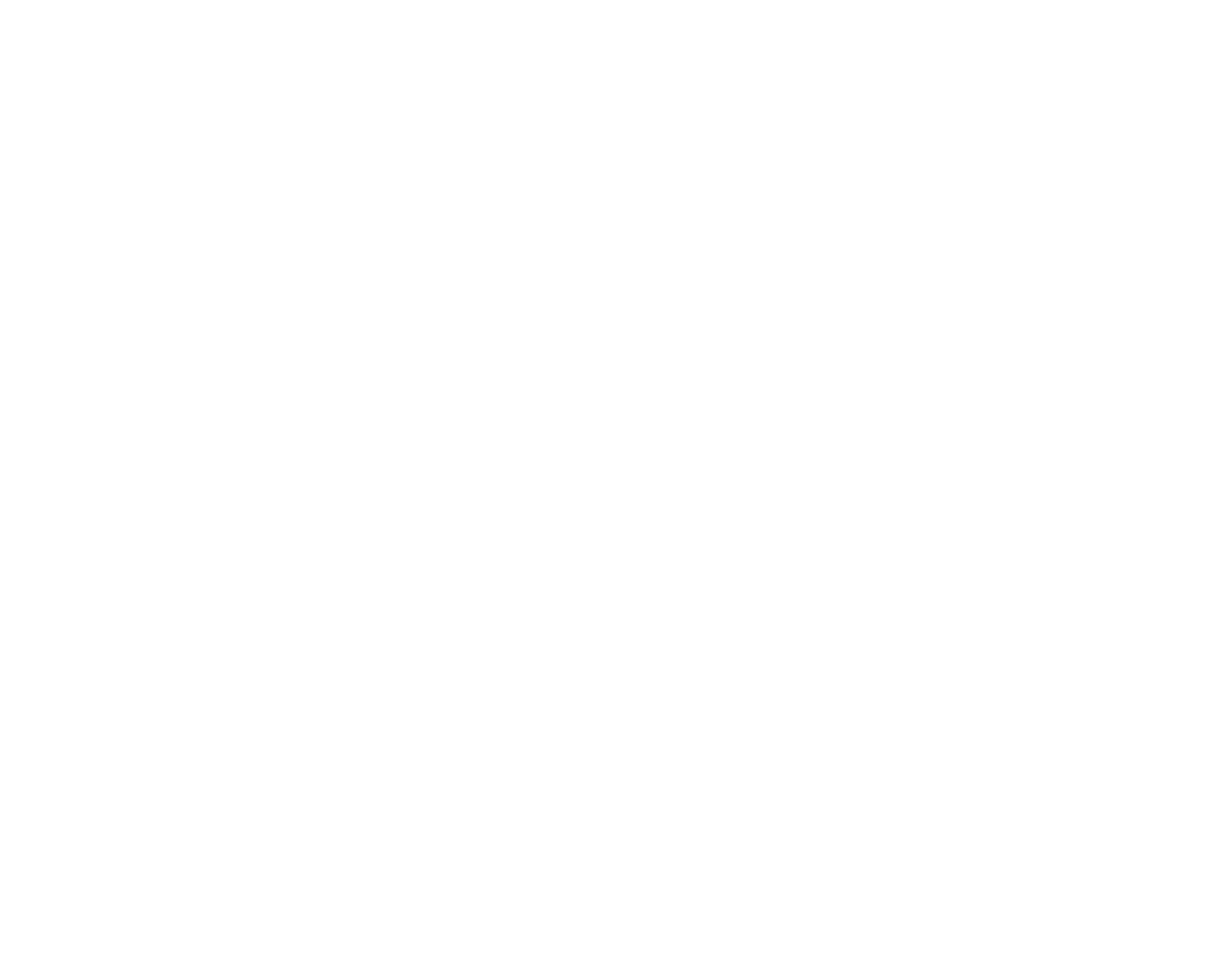|                                      | Licence Business Name                                                       | <b>Address</b>                                                                                                                      | <b>Licence Type/Sub</b>                              |                                                                 | <b>Phone</b>                                                               |              | Fax                     |            |
|--------------------------------------|-----------------------------------------------------------------------------|-------------------------------------------------------------------------------------------------------------------------------------|------------------------------------------------------|-----------------------------------------------------------------|----------------------------------------------------------------------------|--------------|-------------------------|------------|
| <b>Issue Date:</b>                   |                                                                             | Wednesday, 15 May 2013                                                                                                              |                                                      |                                                                 |                                                                            |              |                         |            |
| 13 63 6979<br>13 637003<br>13 637017 | Lofted Design & Manufacturing<br>Smart Baby Product Inc<br>View From A Star | 10520 Anahim Dr Richmond BC V7A 3C5<br>7840 Garden City Rd Unit 3 Richmond BC V6Y 2N6<br>8271 Rideau Dr Richmond BC V7A 4M6         | Service Use<br>Service Use<br>Service Use            | Home Occupation<br>Home Occupation<br>Home Occupation           | (778) 883-4895<br>(604) 630-5792<br>(778) 989-8327                         | Work<br>Work | Work (604) 630-5792 Fax | Hom<br>Hom |
| <b>Issue Date:</b>                   |                                                                             | Thursday, 16 May 2013                                                                                                               |                                                      |                                                                 |                                                                            |              |                         |            |
| 13 631565<br>13 637023               | <b>FCBC Financial Services Ltd</b><br>Supreme Developments                  | 6068 No 3 Rd Unit 125 Richmond BC V6Y 4M7<br>5655 CAMBIE ST UNIT 250 VANCOUVER BC V5Z 3A4                                           | Service Use<br>Service Use                           | <b>General Contractor</b>                                       | (778) 858-1868<br>(604) 908-8877                                           | Work         | Work (604) 263-9803 Fax | Hom        |
| 13 637087<br>13 636946<br>13 635981  | Redbox Canada GP<br>Silk Road Rug Ltd<br>Rioshine Accounting & Tax          | 4651 No 3 Rd Richmond BC V6X 2C4<br>8131 Westminster Hwy Unit 108 Richmond BC V6X 1A7<br>3700 No 3 Rd Unit 2535 Richmond BC V6X 3X2 | Vending Machine Use<br>Mercantile Use<br>Service Use | \$.25 or More<br><b>Retail Trading</b>                          | (630) 756-8446<br>(604) 370-8131<br>(778) 882-9635                         | Work<br>Work | Work (630) 756-8894 Fax | Hom<br>Hom |
| 11 596014                            | Service Ltd<br>CCD International Trading &<br>Marketing Ltd                 | 3771 Jacombs Rd Unit 330 Richmond BC V6V 2L9                                                                                        | Mercantile Use                                       | Wholesale Trading                                               | (604) 207-0271                                                             |              | Work (604) 207-7798 Fax |            |
| 13 63 6621<br>13 636873              | Ivan Chan Photography<br>L & Z Flannel Shop                                 | 11788 River Rd Unit 156 Richmond BC V6X 1Z7<br>4151 Haze bridge Way Richmond BC V6X 4J7                                             | Service Use<br>Mercantile Use                        | <b>Retail Trading</b>                                           | (604) 307-1036<br>(778) 889-2122                                           | Work<br>Work |                         | Hom<br>Hom |
| <b>Issue Date:</b>                   |                                                                             | <b>Friday, 17 May 2013</b>                                                                                                          |                                                      |                                                                 |                                                                            |              |                         |            |
| 13 63 648 6<br>13 63 6707            | Soxco                                                                       | Juicy Apple Fashion Boutique Ltd 4151 Haze bridge Way Richmond BC V6X 4J7<br>4151 Haze bridge Way Richmond BC V6X 4J7               | Mercantile Use<br>Mercantile Use                     | <b>Retail Trading</b><br><b>Retail Trading</b>                  | (604) 232-0928<br>(604) 790-0972                                           | Work<br>Work |                         | Hom<br>Fax |
| <b>Issue Date:</b>                   |                                                                             | <b>Tuesday, 21 May 2013</b>                                                                                                         |                                                      |                                                                 |                                                                            |              |                         |            |
| 13 637103<br>13 637210<br>13 637206  | <b>SK Wong Enterprises</b><br>Maple Kaede Trading<br>Millennium Immigration | 3745 QUEBEC ST VANCOUVER BC V5V 3K5<br>3900 Moncton St Unit 202 Richmond BC V7E 3A6<br>9388 McKim Way Unit 102 Richmond BC V6X 0J7  | Service Use<br>Service Use<br>Service Use            | <b>General Contractor</b><br>Home Occupation<br>Home Occupation | (778) 862-1919<br>(604) 370-2591<br>(604) 279-8282                         | Work<br>Work | Work (604) 279-8282 Fax | Hom<br>Hom |
| 13 637160                            | Consultants Inc.<br>High Standard Rebar Insulation &<br><b>Flooring Ltd</b> | 13330 82B ST SURREY BC V3W 9E2                                                                                                      | Service Use                                          | <b>General Contractor</b>                                       | (604) 338-5013                                                             | Work         |                         | Hom        |
| 13 637115<br>13 637040               | <b>DSD Construction</b><br>Boilers & Beyond Heating and<br>Cooling Ltd      | 1756 HAMPTON DR COQUITLAM BC V3E 3E1<br>19071 67A AVE UNIT 65 SURREY BC V4N 6A2                                                     | Service Use<br>Service Use                           | <b>General Contractor</b><br>Gas Contractor                     | (604) 552-2008<br>(778) 223-8979                                           | Work<br>Work |                         | Hom<br>Hom |
| 13 635930<br>13 634614               | Canadian Agri-Food Trading Inc<br>Suzhou                                    | 5551 No 3 Rd Richmond BC V6X 2C7<br>8351 Alexandra Rd Richmond BC V6X 3P3                                                           | Service Use<br>Service Use                           | Mobile Vendor -<br><b>Private Property</b>                      | (604) 249-1237<br>(778) 893-5666                                           | Work<br>Work |                         | Hom<br>Hom |
| 12 62 6451<br>12 626171              | Old Manila Bakery Ltd<br>SunCentral Inc<br>13 637153 Dhesi Plumbing Ltd     | 6390 No 3 Rd Unit 9 Richmond BC V6Y 2B3<br>5940 No 2 Rd Richmond BC V7C 4R9<br>12624 88 A AVE SURREY BC V3V 7A5                     | Mercantile Use<br>Service Use<br>Service Use         | Retail Trading<br><b>Plumbing Contractor</b>                    | (604) 277-1968<br>(604) 628-3348<br>(604) 724-4425 Work (604) 594-7537 Fax | Work         | Work (604) 628-3352 Fax | Hom        |
| <b>Issue Date:</b>                   |                                                                             | Wednesday, 22 May 2013                                                                                                              |                                                      |                                                                 |                                                                            |              |                         |            |
|                                      | 13 637220 Kamenrider School                                                 | 4500 Wyne Cr Richmond BC V6V 2T2                                                                                                    | Vehicle for Hire                                     | Vehicle For Hire<br>Office                                      | (604) 265-0163                                                             | Work         |                         | Hom        |
| 13 637221                            | Kamenrider School                                                           | 4500 Wyne Cr Richmond BC V6V 2T2                                                                                                    | Vehicle for Hire                                     | Class K -<br><b>DriverTraining Vehicle</b>                      | (604) 265-0163                                                             | Work         |                         | Hom        |
|                                      | 13 637225 Alma R & C Services Ltd                                           | 1070 PRAIRIE AVE PORT COQUITLAM BC V3B 1S6                                                                                          | Service Use                                          | <b>General Contractor</b>                                       | (604) 763-4221                                                             | Work         |                         | Hom        |
| <b>Issue Date:</b>                   |                                                                             | Thursday, 23 May 2013                                                                                                               |                                                      |                                                                 |                                                                            |              |                         |            |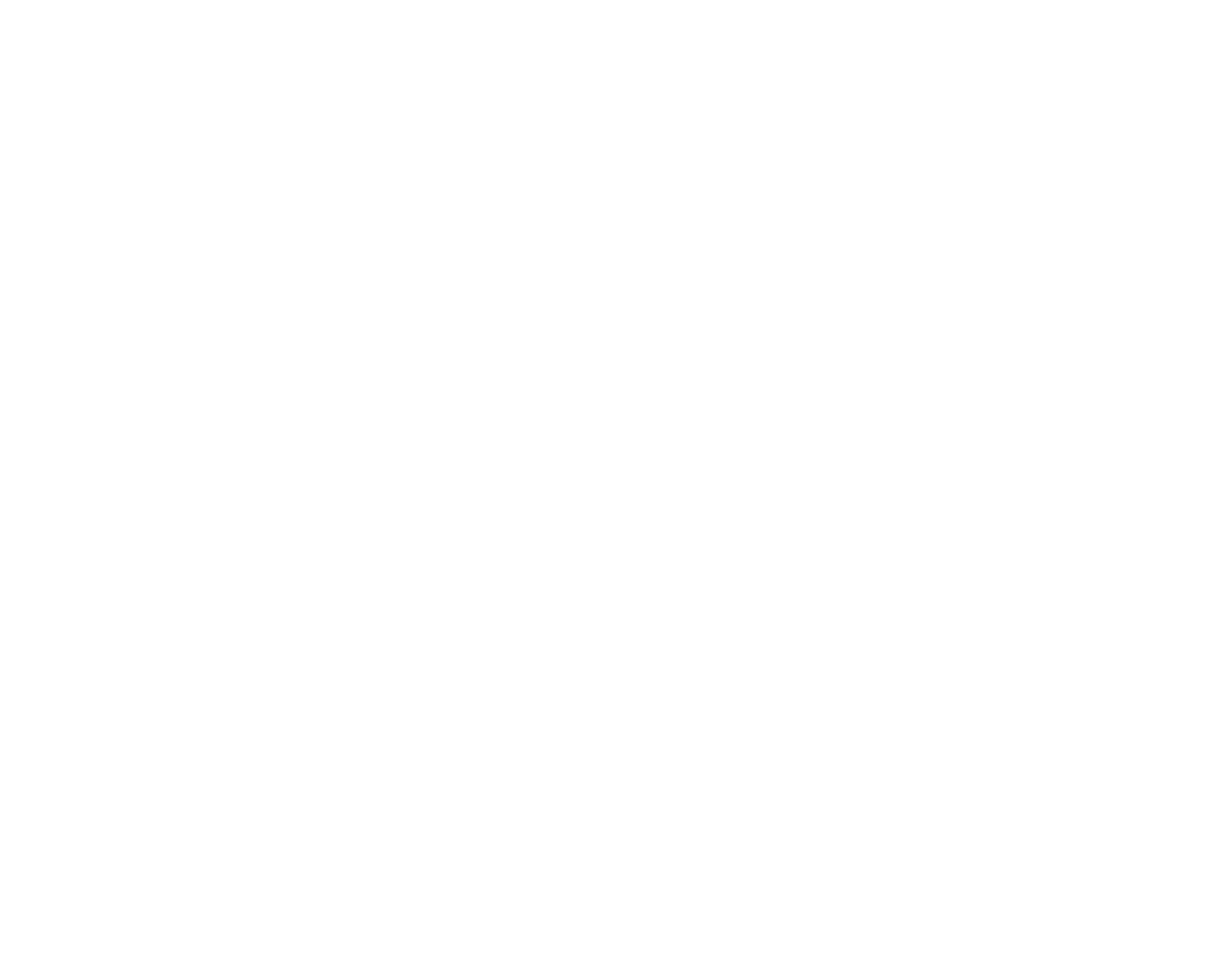|                    | <b>Licence Business Name</b>                                      | <b>Address</b>                                                      | <b>Licence Type/Sub</b> |                                                    | <b>Phone</b>     |      | Fax                     |     |
|--------------------|-------------------------------------------------------------------|---------------------------------------------------------------------|-------------------------|----------------------------------------------------|------------------|------|-------------------------|-----|
| 13 637268          | <b>Altered Estates</b>                                            | 6700 No 7 Rd Richmond BC V6W 1E1                                    | Service Use             | <b>General Contractor</b>                          | (604) 318-4772   | Work |                         | Fax |
| 13 637303          | Spacious Developments Ltd                                         | 8580 Cook Rd Unit 10 Richmond BC V6Y 1V7                            | Service Use             | <b>General Contractor</b>                          | (604) 248-8299   | Work | (604) 278-9586 Fax      |     |
| 13 637301          | Spacious Developments Ltd                                         | 8580 Cook Rd Unit 10 Richmond BC V6Y 1V7                            | Service Use             | Home Occupation                                    | (604) 248-8299   |      | Work (604) 278-9586 Fax |     |
| 13 637276          | T & J Travel Service Ltd                                          | 9100 Ferndale Rd Unit 269 Richmond BC V6Y 4L1                       | Service Use             | Home Occupation                                    | (604) 261-2600   | Work |                         | Hom |
| 13 637272          | K O Merchandisers                                                 | 6411 Gilbert Rd Unit 307 Richmond BC V7C 3V8                        | Service Use             | Home Occupation                                    | (604) 726-5070   | Work |                         | Hom |
| 13 637208          | Modern Vision Establishment Ltd                                   | 6151 Westminster Hwy Unit 201 Richmond BC V7C 4V4                   | Service Use             |                                                    | (604) 317-7767   | Work |                         | Hom |
| 13 637112          | <b>Epic Fusion Corp</b>                                           | 6500 River Rd Unit 300 Richmond BC V6X 1X5                          | Service Use             |                                                    | (604) 207-7668   |      | Work (604) 273-1830 Fax |     |
| 13 637097          | Independent Seafood Canada<br>Corp                                | 3820 Cessna Dr Unit 230 Richmond BC V7B 0A2                         | Service Use             |                                                    | (604) 278-9840   | Work |                         | Hom |
| 13 637041          | Yirui Healthcare Canada Inc                                       | 12811 Clarke PI Unit 110 Richmond BC V6V 2H9                        | Service Use             |                                                    | (778) 859-7811   | Work | (604) 303-7557 Fax      |     |
| 13 634943          | Concise Interactive Chinese<br><b>Online Courseware</b>           | 3555 Westminster Hwy Unit 28 Richmond BC V7C 5P6                    | Service Use             | Home Occupation                                    | (604) 837-7786   | Work |                         | Hom |
| 13 637262          | Easy Export Canada                                                | 8551 No 4 Rd Richmond BC V6Y 2T7                                    | Service Use             | Home Occupation                                    | (778) 628-0827   | Work |                         | Hom |
| 13 637312          | RSV USA Consulting Inc                                            | 6299 Azure Rd Richmond BC V7C 2N8                                   | Service Use             | Home Occupation                                    | (604) 763-4437   |      | Work (604) 370-4304 Fax |     |
| <b>Issue Date:</b> |                                                                   | <b>Friday, 24 May 2013</b>                                          |                         |                                                    |                  |      |                         |     |
| 13 636862          | <b>Tian You Classical Acupuncture</b><br>& Chinese Medical Center | 6151 Westminster Hwy Unit 201 Richmond BC V7C 4V4                   | Service Use             |                                                    | (604) 700-9187   | Work |                         | Hom |
| 13 637343          | Sosan Construction Ltd                                            | 171 DEFEHR RD ABBOTSFORD BC V4X 2J7                                 | Service Use             | <b>General Contractor</b>                          | (604) 832-3835   | Work |                         | Hom |
| 13 637365          | Tian Cheng Mining Ltd                                             | 1415 W GEORGIA ST PH 1 VANCOUVER BC V6G 3C8                         | Service Use             | <b>General Contractor</b>                          | (604) 687-5552   |      | Work (604) 687-5569 Fax |     |
| 13 637408          | Save On Water Heater &<br>Furnace Inc                             | 7241 SUTLIFF ST BURNABY BC V5A 1M9                                  | Service Use             | <b>Plumbing Contractor</b>                         | (604) 779-1617   |      | Work (604) 420-9005 Fax |     |
| <b>Issue Date:</b> |                                                                   | <b>Monday, 27 May 2013</b>                                          |                         |                                                    |                  |      |                         |     |
| 13 634608          | <b>Symbol Mattress and Furniture</b><br>Ltd                       | 4551 No 3 Rd Unit 185 Richmond BC V6X 2C3                           | Mercantile Use          | <b>Retail Trading</b>                              | (778) 803-8820   | Work |                         | Hom |
| 13 637462          | Mountainview Kinesiology Ltd                                      | 1025 ROBIN WAY ANMORE BC V3H 5G1                                    | Service Use             |                                                    | (604) 949-1058   |      | Work (604) 949-1258 Fax |     |
| 13 637482          | Nails by Pham                                                     | 4531 No 5 Rd Richmond BC V6X 2V5                                    | Service Use             | Home Occupation                                    | (604) 896-2840   | Work |                         | Hom |
| <b>Issue Date:</b> |                                                                   | <b>Tuesday, 28 May 2013</b>                                         |                         |                                                    |                  |      |                         |     |
| 13 636813          | Stay At Dejavu                                                    | 5771 Laurelwood Crt Richmond BC V7C 5J1                             | <b>Residential Use</b>  | Bed & Breakfast                                    | (604) 839-9093   | Work |                         | Hom |
| 13 63 6869         | Hai Mei Wang                                                      | 8120 Cook Rd Unit 210 Richmond BC V6Y 1T9                           | Service Use             |                                                    | (604) 900-2431   | Work |                         | Hom |
| 13 637266          | <b>Anatomic Solutions</b>                                         | 3891 Chatham St Unit 1 Richmond BC V7E 2Z6                          | Service Use             | <b>Registered Massage</b><br><b>Therapy Clinic</b> | (604) 370-2223   | Work |                         | Hom |
| 13 637371          | Made by Humans 2 Designs Inc.                                     | 11860 Hammersmith Way Unit 103 Richmond BC V7A 5G1                  | Mercantile Use          | <b>Wholesale Trading</b>                           | (604) 275-7750   | Work | (604) 275-7704 Fax      |     |
| 13 637398          | <b>Medisafe Distribution</b>                                      | 11771 Horseshoe Way Unit 7 Richmond BC V7A 4V4                      | Mercantile Use          | Wholesale Trading                                  | (604) 232-2442   |      | Work (604) 232-2445 Fax |     |
| 13 638341          | Westmount Heating and Air<br>Conditioning                         | 3325 HANDLEY CR PORT COQUITLAM BC V3B 2Y4                           | Service Use             | <b>Gas Contractor</b>                              | $(604)$ 968-6356 | Work |                         | Hom |
| <b>Issue Date:</b> |                                                                   | Wednesday, 29 May 2013                                              |                         |                                                    |                  |      |                         |     |
| 13 638364          |                                                                   | Qualico Projects Management Inc 418 E 50TH AVE VANCOUVER BC V5X 1B1 | Service Use             | <b>General Contractor</b>                          | (778) 861-8664   |      | Work (604) 322-7905 Fax |     |
| 13 638420          | Drop Forge Design                                                 | 8051 Spires Rd Richmond BC V6Y 1W1                                  | Service Use             | Home Occupation                                    | (604) 303-6502   | Work |                         | Hom |
| <b>Issue Date:</b> |                                                                   | Thursday, 30 May 2013                                               |                         |                                                    |                  |      |                         |     |
| 13 638332          | Choice Mintage Coin Corp                                          | 4540 No 3 Rd Unit 1435 Richmond BC V6X 4E4                          | Service Use             |                                                    | (604) 232-9162   |      | Work (604) 232-9161 Fax |     |
| 13 638333          | Choice Mintage Coin Corp                                          | 4540 No 3 Rd Unit 1435 Richmond BC V6X 4E4                          | Mercantile Use          | <b>Retail Trading</b>                              | (604) 232-9162   |      | Work (604) 232-9161 Fax |     |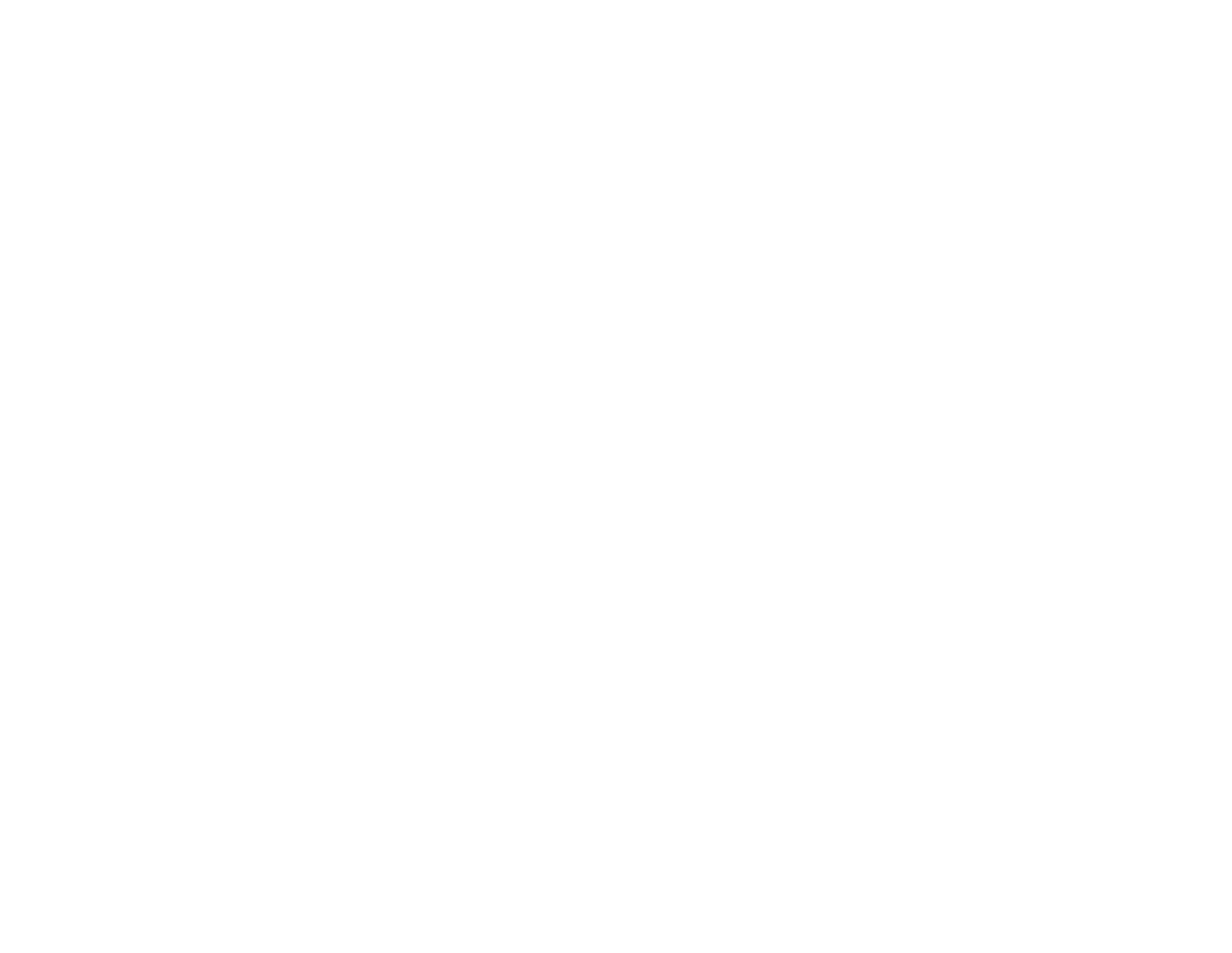|                    | Licence Business Name                                                              | <b>Address</b>                                         | <b>Licence Type/Sub</b> |                                        | <b>Phone</b>        |      | Fax                     |     |
|--------------------|------------------------------------------------------------------------------------|--------------------------------------------------------|-------------------------|----------------------------------------|---------------------|------|-------------------------|-----|
| 13 638453          | Wary-Trans Logistics Ltd                                                           | 6828 Hamber St Richmond BC V7C 5T2                     | Service Use             | Home Occupation                        | (604) 227-1307      |      | Work (604) 370-0668 Fax |     |
| 13 637410          | Times Telecom, Timestel                                                            | 13955 Bridgeport Rd Unit 400 Richmond BC V6V 1J6       | Service Use             |                                        | (604) 279-8787      |      | Work (604) 279-8775 Fax |     |
| 13 637282          | Juan TV Inc                                                                        | 13955 Bridgeport Rd Unit 400 Richmond BC V6V 1J6       | Service Use             |                                        | (604) 279-8787      |      | Work (604) 279-8775 Fax |     |
| 13 638467          | Full Torque Plumbing                                                               | 2323 168 ST SURREY BC V3S 0B5                          | Service Use             | <b>Plumbing Contractor</b>             | (778) 241-8084      | Work |                         | Hom |
| 13 637488          | Vincent Guo Law Office                                                             | 5811 Cooney Rd Unit 305 Richmond BC V6X 3M1            | Service Use             |                                        | (604) 442-5633      | Work |                         | Hom |
| <b>Issue Date:</b> |                                                                                    | Monday, 03 June 2013                                   |                         |                                        |                     |      |                         |     |
| 13 638502          | Andy Tax Services Inc                                                              | 8460 Ackroyd Rd Unit 222 Richmond BC V6X 3E9           | Service Use             | Home Occupation                        | (604) 306-8234      | Work |                         | Hom |
| 13 638569          | <b>EL Sea Services</b>                                                             | 10780 Bird Rd Richmond BC V6X 1N6                      | Service Use             | Home Occupation                        | (604) 367-9573      | Work |                         | Hom |
| 13 638563          | <b>OMA Home Comfort</b>                                                            | 1235 LAKEWOOD DR VANCOUVER BC V5L 4M5                  | Service Use             | <b>Plumbing Contractor</b>             | (778) 919-8000      | Work |                         | Hom |
| 13 638555          | <b>Elevation Enterprises Inc.</b>                                                  | 8540 Wagner Dr Richmond BC V7A 4N9                     | Service Use             | <b>General Contractor</b>              | (778) 322-0066      | Work |                         | Hom |
| 13 638544          | Evergreen Office Spaces Ltd                                                        | 5185 1 A AVE DELTA BC V4M 1C3                          | Service Use             |                                        | (604) 948-9951      | Work |                         | Hom |
| 13 638521          | Fraserview Roofing Ltd                                                             | 7772 WINDSOR ST VANCOUVER BC V5X 4A5                   | Service Use             | <b>General Contractor</b>              | (604) 897-3614      | Work |                         | Hom |
| 13 638510          | Anastase Vlassopoulos                                                              | 2133 DOUGLAS RD UNIT 705 BURNABY BC V5C 0E9            | Service Use             | <b>Plumbing Contractor</b>             | (604) 620-2557      | Work |                         | Hom |
| 13 638501          | Mathew Lang Photography                                                            | 5360 Airport Rd Unit 309 Richmond BC V7B 1B4           | Service Use             |                                        | (604) 724-3880      | Work |                         | Hom |
| 13 637351          | Canada Global Logistics Ltd                                                        | 11980 Hammersmith Way Unit 1190 Richmond BC V7A<br>0A4 | Service Use             |                                        | (604) 277-2672      |      | Work (604) 277-2673 Fax |     |
| 13 638475          | Zamora Plumbing and Heating                                                        | 14977 108TH AVE SURREY BC V3R 1W3                      | Service Use             | <b>Gas Contractor</b>                  | (604) 589-5449      | Work |                         | Hom |
| 13 638474          | Zamora Plumbing and Heating                                                        | 14977 108TH AVE SURREY BC V3R 1W3                      | Service Use             | <b>Plumbing Contractor</b>             | (604) 589-5449      | Work |                         | Hom |
| 13 638473          | <b>TATA Interiors Ltd</b>                                                          | 833 GATENWSBURY ST COQUITLAM BC V3J 5H6                | Service Use             | <b>General Contractor</b>              | (604) 782-0426      |      | Work (604) 936-7684 Fax |     |
| 13 638460          | Rayana T De Silva                                                                  | 1451 E 12TH AVE UNIT 33 VANCOUVER BC V5N 2A1           | Service Use             | <b>Therapeutic Touch</b><br>Treatments | (604) 771-7804      | Work |                         | Hom |
| 13 638385          | <b>SSS Manhao International</b><br>Tourism Group (Canada) Co Ltd                   | 7080 River Rd Unit 207 Richmond BC V6X 1X5             | Service Use             |                                        | $(604)$ 279-5591    |      | Work (604) 279-5592 Fax |     |
| 13 638365          | Lina Chan Chinese Medical<br><b>Acupuncture Clinic And Beauty</b><br>Skin Care Ltd | 4540 No 3 Rd Unit 1305 Richmond BC V6X 4E4             | Service Use             |                                        | (604) 600-9722      | Work |                         | Hom |
| 13 638495          | Citizen Electric Ltd                                                               | 122 66TH ST DELTA BC V4L 1J8                           | Service Use             | <b>Electrical Contractor</b>           | (604) 943-6873      | Work |                         | Hom |
| 13 638516          | Coastal Laboratories Ltd                                                           | 10100 Railway Ave Richmond BC V7E 2B8                  | Service Use             | Home Occupation                        | (604) 340-2620      | Work |                         | Hom |
| <b>Issue Date:</b> |                                                                                    | Tuesday, 04 June 2013                                  |                         |                                        |                     |      |                         |     |
| 13 638406          | Kevin J Lu Acupuncturist &<br><b>Traditional Chinese Medicine</b>                  | 7031 Westminster Hwy Unit 218 Richmond BC V6X 1A3      | Service Use             |                                        | (604) 276-8818      |      | Work (604) 276-8123 Fax |     |
| <b>Issue Date:</b> |                                                                                    | Wednesday, 05 June 2013                                |                         |                                        |                     |      |                         |     |
|                    | 13 638703 Michelle Jiang                                                           | 6800 Eckersley Rd Unit 415 Richmond BC V6Y 0E7         | Service Use             | Home Occupation                        | (778) 385-5659      | Work |                         | Hom |
|                    | 13 638699  Yue Jin Qiu                                                             | 515 JACKSON AVE VANCOUVER BC V6A 3W2                   | Service Use             | <b>General Contractor</b>              | (604) 889-8128 Work |      |                         | Hom |
| 13 638589          | J & O Trading Inc                                                                  | 10142 Carter Crt Richmond BC V6X 3V2                   | Service Use             | Home Occupation                        | (604) 780-8862      | Work |                         | Hom |
| 13 638582          | Empire Motorsports Inc                                                             | 6820 Donald Rd Richmond BC V7C 2Y9                     | Service Use             | Home Occupation                        | (604) 779-3984      | Work |                         | Hom |
| 13 638579          | <b>Empire Motorsports Inc</b>                                                      | 6300 Birch St Unit 35 Richmond BC V6Y 4K3              | Service Use             | Home Occupation                        | (604) 720-3460      | Work |                         | Hom |
| 13 638741          | Austune International Trading Co<br>Ltd                                            | 9299 Tomicki Ave Unit 408 Richmond BC V6X 0C5          | Service Use             | Home Occupation                        | (604) 447-3966      | Work |                         | Hom |
| 13 638320          | Certain Supply Inc                                                                 | 7831 Steveston Hwy Unit 105 Richmond BC V7A 1L9        | Service Use             |                                        | (604) 754-1482      | Work |                         | Hom |
| 13 637578          | <b>LLW Holdings Ltd</b>                                                            | 11782 Hammersmith Way Unit 163 Richmond BC V7A 5E2     | Service Use             |                                        | (604) 370-6700      |      | Work (604) 370-6700 Fax |     |
| 13 636969          | Gold Spot LNW                                                                      | 5300 No 3 Rd Richmond BC V6X 2X9                       | Mercantile Use          | Second-Hand Dealer                     | (778) 288-0119      | Work |                         | Hom |
| 13 636916          | Zenith Mineral Resources Ltd                                                       | 12520 Horseshoe Way Unit 118 Richmond BC V7A 5K3       | Service Use             |                                        | (604) 277-5556      |      | Work (604) 275-2203 Fax |     |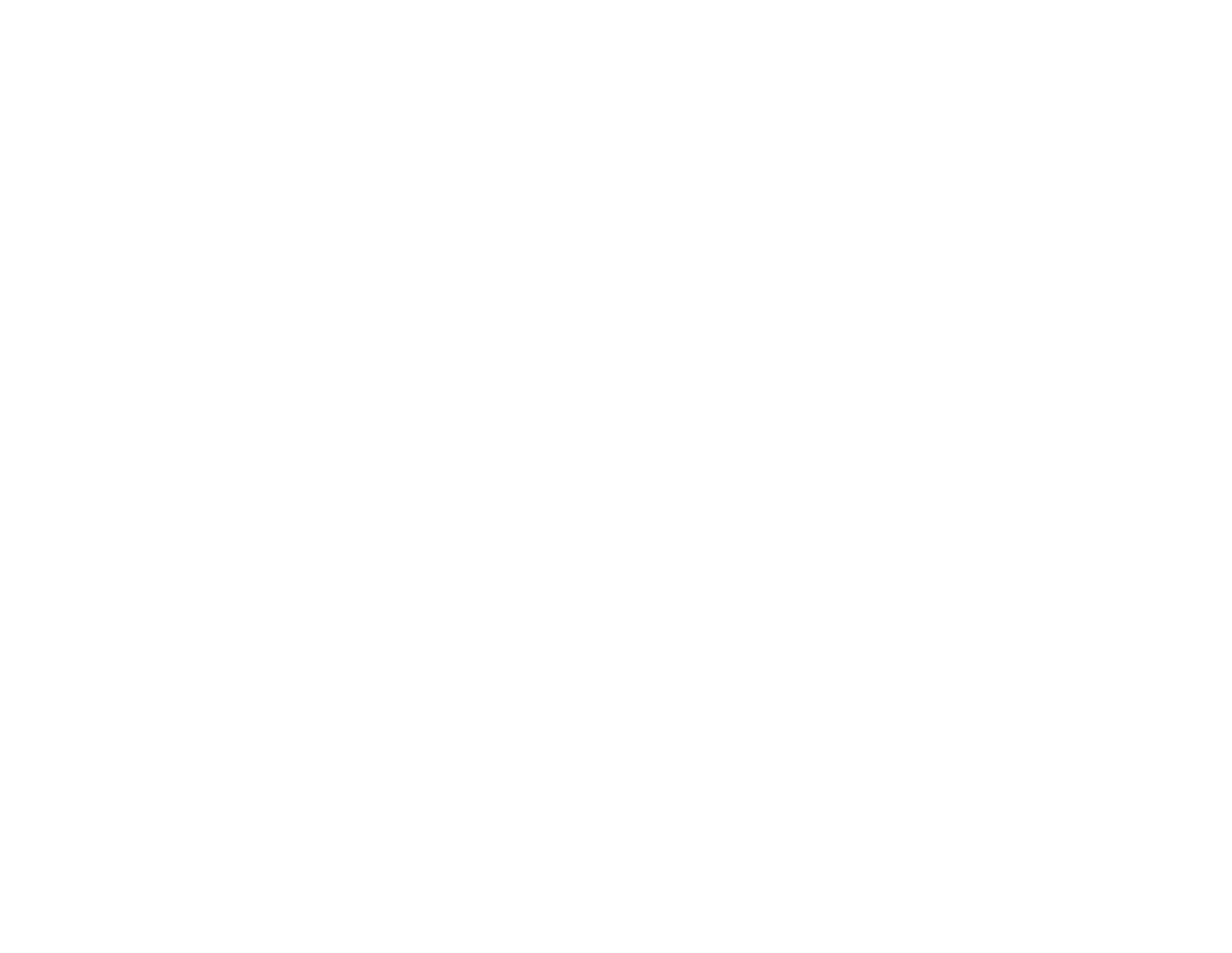|                    | <b>Licence Business Name</b>                            | <b>Address</b>                                     | <b>Licence Type/Sub</b>         |                               | Phone            |      | Fax                     |     |
|--------------------|---------------------------------------------------------|----------------------------------------------------|---------------------------------|-------------------------------|------------------|------|-------------------------|-----|
| 13 636914          | Fairview Gold Corp                                      | 12520 Horseshoe Way Unit 118 Richmond BC V7A 5K3   | Service Use                     |                               | (604) 277-5556   |      | Work (604) 275-2201 Fax |     |
| 13 634731          | Zakka Trading Company Ltd                               | 11938 Bridgeport Rd Unit 220 Richmond BC V6X 1T2   | Mercantile Use                  | <b>Wholesale Trading</b>      | (778) 918-8125   | Work |                         | Hom |
| 13 638578          | Canmbia Mobile Ltd                                      | 5933 Cooney Rd Unit 403 Richmond BC V6X 4H3        | Service Use                     | Home Occupation               | (778) 998-9592   | Work |                         | Hom |
| 13 638511          | Pegasus Trading Inc                                     | 10451 Shellbridge Way Unit 150 Richmond BC V6X 2W8 | Service Use                     |                               | (604) 248-8235   | Work |                         | Hom |
| <b>Issue Date:</b> |                                                         | Thursday, 06 June 2013                             |                                 |                               |                  |      |                         |     |
| 13 638635          | <b>Clear Building Maintenance</b>                       | 262 PARE CRT COQUITLAM BC V3K 6S7                  | Service Use                     |                               | (604) 347-8757   | Work |                         | Hom |
| 13 638840          | Hanling International Trade Inc                         | 8820 Saunders Rd Richmond BC V7A 2A7               | Service Use                     | Home Occupation               | (604) 248-7440   | Work |                         | Hom |
| 13 638720          | <b>McLead Renovations Ltd</b>                           | 7300 Ledway Rd Unit 25 Richmond BC V7C 4N9         | Service Use                     | <b>General Contractor</b>     | (778) 558-8038   | Work |                         | Hom |
| 13 638688          | <b>Hallquist Homes</b>                                  | 2128 RIETTA CRT BURNABY BC V3J 7J7                 | Service Use                     | <b>General Contractor</b>     | (604) 861-2794   | Work |                         | Hom |
| 13 638613          | Mr Sanitizer Maintenance<br><b>Services</b>             | 6059 168th ST SURREY BC V3S 3X7                    | Service Use                     |                               | (778) 574-1957   | Work |                         | Hom |
| 13 638548          | Huahong Development Ltd                                 | 8260 Westminster Hwy Unit 2220 Richmond BC V6X 3Y2 | Service Use                     | <b>General Contractor</b>     | (604) 961-1755   | Work |                         | Hom |
| 13 637291          | Scott Wood                                              | 11782 River Rd Unit 112 Richmond BC V6X 1Z7        | Industrial/Manufacturing<br>Use |                               | (778) 829-3252   | Work |                         | Hom |
| 09 49 2337         | Woody's Workshop Co                                     | 13571 Verdun PI Unit 140 Richmond BC V6V 1W5       | Industrial/Manufacturing<br>Use |                               | (778) 322-2191   | Work |                         | Hom |
| 13 638690          | Dollarama L P                                           | 5300 No 3 Rd Unit 602 Richmond BC V6X 2X9          | Mercantile Use                  | <b>Retail Trading</b>         | (604) 248-0614   |      | Work (604) 248-0614 Fax |     |
| <b>Issue Date:</b> |                                                         | Friday, 07 June 2013                               |                                 |                               |                  |      |                         |     |
| 13 63 6731         | Optimum Eye Care Inc                                    | 11590 Cambie Rd Unit 120 Richmond BC V6X 3Z5       | Mercantile Use                  | <b>Retail Trading</b>         | (604) 370-0993   |      | Work (604) 370-0994 Fax |     |
| 13 637336          | <b>Esso Westminster</b>                                 | 22940 Westminster Hwy Richmond BC V6V 1B7          | Mercantile Use                  | <b>Retail Trading</b>         | (604) 553-3384   | Work |                         | Hom |
| 13 637337          | <b>Esso Westminster</b>                                 | 22940 Westminster Hwy Richmond BC V6V 1B7          | Service Use                     | <b>Gas Station</b>            | (604) 553-3384   | Work |                         | Hom |
| 13 638860          | Golden Sunshine Metal Ltd                               | 10211 Dennis Cr Richmond BC V7A 3R9                | Service Use                     | Home Occupation               | (604) 901-6849   |      | Work (604) 248-8272 Fax |     |
| <b>Issue Date:</b> |                                                         | Monday, 10 June 2013                               |                                 |                               |                  |      |                         |     |
| 13 638929          | ASAP Plumbing & Heating Ltd                             | 14362 PARK DR SURREY BC V3R 5P3                    | Service Use                     | <b>Plumbing Contractor</b>    | $(604)$ 581-6001 |      | Work (604) 589-0924 Fax |     |
| 13 638935          | <b>Star Delta Electric Ltd</b>                          | 9460 153A ST SURREY BC V3R 9W5                     | Service Use                     | <b>Electrical Contractor</b>  | (778) 861-7640   | Work |                         | Hom |
| 13 638961          | Pearlliam International Limited                         | 8181 Cambie Rd Richmond BC V6X 3X9                 | Mercantile Use                  | <b>Retail Trading</b>         | 18003333333      | Work |                         | Hom |
| 13 638930          | Brian and Jason Construction Ltd                        | 9125 134 ST SURREY BC V3V 7E6                      | Service Use                     | <b>General Contractor</b>     | (604) 782-9451   | Work |                         | Hom |
| 13 638902          | <b>VH Construction</b>                                  | 8814 DELVISTA DR DELTA BC V4C 4A5                  | Service Use                     | <b>General Contractor</b>     | (604) 818-7764   | Work |                         | Hom |
| 13 638894          | Eurest - British Airways Executive<br>Club Lounge 60205 | 3880 Grant McConachie Way Richmond BC V7B 0A5      | Assembly Use Group 2            |                               | (604) 320-5936   |      | Work (604) 270-8319 Fax |     |
| 13 638854          | Blossom Newcomer Service Plus<br>Company                | 8700 McKim Way Unit 3013 Richmond BC V6X 4A5       | Service Use                     |                               | (604) 338-8939   | Work |                         | Hom |
| 13 63 6578         | Four WS Demo Ltd                                        | 12860 Clarke PI Unit 110 Richmond BC V6V 2H1       | Service Use                     | <b>General Contractor</b>     | (604) 723-9155   |      | Work (604) 270-9166 Fax |     |
| 13 638931          | Bosley's By Pet Valu                                    | 6751 Westminster Hwy Unit 140 Richmond BC V7C 4V4  | Service Use                     | <b>General Contractor</b>     | (604) 270-4177   | Work |                         | Hom |
| 13 638925          | <b>Halostar Development</b><br>Corporation              | 13933 25A AVE SURREY BC V4P 2L9                    | Service Use                     | <b>General Contractor</b>     | (604) 535-7974   |      | Work (604) 535-2696 Fax |     |
| <b>Issue Date:</b> |                                                         | Tuesday, 11 June 2013                              |                                 |                               |                  |      |                         |     |
| 13 638936          | Wai Tung Loong Kong Chicken                             | 8651 Cambie Rd Richmond BC V6X 1K2                 | Service Use                     | Home Occupation               | (778) 892-2617   | Work |                         | Hom |
| 13 639008          | Steveston Flats Development<br>Corp                     | 3506 Semlin Dr Richmond BC V7C 5V7                 | Service Use                     | <b>General Contractor</b>     | (604) 889-2081   |      | Work (604) 303-5785 Fax |     |
| 13 636254          | Highlander Restaurant And Pub                           | 9260 Bridgeport Rd Richmond BC V6X 1S1             | Assembly Use Group 1            | Food Service<br>Establishment | (604) 270-7576   |      | Work (604) 270-0001 Fax |     |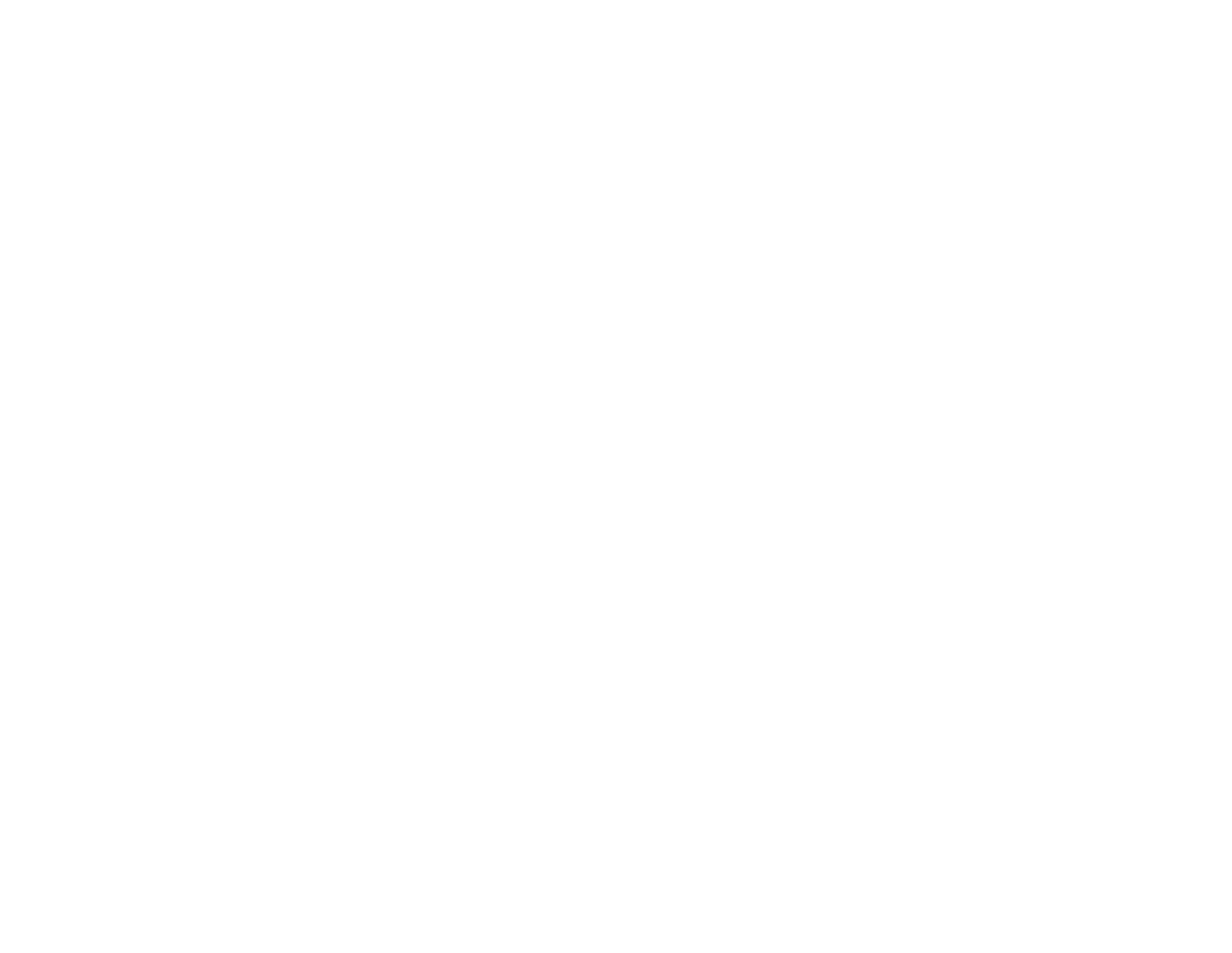|                    | <b>Licence Business Name</b>               | <b>Address</b>                                                | <b>Licence Type/Sub</b> |                                                    | <b>Phone</b>                           |      | Fax                     |     |
|--------------------|--------------------------------------------|---------------------------------------------------------------|-------------------------|----------------------------------------------------|----------------------------------------|------|-------------------------|-----|
| <b>Issue Date:</b> |                                            | Wednesday, 12 June 2013                                       |                         |                                                    |                                        |      |                         |     |
| 13 638915          | Hygeia Colon Hydrotherapy Spa              | 5890 No 3 Rd Unit 160 Richmond BC V6X 3P6                     | Service Use             |                                                    | (604) 358-7777                         | Work |                         | Hom |
| 13 639063          | <b>Centaur Products Inc.</b>               | 6855 ANTRIM AVE BURNABY BC V5J 4M5                            | Service Use             | <b>General Contractor</b>                          | (604) 430-3088                         |      | Work (604) 430-1393 Fax |     |
| 13 63 684          | ARV Canada College                         | 7840 Alderbridge Way Richmond BC V6X 2A5                      | Assembly Use Group 3    | <b>Education Institution</b>                       | (604) 304-2530                         | Work |                         | Hom |
| <b>Issue Date:</b> |                                            | Thursday, 13 June 2013                                        |                         |                                                    |                                        |      |                         |     |
| 13 633021          | Dolly Worldwide Trades Inc                 | 11120 Bridgeport Rd Unit 160 Richmond BC V6X 1T2              | Mercantile Use          | <b>Wholesale Trading</b>                           | (604) 602-0101                         |      | Work (604) 602-0121 Fax |     |
| 13 639133          | <b>Unipro Renovations</b>                  | 8631 Bennett Rd Unit 36 Richmond BC V6Y 3K8                   | Service Use             | <b>General Contractor</b>                          | $(604)$ 231-0558                       | Work |                         | Hom |
| 13 639155          | Diamond Parking/DPS Parking<br>#4243       | 2760 Sweden Way Richmond BC V6V 2W8                           | Service Use             | <b>Parking Enforcement</b><br><b>Business</b>      | 6046818797237                          |      | Work (604) 684-0329 Fax |     |
| 13 639148          | Summer Lane Finishing Co                   | 1831 LONDON ST NEW WESTMINSTER BC V3M 3E2                     | Service Use             | <b>General Contractor</b>                          | (604) 720-2418                         |      | Work (604) 781-7576 Hom |     |
| 13 639157          | Diamond Parking/DPS Parking<br>#4220       | 3740 Chatham St Richmond BC V7E 2Z3                           | Service Use             | <b>Parking Enforcement</b><br><b>Business</b>      | 6046818797237                          |      | Work (604) 684-0329 Fax |     |
| 13 639090          | Freightlink Express                        | 3611 Jericho Rd Richmond BC V7B 1M3                           | Service Use             |                                                    | (604) 272-2211                         |      | Work (604) 272-0299 Fax |     |
| 13 636955          | <b>AMPFIT Corp</b>                         | 2691 Viscount Way Unit 104 Richmond BC V6V 2R5                | Service Use             |                                                    | (778) 288-3646                         | Work |                         | Hom |
| 13 634807          | Dr Karen Eddy                              | 8120 No 2 Rd Unit 168 Richmond BC V7C 5J8                     | Service Use             |                                                    | (604) 204-2688                         |      | Work (604) 271-6034 Fax |     |
| 13 631443          | Twice Bright Lighting Co Ltd               | 11860 Hammersmith Way Unit 108 Richmond BC V7A 5G1            | Mercantile Use          | <b>Wholesale Trading</b>                           | (778) 297-2121                         |      | Work (778) 297-2122 Fax |     |
| 13 636256          | Zuri                                       | 6060 Minoru Blvd Unit 2270 Richmond BC V6Y 2V7                | Mercantile Use          | <b>Retail Trading</b>                              | (604) 279-8562                         | Work |                         | Hom |
|                    | <b>Issue Date:</b><br>Monday, 17 June 2013 |                                                               |                         |                                                    |                                        |      |                         |     |
| 13 639280          | <b>Mercoft Construction Ltd</b>            | 1225 KINGSWAY AVE UNIT 3116 PORT COQUITLAM<br>BC V3C 1S2      | Service Use             | <b>General Contractor</b>                          | (778) 216-6866                         |      | Work (604) 464-4699 Fax |     |
| 12 626572          | <b>BCGI Holdings Inc</b>                   | 6691 Elmbridge Way Unit 110 Richmond BC V7C 4N1               | Mercantile Use          | <b>Wholesale Trading</b>                           | (604) 271-2530                         |      | Work (604) 271-2553 Fax |     |
| 13 637944          | Redbox Canada GP                           | 6140 Blundell Rd Richmond BC V7C 1H8                          | Vending Machine Use     | \$.25 or More                                      | (630) 756-8098                         |      | Work (630) 756-8894 Fax |     |
| 13 638845          | John Lovelace Corporation                  | 6151 Westminster Hwy Unit 201 Richmond BC V7C 4V4             | Service Use             |                                                    | (778) 297-7377                         | Work |                         | Hom |
| 13 639159          | <b>Bosa Properties Inc</b>                 | 838 W HASTINGS UNIT 1201 VANCOUVER BC V6C 0A6                 | Service Use             | <b>General Contractor</b>                          | (604) 299-1363                         |      | Work (604) 299-6460 Fax |     |
| 13 639167          | AHA Plumbing and Heating Ltd               | 6330 134A ST SURREY BC V3X 1J5                                | Service Use             | <b>Plumbing Contractor</b>                         | (604) 780-0790                         |      | Work (604) 503-0890 Fax |     |
| 13 639271          | Hot Electric Inc                           | 11137 157A ST SURREY BC V4N 4R3                               | Service Use             | <b>Electrical Contractor</b>                       | (778) 388-4681                         |      | Work (604) 583-3846 Fax |     |
| 13 639302          | Roselea Trading Inc                        | 8831 Roselea PI Richmond BC V7A 2K5                           | Service Use             | Home Occupation                                    | (778) 985-6366                         | Work |                         |     |
| 13 639340          | Uppal Plastering & Stucco Ltd              | 16603 57 AVE SURREY BC V3S 2L7                                | Service Use             | <b>General Contractor</b>                          | (604) 341-6030                         |      | Work (604) 594-1763 Fax |     |
| 13 639348          | All Green Landscaping                      | 7360 Elmbridge Way Unit 1206 Richmond BC V6X 0A5              | Service Use             | Home Occupation                                    | (778) 898-0084                         | Work |                         | Hom |
| 13 639350          | Florussie Inc                              | 7671 Minoru Blvd Unit 245 Richmond BC V6Y 1Z3                 | Service Use             | Home Occupation                                    | (604) 722-4542                         | Work |                         | Hom |
|                    | 13 639272 Lore Electric Inc                | 7218 PROGRESS WAY UNIT 8 DELTA BC V4G 1H2                     | Service Use             | <b>Electrical Contractor</b>                       | (604) 940-4240                         |      | Work (604) 677-5442 Fax |     |
| <b>Issue Date:</b> |                                            | Tuesday, 18 June 2013                                         |                         |                                                    |                                        |      |                         |     |
|                    | 13 639399 FocalPoint Coaching              | 22788 Westminster Hwy Unit 15 Richmond BC V6V 0B1             | Service Use             | Home Occupation                                    | (778) 865-1882 Work                    |      |                         | Hom |
| <b>Issue Date:</b> |                                            | Wednesday, 19 June 2013                                       |                         |                                                    |                                        |      |                         |     |
|                    | 13 639405 Garo Sarafian                    | PO BOX 19555 CENTRE POINT MALL VANCOUVER BC<br><b>V5T 4E7</b> | Service Use             | <b>General Contractor</b>                          | (604) 728-1930                         | Work |                         | Hom |
|                    | 13 639487 Toshi Teppanyaki                 | 3880 Grant McConachie Way Richmond BC V7B 0A5                 | Assembly Use Group 1    | Food Service<br>Establishment, Take-<br>Out        | (604) 303-3367                         |      | Work (604) 303-8799 Fax |     |
| 13 639484          | Toshi Teppanyaki                           | 3880 Grant McConachie Way Richmond BC V7B 0A5                 | Assembly Use Group 1    | <b>Food Service</b><br>Establishment, Take-<br>Out | (604) 303-9912 Work (604) 303-8799 Fax |      |                         |     |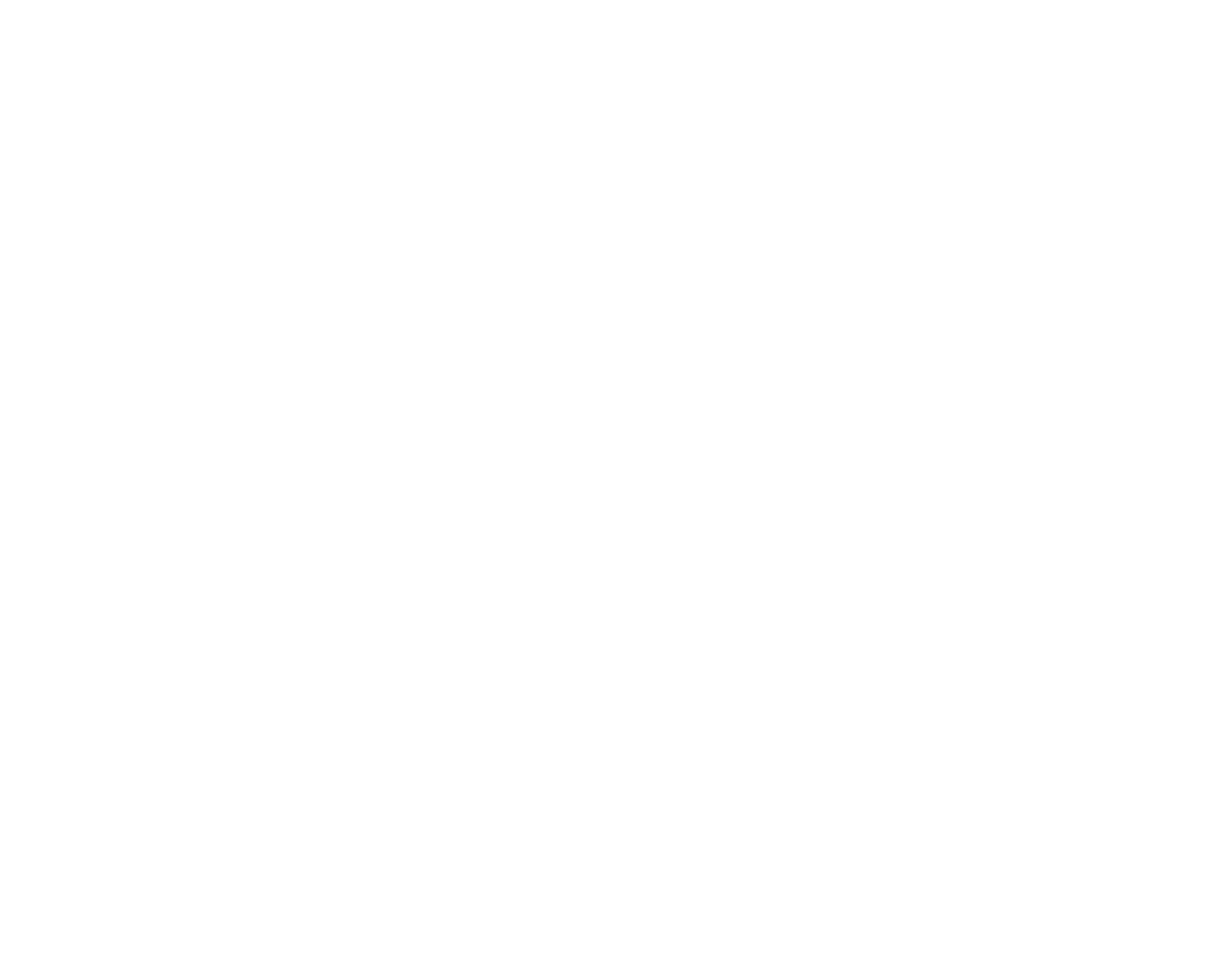|                    | <b>Licence Business Name</b>                                      | <b>Address</b>                                   | <b>Licence Type/Sub</b> |                                                    | <b>Phone</b>   |      | Fax                     |     |
|--------------------|-------------------------------------------------------------------|--------------------------------------------------|-------------------------|----------------------------------------------------|----------------|------|-------------------------|-----|
| 13 639473          | Wendy's                                                           | 3880 Grant McConachie Way Richmond BC V7B 0A5    | Assembly Use Group 1    | <b>Food Service</b><br>Establishment, Take-<br>Out | (604) 278-2862 |      | Work (604) 303-8799 Fax |     |
| 13 639469          | Galiano's Bakery Cafe                                             | 3880 Grant McConachie Way Richmond BC V7B 0A5    | Assembly Use Group 1    | Food Service<br>Establishment                      | (604) 231-9383 | Work |                         | Hom |
| 13 639464          | Arize Lawn & Property Care                                        | 2280 No 6 Rd Richmond BC V6V 1P4                 | Service Use             | <b>General Contractor</b>                          | (604) 273-2669 | Work |                         | Hom |
| 13 639455          | Josh Lang Homes Inc                                               | 8200 Blundell Rd Unit 9 Richmond BC V6Y 1J8      | Service Use             | <b>General Contractor</b>                          | (778) 987-7979 | Work |                         | Hom |
| 13 639429          | Richmond Compassionate Foot<br>Care & Nursing Services            | 9151 Granville Ave Richmond BC V6Y 1P9           | Service Use             | Home Occupation                                    | (778) 386-3820 | Work |                         | Hom |
| 13 639409          | <b>Stand Sure Contracting</b>                                     | 104 E 49TH AVE VANCOUVER BC V5W 292              | Service Use             | <b>General Contractor</b>                          | (778) 895-1984 | Work |                         | Hom |
| 13 639403          | <b>Ecotrail Social Network</b>                                    | 6451 Minoru Blvd Unit 307 Richmond BC V6Y 1Y4    | Service Use             | Home Occupation                                    | (604) 272-7224 | Work |                         | Hom |
| 13 639402          | Jolly Culture & Education<br>(Canada) Company                     | 11200 Bird Rd Richmond BC V6X 1N8                | Service Use             | Home Occupation                                    | (604) 638-9169 | Work |                         | Hom |
| 13 639396          | WW International Trading Ltd                                      | 10231 Bissett Dr Richmond BC V7A 4K8             | Service Use             | Home Occupation                                    | (604) 277-9894 | Work |                         | Hom |
| 13 639419          | S Watson The Landscape<br>Consultants                             | 5345 199A ST LANGLEY BC V3A 6V2                  | Service Use             | <b>General Contractor</b>                          | (604) 825-3474 |      | Work (604) 532-0073 Fax |     |
| <b>Issue Date:</b> |                                                                   | Thursday, 20 June 2013                           |                         |                                                    |                |      |                         |     |
| 13 639528          | Trinity Plumbing Heating & Gas<br>Incorporated                    | 1507 POWELL ST VANCOUVER BC V5L 5C3              | Service Use             | <b>Plumbing Contractor</b>                         | (778) 885-8341 |      | Work (604) 251-3800 Fax |     |
| 13 639527          | <b>Sumas Painting Ltd</b>                                         | 6663 SUMAS DR BURNABY BC V5B 2V3                 | Service Use             | <b>General Contractor</b>                          | (604) 318-8684 |      | Work (604) 294-9375 Fax |     |
| 13 639172          | Perfect Hearts Yoga                                               | 12151 1st Ave Richmond BC V7E 3M1                | Assembly Use Group 3    | <b>Health Studio</b>                               | (604) 786-4145 | Work |                         | Hom |
| 13 639500          | <b>CL Research Services</b>                                       | 6631 Minoru Blvd Unit 1009 Richmond BC V6Y 1Z1   | Service Use             | Home Occupation                                    | (778) 316-2286 | Work |                         | Hom |
| 13 639575          | Outward Hound Dog Services                                        | 4231 Boundary Rd Richmond BC V6V 1T8             | Service Use             | Professional Dog<br>Wa ker                         | (778) 222-3647 | Hom  |                         | Hom |
| 13 639505          | Daisy & Chili's Pet Products                                      | 12060 Bath Rd Unit 10 Richmond BC V6V 1H2        | Service Use             | Home Occupation                                    | (604) 763-1818 | Work |                         | Hom |
| <b>Issue Date:</b> |                                                                   | <b>Friday, 21 June 2013</b>                      |                         |                                                    |                |      |                         |     |
| 13 639626          | Facet Accounting and Tax<br>Services                              | 4080 Garry St Unit 52 Richmond BC V7E 6J9        | Service Use             | Home Occupation                                    | (604) 842-6269 |      | Work (604) 447-2651 Fax |     |
| 13 639628          | Recharge One Training                                             | 7117 Elmbridge Way Unit 1005 Richmond BC V6X 2A2 | Service Use             | Home Occupation                                    | (778) 859-1979 | Work |                         | Hom |
| 13 639602          | Trinity Plumbing Heating & Gas<br>Incorporated                    | 1507 POWELL ST VANCOUVER BC V5L 5C3              | Service Use             | <b>Gas Contractor</b>                              | (778) 885-8341 |      | Work (604) 251-3800 Fax |     |
| 13 639570          | West Coast Air Conditioning Ltd                                   | 2591 PASSAGE DR COQUITLAM BC V3H 3H3             | Service Use             | <b>Gas Contractor</b>                              | (604) 537-7465 |      | Work (604) 931-4862 Fax |     |
| 13 639569          | <b>KC Contractor</b>                                              | 1510 W 33RD AVE VANCOUVER BC V6M 1A7             | Service Use             | <b>General Contractor</b>                          | (604) 370-1062 |      | Work (604) 370-1062 Fax |     |
| 13 639444          | Canada GNK Technology Ltd                                         | 4140 No 3 Rd Unit 250 Richmond BC V6X 2C2        | Service Use             |                                                    | (778) 668-2916 | Work |                         | Hom |
| 13 639441          | <b>WSM Design Inc</b>                                             | 4140 No 3 Rd Unit 250 Richmond BC V6X 2C2        | Service Use             |                                                    | (778) 388-0237 | Work |                         | Hom |
| 13 639346          | H J Property Investment Ltd                                       | 12391 Horseshoe Way Unit 200 Richmond BC V7A 4X6 | Service Use             | <b>General Contractor</b>                          | (604) 274-0888 |      | Work (604) 274-0880 Fax |     |
|                    | 13 639345 H J Property Investment Ltd                             | 12391 Horseshoe Way Unit 200 Richmond BC V7A 4X6 | Service Use             |                                                    | (604) 274-0888 |      | Work (604) 274-0880 Fax |     |
| 13 639549          | Rob Bogle Plumbing                                                | 19286 PARK RD PITT MEADOWS BC V3Y 1B6            | Service Use             | <b>Plumbing Contractor</b>                         | (778) 837-9013 | Work |                         | Hom |
| <b>Issue Date:</b> |                                                                   | Monday, 24 June 2013                             |                         |                                                    |                |      |                         |     |
| 13 639607          | <b>Concorde Mechanical Solutions</b><br>Ltd                       | 7546 140TH ST SURREY BC V3W 5J8                  | Service Use             | <b>Plumbing Contractor</b>                         | (778) 908-7320 |      | Work (604) 594-6770 Fax |     |
| 13 639671          | Vancouver Reeder International<br><b>Education Service Center</b> | 7431 Blundell Rd Unit 105 Richmond BC V6Y 3G8    | Service Use             | Home Occupation                                    | (604) 448-8922 |      | Work (604) 448-8922 Fax |     |
| 13 639669          | Cool Po Air Conditioning                                          |                                                  | Service Use             | Refrigeration<br>Contractor                        | (604) 618-3638 | Work |                         | Hom |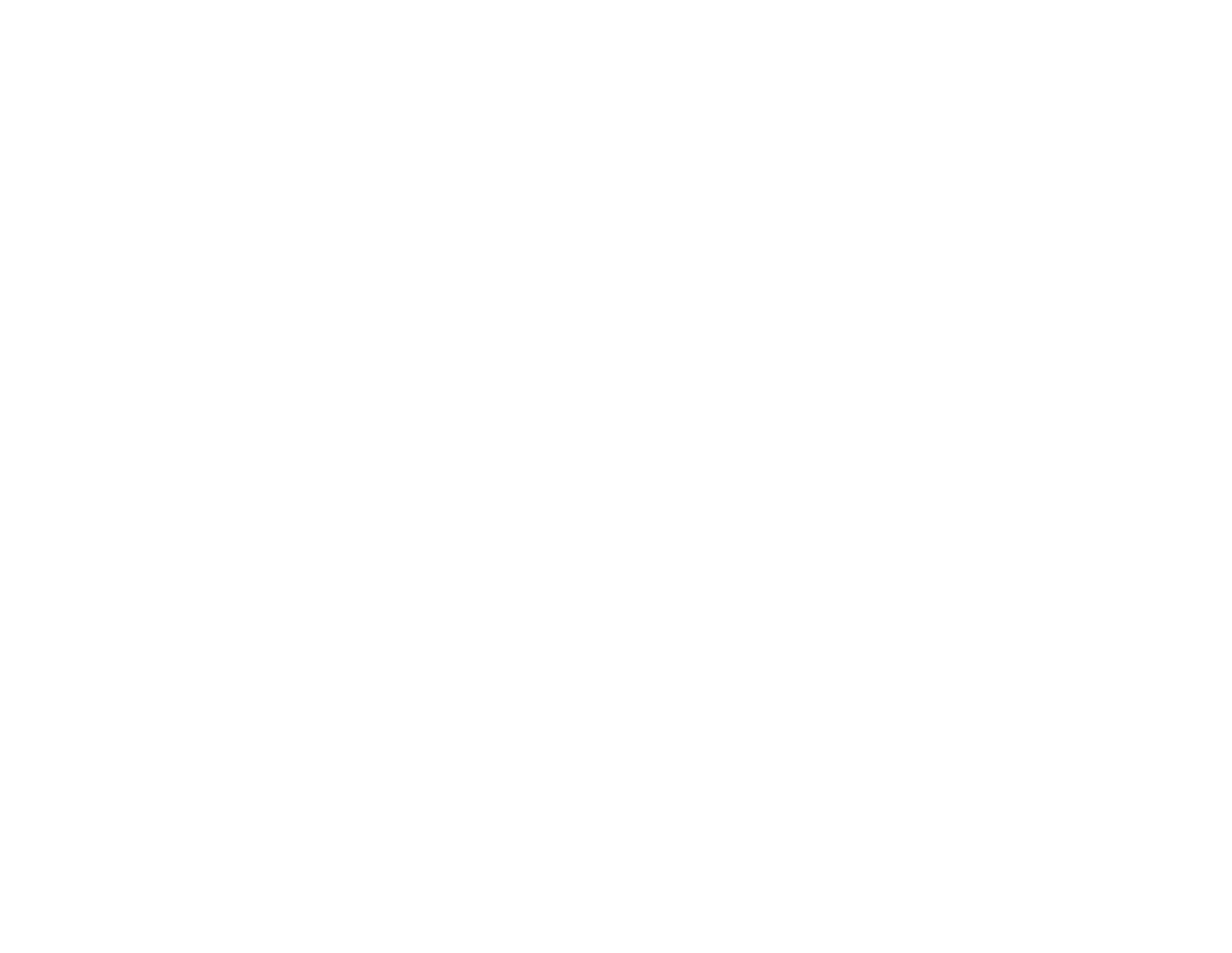|                    | <b>Licence Business Name</b>                                            | <b>Address</b>                                                 | <b>Licence Type/Sub</b> |                              | <b>Phone</b>   |      | Fax                     |     |
|--------------------|-------------------------------------------------------------------------|----------------------------------------------------------------|-------------------------|------------------------------|----------------|------|-------------------------|-----|
| 13 639660          | Deal Light                                                              | 32713 PANDORA AVE ABBOTSFORD BC V2T 3S7                        | Service Use             | <b>Electrical Contractor</b> | (778) 242-1720 |      | Work (604) 746-9022 Fax |     |
| 13 639648          | Krause & Company Flooring                                               | 11050 SOUTHRIDGE RD DELTA BC V4E 3M3                           | Service Use             | <b>General Contractor</b>    | (604) 543-3922 | Work |                         | Hom |
| 13 639642          | <b>Golder Associates Ltd</b>                                            | 4260 STILL CREEK DR UNIT 500 BURNABY BC V5C<br>6C6             | Service Use             |                              | (604) 296-4200 |      | Work (604) 298-5253 Fax |     |
| 13 631825          | Doc Follicles Barbershop Ltd                                            | 6380 No 3 Rd Unit 3 Richmond BC V6Y 2B3                        | Service Use             |                              | (604) 247-2200 | Work |                         | Hom |
| 13 639618          | <b>Concorde Mechanical Solutions</b><br>Ltd                             | 7546 140TH ST SURREY BC V3W 5J8                                | Service Use             | <b>Gas Contractor</b>        | (778) 908-7320 |      | Work (604) 594-6770 Fax |     |
| 13 639601          | <b>ZK Martin Renovation</b>                                             | 10108 Cambie Rd Richmond BC V6X 1K5                            | Service Use             | <b>General Contractor</b>    | (778) 998-8292 | Work |                         | Hom |
| 13 639506          | Momo Auto Group                                                         | 21320 Westminster Hwy Unit 2128 Richmond BC V6V 2X5            | Mercantile Use          | Automobile Dealer            | (604) 649-2060 |      | Work (949) 387-5205 Fax |     |
| 13 639641          | Groome Floor Coverings Inc                                              | 18418 53RD AVE UNIT 102 SURREY BC V3S 7A4                      | Service Use             | <b>General Contractor</b>    | (604) 339-5588 | Work |                         | Hom |
| <b>Issue Date:</b> |                                                                         | Tuesday, 25 June 2013                                          |                         |                              |                |      |                         |     |
| 13 639747          | BTF (Canada) Enterprises Ltd                                            | 7551 Sunnybank Ave Richmond BC V6Y 1G6                         | Service Use             | <b>General Contractor</b>    | (604) 828-8883 | Work |                         | Hom |
| 13 639719          | Heatex Furnace Ltd                                                      | 7339 MACPHERSON AVE UNIT 101 BURNABY BC V5J<br>OB <sub>1</sub> | Service Use             | Gas Contractor               | (604) 568-0077 | Work |                         | Hom |
| 13 639710 VS Plaza |                                                                         | 3333 Corvette Way Unit 605 Richmond BC V6X 0E2                 | Service Use             | Home Occupation              | (778) 668-1314 | Work |                         | Hom |
| 13 639678          | JD Education                                                            | 9500 Odlin Rd Unit 231 Richmond BC V6X 0H5                     | Service Use             | Home Occupation              | (778) 987-2989 | Work |                         | Hom |
| 13 639749          | BTF (Canada) Enterprises Ltd                                            | 7551 Sunnybank Ave Richmond BC V6Y 1G6                         | Service Use             |                              | (604) 828-8883 | Work |                         | Hom |
| <b>Issue Date:</b> |                                                                         | Wednesday, 26 June 2013                                        |                         |                              |                |      |                         |     |
| 13 637007          | Wen Tao Acupuncture TCM &<br><b>Hemorrhoids Treatment Centre</b><br>Ltd | 5951 No 3 Rd Unit 500 Richmond BC V6X 2E3                      | Service Use             |                              | (778) 387-3812 | Work |                         | Hom |
| 13 638706          | Coach #7328                                                             | 6551 No 3 Rd Unit 1550 Richmond BC V6Y 2B6                     | Mercantile Use          | <b>Retail Trading</b>        | (604) 279-1852 |      | Work (604) 279-1854 Fax |     |
| 13 639722          | Allen Chee Construction                                                 | 627 EAST 10TH AVE VANCOUVER BC V5T 2A6                         | Service Use             | <b>General Contractor</b>    | (604) 612-8663 | Work |                         | Hom |
| 13 639732          | Joaquin Orellana                                                        | 6166 120A ST SURREY BC V3X 2A3                                 | Service Use             |                              | (604) 507-8946 | Work |                         | Hom |
| 13 639735          | VCON 38 Science Fiction &<br><b>Fantasy Convention</b>                  | 3500 Cessna Dr Richmond BC V7B 1C7                             | Mercantile Use          | <b>Retail Trading</b>        | (604) 732-5188 | Work |                         | Hom |
| 13 639760          | Jun Fang Chen                                                           | 2501 161A ST UNIT 229 SURREY BC V3S 7Y6                        | Service Use             | <b>Electrical Contractor</b> | (604) 678-9326 | Work |                         | Hom |
| 13 639813          | Mr Yang's English Class                                                 | 8420 Kelmore Rd Richmond BC V7C 2B1                            | Service Use             | Home Occupation              | (604) 377-3163 | Work |                         | Hom |
| <b>Issue Date:</b> |                                                                         | Thursday, 27 June 2013                                         |                         |                              |                |      |                         |     |
| 12 626707          | Anne-Chloe                                                              | 4380 No 3 Rd Unit 1120 Richmond BC V6X 3V7                     | Mercantile Use          | <b>Retail Trading</b>        | (778) 999-9929 | Work |                         | Hom |
| 13 640634          | <b>Cosmos Suites Ltd</b>                                                | 9333 Ferndale Rd Unit 22 Richmond BC V6Y 1X4                   | Service Use             | Home Occupation              | (604) 710-6150 |      | Work (604) 370-0152 Fax |     |
| 13 640621          | John Lee                                                                | 11771 Kingfisher Dr Unit 59 Richmond BC V7E 3T1                | Service Use             | <b>General Contractor</b>    | (604) 649-8634 | Work |                         | Hom |
| 13 639810          | Core Extension Health & Safety<br>Company Ltd                           | 4435 Lancelot Dr Richmond BC V7C 4S3                           | Service Use             | Home Occupation              | (778) 320-0236 | Work |                         | Hom |
|                    | 13 639742 Grandview Mining Corp                                         | 12520 Horseshoe Way Unit 118 Richmond BC V7A 5K3               | Service Use             |                              | (604) 277-5556 |      | Work (604) 275-2201 Fax |     |
| 13 639714          | CHC Resources (Canada) Ltd                                              | 12520 Horseshoe Way Unit 118 Richmond BC V7A 5K3               | Service Use             |                              | (604) 277-5556 | Work |                         | Hom |
| 13 629852          | May's Music School                                                      | 8360 Bridgeport Rd Unit 104 Richmond BC V6X 3C7                | Assembly Use Group 3    | <b>Education Institution</b> | (604) 763-8398 | Work |                         | Hom |
| 13 639545          | Partshub Canada                                                         | 1060 Millcarch St Unit 110 Richmond BC V6V 2H4                 | Mercantile Use          | Second-Hand Dealer           | (778) 829-6582 | Work |                         | Hom |
| <b>Issue Date:</b> |                                                                         | Tuesday, 02 July 2013                                          |                         |                              |                |      |                         |     |
| 13 640669          | Maxvision Softech Ltd                                                   | 7580 Minoru Blvd Unit 306 Richmond BC V6Y 1Z5                  | Service Use             | Home Occupation              | (604) 307-2578 | Work |                         | Hom |
| 13 640696          | Odessy Design                                                           | 7480 St Albans Rd Unit 106 Richmond BC V6Y 2K6                 | Service Use             | Home Occupation              | (604) 723-0176 | Work |                         | Hom |
| 13 640699          | <b>Opulent Homes and Contracting</b>                                    | 11471 Daniels Rd Richmond BC V6X 1M7                           | Service Use             | <b>General Contractor</b>    | (604) 825-7737 | Work |                         | Hom |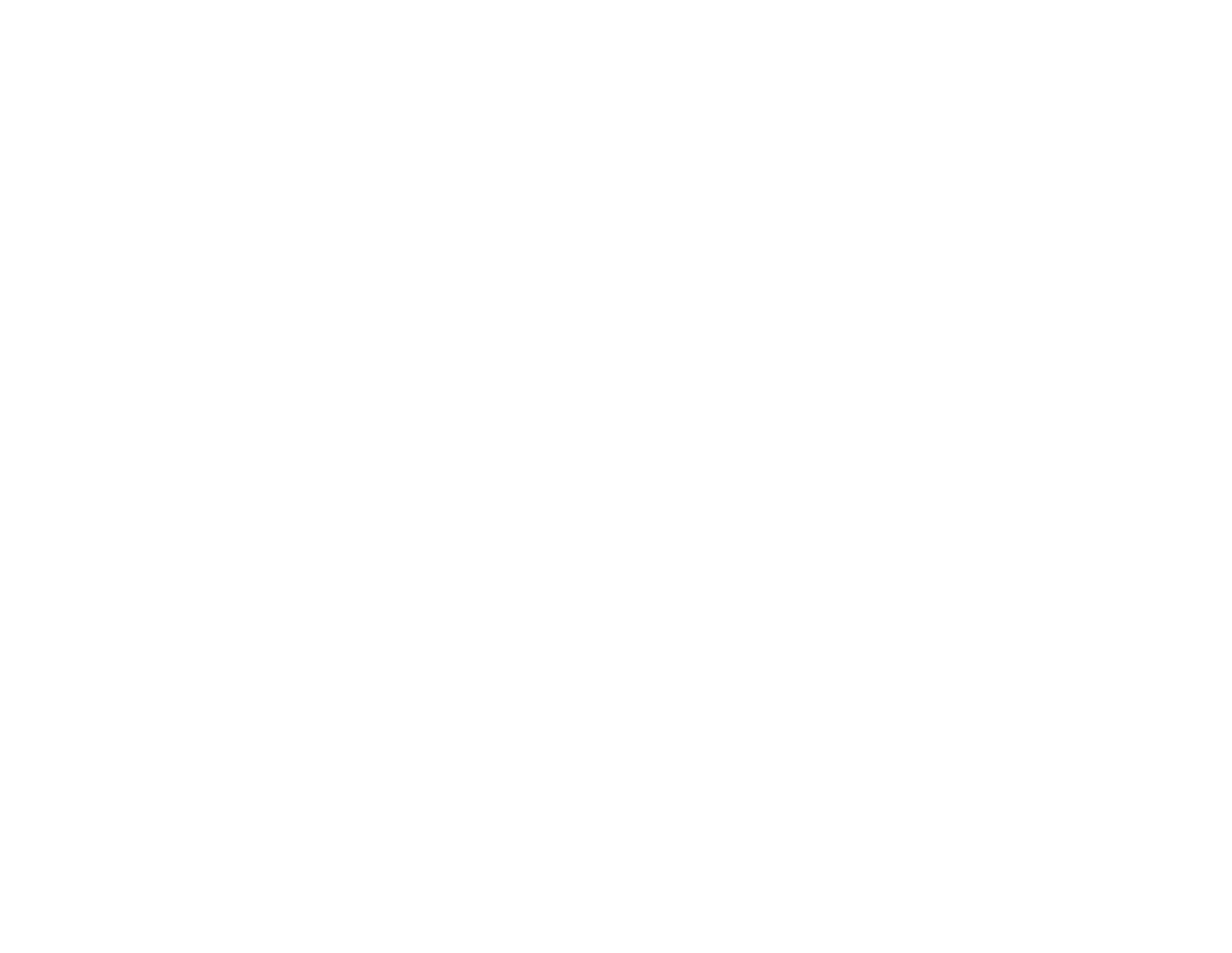|                    | <b>Licence Business Name</b>                                      | <b>Address</b>                                         | <b>Licence Type/Sub</b>         |                                                    | <b>Phone</b>     |      | Fax                     |     |
|--------------------|-------------------------------------------------------------------|--------------------------------------------------------|---------------------------------|----------------------------------------------------|------------------|------|-------------------------|-----|
| 13 640 687         | Helpin Brothers Plumbing &<br>Heating                             | 3972 ST PAULS AVE NORTH VANCOUVER BC V7N 1T5           | Service Use                     | <b>Plumbing Contractor</b>                         | (604) 980-4357   | Work |                         | Hom |
| 13 640635          | <b>Arbex Holding Corporation</b>                                  | 2680 Shell Rd Unit 153 Richmond BC V6X 4C9             | Service Use                     |                                                    | (604) 370-4804   |      | Work 18553018159        | Fax |
| 13 639831          | Pacifican Holdings Inc                                            | 8100 Granville Ave Unit 780 Richmond BC V6Y 3T6        | Service Use                     |                                                    | (604) 370-0794   |      | Work (604) 370-0790 Fax |     |
| 13 638798          | In B-tween Brunch                                                 | 11871 Horseshoe Way Unit 1101 Richmond BC V7A 5H5      | Assembly Use Group 1            | <b>Food Service</b><br>Establishment               | (604) 825-1475   | Work |                         | Hom |
| 13 640661          | <b>Busy Boys Electrical Ltd</b>                                   | 14066 88 AVE SURREY BC V3W 3L6                         | Service Use                     | <b>Electrical Contractor</b>                       | (604) 837-3101   |      | Work (604) 597-1178 Fax |     |
| <b>Issue Date:</b> |                                                                   | Wednesday, 03 July 2013                                |                                 |                                                    |                  |      |                         |     |
| 13 640727          | <b>MDE Mechanical</b>                                             | 24 W 4TH AVE VANCOUVER BC V5Y 1G3                      | Service Use                     | <b>Plumbing Contractor</b>                         | (604) 291-1995   |      | Work (604) 291-0809 Fax |     |
| 13 640738          | <b>Cross Frontier Trading</b>                                     | 4933 Fisher Dr Unit 32 Richmond BC V6X 3Z2             | Service Use                     | Home Occupation                                    | (778) 898-0226   | Work |                         | Hom |
| 13 640760          | Flora Framing Ltd                                                 | 4271 No 5 Rd Richmond BC V6X 2V4                       | Service Use                     | <b>General Contractor</b>                          | (778) 862-3307   | Work |                         | Hom |
| 13 640777          | Forever Bright Construction Ltd                                   | 8600 Westminster Hwy Unit 304 Richmond BC V6X 1A8      | Service Use                     | <b>General Contractor</b>                          | (778) 881-0048   |      | Work (604) 370-3876 Fax |     |
| <b>Issue Date:</b> |                                                                   | Thursday, 04 July 2013                                 |                                 |                                                    |                  |      |                         |     |
| 13 640825          | Loewen's Construction Limited<br>Partnership                      | 34250 MANUFACTURERS WAY ABBOTSFORD BC V2S<br>7M1       | Service Use                     | <b>General Contractor</b>                          | (604) 853-3873   |      | Work (604) 853-3893 Fax |     |
| 13 640839          | Jin Ren Fu                                                        | 8560 Ryan Rd Richmond BC V7A 2E6                       | Service Use                     | <b>General Contractor</b>                          | (778) 707-6888   | Work |                         | Hom |
| 13 640792          | <b>Glenmark Homes Ltd</b>                                         | 8623 GRANVILLE ST UNIT 710 VANCOUVER BC V6P<br>5A2     | Service Use                     | <b>General Contractor</b>                          | (604) 877-8888   |      | Work (604) 288-5252 Fax |     |
| 13 640641          | <b>Big Chip Accounting Services Ltd</b>                           | 11860 Hammersmith Way Unit 173 Richmond BC V7A 5G1     | Service Use                     |                                                    | (604) 808-8289   |      | Work 18883988082        | Fax |
| 13 639018          | Rafa River Naturals Canada Inc                                    | 13520 Crestwood PI Unit 14 Richmond BC V6V 2G3         | Industrial/Manufacturing<br>Use |                                                    | (778) 438-2497   |      | Work (778) 438-2497 Fax |     |
| 13 636354          | Trina Leclair Registered Massage<br>Therapist                     | 13988 Maycrest Way Unit 115 Richmond BC V6V 3C3        | Service Use                     | <b>Registered Massage</b><br><b>Therapy Clinic</b> | (604) 828-5257   | Work |                         | Hom |
| 13 640681          | Ayda Productions                                                  | 12191 Hammersmith Way Unit 2105 Richmond BC V7A<br>5H2 | Service Use                     |                                                    | (778) 889-2305   |      | Work (604) 241-0327 Fax |     |
| 13 640840          | Simpson Controls Ltd                                              | PO BOX 27065 VICTORIA BC V9B 5S4                       | Service Use                     | <b>General Contractor</b>                          | (250) 383-9490   |      | Work (250) 383-5420 Fax |     |
| <b>Issue Date:</b> |                                                                   | Friday, 05 July 2013                                   |                                 |                                                    |                  |      |                         |     |
| 13 640891          | <b>GNEC</b>                                                       | 8525 BAXTER PL UNIT 202 BURNABY BC V5A 4V7             | Service Use                     | <b>General Contractor</b>                          | (855) 463-2266   | Work |                         | Hom |
| 13 640860          | Audiospace                                                        | 422 RICHARDS ST UNIT 300 VANCOUVER BC V6B 2Z4          | Service Use                     | <b>Electrical Contractor</b>                       | (604) 202-9982   | Work |                         | Hom |
| 13 640887          | K Robinson                                                        | 2516 CHANNEL CRT UNIT 402 COQUITLAM BC V3H<br>2H8      | Service Use                     | <b>Plumbing Contractor</b>                         | (604) 830-5251   | Work |                         | Hom |
| 13 640888          | <b>Everlead Education Investment</b><br><b>Consultant Limited</b> | 9720 Gilhurst Cr Richmond BC V7A 1P2                   | Service Use                     | Home Occupation                                    | (778) 885-4898   | Work |                         | Hom |
| <b>Issue Date:</b> |                                                                   | Monday, 08 July 2013                                   |                                 |                                                    |                  |      |                         |     |
|                    | 13 640932 AAA Trading Co                                          | 8591 Pigott Rd Richmond BC V7A 2C3                     | Service Use                     | Home Occupation                                    | (778) 230-2988   | Work |                         | Hom |
| 13 640924          | Greater Vancouver Electric Inc                                    | 8280 170TH ST SURREY BC V4N 4V2                        | Service Use                     | <b>Electrical Contractor</b>                       | (778) 908-3387   |      | Work (604) 575-2778 Fax |     |
| 13 640922          | Propex Plumbing and Heating Ltd                                   | 12760 102 AVE SURREY BC V3V 3E5                        | Service Use                     | <b>Plumbing Contractor</b>                         | (778) 318-4728   | Work |                         | Hom |
| 13 640913          | Wing Education Consulting                                         | 7640 Gilbert Rd Unit 4 Richmond BC V7C 3W2             | Service Use                     | Home Occupation                                    | (604) 657-6434   | Work |                         | Hom |
| 13 640870          | Jia Floor Innovation                                              | 12620 Bridgeport Rd Unit 150 Richmond BC V6V 1J5       | Mercantile Use                  | <b>Retail Trading</b>                              | $(604)$ 821-1180 |      | Work (604) 821-1120 Fax |     |
| 13 640841          | Lihai Wang CGA                                                    | 8171 Ackroyd Rd Unit 3060 Richmond BC V6X 3K1          | Service Use                     |                                                    | $(604)$ 282-4966 |      | Work (604) 270-2893 Fax |     |
| 13 636530          | Canada Changjiang Financial Ltd                                   | 4140 No 3 Rd Unit 150 Richmond BC V6X 2C2              | Service Use                     |                                                    | (778) 859-8177   | Work |                         | Hom |
| 13 640940          | WFR Wholesale Fire & Rescue<br>Ltd                                | 240136 FRONTIER CRES SE ROCKYVIEW COUNTY AB<br>T1X 0K7 | Service Use                     |                                                    | (403) 279-0400   |      | Work (403) 279-0549 Hom |     |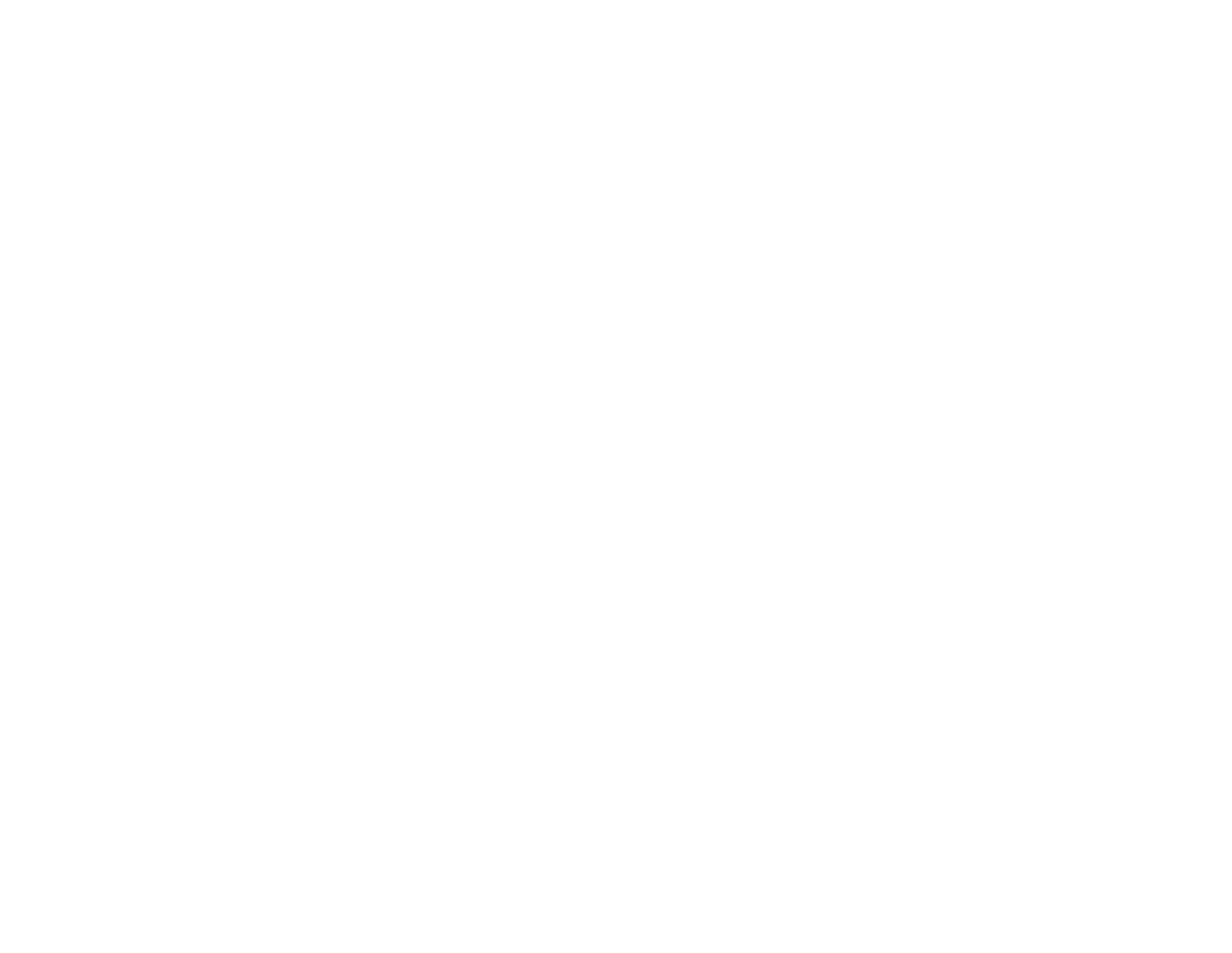|                    | <b>Licence Business Name</b>                          | <b>Address</b>                                                                 | <b>Licence Type/Sub</b> |                               | <b>Phone</b>     |      | Fax                     |     |
|--------------------|-------------------------------------------------------|--------------------------------------------------------------------------------|-------------------------|-------------------------------|------------------|------|-------------------------|-----|
| 13 639809          | Christo Consulting Group Inc                          | 8600 Cambie Rd Unit 110 Richmond BC V6X 4J9                                    | Service Use             |                               | (604) 273-2299   |      | Work (604) 273-2296 Fax |     |
| <b>Issue Date:</b> |                                                       | Tuesday, 09 July 2013                                                          |                         |                               |                  |      |                         |     |
| 13 640937          | Jiuding (Canada) Travel &<br>Consult Ltd              | 7700 St Albans Rd Unit 108 Richmond BC V6Y 3Y4                                 | Service Use             | Home Occupation               | (604) 303-6637   | Work |                         | Hom |
| <b>Issue Date:</b> |                                                       | Wednesday, 10 July 2013                                                        |                         |                               |                  |      |                         |     |
| 13 641075          | Queen Landscapes Ltd                                  | 7500 Shackleton Dr Richmond BC V7C 5H1                                         | Service Use             | <b>General Contractor</b>     | (778) 833-3596   | Work |                         | Hom |
| 13 641076          | <b>White Lotus Decor</b>                              | 2228 E 38TH AVE VANCOUVER BC V5P 1H1                                           | Service Use             |                               | (604) 728-1384   | Work |                         | Hom |
| 13 641051          | Pipeline Plumbing & Heating Ltd                       | PO BOX 2624 SQUAMISH BC V8B 0B7                                                | Service Use             | <b>Plumbing Contractor</b>    | (604) 892-3010   | Work |                         | Hom |
| 13 641034          | Questedge Systems International<br>Corp               | 7091 Blundell Rd Unit 18 Richmond BC V6Y 1J5                                   | Service Use             | Home Occupation               | (778) 986-3623   | Work |                         | Hom |
| 13 640828          | Red Flaming Teppanyaki<br>Restaurant                  | 4260 No 3 Rd Unit 180 Richmond BC V6X 2C2                                      | Assembly Use Group 1    | Food Service<br>Establishment | $(604)$ 278-6008 |      | Work (604) 278-6009 Fax |     |
| 13 640790          | Express UTV Ltd                                       | 11020 No 5 Rd Unit 203 Richmond BC V7A 4E7                                     | Service Use             |                               | $(604)$ 256-1900 |      | Work (604) 256-1901 Fax |     |
| 13 639151          | Hung Ngai Jade And Crafts                             | 4540 No 3 Rd Unit 1330 Richmond BC V6X 4E4                                     | Mercantile Use          | <b>Retail Trading</b>         | (778) 926-2878   | Work |                         | Hom |
| 13 639087          | Nail Nail Studio                                      | 8291 Alexandra Rd Unit 135 Richmond BC V6X 1C3                                 | Service Use             |                               | (604) 370-4577   |      | Work (604) 370-4995 Fax |     |
| 13 638614          | <b>Constant Home Comfort</b>                          | 3771 Jacombs Rd Unit 535 Richmond BC V6V 2L9                                   | Mercantile Use          | Wholesale Trading             | (604) 370-4998   |      | Work (604) 370-4996 Fax |     |
| 13 638413          | Procurify                                             | 12651 Vickers Way Richmond BC V6V 1J5                                          | Service Use             |                               | (604) 370-4778   | Work |                         | Hom |
| 11 586938          | <b>Wetcoast Surf Company</b>                          | 5930 No 6 Rd Unit 306 Richmond BC V6V 1Z1                                      | Service Use             |                               | (778) 378-4235   | Work |                         | Hom |
| 13 63 6351         | <b>NTBIO</b>                                          | 13700 Mayfield PI Unit 2210 Richmond BC V6V 2E4                                | Service Use             |                               | (778) 383-2291   |      | Work (778) 383-2291 Fax |     |
| 13 641107          | <b>Heyday Taxbook Solutions</b>                       | 4151 Granville Ave Richmond BC V7C 1E1                                         | Service Use             | Home Occupation               | (604) 780-9991   | Work |                         | Hom |
| 13 639611          | It's Posh!                                            | 3480 Moncton St Richmond BC V7E 3A2                                            | Mercantile Use          | <b>Retail Trading</b>         | (604) 303-7990   |      | Work (604) 303-7995 Fax |     |
| <b>Issue Date:</b> |                                                       | Thursday, 11 July 2013                                                         |                         |                               |                  |      |                         |     |
| 13 636122          | Panda Cafe                                            | 6360 No 3 Rd Unit 8 Richmond BC V6Y 2B3                                        | Assembly Use Group 1    | Food Service<br>Establishment | (604) 270-0027   | Work |                         | Hom |
| 13 639791          | Shell Rd Farm                                         | 11411 Shell Rd Richmond BC V7A 3W7                                             | Mercantile Use          | Roadside Stand                | (604) 241-1943   | Work |                         | Hom |
|                    | 13 641182 Canada Outside Fitness Ltd                  | 8180 Granville Ave Unit 603 Richmond BC V6Y 4G1                                | Service Use             | Home Occupation               | (778) 223-7067   | Work |                         | Hom |
| <b>Issue Date:</b> |                                                       | <b>Monday, 15 July 2013</b>                                                    |                         |                               |                  |      |                         |     |
| 13 641185          | Ol-Qual Special Projects                              | 4974 KINGSWAY AVE UNIT 283 BURNABY BC V5H 4M9                                  | Service Use             |                               | (604) 813-1382   | Work |                         | Hom |
| 13 637189          | <b>Alliance Pharmacy Group</b>                        | 21320 Gordon Way Unit 165 Richmond BC V6W 1J8                                  | Mercantile Use          | <b>Wholesale Trading</b>      | (604) 370-1999   |      | Work (604) 370-2030 Fax |     |
| 13 641241          | PJS Systems Inc                                       | 131 COLUMBIA ST E UNIT 100 NEW WESTMINSTER<br><b>BC V3L 3V9</b>                | Service Use             | <b>General Contractor</b>     | (604) 395-4164   |      | Work (604) 433-2222 Fax |     |
|                    | 13 641233 GV Painting                                 | 7111 Lynnwood Dr Unit 18 Richmond BC V7C 5S9                                   | Service Use             | <b>General Contractor</b>     | (604) 721-6712   | Work |                         | Hom |
|                    |                                                       | 13 641228 White Tower Janitorial Service Ltd 8580 Odlin Cr Richmond BC V6X 1E8 | Service Use             | Home Occupation               | (778) 883-2188   | Work |                         | Hom |
| 13 641226          | Yili D Design                                         | 5605 Dewdney Crt Richmond BC V7C 5M6                                           | Service Use             | Home Occupation               | (778) 322-9095   | Work |                         | Hom |
| 13 641217          | Crown Electrical Contractors Ltd                      | 8320 133 ST SURREY BC V3W 1E4                                                  | Service Use             | <b>Electrical Contractor</b>  | (604) 318-1109   | Work |                         | Fax |
| 13 641212          | <b>Best Choice Roofing</b>                            | 8746 AUGUST DR SURREY BC V3S 5A2                                               | Service Use             | <b>General Contractor</b>     | (604) 319-1312   | Work |                         | Hom |
| 13 641103          | Novatech                                              | 12851 Bathgate Way Unit 7 Richmond BC V6V 1Y5                                  | Service Use             |                               | (604) 313-1051   | Work |                         | Hom |
| 03 237468          | Mission Software Inc                                  | 11938 Bridgeport Rd Unit 270 Richmond BC V6X 1T2                               | Service Use             |                               | (604) 261-2362   |      | Work (604) 261-2392 Fax |     |
| 13 639179          | Xin Hua Bookstore                                     | 5300 No 3 Rd Unit 958 Richmond BC V6X 2X9                                      | Mercantile Use          | <b>Retail Trading</b>         | (604) 581-6778   |      | Work (604) 581-6778 Fax |     |
| 13 636740          | <b>Transport Services and Logistics</b><br>Canada Ltd | 3757 Jacombs Rd Unit 120 Richmond BC V6V 2R3                                   | Service Use             |                               | (604) 370-1713   |      | Work (604) 370-1715 Fax |     |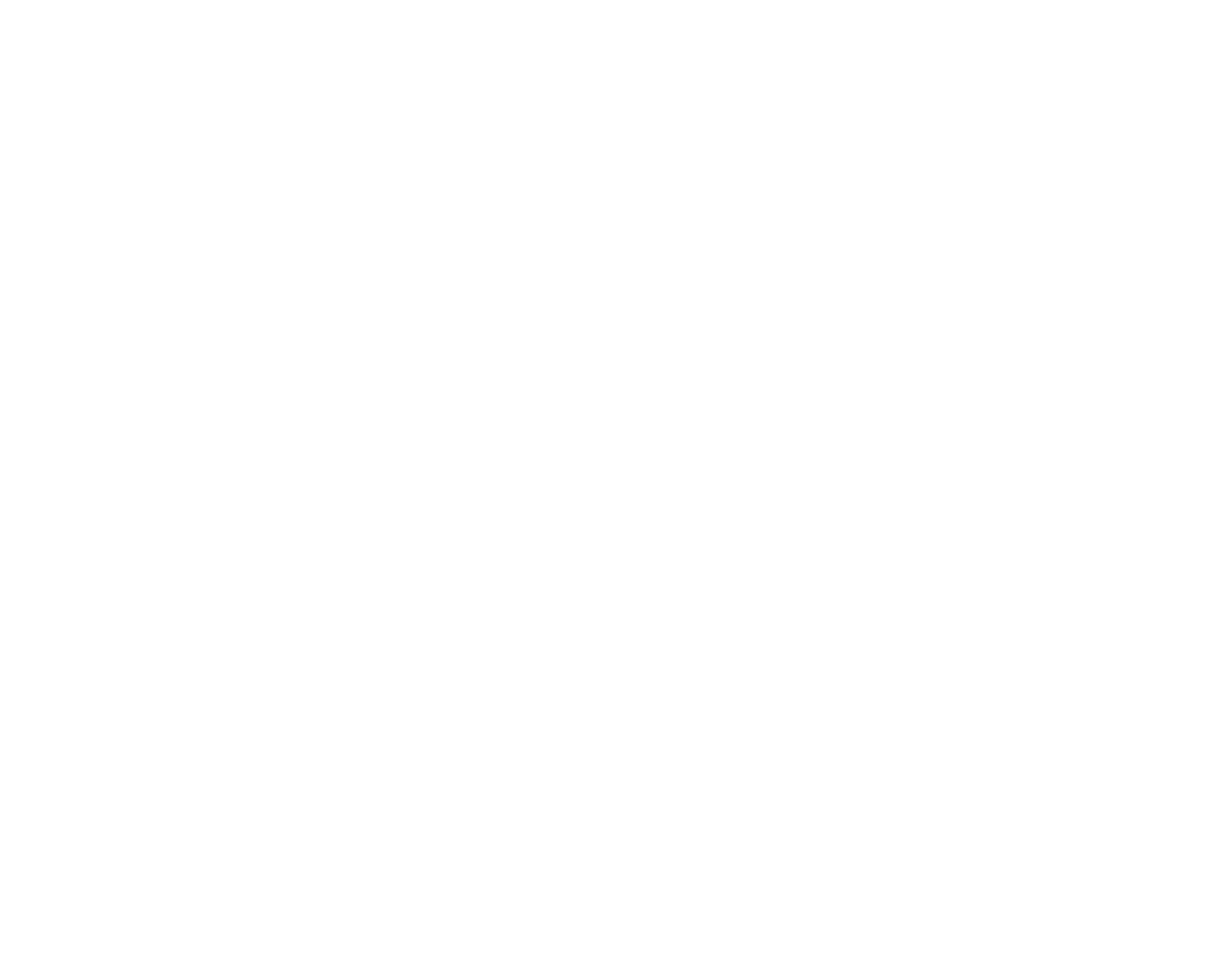|                    | <b>Licence Business Name</b>                         | <b>Address</b>                                                                 | <b>Licence Type/Sub</b>         |                                             | <b>Phone</b>     |      | Fax                     |     |
|--------------------|------------------------------------------------------|--------------------------------------------------------------------------------|---------------------------------|---------------------------------------------|------------------|------|-------------------------|-----|
| 13 634277          | Ozen & Lai Immigration<br><b>Consultant Services</b> | 5951 Minoru Blvd Unit 135 Richmond BC V6X 4B1                                  | Service Use                     |                                             | (604) 783-9556   |      | Work (604) 980-0813 Fax |     |
| 12 626885          | International Fashions Ltd                           | 13562 Maycrest Way Unit 5108 Richmond BC V6V 2J7                               | Mercantile Use                  | <b>Wholesale Trading</b>                    | (604) 370-1848   |      | Work (604) 370-1840 Fax |     |
| 13 641172          | Boushelong International Group<br>Inc                | 8111 Anderson Rd Unit 630 Richmond BC V6Y 3Z8                                  | Service Use                     |                                             | (604) 273-5188   |      | Work (604) 273-2808 Fax |     |
| 13 640971          | Can-China Agency Group Ltd                           | 8700 McKim Way Unit 2181 Richmond BC V6X 4A5                                   | Service Use                     |                                             | (604) 600-9187   | Work |                         | Hom |
| <b>Issue Date:</b> |                                                      | Tuesday, 16 July 2013                                                          |                                 |                                             |                  |      |                         |     |
| 13 639623          | lodgingrbc.com                                       | 10020 No 4 Rd Richmond BC V7A 2Z4                                              | <b>Residential Use</b>          | Bed & Breakfast                             | (604) 332-9418   |      | Work (604) 332-9418 Fax |     |
| 13 641399          | 0908206 BC Ltd                                       | 4180 Amundsen PI Richmond BC V7C 4L8                                           | Service Use                     | <b>General Contractor</b>                   | (604) 279-8033   | Work |                         | Hom |
| 13 641395          | <b>B J R Sze's Construction Ltd</b>                  | 7211 Schaefer Ave Richmond BC V6Y 2W7                                          | Service Use                     | <b>General Contractor</b>                   | (604) 783-3859   | Work |                         | Hom |
| 13 641388          | Tong Ngo Engineering Ltd                             | 15168 66A AVE UNIT 11 SURREY BC V3S 1X2                                        | Service Use                     |                                             | (604) 543-2914   |      | Work (604) 502-0936 Fax |     |
| 13 641315          | AAA No 1 Construction Ltd                            | 833 WINDERMERE ST VANCOUVER BC V5K 4J5                                         | Service Use                     | <b>General Contractor</b>                   | (604) 315-1368   | Work |                         | Hom |
| 13 641312          | Mandair Siding Soffits & Sundeck                     | 14118 67 AVE SURREY BC V3W 9N7                                                 | Service Use                     | <b>General Contractor</b>                   | (778) 322-5930   | Work |                         | Hom |
| 13 641310          | Royal Bank of Canada                                 | 4000 No 3 Rd Unit 110 Richmond BC V6X 0J8                                      | Service Use                     |                                             | (604) 234-1981   |      | Work (604) 665-0203 Fax |     |
| 13 640873          | Spirit of Math Schools<br>Incorporated               | 4071 Francis Rd Richmond BC V7C 1J8                                            | Assembly Use Group 3            | <b>Education Institution</b>                | 4162231985125    |      | Work (416) 946-1902 Fax |     |
| 13 638899          | Roadwide Health Care Ltd                             | 4311 Haze bridge Way Unit 1850 Richmond BC V6X 3L7                             | Mercantile Use                  | <b>Retail Trading</b>                       | (604) 635-6040   | Work |                         | Hom |
| 13 641286          | Paws For Thought                                     | 5810 CLARENDON ST VANCOUVER BC V5R 3K5                                         | Service Use                     | Professional Dog<br>Wa ker                  | (778) 988-7297   | Work |                         | Hom |
| <b>Issue Date:</b> |                                                      | Wednesday, 17 July 2013                                                        |                                 |                                             |                  |      |                         |     |
| 13 641405          | <b>GLT Electric Ltd</b>                              | 5371 Rowling PI Richmond BC V6V 2T4                                            | Service Use                     | <b>Electrical Contractor</b>                | (604) 519-1611   | Work |                         | Hom |
| 13 641441          | Tri Star Painting Ltd                                | 13054 108TH AVE SURREY BC V3T 2J1                                              | Service Use                     | <b>General Contractor</b>                   | (604) 722-1484   | Work |                         | Hom |
| 13 641380          | <b>JSP Electric</b>                                  | 5118 WILLINGDON AVE BURNABY BC V5G 3J3                                         | Service Use                     | <b>Electrical Contractor</b>                | (604) 773-6913   | Work |                         | Hom |
| 13 640997          | Fresh Slice Pizza                                    | 11060 No 5 Rd Unit 160 Richmond BC V7A 4E7                                     | Assembly Use Group 1            | Food Service<br>Establishment, Take-<br>Out | (604) 370-2444   |      | Work (604) 370-2445 Fax |     |
| 13 639068          | Z & Z Holdings Ltd                                   | 2051 Viceroy PI Unit 100 Richmond BC V6V 1Y9                                   | Industrial/Manufacturing<br>Use |                                             | (604) 273-2932   |      | Work (604) 270-2923 Fax |     |
| 13 634903          | Genesis Integration Inc                              | 11120 Bridgeport Rd Unit 170 Richmond BC V6X 1T2                               | Service Use                     | <b>Electrical Contractor</b>                | (604) 875-6301   |      | Work (604) 875-0543 Fax |     |
| 13 641361          | YJ Consultant & Associate Ltd                        | 5508 Cornwall Dr Richmond BC V7C 5M6                                           | Service Use                     | Home Occupation                             | (778) 239-8888   | Work |                         | Hom |
| 13 641442          | Actual Landscaping Inc                               | PO BOX 21030 - RPO SQUARE MAPLE RIDGE BC V2X<br>1P7                            | Service Use                     | <b>General Contractor</b>                   | (604) 462-0237   |      | Work (604) 462-0143 Fax |     |
| <b>Issue Date:</b> |                                                      | Thursday, 18 July 2013                                                         |                                 |                                             |                  |      |                         |     |
| 13 638571          | Al Ceramic Service Ltd                               | 2560 Shell Rd Unit 2058 Richmond BC V6X 0B8                                    | Industrial/Manufacturing<br>Use |                                             | (604) 512-2818   | Work |                         | Hom |
| 13 641492          | <b>Good Luck Renovation Ltd</b>                      | 13310 81 AVE SURREY BC V3W 6B3                                                 | Service Use                     | <b>General Contractor</b>                   | $(604)$ 598-0033 | Work |                         | Hom |
| 13 641509          | <b>Steady Tradings Company</b>                       | 9731 Saunders Rd Richmond BC V7A 2B5                                           | Service Use                     | Home Occupation                             | (604) 271-1318   | Work |                         | Hom |
| 13 641520          | Plaza Premium Lounge - US<br>Departure Lounge        | 3880 Grant McConachie Way Richmond BC V7B 0A5                                  | Assembly Use Group 2            |                                             | (604) 276-0082   |      | Work (604) 276-0089 Fax |     |
| <b>Issue Date:</b> |                                                      | Friday, 19 July 2013                                                           |                                 |                                             |                  |      |                         |     |
| 13 637037          |                                                      | Qoola Plus Fresh Gourmet Bistro 6060 Minoru Blvd Unit 2000 Richmond BC V6Y 2V7 | Assembly Use Group 1            | <b>Food Service</b><br>Establishment        | (604) 273-0889   |      | Work (604) 273-7688 Fax |     |
| <b>Issue Date:</b> |                                                      | Monday, 22 July 2013                                                           |                                 |                                             |                  |      |                         |     |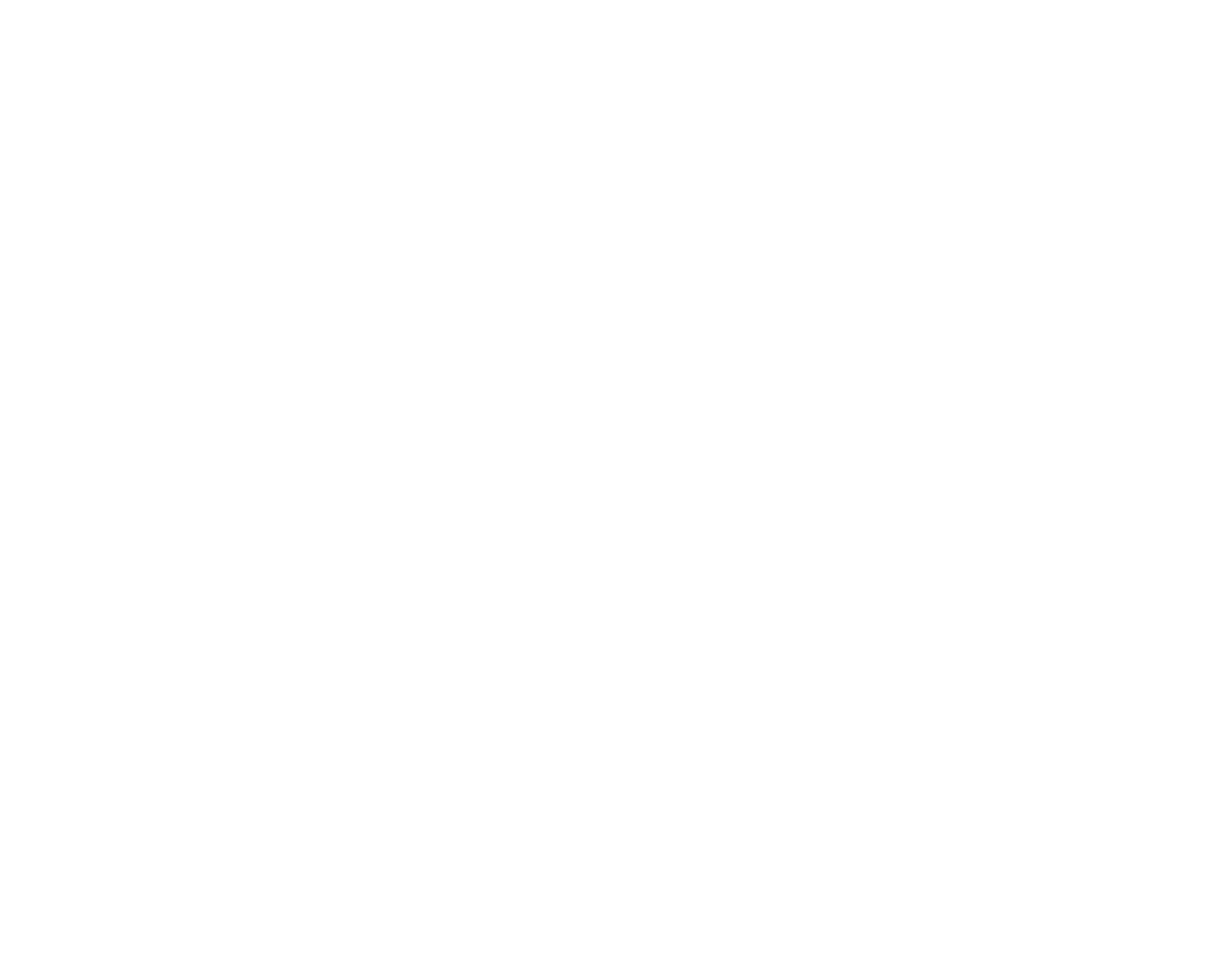|                    | <b>Licence Business Name</b>                         | <b>Address</b>                                                   | <b>Licence Type/Sub</b> |                                               | <b>Phone</b>     |      | Fax                     |     |
|--------------------|------------------------------------------------------|------------------------------------------------------------------|-------------------------|-----------------------------------------------|------------------|------|-------------------------|-----|
| 13 641607          | Diamond Parking/DPS Parking<br>#4762                 | 8211 River Rd Unit 200 Richmond BC V6X 1X8                       | Service Use             | <b>Parking Enforcement</b><br><b>Business</b> | 6046818797237    |      | Work (604) 684-0329 Fax |     |
| 13 641558          | Quest Projects (2011) Inc                            | 2443 KINGSWAY VANCOUVER BC V5R 5G8                               | Service Use             | <b>General Contractor</b>                     | (604) 299-4522   |      | Work (604) 299-4533 Fax |     |
| 13 641574          | Sidhu Woodworking Ltd                                | 7728 128 ST UNIT 203 SURREY BC V3W 1L3                           | Service Use             | <b>General Contractor</b>                     | (604) 729-6609   | Work | (604) 503-3010 Fax      |     |
| 13 641600          | Clinton Management Inc                               | BOX 505 8840 210TH ST UNIT 197 LANGLEY BC V1M<br>2Y <sub>2</sub> | Service Use             | <b>General Contractor</b>                     | (604) 575-3870   |      | Work (604) 575-3878 Fax |     |
| <b>Issue Date:</b> |                                                      | Tuesday, 23 July 2013                                            |                         |                                               |                  |      |                         |     |
| 13 641331          | Rothschild Car Ltd                                   | 11220 Voyageur Way Unit 11 Richmond BC V6X 3E1                   | Vehicle for Hire        | Vehicle For Hire<br>Office                    | (604) 760-1288   | Work |                         | Hom |
|                    | 13 641332 Rothschild Car Ltd                         | 11220 Voyageur Way Unit 11 Richmond BC V6X 3E1                   | Vehicle for Hire        | Class K -<br><b>DriverTraining Vehicle</b>    | (604) 760-1288   | Work |                         | Hom |
| <b>Issue Date:</b> |                                                      | Wednesday, 24 July 2013                                          |                         |                                               |                  |      |                         |     |
| 13 64 16 24        | <b>TLC Building Maintenance</b>                      | 10331 Seacote Rd Richmond BC V7A 4B3                             | Service Use             | Home Occupation                               | (778) 882-9282   | Work |                         | Hom |
| 13 64 16 25        | Pakland Developments Ltd                             | 4180 Amundsen PI Richmond BC V7C 4L8                             | Service Use             | <b>General Contractor</b>                     | (604) 279-8033   | Work |                         |     |
| 13 641 646         | Abba Masonry                                         | 12222 100 AVE SURREY BC V3V 2X1                                  | Service Use             | <b>General Contractor</b>                     | (778) 987-9018   | Work |                         | Hom |
| 13 64 1648         | <b>JMJ Services</b>                                  | 8571 Rideau Dr Richmond BC V7A 4M6                               | Service Use             | Home Occupation                               | (778) 895-2236   | Work |                         | Hom |
| 13 64 1652         | Sheldon Home Builders Ltd                            | 14851 67A AVE SURREY BC V3S 0P3                                  | Service Use             | <b>General Contractor</b>                     | (604) 764-1131   | Work |                         | Hom |
| 13 64 16 79        | South Fraser Stairs Ltd                              | 19110 96TH AVE UNIT 3 SURREY BC V4N 3R3                          | Service Use             | <b>General Contractor</b>                     | (604) 888-7789   | Work | (604) 888-9296          | Fax |
| 13 641710          | Li Man                                               | 634 TYNDALL ST COQUITLAM BC V3J 3S8                              | Service Use             | <b>General Contractor</b>                     | (604) 295-8301   | Work |                         | Hom |
| 13 641715          | Dexter Rogers Organo Gold                            | 437 10TH AVE N CRESTON BC V0B 1G4                                | Service Use             | Peddlers                                      | (250) 428-1681   | Work |                         | Hom |
| <b>Issue Date:</b> |                                                      | Thursday, 25 July 2013                                           |                         |                                               |                  |      |                         |     |
| 13 639638          | 0947824 BC Ltd                                       | 12200 Woodhead Rd Richmond BC V6V 1G3                            | Vehicle for Hire        | Vehicle For Hire<br>Office                    | $(604)$ 537-1966 | Work |                         | Hom |
| 13 641766          | <b>Island Precision Manufacturing</b><br>Ltd         | 6660 BUTLER CRES VICTORIA BC V8M 2G8                             | Service Use             | <b>General Contractor</b>                     | (250) 652-5111   |      | Work (250) 652-2933 Fax |     |
| 13 641800          | <b>Excellous IETS</b>                                | 422 RICHARD ST UNIT 170 VANCOUVER BC V6B 2Z4                     | Service Use             |                                               | (604) 779-9461   | Work |                         | Hom |
| 13 641746          | Hong Liu                                             | 2688 E 20TH AVE VANCOUVER BC V5M 2T8                             | Service Use             | <b>General Contractor</b>                     | (604) 716-3666   | Work |                         | Hom |
| 13 639637          | 0947824 BC Ltd                                       | 12200 Woodhead Rd Richmond BC V6V 1G3                            | Vehicle for Hire        | Class B - Limousine                           | $(604)$ 537-1966 | Work |                         | Hom |
| 13 641719          | <b>Success Global Education</b><br>Services          | 9831 Mortfield PI Richmond BC V7A 2M3                            | Service Use             | Home Occupation                               | (778) 389-6338   | Work |                         | Hom |
| 13 641314          | Xue Jun Chinese Medicine &<br>Acupuncture Clinic Ltd | 3700 No 3 Rd Unit 2235 Richmond BC V6X 3X2                       | Service Use             |                                               | (604) 273-0001   |      | Work (604) 273-0001 Fax |     |
| <b>Issue Date:</b> |                                                      | Friday, 26 July 2013                                             |                         |                                               |                  |      |                         |     |
|                    | 13 638681 Lily Face Care Boutique Inc                | 4540 No 3 Rd Unit 1010 Richmond BC V6X 4E4                       | Service Use             |                                               | (604) 351-3885   | Work |                         | Hom |
|                    | 13 641656 RBF Ru bang Global Trade Inc               | 8181 Cambie Rd Unit 1110 Richmond BC V6X 3X9                     | Service Use             |                                               | (604) 248-0276   |      | Work (778) 588-2041 Fax |     |
| 13 641768          | Creo Stone Inc                                       | 3153 THUNDERBIRD CRES BURNABY BC V5A 3G1                         | Service Use             | <b>General Contractor</b>                     | (604) 433-6510   |      | Work (604) 433-6504 Fax |     |
| 13 641783          | Promax Plumbing & Heating Ltd                        | 10031 Ainsworth Cr Richmond BC V7A 3V3                           | Service Use             | <b>Plumbing Contractor</b>                    | (604) 728-4581   | Work |                         | Fax |
| 13 641788          | Motbot Innovative Software Inc                       | 3611 Granville Ave Richmond BC V7C 1C8                           | Service Use             | Home Occupation                               | (604) 726-9442   | Work |                         | Hom |
| 13 641795          | Westeel Fabrication Ltd                              | 6340 148TH ST SURREY BC V3S 3C4                                  | Service Use             | <b>General Contractor</b>                     | (604) 543-8016   |      | Work (604) 543-7660 Fax |     |
| <b>Issue Date:</b> |                                                      | Monday, 29 July 2013                                             |                         |                                               |                  |      |                         |     |
|                    | 13 641849 2 Plus Tech                                | 8888 Odlin Cr Unit 2130 Richmond BC V6X 3Z8                      | Mercantile Use          | <b>Retail Trading</b>                         | (778) 712-3433   | Work |                         | Hom |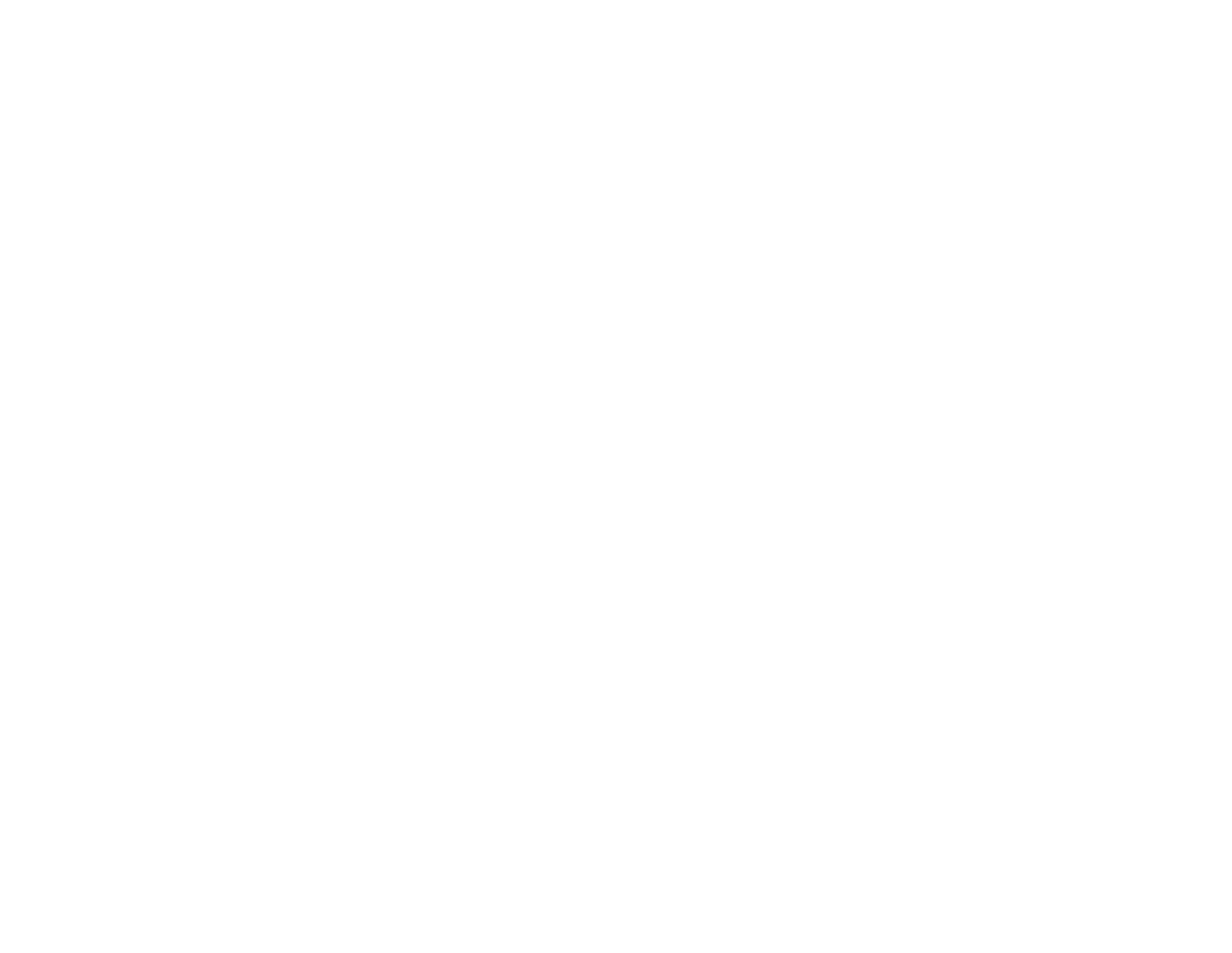|                    | <b>Licence Business Name</b>                          | <b>Address</b>                                             | <b>Licence Type/Sub</b>         |                                                    | <b>Phone</b>     |      | Fax                      |     |
|--------------------|-------------------------------------------------------|------------------------------------------------------------|---------------------------------|----------------------------------------------------|------------------|------|--------------------------|-----|
| 13 641874          | M Singh & Company Accounting<br>Services              | 10460 Algonquin Dr Richmond BC V7A 3A4                     | Service Use                     | Home Occupation                                    | (778) 928-0460   | Work |                          | Hom |
| 13 641547          | <b>Gold Star Dental Arts</b>                          | 8055 Anderson Rd Unit 210 Richmond BC V6Y 1S2              | Industrial/Manufacturing<br>Use |                                                    | (604) 370-4518   |      | Work (604) 270-4518 Fax  |     |
| 13 639750          | <b>Great Corner Stone Ltd</b>                         | 11520 Voyageur Way Unit 2 Richmond BC V6X 3E1              | Industrial/Manufacturing<br>Use |                                                    | (778) 908-5568   | Work |                          | Hom |
| 13 642715          | <b>ATMI Mechanical Services</b>                       | 3851 Blundell Rd Unit 59 Richmond BC V7C 4P7               | Service Use                     | Home Occupation                                    | (604) 230-2644   | Work |                          | Hom |
| <b>Issue Date:</b> |                                                       | Tuesday, 30 July 2013                                      |                                 |                                                    |                  |      |                          |     |
| 13 639621          | Yummy Deli & Coffee                                   | 7031 Westminster Hwy Unit 175 Richmond BC V6X 1A3          | Assembly Use Group 1            | Food Service<br>Establishment                      | (604) 277-0234   | Work |                          |     |
| 13 642788          | <b>ASJ Enterprises Ltd</b>                            | 7560 Bridge St Richmond BC V6Y 2S7                         | Service Use                     | <b>General Contractor</b>                          | (604) 537-5789   | Work |                          | Hom |
| <b>Issue Date:</b> |                                                       | Wednesday, 31 July 2013                                    |                                 |                                                    |                  |      |                          |     |
| 13 636488          | <b>Dinesty Frozen Dumplings</b>                       | 3779 Sexsmith Rd Unit 1168 Richmond BC V6X 3Z9             | Mercantile Use                  | <b>Retail Trading</b>                              | $(604)$ 303-9998 | Work |                          | Hom |
| 13 64 1605         | Weiswind Projects Inc                                 | 5811 Cooney Rd Unit 305 Richmond BC V6X 3M1                | Service Use                     |                                                    | (778) 883-1558   | Work |                          | Hom |
| 13 641608          | Capistrano Clothing Co                                | 5811 Cooney Rd Unit 400 Richmond BC V6X 3M1                | Service Use                     |                                                    | (778) 227-2995   | Work |                          | Hom |
| 13 642863          | Roadhouse Homes Ltd                                   | 20821 FRASER HWY UNIT 47 LANGLEY BC V3A 0B6                | Service Use                     | <b>General Contractor</b>                          | (604) 649-5402   | Work |                          | Hom |
| <b>Issue Date:</b> |                                                       | Thursday, 01 August 2013                                   |                                 |                                                    |                  |      |                          |     |
| 13 642857          | Mara Projects Ltd                                     | 42613 RPO COLUMBIA SQ NEW WESTMINSTER BC<br>V3M 6L7        | Service Use                     | <b>General Contractor</b>                          | (778) 893-0155   | Work |                          | Hom |
| 13 642829          | For Real Foodmart                                     | 9500 Odlin Rd Unit 230 Richmond BC V6X 0H5                 | Service Use                     | Home Occupation                                    | (604) 276-8658   |      | Work (604) 276-8758 Fax  |     |
| 13 642984          | Oldcastle BuildingEnvelope<br>Canada Inc              | 480 AUDLEY BLVD UNIT 1 DELTA BC V3M 5S4 CANADA Service Use |                                 | <b>General Contractor</b>                          | 6045154919225    |      | Work (604) 515-4969 Fax  |     |
| 13 642923          | Allan Yuan Massage                                    | 2150 152 ST SURREY BC V4A 4N8                              | Service Use                     | <b>Registered Massage</b><br><b>Therapy Clinic</b> | (604) 339-3300   | Work |                          | Hom |
| 13 642903          | Gord's Repairs                                        | 18235 57A AVE SURREY BC V3S 6E6                            | Service Use                     | <b>General Contractor</b>                          | (604) 880-8438   | Work |                          | Hom |
| 13 641820          | <b>SLK Shipping Services Ltd</b>                      | 6828 Eckersley Rd Unit 318 Richmond BC V6Y 0E8             | Service Use                     | Home Occupation                                    | (604) 282-4791   | Work |                          | Hom |
| 13 642804          | A-Maximum & Sons Electrical<br>and Contracting Co Ltd | 4165 SKEENA ST VANCOUVER BC V5R 2L2                        | Service Use                     | <b>Electrical Contractor</b>                       | (604) 341-6059   | Work |                          | Hom |
| 13 642800          | Geo-Harmo Renovation Ltd                              | PO BOX 44580 VANCOUVER BC V5L 4R8                          | Service Use                     | <b>General Contractor</b>                          | $(604)$ 505-0108 | Work |                          | Hom |
| 13 642794          | Once Upon a Time in Wonderland                        | 2400 BOUNDARY RD BLDG 7 BURNABY BC V5M 3Z3                 | Service Use                     |                                                    | (604) 292-8500   |      | Work (604) 292-8501      | Fax |
| 13 642892          | Rocket Signs & Lighting                               | 31141 KINGFISHER PL ABBOTSFORD BC V2T 5J2                  | Service Use                     | <b>General Contractor</b>                          | (604) 866-0700   | Work |                          | Hom |
| <b>Issue Date:</b> |                                                       | Friday, 02 August 2013                                     |                                 |                                                    |                  |      |                          |     |
| 13 643047          | <b>WDR Contracting Ltd</b>                            | 132 E 56TH AVE VANCOUVER BC V5X 1Z5                        | Service Use                     | <b>Gas Contractor</b>                              | (604) 321-8811   | Work |                          | Hom |
| 13 643052          | <b>CNCA Products Ltd</b>                              | 7288 Heather St Unit 95 Richmond BC V6Y 4L4                | Service Use                     | Home Occupation                                    | (604) 214-0225   | Work |                          | Hom |
| 13 643020          | Ralph Recycler & Recondition<br>Online                | 8871 Lansdowne Rd Unit 606 Richmond BC V6X 3X8             | Service Use                     | Home Occupation                                    | (604) 773-5750   | Work |                          | Hom |
| 13 64 1641         | Cheng Financial                                       | 8191 Westminster Hwy Unit 125 Richmond BC V6X 1A7          | Service Use                     |                                                    | $(604)$ 330-6660 | Work |                          | Hom |
| 13 641597          | The Fab Pad                                           | 3480 Moncton St Richmond BC V7E 3A2                        | Mercantile Use                  | Second-Hand Dealer                                 | (604) 370-5560   |      | Work (778) 230-1161 Cell |     |
| 13 641465          | Project                                               | 6551 No 3 Rd Unit 1632 Richmond BC V6Y 2B6                 | Mercantile Use                  | <b>Retail Trading</b>                              | (604) 273-4462   |      | Work (604) 263-4381 Fax  |     |
| 13 641444          | Sino-Canada Infomaster Trade<br>Ltd                   | 10451 Shellbridge Way Unit 150 Richmond BC V6X 2W8         | Service Use                     |                                                    | (604) 763-1231   | Work |                          |     |
| 13 633020          | Kingking Enterprise Inc                               | 12871 Clarke PI Unit 160 Richmond BC V6V 2H9               | Mercantile Use                  | <b>Wholesale Trading</b>                           | (604) 370-0210   |      | Work (604) 370-0273 Fax  |     |
| 13 643074          | Honey Bee Baby Designs                                | 12110 Bath Rd Unit 54 Richmond BC V6V 2A6                  | Service Use                     | Home Occupation                                    | (604) 724-7415   | Work |                          | Hom |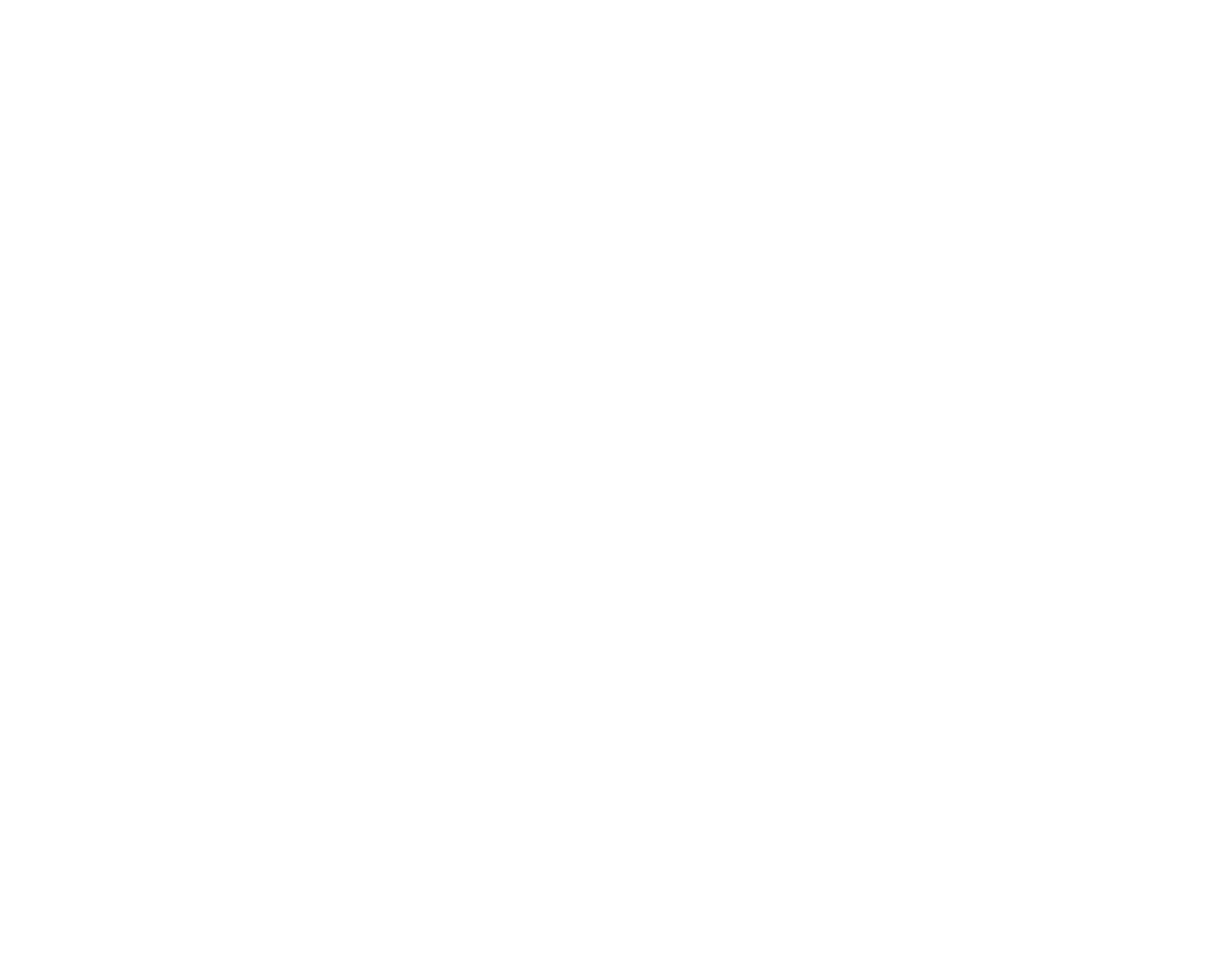|                    | <b>Licence Business Name</b>                   | <b>Address</b>                                     | <b>Licence Type/Sub</b> |                                                    | <b>Phone</b>       |        | Fax                      |     |
|--------------------|------------------------------------------------|----------------------------------------------------|-------------------------|----------------------------------------------------|--------------------|--------|--------------------------|-----|
| <b>Issue Date:</b> |                                                | Tuesday, 06 August 2013                            |                         |                                                    |                    |        |                          |     |
| 13 643140          | Minkev Enterprises Inc                         | 10691 Shellbridge Way Unit 130 Richmond BC V6X 2W8 | Service Use             |                                                    | (604) 330-6655     |        | Work (604) 270-3644 Fax  |     |
| 13 637366          | D & J Processor                                | 12171 Bridgeport Rd Unit 10 Richmond BC V6V 1J4    | Assembly Use Group 1    | <b>Food Service</b><br>Establishment               | (604) 279-9888     | Work   |                          | Hom |
| 13 638584          | Maple Leaf Car Rental and Sell                 | 3651 No 3 Rd Richmond BC V6X 2B8                   | Mercantile Use          | Automobile Dealer                                  | (604) 273-2773     |        | Work (604) 370-2773 Fax  |     |
| 13 641571          | Minkey Consulting Ltd                          | 10691 Shellbridge Way Unit 130 Richmond BC V6X 2W8 | Service Use             |                                                    | (604) 330-6655     | Work   |                          |     |
| 13 642805          | Johnny's Pops                                  | 401 INDUSTRIAL AVE VANCOUVER BC V6A 2P3            | Assembly Use Group 1    | <b>Food Service</b><br>Establishment, Take-<br>Out | (778) 873-3287     | Work   |                          | Hom |
| 13 642810          | Old Country Pierogi                            | 18089 94 AVE SURREY BC V4N 4A3                     | Assembly Use Group 1    | <b>Food Service</b><br>Establishment, Take-<br>Out | (604) 317-3466     |        | Work (604) 715-8026 Cell |     |
| 13 642815          | Osaka Ball                                     | 419 E 20TH AVE VANCOUVER BC V5V 1M6                | Assembly Use Group 1    | <b>Food Service</b><br>Establishment, Take-<br>Out | (604) 600-4912     |        | Work (604) 871-9124 Hom  |     |
| 13 642822          | Uncle Kebab                                    | 1129 PENDRELL ST UNIT 102 VANCOUVER BC V6E<br>1L3  | Assembly Use Group 1    | <b>Food Service</b><br>Establishment, Take-<br>Out | (604) 765-7330     | Work   |                          | Hom |
| 13 642823          | Oneworld Hotel & Tours                         | 4751 Garden City Rd Unit 210 Richmond BC V6X 3M7   | Service Use             | <b>Travel Agency</b>                               | $(604) 606 - 9080$ |        | Work (604) 606-9083 Fax  |     |
| 13 642853          | <b>KL Coles ERP Consultants Ltd</b>            | 10691 Shellbridge Way Unit 130 Richmond BC V6X 2W8 | Service Use             |                                                    | (604) 723-4951     | Work   |                          | Hom |
| <b>Issue Date:</b> |                                                | <b>Wednesday, 07 August 2013</b>                   |                         |                                                    |                    |        |                          |     |
| 13 642816          | The Smoothie Factory                           | 5811 NO 3 RD UNIT 1705 RICHMOND BC V6X 4L7         | Assembly Use Group 1    | <b>Food Service</b><br>Establishment, Take-<br>Out | (778) 987-2704     | Cellul |                          | Hom |
| <b>Issue Date:</b> |                                                | Thursday, 08 August 2013                           |                         |                                                    |                    |        |                          |     |
| 13 643227          | C & C Electrical Mechanical                    | 2288 TYNER ST UNIT 8 PORT COQUITLAM BC V3C 2Z1     | Service Use             | <b>Electrical Contractor</b>                       | (604) 475-7077     |        | Work (604) 475-7074 Fax  |     |
| 13 643304          | Stewart McKenzie Warehouse<br>Equipment Co Ltd | 11077 WESTRIDGE PL DELTA BC V4E 2N5                | Service Use             | <b>General Contractor</b>                          | (604) 597-2754     | Work   |                          | Hom |
| 13 643241          | Gendai Living Ltd                              | 5831 Forsyth Cr Richmond BC V7C 2C2                | Service Use             | Home Occupation                                    | (778) 999-3639     | Work   |                          | Hom |
| 13 634660          | International Hospitality Interiors<br>Ltd     | 11511 Bridgeport Rd Unit 104 Richmond BC V6X 1T4   | Mercantile Use          | <b>Wholesale Trading</b>                           | (778) 297-7507     |        | Work (604) 244-9382 Fax  |     |
| 13 643236          | Normal Roofing Company                         | 10451 Shellbridge Way Unit 150 Richmond BC V6X 2W8 | Service Use             | <b>General Contractor</b>                          | (778) 862-8577     | Work   |                          | Hom |
| 13 643226          | C & C Electrical Mechanical                    | 2288 TYNER ST UNIT 8 PORT COQUITLAM BC V3C 2Z1     | Service Use             | <b>Plumbing Contractor</b>                         | (604) 475-7077     |        | Work (604) 475-7074 Fax  |     |
| 13 643188          | M Square Development Ltd                       | 17 FAWCETT RD UNIT 106 COQUITLAM BC V3K 6V2        | Service Use             | <b>General Contractor</b>                          | (778) 881-1471     |        | Work (604) 553-1466 Fax  |     |
| 13 643146          | <b>Knit Lovers</b>                             | 14300 Riverport Way Unit 303 Richmond BC V6W 0A4   | Service Use             | Home Occupation                                    | (604) 761-0636     | Work   |                          | Hom |
|                    | 13 643096 The Spy World                        | 6910 No 3 Rd Unit 205 Richmond BC V6Y 2C5          | Mercantile Use          | <b>Retail Trading</b>                              | (604) 249-8649     | Work   |                          | Fax |
|                    | 13 642902 Cathay Pacific Airways Ltd           | 3211 Grant McConachie Way Richmond BC              | Assembly Use Group 2    |                                                    | (604) 606-5943     |        | Work (604) 606-5998 Fax  |     |
| 13 641599          | Carpenter Tan                                  | 4311 Haze bridge Way Unit 1735 Richmond BC V6X 3L7 | Mercantile Use          | <b>Retail Trading</b>                              | (778) 873-8699     | Work   |                          | Hom |
| 13 639282          | Berane Storage Ltd                             | 16360 River Rd Richmond BC V6V 1L6                 | Service Use             |                                                    | (604) 790-1870     | Work   |                          | Hom |
| 13 639078          | Pure-Tech Structual Design Ltd                 | 13500 Maycrest Way Unit 270 Richmond BC V6V 2N8    | Service Use             |                                                    | (604) 278-9881     |        | Work (604) 278-9121      | Fax |
| 13 643163          | Urban Sign Inc                                 | 798 FAIRVIEW RD UNIT 5 VICTORIA BC V9A 5V1         | Service Use             | <b>General Contractor</b>                          | (250) 708-0220     | Work   |                          | Hom |
| 13 643240          | Ho's Construction Ltd                          | 706 W 63RD AVE VANCOUVER BC V6P 2G9                | Service Use             | <b>General Contractor</b>                          | (778) 869-8238     | Work   |                          |     |
| <b>Issue Date:</b> |                                                | Friday, 09 August 2013                             |                         |                                                    |                    |        |                          |     |
|                    | 13 643359 Candy Meister                        | 4151 Haze bridge Way Richmond BC V6X 4J7           | Mercantile Use          | <b>Retail Trading</b>                              | (778) 926-5002     | Work   |                          | Hom |
|                    | Tuesday, 20 October 2015                       |                                                    | Page 34 of 54           |                                                    |                    |        |                          |     |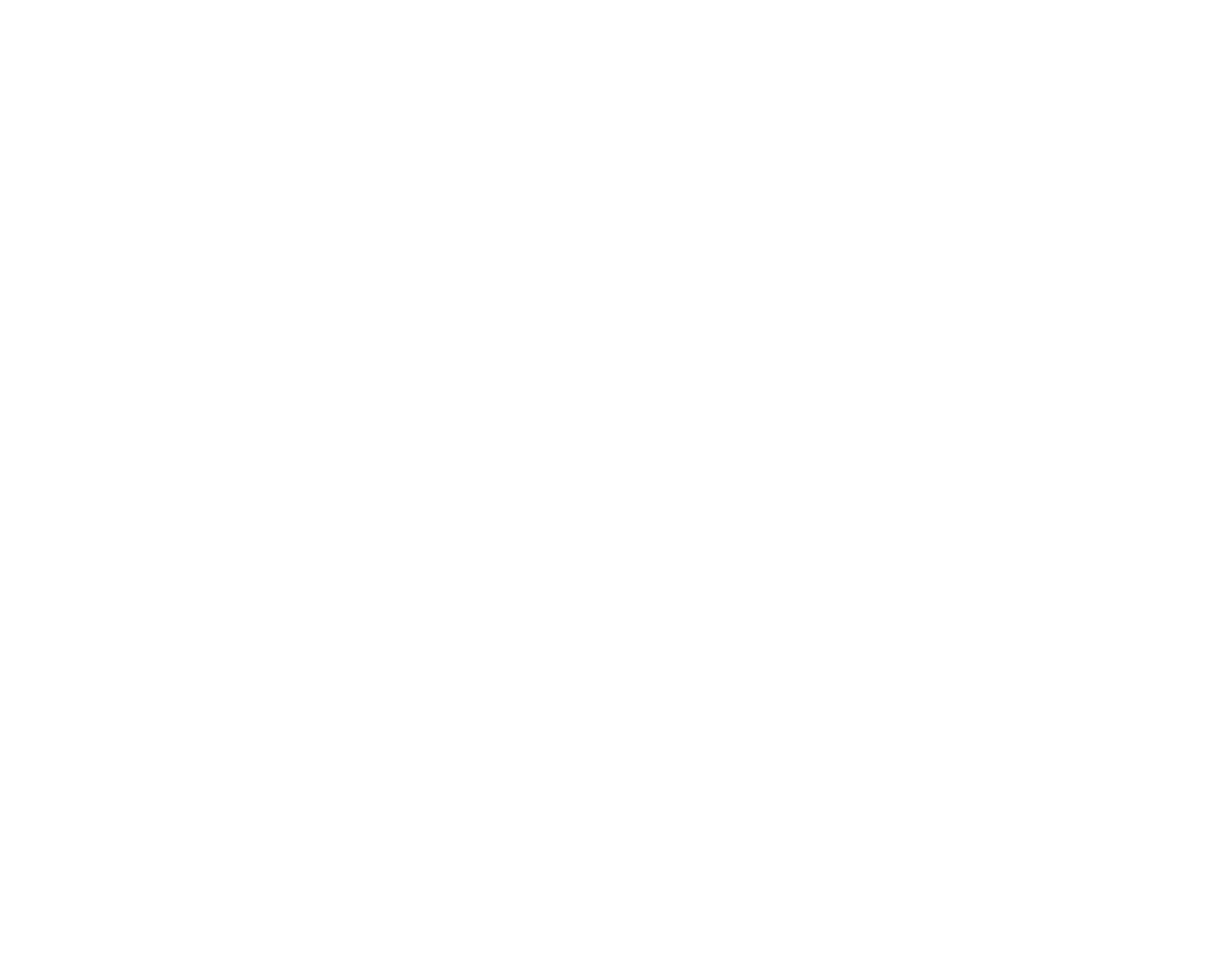|                    | <b>Licence Business Name</b>                     | <b>Address</b>                                          | <b>Licence Type/Sub</b>         |                                                    | Phone              |      | Fax                     |     |
|--------------------|--------------------------------------------------|---------------------------------------------------------|---------------------------------|----------------------------------------------------|--------------------|------|-------------------------|-----|
|                    | 13 643362 Jon O'Brien                            | 1485 PARKWAY BLVD UNIT 423 COQUITLAM BC V3E<br>3E6      | Service Use                     | <b>Plumbing Contractor</b>                         | (778) 233-4461     | Work |                         | Hom |
| <b>Issue Date:</b> |                                                  | Monday, 12 August 2013                                  |                                 |                                                    |                    |      |                         |     |
| 13 643143          | Ken L Hall Contractors Ltd                       | 2827 MURRAY ST PORT MOODY BC V3H 1X3                    | Service Use                     | <b>General Contractor</b>                          | (604) 469-7191     |      | Work (604) 469-7198 Fax |     |
| 13 643424          | OceanLina Health                                 | 9373 Hemlock Dr Unit 320 Richmond BC V6Y 0A9            | Service Use                     | Home Occupation                                    | (604) 783-5616     | Work |                         | Hom |
| 13 643406          | Canine Adventure Den Daycare<br>Inc              | 33 E 3RD AVE VANCOUVER BC V5T 1C5                       | Service Use                     | Professional Dog<br>Wa ker                         | (604) 876-3647     | Work |                         | Hom |
| 13 643405          | A Yurkovich                                      | 7760 Sunnydene Rd Richmond BC V6Y 1H1                   | Service Use                     | <b>General Contractor</b>                          | (604) 275-7444     |      | Work (604) 275-7444     | Fax |
| 13 643395          | <b>Zulita Accounting And Tax</b><br>Services     | 10820 Aintree Cr Richmond BC V7A 3T9                    | Service Use                     | Home Occupation                                    | (604) 447-5185     | Work |                         | Hom |
| 13 643368          | <b>Finest Herbs</b>                              | 5580 Moncton St Unit 15 Richmond BC V7E 3B4             | Service Use                     | Home Occupation                                    | (778) 871-7007     | Work |                         | Hom |
| 13 643353          | <b>Heyday Rental Property Solution</b>           | 4151 Granville Ave Richmond BC V7C 1E1                  | Service Use                     | Home Occupation                                    | (604) 780-9991     | Work |                         | Hom |
| 13 637370          | Ace of Clubs                                     | 5930 No 6 Rd Unit 318 Richmond BC V6V 1Z1               | Industrial/Manufacturing<br>Use |                                                    | (778) 840-4653     | Work |                         | Hom |
| 11 592562          | Performance Contracting<br><b>Brighouse Ltd</b>  | 12360 Trites Rd Richmond BC V7E 3R7                     | Service Use                     | <b>General Contractor</b>                          | (604) 242-6655     |      | Work (604) 242-6640 Fax |     |
| 13 643352          | Feng Shui Custom Home<br>Developers Ltd          | 5760 Murchison Rd Richmond BC V7C 2G7                   | Service Use                     | <b>General Contractor</b>                          | (604) 363-4797     | Work |                         | Hom |
| 13 643114          | Ada Roxana Georgescu                             | 13731 115 AVE SURREY BC V3R 2P1                         | Service Use                     | <b>Therapeutic Touch</b><br>Treatments             | (604) 957-9751     | Work |                         | Hom |
| 13 642935          | <b>SNC-Lavalin Constructors</b><br>(Western) Inc | 7900 Nelson Rd Richmond BC V6W 1G4                      | Service Use                     | <b>General Contractor</b>                          | $(604) 605 - 6200$ | Work |                         | Hom |
| 13 641730          | <b>Acrosslink Services Ltd</b>                   | 8888 Odlin Cr Unit 1110 Richmond BC V6X 3Z8             | Service Use                     |                                                    | (604) 781-8207     |      | Work (866) 887-2362 Fax |     |
| 13 641724          | Trusted Infinity Financial and<br>Services       | 8040 Anderson Rd Richmond BC V6Y 1S4                    | Service Use                     |                                                    | (604) 227-0135     |      | Work (604) 275-4016 Fax |     |
| 13 643344          | Jangsation Ark                                   | 4971 Princeton Ave Richmond BC V7E 4N8                  | Service Use                     | <b>General Contractor</b>                          | (604) 271-4799     |      | Work (604) 271-4799 Fax |     |
| <b>Issue Date:</b> |                                                  | Tuesday, 13 August 2013                                 |                                 |                                                    |                    |      |                         |     |
| 13 643512          | Hudson News - Store #1019                        | 3880 Grant McConachie Way Richmond BC V7B 0A5           | Mercantile Use                  | <b>Retail Trading</b>                              | (604) 233-7734     | Work |                         | Hom |
| 13 643511          | North Star Flooring Ltd                          | 5235 Williams Rd Richmond BC V7C 1K2                    | Service Use                     | <b>General Contractor</b>                          | (604) 618-9718     | Work |                         | Hom |
| 13 643479          | Andrew V Poborsa                                 | 8251 Bennett Rd Unit 211 Richmond BC V6Y 1N4            | Service Use                     | Home Occupation                                    | (604) 719-6575     | Work |                         | Hom |
| 13 634769          | OK Screen Golf                                   | 2971 Viking Way Unit 106 Richmond BC V6V 1Y1            | Assembly Use Group 3            |                                                    | (778) 991-7417     | Work |                         | Hom |
| 13 634816          | OK Screen Golf                                   | 2971 Viking Way Unit 106 Richmond BC V6V 1Y1            | Assembly Use Group 1            | <b>Food Service</b><br>Establishment, Take-<br>Out | (778) 991-7417     | Work |                         | Hom |
| <b>Issue Date:</b> |                                                  | <b>Wednesday, 14 August 2013</b>                        |                                 |                                                    |                    |      |                         |     |
|                    | 13 643572 Fine Line Projects                     | 11020 Williams Rd Unit 54 Richmond BC V7A 1X8           | Service Use                     | General Contractor (604) 839-7161 Work             |                    |      |                         | Hom |
| 13 642893          | Nest Early Learning Inc                          | 8220 General Currie Rd Richmond BC V6Y 1M1              | Assembly Use Group 3            |                                                    | (604) 644-0971     | Work |                         | Hom |
| 13 643585          | 0939370 BC Ltd                                   | 8449 122 ST SURREY BC V3W 3S8                           | Service Use                     | <b>General Contractor</b>                          | (604) 720-8255     | Work |                         | Hom |
| 13 643573          | Shih Ju Liang                                    | 8651 Ackroyd Rd Unit 308 Richmond BC V6X 1B6            | Service Use                     | Home Occupation                                    | (778) 865-2363     | Work |                         | Hom |
| 13 643568          | Super Star Roofing Ltd                           | PO BOX 2593 CLEARBROOK STATION ABBOTSFORD<br>BC V2T 6R3 | Service Use                     | <b>General Contractor</b>                          | (604) 866-1212     |      | Work (604) 859-1215 Fax |     |
| 13 643350          | Chris Cabling & Communications                   | 7680 River Rd Richmond BC V6X 1X6                       | Service Use                     |                                                    | (604) 537-5192     | Work |                         | Hom |
| 13 640784          | PropertyGuys.com                                 | 6033 London Rd Unit 118 Richmond BC V7E 0A7             | Service Use                     |                                                    | (604) 259-7701     |      | Work (604) 259-7702 Fax |     |
| 13 643361          | Pacific Court Reporting Inc                      | 5811 Cooney Rd Unit 305 Richmond BC V6X 3M1             | Service Use                     |                                                    | (604) 303-0905     | Work |                         | Hom |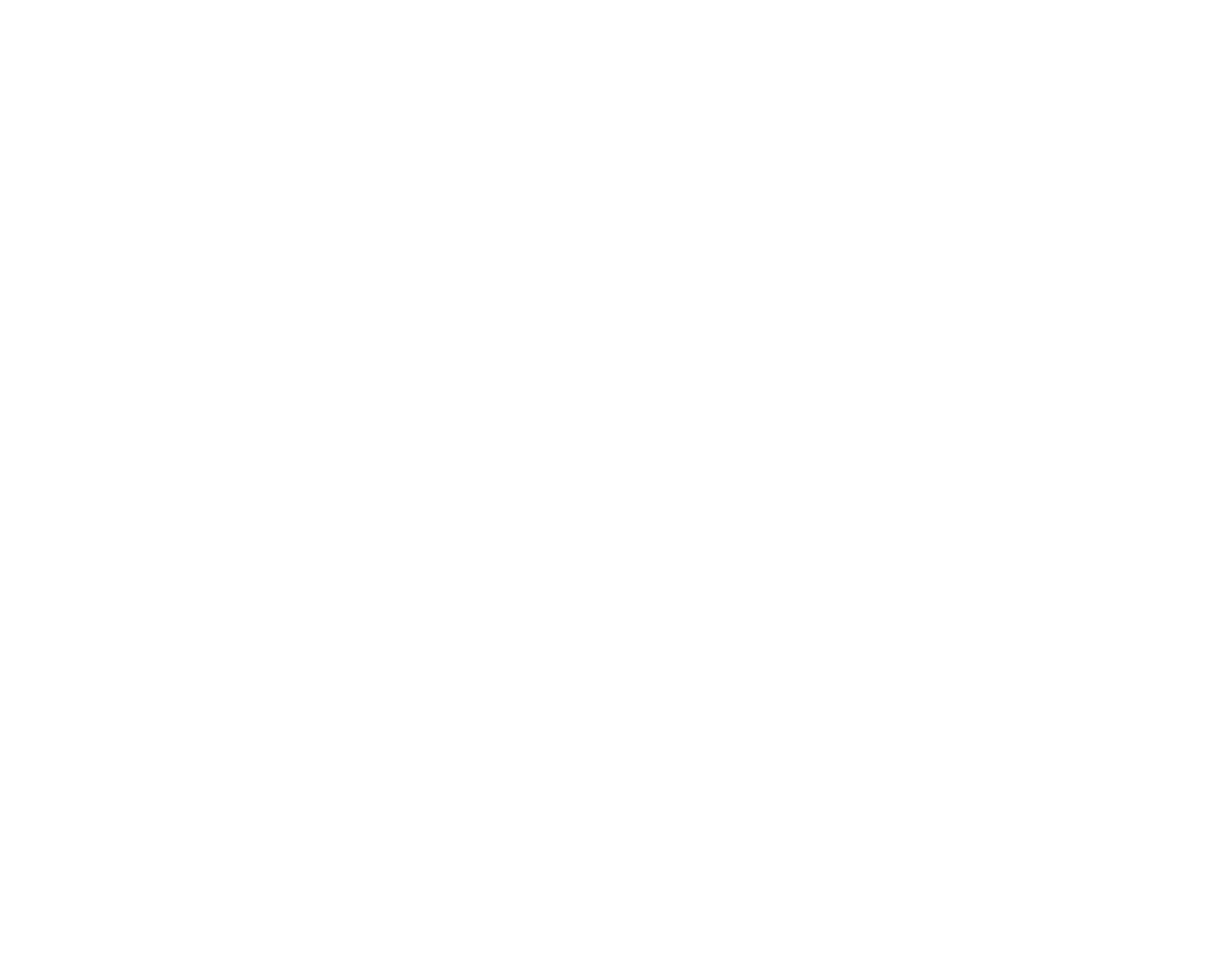|                    | Licence Business Name                             | <b>Address</b>                                    | <b>Licence Type/Sub</b> |                                                    | <b>Phone</b>     |      | Fax                     |     |
|--------------------|---------------------------------------------------|---------------------------------------------------|-------------------------|----------------------------------------------------|------------------|------|-------------------------|-----|
| <b>Issue Date:</b> |                                                   | Thursday, 15 August 2013                          |                         |                                                    |                  |      |                         |     |
| 13 643597          | Aujla Framing Ltd                                 | 7568 122ND ST SURREY BC V3W 0B9                   | Service Use             | <b>General Contractor</b>                          | (604) 992-5980   | Work |                         | Hom |
| 13 643624          | A1 Tech Electric Ltd                              | 8823 141A ST SURREY BC V3V 7W5                    | Service Use             | <b>Electrical Contractor</b>                       | (604) 724-6743   |      | Work (604) 507-0001     | Fax |
| 13 643628          | <b>True Conditioning</b>                          | 12071 1st Ave Unit 102 Richmond BC V7E 3M1        | Assembly Use Group 3    | <b>Health Studio</b>                               | (604) 418-3145   | Work |                         | Hom |
| <b>Issue Date:</b> |                                                   | Friday, 16 August 2013                            |                         |                                                    |                  |      |                         |     |
| 13 643 658         | Access Auto Care Inc                              | 6299 144 ST UNIT 82 SURREY BC V3X 1A2             | Service Use             |                                                    | (604) 828-1882   | Work |                         | Hom |
| 12 624712          | <b>RPD Alexandra Project Ltd</b>                  | 13571 Commerce Pkwy Unit 110 Richmond BC V6V 2R2  | Service Use             |                                                    | $(604)$ 277-3338 |      | Work (604) 277-3033 Fax |     |
| 13 643714          | West Coast Installations Inc                      | 810 SHAMROCK ST VICTORIA BC V8X 2V1               | Service Use             | <b>General Contractor</b>                          | (250) 388-4123   |      | Work (250) 383-5168 Fax |     |
| 13 643721          | <b>Big Dogs Street Hots</b>                       | 1007 EAST CORDOVA ST VANCOUVER BC V6A 1M8         | Assembly Use Group 1    | <b>Food Service</b><br>Establishment, Take-<br>Out | (604) 675-6333   | Work |                         | Hom |
| 13 643712          | <b>Tolo Marketing Corp</b>                        | 6871 Francis Rd Unit 39 Richmond BC V7C 4S9       | Service Use             | Home Occupation                                    | (778) 896-5551   | Hom  |                         | Hom |
| 13 643707          | J M Home Renovations                              | 3083 168TH ST SURREY BC V3S 0A7                   | Service Use             | <b>Plumbing Contractor</b>                         | (604) 999-4980   | Work |                         | Hom |
| 13 643703          | Huiyin International Finance Ltd                  | 8033 Saba Rd Unit 702 Richmond BC V6Y 4M8         | Service Use             | Home Occupation                                    | (604) 723-6179   | Work |                         | Hom |
| 13 643 647         | All Star Teachers                                 | 9291 Algoma Dr Richmond BC V7A 3P8                | Service Use             | Home Occupation                                    | (778) 855-5957   | Work |                         | Hom |
| 13 643576          | <b>Net2global Travel Services</b>                 | 8700 McKim Way Unit 2131 Richmond BC V6X 4A5      | Vehicle for Hire        | Class I - Charter<br><b>Minibus</b>                | (604) 596-1698   |      | Work (604) 596-1691     | Fax |
| 13 641867          | <b>Net2global Travel Services</b>                 | 8700 McKim Way Unit 2131 Richmond BC V6X 4A5      | Service Use             |                                                    | (604) 596-1698   |      | Work (604) 596-1691 Fax |     |
| 13 64 1662         | Living Cafe                                       | 12240 2nd Ave Unit 240 Richmond BC V7E 3L8        | Assembly Use Group 1    | <b>Food Service</b><br>Establishment               | (604) 446-2942   | Work |                         | Hom |
| 13 63 6737         | Musicqube                                         | 8531 Alexandra Rd Unit 208 Richmond BC V6X 1C3    | Assembly Use Group 3    | <b>Education Institution</b>                       | (778) 855-1683   | Work |                         | Hom |
| 13 643 652         | R S T Construction Ltd                            | 8055 116 A ST DELTA BC V4C 5V6                    | Service Use             | <b>General Contractor</b>                          | (778) 668-0542   | Work |                         | Hom |
| 13 639709          | Yi Pan Tea Bar Inc                                | 4231 Haze bridge Way Unit 270 Richmond BC V6X 3L7 | Assembly Use Group 1    | <b>Food Service</b><br>Establishment               | (778) 898-5467   | Work |                         | Hom |
| <b>Issue Date:</b> |                                                   | Monday, 19 August 2013                            |                         |                                                    |                  |      |                         |     |
| 13 641731          | Excel Auto Service Centre Ltd                     | 12200 Vulcan Way Unit 17 Richmond BC V6V 1J8      | Service Use             |                                                    | (604) 370-2068   | Work |                         |     |
| 13 643777          | Pooches & Pals                                    | 9339 Alberta Rd Unit 56 Richmond BC V6Y 4E3       | Service Use             | Home Occupation                                    | (604) 401-5287   | Work |                         | Hom |
| 13 643751          | Blueline Landscaping &<br>Maintenance Service Ltd | 9311 Ferndale Rd Richmond BC V6Y 1X4              | Service Use             | Home Occupation                                    | (604) 447-2740   | Work |                         | Hom |
| 13 643729          | Reach Rehabilitation Services Ltd                 | 8925 WATSON DR DELTA BC V4C 4T8                   | Service Use             |                                                    | (778) 834-3122   |      | Work (604) 953-1442 Fax |     |
| 13 643474          | Virgin Mobile                                     | 5300 No 3 Rd Richmond BC V6X 2X9                  | Mercantile Use          | <b>Retail Trading</b>                              | (604) 437-9977   |      | Work (604) 437-9909 Fax |     |
| 13 63 6796         | Idea Worldwide (Foods)                            | 11568 Eburne Way Unit 103 Richmond BC V6V 0A7     | Mercantile Use          | <b>Wholesale Trading</b>                           | (604) 710-8171   | Work |                         | Hom |
| 13 643723          | Dream Road Media Inc                              | 8120 Lansdowne Rd Unit 1602 Richmond BC V6X 0A1   | Service Use             | Home Occupation                                    | (778) 861-3068   | Work |                         | Hom |
| <b>Issue Date:</b> |                                                   | Tuesday, 20 August 2013                           |                         |                                                    |                  |      |                         |     |
|                    | 13 643783 KCL Pet Photography                     | 8831 Cambie Rd Richmond BC V6X 1K2                | Service Use             | Home Occupation                                    | (778) 231-3895   | Work |                         | Hom |
| <b>Issue Date:</b> |                                                   | <b>Wednesday, 21 August 2013</b>                  |                         |                                                    |                  |      |                         |     |
| 13 643762          | Selmar Lab                                        | 3513 199A ST LANGLEY BC V3A 1J3                   | Service Use             | <b>General Contractor</b>                          | (604) 533-9432   |      | Work (604) 533-9464 Fax |     |
| 13 643927          | Non-Stop Design Ltd                               | 664 CLARKSON ST NEW WESTMINSTER BC V3M 1E1        | Service Use             | <b>General Contractor</b>                          | (604) 725-5547   |      | Work (778) 355-9991 Fax |     |
| 13 643923          | <b>Advanced Building Care Systems</b><br>Inc      | 966 160B ST SURREY BC V4A 9A7                     | Service Use             |                                                    | (604) 541-0678   | Work |                         | Hom |
| 13 643822          | JM Bay Enterprise Ltd                             | 12038 190TH ST PITT MEADOWS BC V3Y 1X3            | Service Use             | <b>General Contractor</b>                          | (778) 383-7888   | Work |                         | Hom |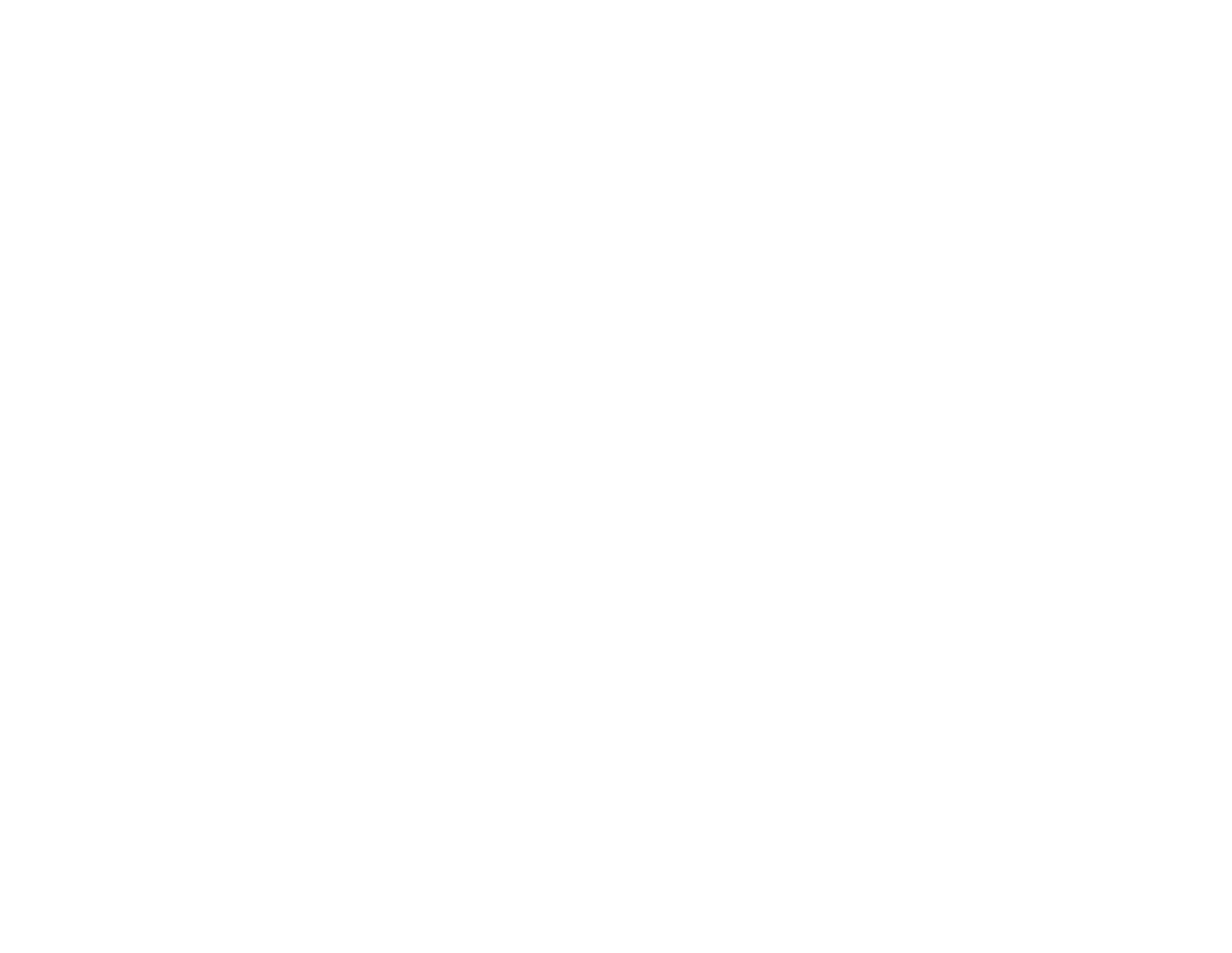|                    | <b>Licence Business Name</b>                                      | <b>Address</b>                                                | <b>Licence Type/Sub</b>         |                                 | <b>Phone</b>     |      | Fax                     |     |
|--------------------|-------------------------------------------------------------------|---------------------------------------------------------------|---------------------------------|---------------------------------|------------------|------|-------------------------|-----|
| 13 643716          | Rashpal's Blueberries                                             | 6388 No 5 Rd Richmond BC V6Y 2T9                              | Mercantile Use                  | Roadside Stand                  | (604) 273-4073   | Work |                         | Hom |
| 13 640733          | <b>Tristar Commercial Realty Ltd</b>                              | 5900 No 3 Rd Unit 408 Richmond BC V6X 3P7                     | Service Use                     |                                 | (604) 684-4722   |      | Work 19055295122        | Fax |
| 13 629934          | Zhuoda Yinghong (Canada)<br><b>Education &amp; Business Group</b> | 8100 Granville Ave Unit 520 Richmond BC V6Y 3T6               | Service Use                     |                                 | (604) 671-8371   |      | Work (604) 447-0772 Fax |     |
| 13 629473          | Hooker Craig Lum Group Ltd                                        | 4871 Shell Rd Unit 2215 Richmond BC V6X 3Z6                   | <b>Service Use</b>              |                                 | (778) 571-3038   | Work |                         | Hom |
| 13 643833          | Kraken Lab Company                                                | 7695 St Albans Rd Unit 31 Richmond BC V6Y 3W8                 | Service Use                     | Home Occupation                 | $(77)$ 824-2888  | Work |                         | Hom |
| <b>Issue Date:</b> |                                                                   | Thursday, 22 August 2013                                      |                                 |                                 |                  |      |                         |     |
| 13 643786          | Infinish Fashions                                                 | 6060 Minoru Blvd Unit 2210 Richmond BC V6Y 2V7                | Mercantile Use                  | <b>Retail Trading</b>           | (604) 370-3219   | Work |                         | Hom |
| 13 644704          | Liwang Plumbing & Heating Ltd                                     | 8220 Jones Rd Unit 413 Richmond BC V6Y 3Z7                    | Service Use                     | <b>Gas Contractor</b>           | (604) 771-5658   | Work |                         | Hom |
| 13 644701          | Liwang Plumbing & Heating Ltd                                     | 8220 Jones Rd Unit 413 Richmond BC V6Y 3Z7                    | Service Use                     | <b>Plumbing Contractor</b>      | (604) 771-5658   | Work |                         | Hom |
| 13 644683          | Digital Mantra                                                    | 7700 Francis Rd Unit 301 Richmond BC V6Y 1A2                  | Service Use                     | Home Occupation                 | (604) 446-5456   | Work |                         | Hom |
| 12 615744          | Parnus Global Trading Corp                                        | 11400 Twigg PI Unit 135 Richmond BC V6V 3C1                   | Mercantile Use                  | <b>Wholesale Trading</b>        | (604) 780-7224   |      | Work (604) 324-0420 Fax |     |
| 12 599001          | La Cachette Spa                                                   | 8240 Lansdowne Rd Unit 110 Richmond BC V6X 1B9                | Service Use                     |                                 | (604) 273-4422   | Work |                         | Hom |
| 13 644690          | <b>Jabber Cards</b>                                               | 5911 Alderbridge Way Richmond BC V6X 4C6                      | Mercantile Use                  | <b>Retail Trading</b>           | (360) 259-8855   | Work |                         | Hom |
| <b>Issue Date:</b> |                                                                   | Tuesday, 27 August 2013                                       |                                 |                                 |                  |      |                         |     |
| 13 644796          | W S Fire Protection Ltd                                           | 1338 HAMES CRES UNIT 56 COQUITLAM BC V3E 0J2                  | Service Use                     | <b>Sprinkler Contractor</b>     | (778) 808-6368   |      | Work (866) 473-1287 Fax |     |
| 13 644793          | Prestige Global Trading Company                                   | 4509 Fisher Crt Richmond BC V6X 3V4                           | Service Use                     | Home Occupation                 | (604) 616-0791   | Work |                         | Hom |
| 13 644885          | Amanda Morris Squamish<br>Gymnastics and Freestyle Art            | BOX 2332 1034 EDGEWATER CR SQUAMISH BC V8B<br>0 <sub>B6</sub> | Service Use                     |                                 | (604) 307-7815   |      | Work (604) 390-0114 Fax |     |
| 13 644876          | David Robinson                                                    | 4700 Francis Rd Unit 38 Richmond BC V7C 4V6                   | Service Use                     | <b>General Contractor</b>       | (604) 218-1529   | Work |                         | Hom |
| 13 643599          | Sandpiper Mechanical Ltd                                          | 19140 28 AVE UNIT 101 SURREY BC V3S 6M3                       | Service Use                     | <b>Plumbing Contractor</b>      | (604) 542-7100   | Work | (604) 542-7101 Fax      |     |
| 13 644810          | <b>Chinese Classical Cures Inc.</b>                               | 8711 Allison St Richmond BC V6Y 3H4                           | Service Use                     | Therapeutic Touch<br>Treatments | (604) 290-8328   | Work |                         | Hom |
| 13 644742          | Ironhorse Management Inc                                          | 19368 FRASER HWY SURREY BC V3S 6K6                            | Service Use                     | <b>General Contractor</b>       | (778) 246-0463   |      | Work (604) 530-0967 Fax |     |
| 13 643600          | Sandpiper Mechanical Ltd                                          | 19140 28 AVE UNIT 101 SURREY BC V3S 6M3                       | Service Use                     | <b>Gas Contractor</b>           | (604) 542-7100   |      | Work (604) 542-7101 Fax |     |
| <b>Issue Date:</b> |                                                                   | <b>Wednesday, 28 August 2013</b>                              |                                 |                                 |                  |      |                         |     |
| 13 644880          | Jagotang Construction Ltd                                         | 4711 Steveston Hwy Richmond BC V7E 2K4                        | Service Use                     | <b>General Contractor</b>       | (604) 889-9007   |      | Work (604) 303-0430 Fax |     |
| 13 643 646         | Dress Me Boutique                                                 | 4540 No 3 Rd Unit 1060 Richmond BC V6X 4E4                    | Service Use                     |                                 | (778) 889-7713   | Work |                         | Hom |
| 13 643 645         | Dress Me Boutique                                                 | 4540 No 3 Rd Unit 1060 Richmond BC V6X 4E4                    | Mercantile Use                  | <b>Retail Trading</b>           | (778) 889-7713   | Work |                         | Hom |
| 13 640911          | <b>Tangrace Decoration</b><br><b>Construction Ltd</b>             | 2531 Vauxhall PI Unit 2 Richmond BC V6V 1Z5                   | Industrial/Manufacturing<br>Use |                                 | (604) 447-3293   | Work |                         |     |
| 13 644893          | Minhua Ltd                                                        | 4185 KNIGHT ST VANCOUVER BC V5N 3M1                           | Service Use                     | <b>General Contractor</b>       | (604) 880-8313   | Work |                         | Hom |
| <b>Issue Date:</b> |                                                                   | Thursday, 29 August 2013                                      |                                 |                                 |                  |      |                         |     |
| 13 638522          | Kumon Math & Reading Centre<br>of Richmond - Garden City          | 8040 Garden City Rd Unit 150 Richmond BC V6Y 2N9              | Assembly Use Group 3            | <b>Education Institution</b>    | (604) 271-9881   | Work |                         | Hom |
| 13 644957          | Mainland Fireplaces Inc                                           | 8354 CASSELMAN CR MISSION BC V2V 6Z7                          | Service Use                     | <b>Gas Contractor</b>           | $(604)$ 366-8311 | Work |                         | Hom |
| 13 645058          | Pixel Office Inc                                                  | 3500 Francis Rd Richmond BC V7C 1J4                           | Service Use                     | Home Occupation                 | (604) 721-1024   | Work |                         | Hom |
| 13 645052          | Global Insolvency Recovery<br>Auctions Inc                        | 9260 Bridgeport Rd Richmond BC V6X 1S1                        | Mercantile Use                  | <b>Retail Trading</b>           | (778) 861-3464   | Work |                         | Hom |
| 13 645048          | Spin Mortgage Corp                                                | 6086 Russ Baker Way Unit 110 Richmond BC V7B 1B4              | Service Use                     |                                 | (604) 813-1697   |      | Work (604) 263-0079 Fax |     |
| 13 645047          | Vancouver Visual Arts Studio                                      | 9288 Keefer Ave Unit 32 Richmond BC V6Y 4K9                   | Service Use                     | Home Occupation                 | (604) 960-1551   | Work |                         | Hom |
| 13 645045          | Sweet Success 8888                                                | 8451 Westminster Hwy Unit 101 Richmond BC V6X 3E4             | Service Use                     | Home Occupation                 | (778) 929-2539   | Work |                         | Hom |
|                    | Tuesday, 20 October 2015                                          |                                                               | Page 37 of 54                   |                                 |                  |      |                         |     |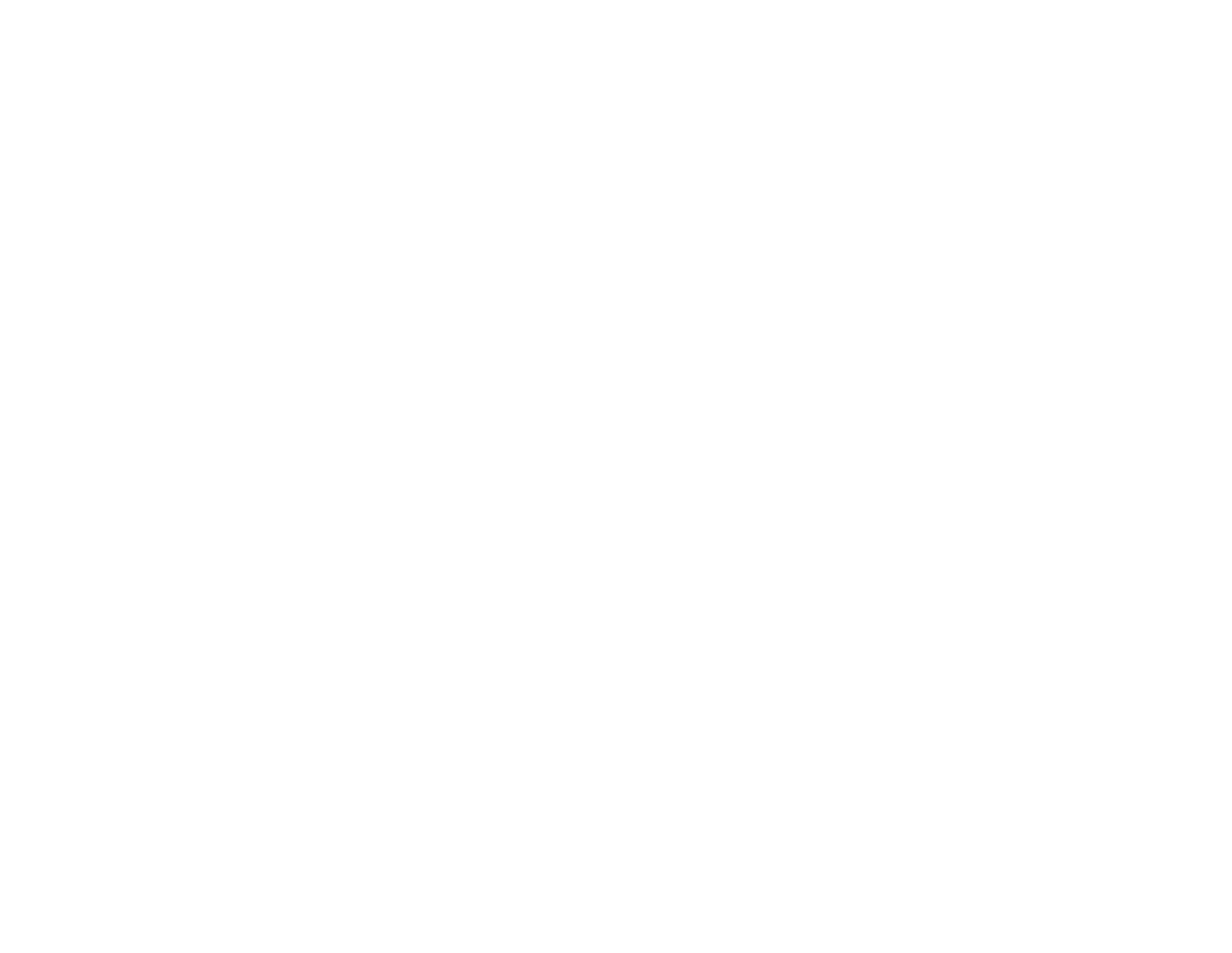|                    | Licence Business Name                                         | <b>Address</b>                                      | <b>Licence Type/Sub</b>         |                                            | <b>Phone</b>   |      | Fax                     |      |
|--------------------|---------------------------------------------------------------|-----------------------------------------------------|---------------------------------|--------------------------------------------|----------------|------|-------------------------|------|
| 13 644891          | <b>Eduventures Educational Tours</b><br><b>And Services</b>   | 8788 McKim Way Unit 3260 Richmond BC V6X 4E2        | Service Use                     |                                            | (604) 200-7700 |      | Work (604) 200-7733 Fax |      |
| 10 524971          | Campus Computers (Victoria) Ltd                               | 13982 Cambie Rd Unit 133 Richmond BC V6V 2K2        | Mercantile Use                  | Wholesale Trading                          | (604) 278-9190 |      | Work (604) 278-9120 Fax |      |
| 13 643172          | Crest & Crown Boutique Ltd                                    | 3779 Sexsmith Rd Unit 2128 Richmond BC V6X 3Z9      | Service Use                     |                                            | (604) 270-9005 | Work |                         | Hom  |
| 13 643 681         | Chado Tea House Ltd                                           | 12820 Clarke PI Unit 160 Richmond BC V6V 2H1        | Mercantile Use                  | <b>Wholesale Trading</b>                   | (604) 637-9741 | Work |                         | Hom  |
| 13 629974          | Arisun International Trade Inc                                | 11500 Bridgeport Rd Unit 103 Richmond BC V6X 1T2    | Mercantile Use                  | <b>Wholesale Trading</b>                   | (604) 279-8669 |      | Work (604) 295-8689 Fax |      |
| 13 644955          | <b>Richtown Construction Ltd</b>                              | 7111 Lynnwood Dr Unit 14 Richmond BC V7C 5S9        | Service Use                     | <b>General Contractor</b>                  | (604) 600-6468 | Work |                         | Hom  |
| <b>Issue Date:</b> |                                                               | Friday, 30 August 2013                              |                                 |                                            |                |      |                         |      |
|                    | 13 645160 ABN Builders Ltd                                    | 41908 MAPLE LANE CHILLIWACK BC V2R 5G9              | Service Use                     | <b>General Contractor</b>                  | (604) 823-6719 |      | Work (604) 823-6749 Fax |      |
| <b>Issue Date:</b> |                                                               | Tuesday, 03 September 2013                          |                                 |                                            |                |      |                         |      |
| 13 645226          | <b>Fourway Designs Ltd</b>                                    | 7479 McCallan Rd Richmond BC V7C 2H6                | Service Use                     | <b>General Contractor</b>                  | (604) 790-4120 |      | Work (604) 909-5220 Fax |      |
| 13 645227          | <b>Coquitlam Construction Company</b><br>Ltd                  | 10080 132ND ST UNIT 314 SURREY BC V3T 5V3           | Service Use                     | <b>General Contractor</b>                  | (778) 322-2286 | Work |                         | Hom  |
| 13 645223          | Seangra International Holdings<br>Ltd                         | 8180 Lansdowne Rd Unit 405 Richmond BC V6X 0A1      | Service Use                     | Home Occupation                            | (778) 319-2918 | Work |                         | Hom  |
| 13 645203          | J & J Renovation Mart                                         | 5155 WATLING ST UNIT 115 BURNABY BC V5J 1W8         | Service Use                     | <b>General Contractor</b>                  | (778) 653-6518 | Work |                         | Hom  |
| 13 645180          | Raven Green Sustainable &<br>Renewable Management Corp        | 4126 Garden City Rd Richmond BC V6X 2K1             | Service Use                     | Home Occupation                            | (604) 821-6681 |      | Work (604) 370-1141 Fax |      |
| 09 467372          | DreamCast Design And<br><b>Production Ltd</b>                 | 2200 Vauxhall PI Richmond BC V6V 1Z9                | Industrial/Manufacturing<br>Use |                                            | (604) 278-4939 |      | Work (604) 278-4939 Fax |      |
| <b>Issue Date:</b> | 'ednesday, 04 September 2013                                  |                                                     |                                 |                                            |                |      |                         |      |
| 13 645288          | New World Electrical Ltd                                      | 12502 CARLTON ST MAPLE RIDGE BC V4R 2L3             | Service Use                     | <b>Electrical Contractor</b>               | (604) 477-1744 | Work |                         | Hom  |
| 13 644998          | <b>Hair Creation</b>                                          | 4140 No 3 Rd Unit 140 Richmond BC V6X 2C2           | Service Use                     |                                            | (778) 889-0899 | Work |                         | Hom  |
| 13 645051          | 007 Auto Sales Inc                                            | 21320 Westminster Hwy Unit 2128 Richmond BC V6V 2X5 | Mercantile Use                  | <b>Automobile Dealer</b>                   | (778) 881-7899 |      | Work (604) 737-0793 Fax |      |
| 13 645272          | <b>BTT Exteriors Limited</b>                                  | 3672 TANNER ST VANCOUVER BC V5R 5P6                 | Service Use                     | <b>General Contractor</b>                  | (778) 228-6477 | Work |                         | Hom  |
| 11 592455          | Auto West BMW                                                 | 4771 Vanguard Rd Unit 100 Richmond BC V6X 2P7       | Service Use                     |                                            | (604) 273-2217 |      | Work (604) 273-9663 Fax |      |
| <b>Issue Date:</b> | Thursday, 05 September 2013                                   |                                                     |                                 |                                            |                |      |                         |      |
| 13 645329          | Sodexo Cafe                                                   | 8771 Lansdowne Rd Richmond BC V6X 3V8               | Assembly Use Group 1            | Food Service<br>Establishment              | (604) 599-2689 | Work |                         | Hom  |
| 13 645316          | Golden Fleece Development Ltd                                 | 230 SALTER ST UNIT 28 NEW WESTMINSTER BC V3M<br>0G1 | Service Use                     | Mobile Vendor -<br><b>Private Property</b> | (778) 889-9535 | Work |                         | Hom  |
| 13 645209          | Golden Rain International<br><b>Investment Consulting Inc</b> | 5811 Cooney Rd Unit 305 Richmond BC V6X 3M1         | Service Use                     |                                            | (604) 330-7727 | Work |                         | Hom  |
| 13 645303          | Horizonstar Holding Corporation                               | 4974 KINGSWAY AVE UNIT 1139 BURNABY BC V5H<br>4M9   | Service Use                     | <b>General Contractor</b>                  | (778) 834-2598 | Work |                         | Hom  |
| 13 645297          | Orca Supply Corporation                                       | 10920 Anahim Dr Richmond BC V7A 3C5                 | Service Use                     | Home Occupation                            | (778) 998-4994 |      | Work (604) 559-9005 Fax |      |
| 13 645224          | Mainland Sleep Diagnostics Ltd                                | 6071 Gilbert Rd Richmond BC V7C 3V3                 | Service Use                     |                                            | (604) 370-6775 |      | Work (604) 370-6774 Fax |      |
| 13 645181          | Ada - Yiman Inc                                               | 8171 Ackroyd Rd Unit 6045 Richmond BC V6X 3K1       | Service Use                     |                                            | (604) 303-6748 | Work |                         | Hom  |
| 13 645142          | Hope Mining Corp                                              | 12520 Horseshoe Way Unit 118 Richmond BC V7A 5K3    | Service Use                     |                                            | (604) 277-5556 |      | Work (604) 275-2203 Fax |      |
| 13 644702          | <b>Aeternusoft Software Solutions</b><br>Inc                  | 11871 Horseshoe Way Unit 1131 Richmond BC V7A 5H5   | Service Use                     |                                            | (778) 838-1125 | Work |                         | Hom  |
| 13 643354          | Onyx Projects Ltd                                             | 13560 Maycrest Way Unit 2105 Richmond BC V6V 2W9    | Service Use                     | <b>General Contractor</b>                  | (604) 279-8814 |      | Work (604) 279-8975 Fax |      |
| 11 584673          | Fo Zhe Buddhist Philosphy<br>Bookshop Inc                     | 8788 McKim Way Unit 1115 Richmond BC V6X 4E2        | Mercantile Use                  | <b>Retail Trading</b>                      | (604) 325-8978 | Work |                         | Cell |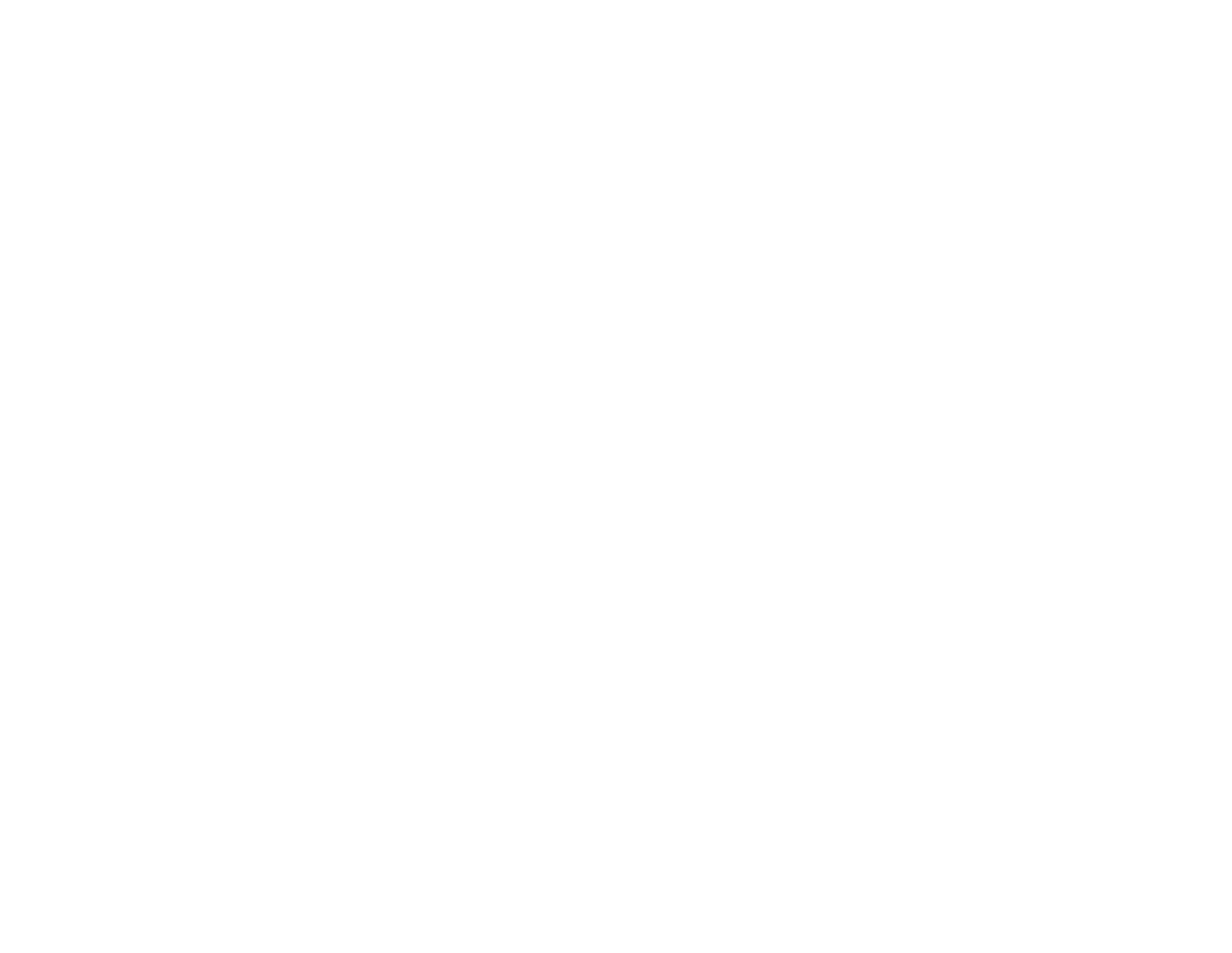|                    | <b>Licence Business Name</b>                               | <b>Address</b>                                                             | <b>Licence Type/Sub</b>         |                              | <b>Phone</b>     |      | Fax                     |     |
|--------------------|------------------------------------------------------------|----------------------------------------------------------------------------|---------------------------------|------------------------------|------------------|------|-------------------------|-----|
| 13 645202          | <b>Goldmond Financial Services Ltd</b>                     | 4000 No 3 Rd Unit 5180 Richmond BC V6X 0J8                                 | Service Use                     |                              | (604) 303-7085   |      | Work (604) 303-7086 Fax |     |
| 13 641094          | Gavin Lee                                                  | 11300 No 5 Rd Unit 140 Richmond BC V7A 5J7                                 | Service Use                     |                              | (604) 275-7333   | Work |                         | Hom |
| <b>Issue Date:</b> |                                                            | Friday, 06 September 2013                                                  |                                 |                              |                  |      |                         |     |
| 13 645301          | Captain Belo The Master of<br><b>Quality Seafood</b>       | 6020 Steveston Hwy Richmond BC V7E 2K8                                     | Mercantile Use                  | <b>Retail Trading</b>        | (604) 317-7711   | Work |                         | Hom |
| <b>Issue Date:</b> |                                                            | Monday, 09 September 2013                                                  |                                 |                              |                  |      |                         |     |
| 13 645340          | Pritpal Randhawa                                           | 7411 Francis Rd Richmond BC V6Y 1A1                                        | Service Use                     | <b>General Contractor</b>    | (604) 779-6360   |      | Work (604) 447-1684 Fax |     |
| 13 645417          | Adapt Plumbing & Heating Ltd                               | 1315 7TH AVE UNIT 306 NEW WESTMINSTER BC V3M<br>2J9                        | Service Use                     | <b>Plumbing Contractor</b>   | (778) 227-4915   | Work |                         | Hom |
| 13 645277          | <b>Goodwill Fashion Boutique</b>                           | 3779 Sexsmith Rd Unit 1161 Richmond BC V6X 3Z9                             | Mercantile Use                  | <b>Retail Trading</b>        | $(604)$ 370-6660 | Work |                         | Hom |
| 13 643170          | Max Chess Academy Ltd                                      | 8700 McKim Way Unit 3108 Richmond BC V6X 4A5                               | Assembly Use Group 3            | <b>Education Institution</b> | (604) 568-3283   | Work |                         | Hom |
| 13 645493          | <b>Vancouver Delivery Services</b>                         | 6531 Swift Ave Richmond BC V7E 4G9                                         | Service Use                     | Home Occupation              | (604) 273-8888   | Work |                         | Hom |
| <b>Issue Date:</b> |                                                            | Tuesday, 10 September 2013                                                 |                                 |                              |                  |      |                         |     |
| 13 639342          | Consulting Inc.                                            | Kayla and Richard Education and 8833 Odlin Cr Unit 200 Richmond BC V6X 3Z7 | Assembly Use Group 3            | <b>Education Institution</b> | (778) 863-3201   | Work |                         | Hom |
| 13 639354          | <b>Canadian Mercantile Enterprises</b><br>Ltd              | 7080 River Rd Unit 108 Richmond BC V6X 1X5                                 | Service Use                     |                              | (604) 233-0003   |      | Work (604) 233-0900 Fax |     |
| 13 645520          | Davis & William Architectural<br>Photography               | 8471 Carmel Rd Richmond BC V7C 3R4                                         | Service Use                     | Home Occupation              | (604) 447-4389   | Work |                         | Hom |
| 13 645567          | F M Janitorial Services                                    | 8351 Bennett Rd Unit 107 Richmond BC V6Y 1N4                               | Service Use                     | Home Occupation              | (778) 839-5587   | Work |                         | Hom |
| 13 645584          | Jack's Pack Daytime Dog Fun                                | 8770 GRANVILLE ST UNIT 315 VANCOUVER BC V6P<br>5A7                         | Service Use                     |                              | (604) 565-4249   | Work |                         | Hom |
| <b>Issue Date:</b> | Thursday, 12 September 2013                                |                                                                            |                                 |                              |                  |      |                         |     |
| 13 645479          | Jenny Liu's Classroom                                      | 8700 McKim Way Unit 2203 Richmond BC V6X 4A5                               | Service Use                     |                              | (604) 375-0629   | Work |                         | Hom |
| 13 645 644         | <b>Shandong Enterprises</b>                                | 7300 Ledway Rd Unit 12 Richmond BC V7C 4N9                                 | Service Use                     | Home Occupation              | (604) 278-0443   | Work |                         | Hom |
| 13 645632          | West Coast Pet Shop                                        | 6300 Alder St Unit 42 Richmond BC V6Y 4G5                                  | Service Use                     | Home Occupation              | (604) 780-3261   | Work |                         | Hom |
| 13 645630          | <b>Dexter Consultants</b>                                  | 229 TOWNSEND PL NEW WESTMINSTER BC V3L 1L4                                 | Service Use                     | <b>General Contractor</b>    | (604) 315-3160   | Work |                         | Hom |
| 13 645646          | Vancouver Bathroom Renovation                              | 920 LINTON ST UNIT 68 NORTH VANCOUVER BC V7H<br>2A <sub>5</sub>            | Service Use                     | <b>Plumbing Contractor</b>   | (604) 987-3499   | Work |                         | Hom |
| 13 643 662         | Unigifts Ltd                                               | 13986 Cambie Rd Unit 288 Richmond BC V6V 2K3                               | Industrial/Manufacturing<br>Use |                              | (604) 370-5553   |      | Work (604) 370-5554 Hom |     |
| 13 643583          | Y & C Accounting Inc                                       | 4871 Shell Rd Unit 2105 Richmond BC V6X 3Z6                                | Assembly Use Group 3            | <b>Education Institution</b> | (604) 370-6000   |      | Work (604) 288-7990 Fax |     |
| 13 643184          | Azure Auto Gallery Inc                                     | 8651 Beckwith Rd Richmond BC V6X 1V4                                       | Service Use                     |                              | (604) 232-9873   |      | Work (604) 232-9874 Fax |     |
|                    | 13 645622 Hapa Landscape Architecture<br>Collaborative Inc | 375 5TH AVE UNIT 403 VANCOUVER BC V5Y 1J6                                  | Service Use                     | <b>General Contractor</b>    | (604) 909-4150   | Work |                         | Hom |
| 13 645608          | <b>Mainland Ventures Corp</b>                              | 6291 Nicolle PI Richmond BC V7C 4V7                                        | Service Use                     | <b>General Contractor</b>    | (604) 789-6592   | Work |                         | Hom |
| <b>Issue Date:</b> |                                                            | Friday, 13 September 2013                                                  |                                 |                              |                  |      |                         |     |
| 13 645767          | <b>LHL Enterprises Ltd</b>                                 | 6320 SUNWOOD DR DELTA BC V4E 3E3                                           | Service Use                     | <b>General Contractor</b>    | (778) 859-6168   |      | Work (604) 590-1821 Fax |     |
| 13 645771          | Success Electric 2000 Ltd                                  | 10427 125B ST SURREY BC V3V 5A8                                            | Service Use                     | <b>Electrical Contractor</b> | $(604)$ 551-0812 | Work |                         | Hom |
| 13 645766          | Tming Home Design Ltd                                      | 9491 No 3 Rd Richmond BC V7A 1W2                                           | Service Use                     | <b>General Contractor</b>    | (604) 837-2119   | Work |                         | Hom |
| 13 645753          |                                                            | Standard International Trading Inc 8691 Calder Rd Richmond BC V7C 4B9      | Service Use                     | Home Occupation              | (778) 938-7389   | Work |                         | Hom |
| 13 645715          | S L G Contracting                                          | 2388 BARON RD UNIT 301 KELOWNA BC V1X 6X4                                  | Service Use                     | <b>General Contractor</b>    | (250) 575-7158   | Work |                         | Hom |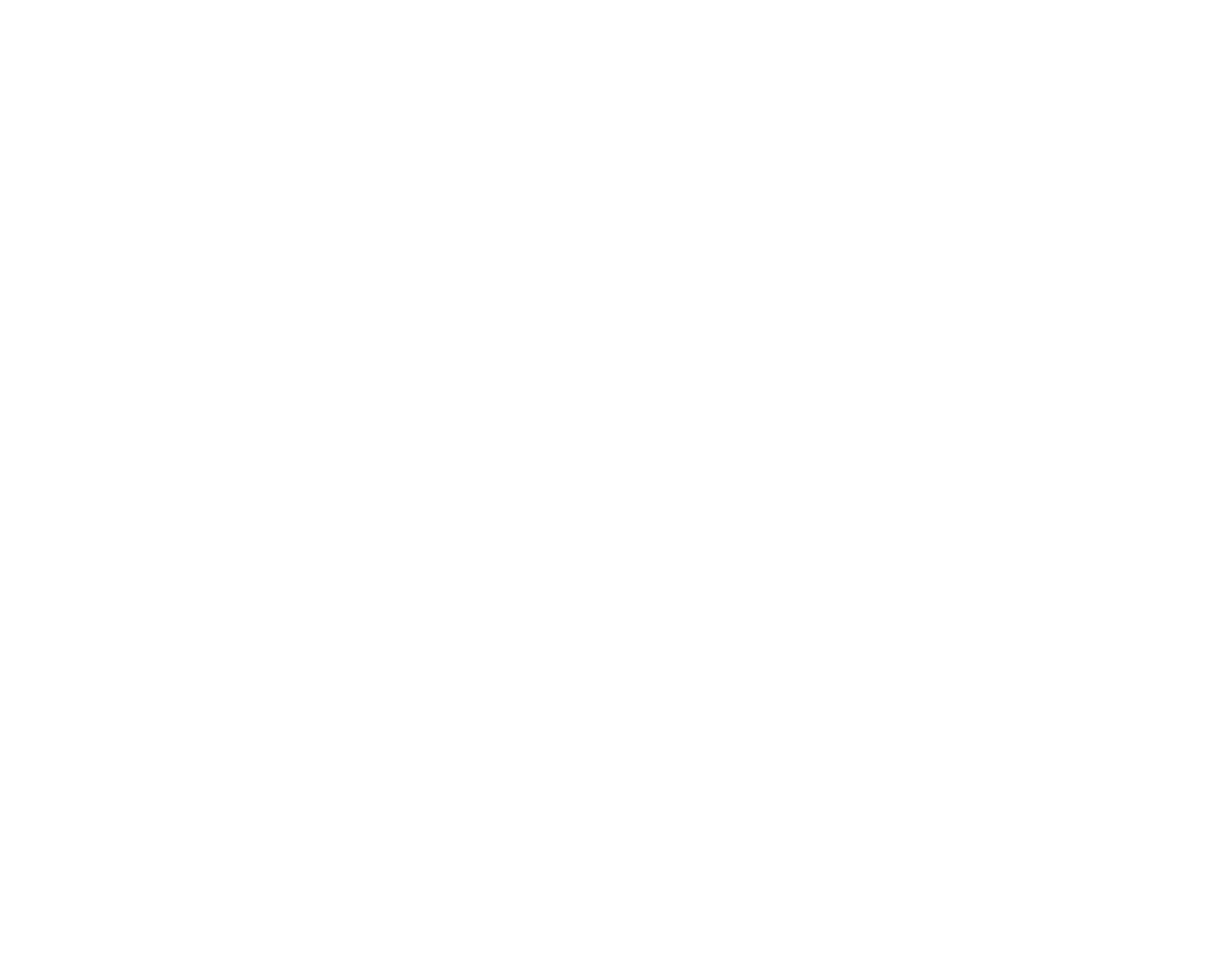|                    | Licence Business Name                                 | <b>Address</b>                                     | <b>Licence Type/Sub</b> |                              | <b>Phone</b>     |      | Fax                     |            |
|--------------------|-------------------------------------------------------|----------------------------------------------------|-------------------------|------------------------------|------------------|------|-------------------------|------------|
| 13 640875          | Schenker of Canada Limited                            | 6900 Graybar Rd Unit 3230 Richmond BC V6W 0A5      | Service Use             |                              | (604) 238-2600   | Work |                         | <b>Hom</b> |
| 12 612371          | <b>Storm Guard Water Treatments</b><br>Inc            | 1080 Page St Richmond BC V6V 2Y3                   | Service Use             | <b>General Contractor</b>    | (604) 324-0089   | Work | (604) 324-0086 Fax      |            |
| 13 645776          | Visual-Mind Yoga                                      | 8120 General Currie Rd Unit 11 Richmond BC V6Y 3V8 | Service Use             | Home Occupation              | (604) 783-1907   | Work |                         | Hom        |
| <b>Issue Date:</b> |                                                       | Tuesday, 17 September 2013                         |                         |                              |                  |      |                         |            |
| 12 612306          | Prima Classe                                          | 6081 No 3 Rd Unit 1500 Richmond BC V6Y 2B2         | Service Use             |                              | (604) 713-8611   |      | Work (604) 282-6044 Fax |            |
| 13 645846          | Northern Terriory Management<br>Ltd                   | 8451 Pigott Rd Richmond BC V7A 2C3                 | Service Use             | Home Occupation              | (604) 725-7887   | Work |                         | Hom        |
| 13 645878          | Staples Landscaping                                   | 3870 UNION ST BURNABY BC V5C 2W5                   | Service Use             | <b>General Contractor</b>    | (604) 240-0123   | Work |                         | Hom        |
| 13 645881          | Patootie                                              | 8491 Blundell Rd Unit 2 Richmond BC V6Y 1K2        | Service Use             | Home Occupation              | (604) 880-1793   | Work |                         | Hom        |
| 13 645875          | Infinitec Integration Systems                         | 3111 Corvette Way Unit 1301 Richmond BC V6X 0E2    | Service Use             | <b>General Contractor</b>    | (604) 728-3135   | Work |                         | Hom        |
| 13 645865          | <b>Green Star Ent Ltd</b>                             | 6576 129 A ST SURREY BC V3W 7H4                    | Service Use             | <b>General Contractor</b>    | (604) 591-3908   |      | Work (604) 591-3908 Fax |            |
| 13 645864          | Global Insight Education<br>Consulting                | 6171 Danube Rd Richmond BC V7C 3H8                 | Service Use             | Home Occupation              | (604) 271-0968   | Work |                         | Hom        |
| 13 645852          | Proactive Hazmat &<br>Environmental Ltd               | 9295 198 ST UNIT 101 LANGLEY BC V1M 3J9            | Service Use             | <b>General Contractor</b>    | (778) 298-2268   |      | Work (778) 298-2269 Fax |            |
| 13 645851          | <b>Entech Environmental</b><br><b>Consultants Ltd</b> | 3187 THOMPSON PL WEST VANCOUVER BC V7V 3E3         | Service Use             |                              | (604) 921-1932   |      | Work (604) 921-1934 Fax |            |
| 13 645814          | <b>Link Electrical Ltd</b>                            | 11811 Aztec St Richmond BC V6X 1H9                 | Service Use             | <b>Electrical Contractor</b> | (604) 275-1482   | Work |                         | Hom        |
| 13 645805          | Tremco Canada                                         | 215 WICKSTEED AVE TORONTO BC M4H 1G7               | Service Use             | <b>General Contractor</b>    | (416) 421-3300   | Work |                         |            |
| 13 645802          | <b>TigerLily Doula Services</b>                       | 7531 Minoru Blvd Unit 320 Richmond BC V6Y 1Z3      | Service Use             | Home Occupation              | (778) 228-4419   | Work |                         | <b>Hom</b> |
| 13 644676          | Riverside Garden B & B                                | 4671 Tilton Rd Richmond BC V7C 1K6                 | <b>Residential Use</b>  | Bed & Breakfast              | (604) 284-1183   |      | Work (604) 279-6884     | Hom        |
| 13 643510          | Settler GE                                            | 4540 No 3 Rd Unit 1450 Richmond BC V6X 4E4         | Mercantile Use          | <b>Retail Trading</b>        | (778) 668-9315   | Work |                         | Hom        |
| 13 641181          | <b>NHF Leather</b>                                    | 12551 Vickers Way Unit 150 Richmond BC V6V 2N4     | Mercantile Use          | <b>Wholesale Trading</b>     | (604) 370-5228   |      | Work (604) 370-5229 Fax |            |
| 13 642704          | Terramari Enterprises Ltd                             | 12811 Rowan PI Unit 2130 Richmond BC V6V 2S6       | Service Use             |                              | (604) 559-6918   |      | Work (604) 559-6918 Fax |            |
| 13 645843          | Kwok Pui Ling (Registered Dental<br>Hygienist)        | 4471 Deerfield Cr Richmond BC V6C 2Y4              | Service Use             | Home Occupation              | (604) 838-3623   | Work |                         | Hom        |
| <b>Issue Date:</b> | Thursday, 19 September 2013                           |                                                    |                         |                              |                  |      |                         |            |
| 13 645293          | Beauty Lounge Vancouver                               | 6291 Maple Rd Richmond BC V7E 1G4                  | Service Use             | Home Occupation              | (778) 892-1408   | Work |                         | <b>Hom</b> |
| 13 645973          | ISL Engineering and Land<br>Services                  | 20338 65 AVE UNIT 301 LANGLEY BC V2Y 2X3           | Service Use             |                              | (604) 530-2288   |      | Work (604) 530-1132 Fax |            |
| 13 645964          | Wesco Glass Inc                                       | 255 NEWPORT DR UNIT 199 PORT MOODY BC V3H<br>5H1   | Service Use             | <b>General Contractor</b>    | (778) 686-5855   | Work |                         | Hom        |
| 13 645941          | Feng Qian Construction                                | 8331 Cantley Rd Richmond BC V7C 3R8                | Service Use             | <b>General Contractor</b>    | (604) 438-9562   | Work |                         | <b>Hom</b> |
| 13 645929          | Raymond & Jessie Photography                          | 6331 No 1 Rd Unit 28 Richmond BC V7C 1T4           | Service Use             | Home Occupation              | (778) 881-1909   | Work |                         | Hom        |
|                    | 13 645913 Institute of Chinese Calligraphy            | 7240 Moffatt Rd Unit 22 Richmond BC V6Y 3N7        | Service Use             | Home Occupation              | (604) 272-0096   | Work |                         | Hom        |
| 13 645818          | Y W Trading Corp                                      | 6081 No 3 Rd Unit 602 Richmond BC V6Y 2B2          | Service Use             |                              | $(604)$ 808-5013 | Work |                         | Hom        |
| 13 645575          | Springtree Montessori Learning<br>Centre Ltd          | 8181 Cambie Rd Unit 6620 Richmond BC V6X 3X9       | Assembly Use Group 3    | <b>Education Institution</b> | (778) 885-6651   | Work |                         | Hom        |
| 13 643587          | Quantum Fine Arts Inc                                 | 8181 Cambie Rd Unit 6620 Richmond BC V6X 3X9       | Assembly Use Group 3    | <b>Education Institution</b> | (604) 279-6889   | Work |                         | Hom        |
| 13 641284          | JP Creative Concepts Ltd                              | 22091 Fraserwood Way Unit 2000 Richmond BC V6W 1J5 | Service Use             |                              | (604) 724-5696   | Work |                         | Hom        |
| 13 645754          | Eleven Food Group                                     | 10991 Shellbridge Way Unit 100 Richmond BC V6X 3C6 | Service Use             |                              | (604) 668-5843   |      | Work (604) 668-5969 Fax |            |
| <b>Issue Date:</b> |                                                       | <b>Monday, 23 September 2013</b>                   |                         |                              |                  |      |                         |            |
| 13 646046          | December Media                                        | 8640 Rosemary Ave Richmond BC V7A 2K9              | Service Use             | Home Occupation              | (604) 271-1316   | Work |                         | Hom        |
|                    | Tuesday, 20 October 2015                              |                                                    | Page 40 of 54           |                              |                  |      |                         |            |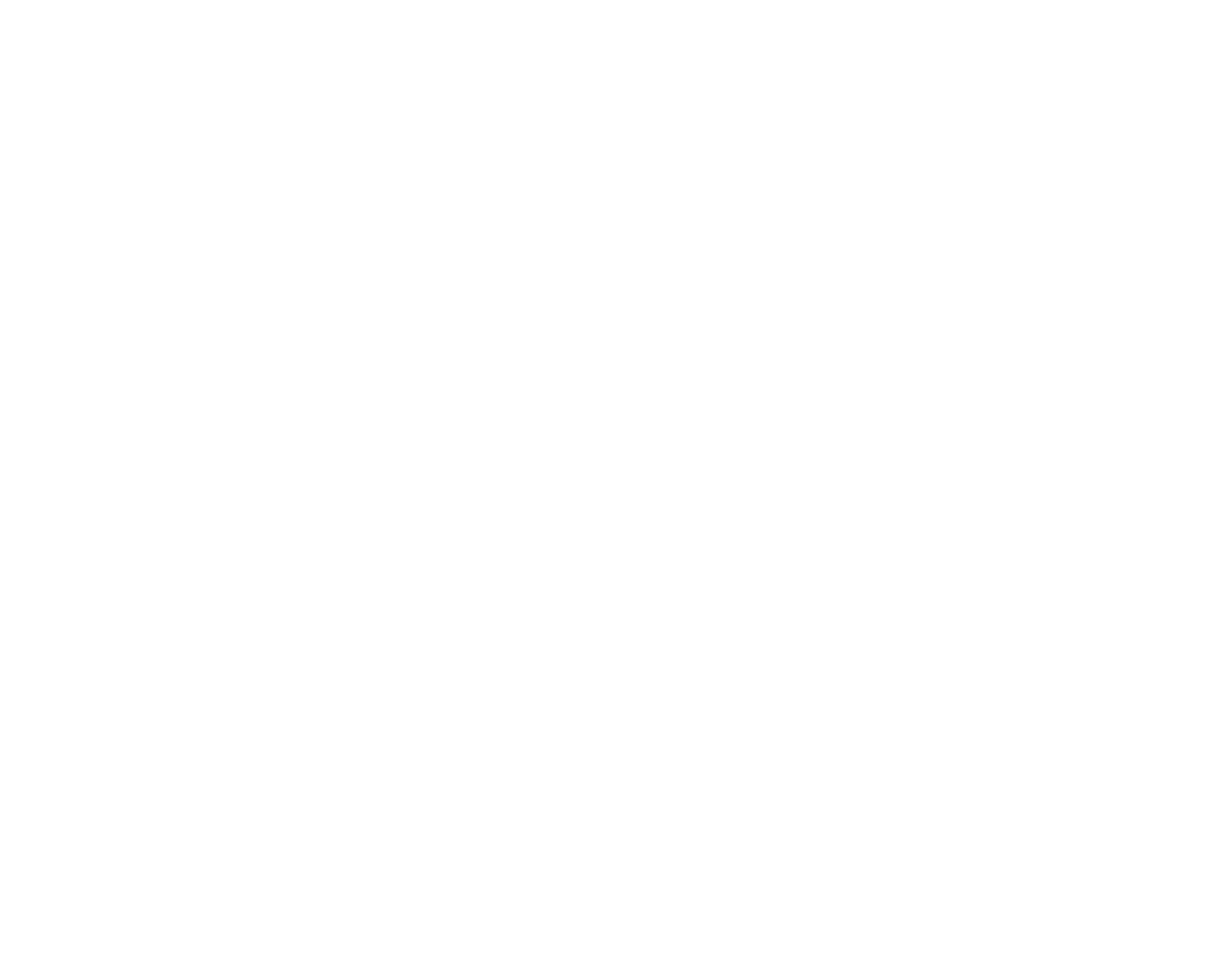|                    | <b>Licence Business Name</b>                                                 | <b>Address</b>                                                   | <b>Licence Type/Sub</b>         |                                        | <b>Phone</b>     |      | Fax                     |            |
|--------------------|------------------------------------------------------------------------------|------------------------------------------------------------------|---------------------------------|----------------------------------------|------------------|------|-------------------------|------------|
| 13 646044          | Wydon General Contracting Inc                                                | 7293 Moffatt Rd Unit 338 Richmond BC V6Y 3E4                     | Service Use                     | <b>General Contractor</b>              | (604) 227-2911   | Work |                         | <b>Hom</b> |
| 13 646129          | PDC Solutions Canada Ltd                                                     | 2 BLOOR ST W UNIT 2120 TORONTO ON M4W 3E2                        | Service Use                     |                                        | (778) 919-2425   | Work |                         | Hom        |
| 13 646113          | 1158 Disposal Service Ltd                                                    | 6088 WILLINGTON AVE UNIT 2502 BURNABY BC V5H<br>4V2              | Service Use                     | <b>General Contractor</b>              | (604) 644-1158   | Work |                         | Hom        |
| 13 641192          | <b>New Century Cabinets</b>                                                  | 12800 Bathgate Way Unit 1 Richmond BC V6V 1Z4                    | Industrial/Manufacturing<br>Use |                                        | (604) 278-8596   |      | Work (604) 278-8515 Fax |            |
| 13 643920          | Real Estate Investment Marketing                                             | 8580 Cambie Rd Unit 207 Richmond BC V6X 4J8                      | Service Use                     |                                        | (604) 808-6830   | Work |                         | Hom        |
| 13 643771          | Sea & Sky Travel                                                             | 3700 No 3 Rd Unit 2045 Richmond BC V6X 3X2                       | Service Use                     | <b>Travel Agency</b>                   | (604) 628-6868   |      | Work (604) 628-6870 Fax |            |
| 13 642904          | European Food Group Inc                                                      | 8211 Sea Island Way Richmond BC V6X 2W3                          | Service Use                     |                                        | (778) 926-5002   | Work |                         | Hom        |
| 13 64 60 61        | Cozzi LY Development Ltd                                                     | 6491 Livingstone PI Richmond BC V7C 5N1                          | Service Use                     | <b>General Contractor</b>              | (778) 862-2078   | Work |                         | Hom        |
| 13 646043          | Northwest Mechanical                                                         | 4010 1ST AVE FLOOR 2 BURNABY BC V5C 3W4                          | Service Use                     | <b>Plumbing Contractor</b>             | (604) 253-0099   |      | Work (604) 568-9210 Fax |            |
| <b>Issue Date:</b> |                                                                              | Tuesday, 24 September 2013                                       |                                 |                                        |                  |      |                         |            |
| 13 646160          | Oculax Enterprises (Canada) Inc                                              | 10160 Fundy Dr Richmond BC V7E 5M7                               | Service Use                     | Home Occupation                        | (604) 278-3387   | Work |                         | Hom        |
| 13 64 61 61        | 1158 Disposal Service Ltd                                                    | 6088 WILLINGTON AVE UNIT 2502 BURNABY BC V5H<br>4V <sub>2</sub>  | Service Use                     |                                        | (604) 644-1158   | Work |                         | Hom        |
| 13 646180          | Dialog BC Architecture<br><b>Engineering Interior Design</b><br>Planning Inc | 611 ALEXANDER ST UNIT 406 VANCOUVER BC V6A<br>1E1                | Service Use                     |                                        | $(604)$ 255-1169 |      | Work (604) 255-1790 Fax |            |
| <b>Issue Date:</b> | 'ednesday, 25 September 2013                                                 |                                                                  |                                 |                                        |                  |      |                         |            |
| 13 646219          | Tao's Construction Ltd                                                       | 7311 Bates Rd Richmond BC V7A 1C8                                | Service Use                     | <b>General Contractor</b>              | (778) 862-1526   | Work |                         | Hom        |
| 13 646243          | <b>Opus DaytonKnight Consultants</b><br>Ltd                                  | 889 HARBOURSIDE DR UNIT 210 NORTH VANCOUVER<br><b>BC V7P 3S1</b> | Service Use                     | <b>General Contractor</b>              | (604) 990-4800   |      | Work (604) 990-4805 Fax |            |
| 13 646235          | Unified Systems Inc                                                          | 1515 BROADWAY ST UNIT 308 PORT COQUITLAM BC<br>V3C 6M2           | Service Use                     | <b>General Contractor</b>              | (604) 945-0222   |      | Work (604) 945-0200 Fax |            |
| 13 646232          | <b>BAM Fabrications</b>                                                      | 7400 Railway Ave Richmond BC V7C 3J9                             | Service Use                     | Home Occupation                        | (604) 355-1171   | Hom  |                         | Hom        |
| 13 646214          | Dynamic Plumbing & Heating Inc                                               | 3880 Westminster Hwy Unit 94 Richmond BC V7C 5S1                 | Service Use                     | <b>Plumbing Contractor</b>             | (778) 389-8889   | Work |                         | Hom        |
| 13 646204          | William Wong                                                                 | 5525 W BOULEVARD UNIT 118 VANCOUVER BC V6M<br>3W <sub>6</sub>    | Service Use                     | <b>General Contractor</b>              | (778) 999-3909   | Work |                         | Hom        |
| 13 646203          | Prestige Outdoor Living & Patios<br>Ltd                                      | 5040 Blundell Rd Richmond BC V7C 1H4                             | Service Use                     | <b>General Contractor</b>              | (604) 306-9572   | Work |                         | Hom        |
| 13 646233          | Shaka Production Inc.                                                        | 1752 E 3RD AVE VANCOUVER BC V5N 1H2                              | Service Use                     |                                        | (604) 644-4841   | Work |                         | Hom        |
| <b>Issue Date:</b> | Thursday, 26 September 2013                                                  |                                                                  |                                 |                                        |                  |      |                         |            |
| 13 646239          | <b>UPICK Mobile Detailing</b>                                                | 3051 Airey Dr Unit 317 Richmond BC V6X 3X6                       | Service Use                     | Home Occupation                        | (604) 370-3840   | Work |                         | Hom        |
| 13 646241          | PD Plumbing & Heating Ltd                                                    | 7310 146 ST ST SURREY BC V38 8Z7                                 | Service Use                     | <b>Plumbing Contractor</b>             | (778) 927-0343   | Work |                         | Hom        |
| 13 647004          | <b>Hughes Condon Marler Architects</b>                                       | 1508 WEST 2ND AVE UNIT 300 VANCOUVER BC V6J<br>1H <sub>2</sub>   | Service Use                     |                                        | (604) 732-6620   | Work |                         | Hom        |
| <b>Issue Date:</b> |                                                                              | Friday, 27 September 2013                                        |                                 |                                        |                  |      |                         |            |
| 13 64 6998         | Light Up Life                                                                | 8400 Cook Rd Unit 21 Richmond BC V6Y 1V5                         | Service Use                     | Home Occupation                        | (778) 862-8030   | Work |                         | Hom        |
| 13 646141          | Virgin Mobile                                                                | 4151 Haze bridge Way 2 Richmond BC V6X 4J7                       | Mercantile Use                  | <b>Retail Trading</b>                  | (604) 232-0202   | Work |                         | Hom        |
| 13 647059          | Select Mechanical Ltd                                                        | 11664 196A ST PITT MEADOWS BC V3Y 1P6                            | Service Use                     | <b>Plumbing Contractor</b>             | (604) 728-5544   |      | Work (604) 465-5941     | Fax        |
| 13 647055          | Angel ka Heikkila-Sawan                                                      | 22175 Garratt Dr Richmond BC V6V 2P4                             | Service Use                     | <b>Therapeutic Touch</b><br>Treatments | (604) 996-5012   | Work |                         | Hom        |
| 13 647043          | JLG Homes Ltd                                                                | 7896 123A ST SURREY BC V3W 3W2                                   | Service Use                     | <b>General Contractor</b>              | (604) 721-5334   | Work |                         | Hom        |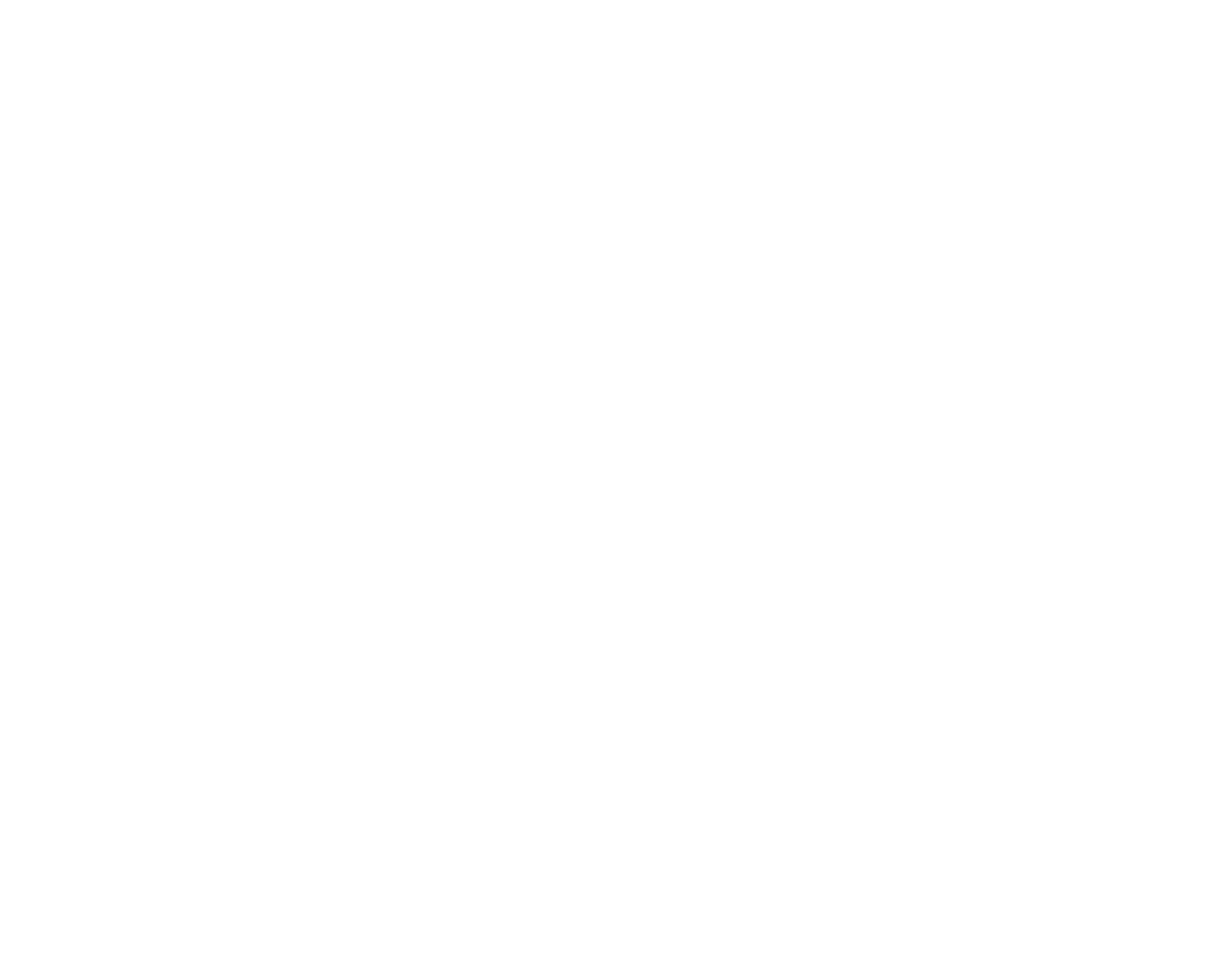|                    | <b>Licence Business Name</b>                       | <b>Address</b>                                                | <b>Licence Type/Sub</b>                    |                                        | <b>Phone</b>     |      | Fax                     |     |
|--------------------|----------------------------------------------------|---------------------------------------------------------------|--------------------------------------------|----------------------------------------|------------------|------|-------------------------|-----|
| 13 647022          | Home Comfort Construction Co<br>Ltd                | 6431 Coltsfoot Dr Richmond BC V7C 2J5                         | Service Use                                | <b>General Contractor</b>              | (778) 838-8665   | Work |                         | Hom |
| 13 647010          | Comet Technology Solutions Inc.                    | 3500 Cunningham Dr Unit 5 Richmond BC V6X 3T3                 | Service Use                                | Home Occupation                        | (778) 986-9155   | Work |                         | Hom |
| 13 641460          | <b>Neovia Logistics Services</b><br>Canada Ltd     | 6900 Graybar Rd Unit 2255 Richmond BC V6W 0A5                 | Service Use                                |                                        | (778) 369-2051   | Work |                         | Hom |
| 13 646144          | Virgin Mobile                                      | 6060 Minoru Blvd Richmond BC V6Y 2V7                          | Mercantile Use                             | <b>Retail Trading</b>                  | (604) 247-1153   | Work |                         | Hom |
| 13 64 6975         | New Sun Insulation Ltd                             | 5774 132A ST SURREY BC V3X 2T3                                | Service Use                                | <b>General Contractor</b>              | (604) 592-9843   |      | Work (604) 592-9843 Fax |     |
| 13 646136          | Bell                                               | 4151 Haze bridge Way Unit 1230 Richmond BC V6X 4J7            | Mercantile Use                             | <b>Retail Trading</b>                  | (604) 678-3390   |      | Work (604) 678-3395 Fax |     |
| 13 645529          | Samsonite Black Label Aberdeen<br><b>Store</b>     | 4151 Haze bridge Way Unit 3630 Richmond BC V6X 4J7            | Mercantile Use                             | <b>Retail Trading</b>                  | (604) 295-6999   | Work |                         | Hom |
| 13 644890          | Megastep Investment Ltd                            | 5900 No 3 Rd Unit 800 Richmond BC V6X 3P7                     | Service Use                                |                                        | (778) 995-8505   | Work |                         | Hom |
| 13 646996          | Farah Tejani                                       | 2041 BELLWOOD AVE UNIT 2108 BURNABY BC V5B<br>4V <sub>5</sub> | Service Use                                | <b>Therapeutic Touch</b><br>Treatments | (778) 628-0693   | Work |                         | Hom |
| <b>Issue Date:</b> |                                                    | <b>Monday, 30 September 2013</b>                              |                                            |                                        |                  |      |                         |     |
| 13 640680          |                                                    | 8580 Alexandra Rd Unit 1085 Richmond BC V6X 4B3               | Assembly Use Group 1                       | <b>Food Service</b><br>Establishment   | $(604)$ 278-6606 | Work |                         | Hom |
| 13 647090          | Rhonda's Massage                                   | 7930 OSPREY ST MISSION BC V2V 4P7                             | Service Use                                | <b>Therapeutic Touch</b><br>Treatments | $(604)$ 302-5029 | Work |                         | Hom |
| 13 647093          | <b>Express News and Tobacconist</b>                | 2581 CRAWLEY AVE COQUITLAM BC V3K 6S6                         | Service Use                                | <b>General Contractor</b>              | (604) 729-2921   | Work |                         | Hom |
| 13 647116          | Elise Jene Peret                                   | 4078 W 33RD AVE VANCOUVER BC V6N 2J1                          | Service Use                                | <b>Therapeutic Touch</b><br>Treatments | (604) 725-1312   | Work |                         | Hom |
| <b>Issue Date:</b> |                                                    | Tuesday, 01 October 2013                                      |                                            |                                        |                  |      |                         |     |
| 13 647120          | Angel Tina Investment Ltd                          | 5660 Blundell Rd Unit 7 Richmond BC V7C 1H5                   | Service Use                                | Home Occupation                        | (778) 688-9017   | Work |                         | Hom |
| 13 647172          | S K D Construction Ltd                             | 1538 E 51ST AVE VANCOUVER BC V5P OA3                          | Service Use                                | <b>General Contractor</b>              | (604) 767-9414   | Work |                         | Hom |
| 13 639655          | C & L Auto Decorations Inc                         | 13982 Cambie Rd Unit 133 Richmond BC V6V 2K2                  | Service Use                                |                                        | (778) 788-8996   | Work |                         | Hom |
| 13 645285          | White Horse Art & Design Center<br>Ltd             | 8600 Cambie Rd Unit 225 Richmond BC V6X 4J9                   | Assembly Use Group 3                       | <b>Education Institution</b>           | (778) 708-2042   | Work |                         | Hom |
| 13 645967          | Rising Education and Consulting<br>Ltd             | 6081 No 3 Rd Unit 804 Richmond BC V6Y 2B2                     | Service Use                                |                                        | (778) 628-2172   | Work |                         | Hom |
| <b>Issue Date:</b> |                                                    | Wednesday, 02 October 2013                                    |                                            |                                        |                  |      |                         |     |
| 13 646127          | King Amulets and Jewelry POS                       | 8700 McKim Way Unit 1108 Richmond BC V6X 4A5                  | Mercantile Use                             | <b>Retail Trading</b>                  | (604) 726-8766   | Work |                         | Hom |
| 13 647230          | Phonix Imports & Export Service<br>Ltd             | 22788 Norton Crt Unit 6 Richmond BC V6V 2W7                   | Service Use                                | Home Occupation                        | (778) 889-8899   | Work |                         | Hom |
| 13 647211          | Nattalia Hadden                                    | 1545 MATHERS AVE WEST VANCOUVER BC V7V 2G6                    | Service Use                                | <b>General Contractor</b>              | (604) 921-7094   |      | Work (604) 921-7094     | Fax |
| 13 647206          | <b>Baos Mechanical</b>                             | PO BOX 622 BRACKENDALE BC V0N 1H0                             | Service Use                                | <b>Plumbing Contractor</b>             | (604) 849-5070   | Work |                         | Hom |
|                    | 13 647051 RPM Precision Tools & Parts              | 15100 Knox Way Unit 165 Richmond BC V6V 3A6                   | Industrial/Manufacturing<br>Use            |                                        | (604) 270-1490   | Work |                         | Hom |
|                    | 13 647232 Glenn J Construction                     | 12060 Imperial Dr Richmond BC V7E 6J5                         | Service Use                                | <b>General Contractor</b>              | (604) 276-2343   |      | Work (604) 276-2343 Fax |     |
| <b>Issue Date:</b> |                                                    | Thursday, 03 October 2013                                     |                                            |                                        |                  |      |                         |     |
|                    | 13 647243 Zenithal Wood (Canada) Inc               | 10451 Shellbridge Way Unit 150 Richmond BC V6X 2W8            | Service Use                                |                                        | (778) 989-5850   | Work |                         | Hom |
| 13 636911          | <b>Red Carpet Moving</b>                           | 11800 River Rd Unit 140 Richmond BC V6X 1Z7                   | Service Use                                |                                        | (604) 377-4185   | Work |                         | Hom |
| 13 647326          | Wooden Shoe Painting And<br><b>Restoration Inc</b> | 8238 Saba Rd Unit 807 Richmond BC V6Y 4C7                     | Service Use                                | <b>General Contractor</b>              | (778) 895-0492   | Work |                         | Hom |
| 13 647327          | National Framing Ltd                               | 10251 Gilmore Cr Richmond BC V6X 1X1                          | <b>Inter-Municipal Business</b><br>Licence | <b>General Contractor</b>              | (778) 938-7213   | Work |                         |     |
|                    | Tuesday, 20 October 2015                           |                                                               | Page 42 of 54                              |                                        |                  |      |                         |     |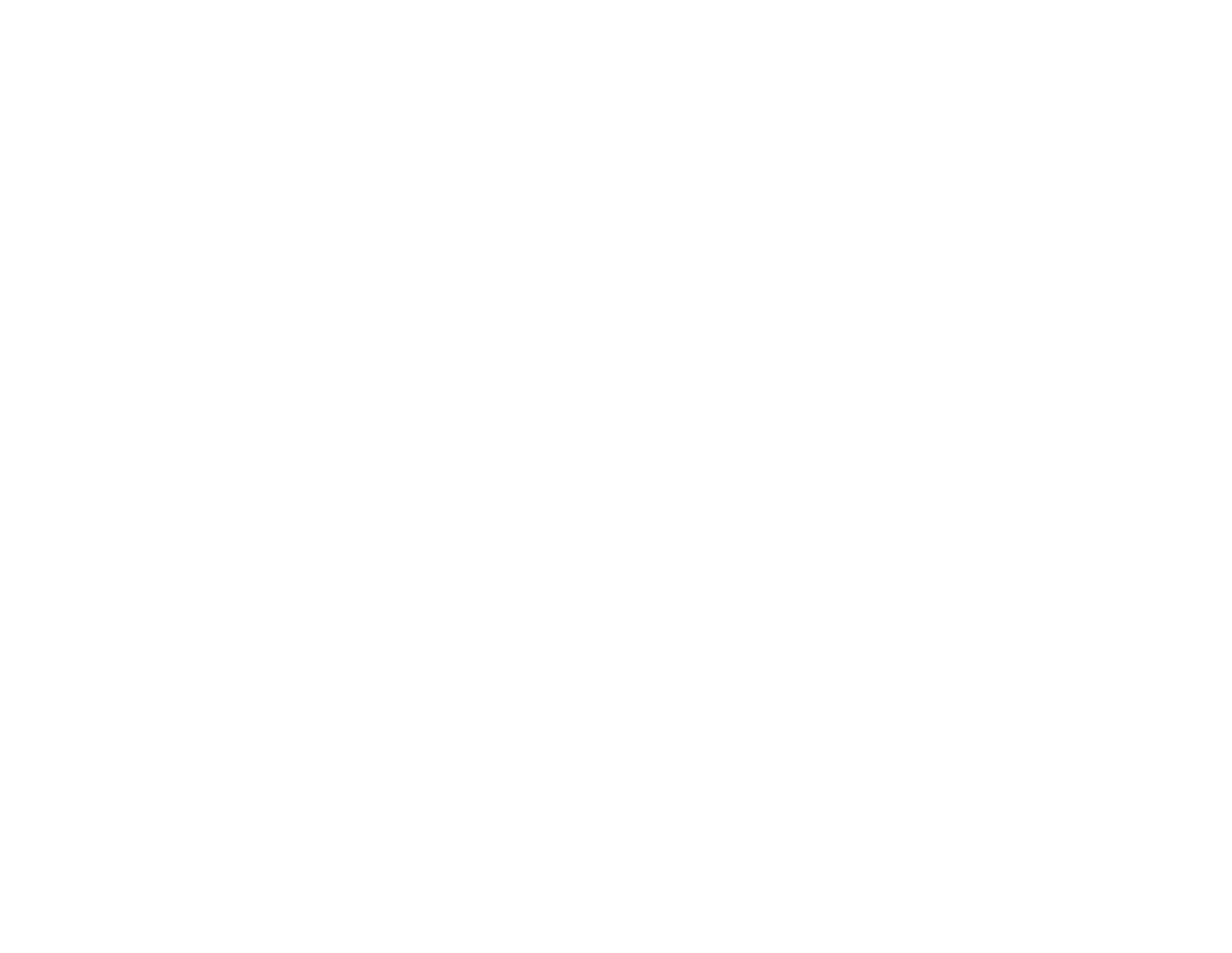| Licence            | <b>Business Name</b>                                           | <b>Address</b>                                    | <b>Licence Type/Sub</b>                    |                                                    | <b>Phone</b>     |      | Fax                     |     |
|--------------------|----------------------------------------------------------------|---------------------------------------------------|--------------------------------------------|----------------------------------------------------|------------------|------|-------------------------|-----|
| 13 647324          | National Framing Ltd                                           | 10251 Gilmore Cr Richmond BC V6X 1X1              | Service Use                                | <b>General Contractor</b>                          | (778) 938-7213   | Work |                         |     |
| 13 647283          | <b>Trans-Canada Construction Corp</b>                          | 8400 Lunen Rd Richmond BC V6Y 2X2                 | <b>Inter-Municipal Business</b><br>Licence | <b>General Contractor</b>                          | (778) 891-3222   | Work |                         | Hom |
| 13 647281          | <b>Trans-Canada Construction Corp</b>                          | 8400 Lunen Rd Richmond BC V6Y 2X2                 | Service Use                                | <b>General Contractor</b>                          | (778) 891-3222   | Work |                         | Hom |
| 13 647260          | <b>Royal Carpet Ent</b>                                        | 5292 IMPERIAL ST BURNABY BC V5J 1E4               | Service Use                                | <b>General Contractor</b>                          | (604) 431-5455   |      | Work (604) 431-5455 Fax |     |
| 13 647170          | <b>Henry Music</b>                                             | 8700 McKim Way Unit 1183 Richmond BC V6X 4A5      | Mercantile Use                             | <b>Retail Trading</b>                              | (778) 708-8332   | Work |                         | Hom |
| 13 646223          | Global Step Capital Investment &<br><b>Business Consulting</b> | 5951 Minoru Blvd Unit 143 Richmond BC V6X 4B1     | Service Use                                |                                                    | (778) 653-4388   |      | Work (778) 653-4388 Fax |     |
| 13 646171          | Fresh Slice Pizza                                              | 8211 Ackroyd Rd Unit 140 Richmond BC V6X 3K8      | Assembly Use Group 1                       | <b>Food Service</b><br>Establishment, Take-<br>Out | (778) 990-0678   | Work |                         | Fax |
| 13 645971          | Dynasty Beauty Group                                           | 8700 McKim Way Unit 1198 Richmond BC V6X 4A5      | Mercantile Use                             | <b>Retail Trading</b>                              | (604) 276-2002   | Work |                         | Fax |
| 13 642770          | Laview                                                         | 13986 Cambie Rd Unit 283 Richmond BC V6V 2K3      | Mercantile Use                             | <b>Wholesale Trading</b>                           | (604) 636-7128   |      | Work (604) 370-7003     | Fax |
| 13 647171          | <b>Henry Music</b>                                             | 8700 McKim Way Unit 1183 Richmond BC V6X 4A5      | Service Use                                |                                                    | (778) 708-8332   | Work |                         | Hom |
| 13 645761          | Minyi Fitness Centre                                           | 8788 McKim Way Unit 1260 Richmond BC V6X 4E2      | Assembly Use Group 3                       | <b>Health Studio</b>                               | (604) 603-0193   | Work |                         | Hom |
| <b>Issue Date:</b> |                                                                | Monday, 07 October 2013                           |                                            |                                                    |                  |      |                         |     |
| 13 642858          | Katie Huston - Registered<br>Dietitian                         | 3580 Moncton St Unit 212 Richmond BC V7E 3A4      | Service Use                                |                                                    | (778) 846-3667   | Work |                         | Hom |
| 13 647462          | Redbox Canada GP                                               | 9471 No 2 Rd Richmond BC V7E 2C9                  | Vending Machine Use                        | \$.25 or More                                      | (630) 756-8446   |      | Work (630) 756-8894 Fax |     |
| 13 647459          | Redbox Canada GP                                               | 10991 No 1 Rd Richmond BC V7E 1S4                 | Vending Machine Use                        | \$.25 or More                                      | (630) 756-8446   |      | Work (630) 756-8894 Fax |     |
| 13 647448          | Park Allen Group Limited                                       | 12333 English Ave Unit 17 Richmond BC V7E 6T2     | Service Use                                | Home Occupation                                    | (778) 628-8062   | Work |                         | Hom |
| 13 647447          | Park Allen Group Limited                                       | 12333 English Ave Unit 17 Richmond BC V7E 6T2     | Service Use                                | <b>General Contractor</b>                          | (778) 628-8062   | Work |                         | Hom |
| 13 647370          | RenXuan Enterprises Ltd                                        | 3880 Westminster Hwy Unit 42 Richmond BC V7C 5S1  | Service Use                                | Home Occupation                                    | (604) 271-7963   | Work |                         | Hom |
| 13 647237          | <b>Wincrest Development</b>                                    | 9811 Pinewell Cr Richmond BC V7A 2C7              | Service Use                                | <b>General Contractor</b>                          | (604) 803-0077   | Work |                         | Hom |
| 13 647239          | <b>Wincrest Development</b>                                    | 9811 Pinewell Cr Richmond BC V7A 2C7              | <b>Inter-Municipal Business</b><br>Licence | <b>General Contractor</b>                          | (604) 803-0077   | Work |                         | Hom |
| <b>Issue Date:</b> |                                                                | Tuesday, 08 October 2013                          |                                            |                                                    |                  |      |                         |     |
| 13 647465          | Prince Zach's Cleaning Solutions                               | 8860 Spires Rd Richmond BC V6Y 1W5                | Service Use                                | Home Occupation                                    | (604) 370-0684   | Work |                         | Hom |
| 13 647516          | SabTech Computer & Network<br>Services                         | 7700 St Albans Rd Unit 304 Richmond BC V6Y 3Y4    | Service Use                                | Home Occupation                                    | (604) 218-6805   | Work |                         | Hom |
| 13 647254          | Triple J Antique                                               | 4540 No 3 Rd Unit 1410 Richmond BC V6X 4E4        | Mercantile Use                             | <b>Retail Trading</b>                              | $(604)$ 561-2682 | Work |                         | Hom |
| 13 646260          | <b>Stuck Studios Inc.</b>                                      | 11171 Horseshoe Way Unit 4 Richmond BC V7A 4S5    | Service Use                                |                                                    | (778) 858-7888   | Work |                         | Hom |
| <b>Issue Date:</b> |                                                                | Wednesday, 09 October 2013                        |                                            |                                                    |                  |      |                         |     |
|                    | 13 646068 Redbud Restaurant                                    | 8360 Granville Ave Unit 120 Richmond BC V6Y 1P3   | Assembly Use Group 1                       | <b>Food Service</b><br>Establishment               | (604) 417-6998   | Work |                         | Hom |
|                    | 13 647544 Silver Tracter Trading Company                       | 6631 Minoru Blvd Unit 506 Richmond BC V6Y 1Z1     | Service Use                                | Home Occupation                                    | (778) 881-0639   | Work |                         | Hom |
| 13 647548          | Inno Sparks Enterprises Ltd                                    | 11871 Horseshoe Way Unit 2115 Richmond BC V7A 5H5 | Service Use                                |                                                    | (604) 998-4744   | Work |                         | Hom |
| 13 647553          | <b>RJS Environmental Services</b>                              | 1286 W 14TH AVE UNIT 307 VANCOUVER BC V6H 1P9     | Service Use                                |                                                    | (604) 732-5939   | Work |                         | Hom |
| 13 640936          | Bangalla Organic Corp                                          | 12051 Horseshoe Way Unit 125 Richmond BC V7A 4V4  | Mercantile Use                             | Wholesale Trading                                  | (604) 271-7930   | Work |                         | Hom |
| <b>Issue Date:</b> |                                                                | Thursday, 10 October 2013                         |                                            |                                                    |                  |      |                         |     |
| 13 644886          | WIT Foods Inc                                                  | 21331 Gordon Way Unit 3140 Richmond BC V6W 1J9    | Industrial/Manufacturing<br>Use            |                                                    | $(604)$ 303-0113 |      | Work (604) 303-0114 Fax |     |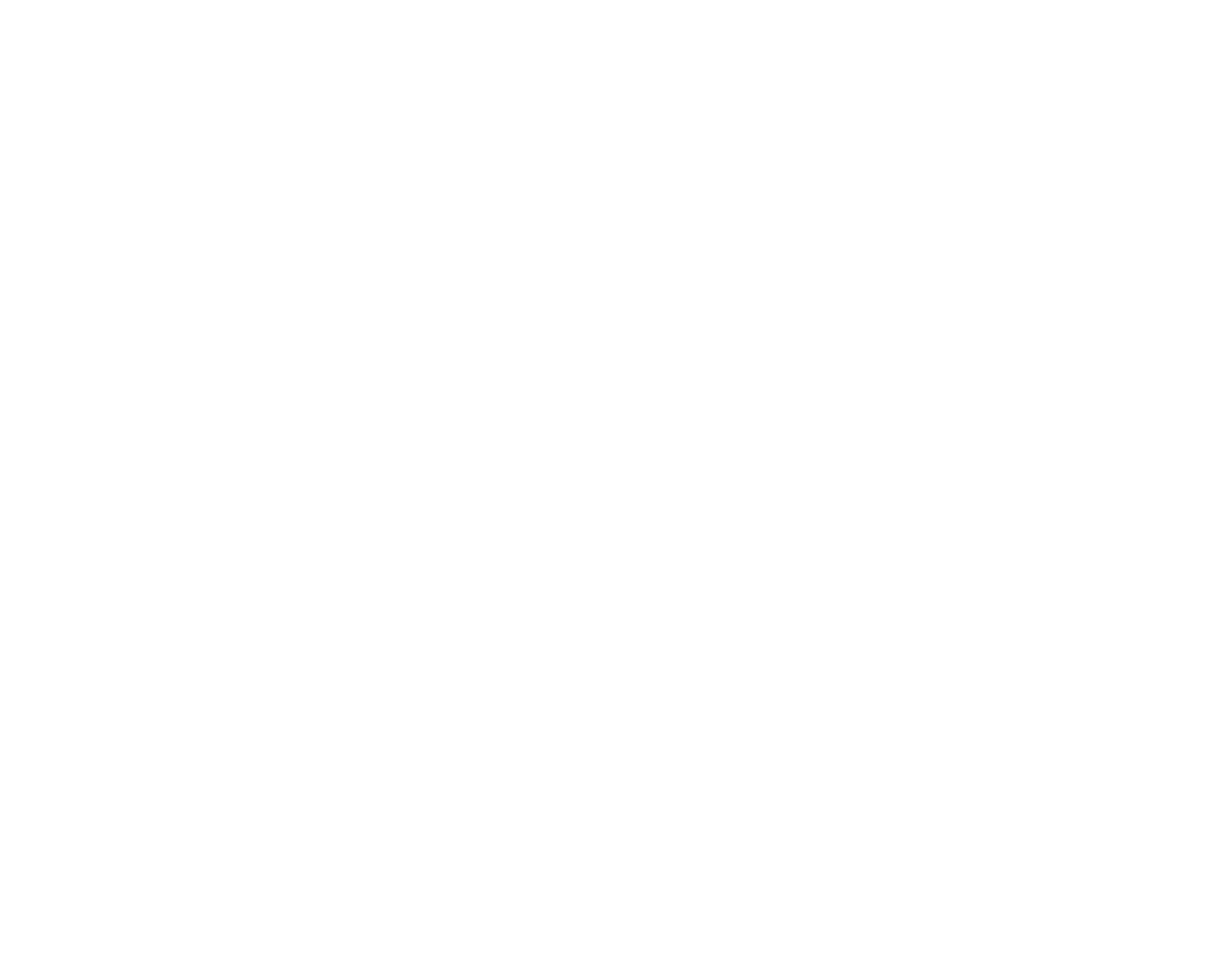|                    | <b>Licence Business Name</b>                             | <b>Address</b>                                     | <b>Licence Type/Sub</b>                    |                                        | <b>Phone</b>     |      | Fax                     |            |
|--------------------|----------------------------------------------------------|----------------------------------------------------|--------------------------------------------|----------------------------------------|------------------|------|-------------------------|------------|
| 13 647608          | Orison Homes and<br>Developments Inc                     | 7920 Shackleton Dr Richmond BC V7C 5G9             | <b>Inter-Municipal Business</b><br>Licence | <b>General Contractor</b>              | (604) 781-3763   | Work |                         | <b>Hom</b> |
| 13 647606          | Orison Homes and<br>Developments Inc.                    | 7920 Shackleton Dr Richmond BC V7C 5G9             | Service Use                                | <b>General Contractor</b>              | (604) 781-3763   | Work |                         | Hom        |
| 13 647605          | The Frigid Monk                                          | 10911 Bird Rd Richmond BC V6X 1N4                  | Service Use                                | Home Occupation                        | (604) 773-1274   | Work |                         | Hom        |
| 13 647602          | T & D Masonry Service                                    | 4455 WILLIAM ST BURNABY BC V5C 3K2                 | Service Use                                | <b>General Contractor</b>              | (604) 839-3668   | Work |                         | Hom        |
| 13 647574          | Starjumper Performance                                   | 8280 Demorest PI Richmond BC V7A 4N4               | Service Use                                | Home Occupation                        | (778) 867-5005   | Work |                         | <b>Hom</b> |
| 13 647483          | GVK Group Advisory Inc                                   | 11575 Bridgeport Rd Unit 100 Richmond BC V6X 1T5   | Service Use                                |                                        | (604) 227-2871   |      | Work (604) 227-2879 Fax |            |
| 13 647333          | Mainfreight Inc                                          | 10451 Shellbridge Way Unit 220 Richmond BC V6X 2W8 | Service Use                                |                                        | (604) 248-1371   |      | Work (604) 248-1375 Fax |            |
| 13 645201          | Canapro Holidays Ltd                                     | 10451 Shellbridge Way Unit 150 Richmond BC V6X 2W8 | Service Use                                | <b>Travel Agency</b>                   | (604) 248-8228   |      | Work (604) 278-5760 Fax |            |
| 13 643627          | Grando Home Furnishing Inc                               | 12040 Bridgeport Rd Richmond BC V6V 1J3            | Mercantile Use                             | <b>Retail Trading</b>                  | (604) 781-1855   |      | Work (604) 433-0926 Fax |            |
| 13641178           | <b>NHF Leather</b>                                       | 12560 Bridgeport Rd Unit 150 Richmond BC V6V 2N5   | Mercantile Use                             | <b>Retail Trading</b>                  | (604) 370-5228   |      | Work (604) 370-5229 Fax |            |
| 12 605090          | Silva Brothers Stoneworks Ltd                            | 2540 Simpson Rd Unit 130 Richmond BC V6X 2P9       | Industrial/Manufacturing<br>Use            |                                        | (778) 238-6884   | Work |                         | Hom        |
| 13 645621          | Silian LED Lighting                                      | 6660 Graybar Rd Unit 180 Richmond BC V6W 1H9       | Industrial/Manufacturing<br>Use            |                                        | $(604)$ 568-6416 |      | Work (778) 373-1890 Fax |            |
| <b>Issue Date:</b> |                                                          | Friday, 11 October 2013                            |                                            |                                        |                  |      |                         |            |
| 13 647742          | Grand Hill Development Ltd                               | 1328 CAMRIDGE PL WEST VANCOUVER BC V7S 2M9         | Service Use                                | <b>General Contractor</b>              | (604) 446-8466   | Work |                         | Hom        |
| 13 647723          | Intrust Immigration & Education<br><b>Consulting Ltd</b> | 4211 Garry St Unit 106 Richmond BC V7E 2T9         | Service Use                                | Home Occupation                        | (604) 353-2288   |      | Work (604) 447-0421 Fax |            |
| 13 647711          | Murray Scott Construction Ltd                            | 3212 E 48TH AVE VANCOUVER BC V5S 1H5               | Service Use                                | <b>General Contractor</b>              | (604) 715-9914   | Work |                         | Hom        |
| 13 647648          | <b>Arsenault Tree Service</b>                            | 33746 BEST AVE MISSION BC V2V 6Z9                  | Service Use                                | <b>General Contractor</b>              | (604) 820-8842   | Work |                         |            |
| <b>Issue Date:</b> |                                                          | Tuesday, 15 October 2013                           |                                            |                                        |                  |      |                         |            |
| 13 647070          | Canada China Tong Express                                | 8328 Capstan Way Unit 1126 Richmond BC V6X 4B6     | Service Use                                |                                        | (604) 232-9730   | Work |                         | Hom        |
| 13 641703          | New Century Consulting Ltd                               | 13980 Maycrest Way Unit 268 Richmond BC V6V 3C2    | Mercantile Use                             | <b>Wholesale Trading</b>               | (604) 303-8717   | Work |                         | Hom        |
| 13 647809          | Mi Amigo Auto Detailing Services                         | 7669 ARTHUR DR BURNABY BC V5J 4G4                  | Service Use                                |                                        | (778) 322-9242   | Work |                         | Hom        |
| 13 647454          | <b>Wydanco Developments Corp</b>                         | 4400 Haze bridge Way Unit 690 Richmond BC V6X 3R8  | Service Use                                |                                        | (604) 295-2320   | Work |                         | Hom        |
| 13 647069          | Canada China Tong Express                                | 8328 Capstan Way Unit 1126 Richmond BC V6X 4B6     | Mercantile Use                             | <b>Retail Trading</b>                  | (604) 232-9730   | Work |                         | Hom        |
| 13 647052          | Platinum Floor Supplies Ltd                              | 12571 Bridgeport Rd Unit 170 Richmond BC V6V 1J4   | Mercantile Use                             | <b>Retail Trading</b>                  | (778) 318-7032   | Work |                         | Hom        |
| 13 646003          | Jingpezhen Lesheng Imp & Emp<br>Trade Co Ltd             | 6940 No 3 Rd Richmond BC V6Y 2C5                   | Mercantile Use                             | <b>Retail Trading</b>                  | (604) 617-7099   | Work |                         | Hom        |
| 13 643185          | Tom Glass Work Co                                        | 2851 Simpson Rd Unit 120 Richmond BC V6X 2R2       | Mercantile Use                             | <b>Wholesale Trading</b>               | (604) 276-1757   | Work |                         | <b>Hom</b> |
| 13 647662          | Vincent Louie General Contractor                         | 7709 PATTERSON AVE BURNABY BC V5J 3P4              | Service Use                                | <b>General Contractor</b>              | (778) 708-7709   | Work |                         | Hom        |
| <b>Issue Date:</b> |                                                          | Wednesday, 16 October 2013                         |                                            |                                        |                  |      |                         |            |
| 13 647092          | <b>Global Education Language</b><br>Institute Inc        | 8181 Cambie Rd Unit 6600 Richmond BC V6X 3X9       | Assembly Use Group 3                       | <b>Education Institution</b>           | $(604)$ 256-4488 | Work |                         | Hom        |
| 13 647882          | Ruby Ahn                                                 | 2569 E 28TH AVE VANCOUVER BC V5R 1R7               | Service Use                                | Therapeutic Touch<br><b>Treatments</b> | (604) 729-4705   | Work |                         | Hom        |
| 13 647902          | <b>KTL Transport Inc</b>                                 | 16108 Blundell Rd Richmond BC V6W 0A2              | Service Use                                |                                        | (604) 515-1499   |      | Work (604) 515-1491 Fax |            |
| 13 647893          | <b>TMD Information Technology</b><br>Services            | 8080 Cambie Rd Unit 701 Richmond BC V6X 0C1        | Service Use                                |                                        | (604) 817-8198   | Work |                         | Hom        |
| 13 647884          | <b>AE Quality Renovation</b>                             | 4733 BRUCE ST VANCOUVER BC V5N 3Z7                 | Service Use                                | <b>General Contractor</b>              | (604) 805-7831   | Work |                         | Hom        |
| 13 647876          | <b>Outstanding Enterprises</b><br>(Canada) Ltd           | 8700 McKim Way Unit 3233 Richmond BC V6X 4A5       | Service Use                                |                                        | (604) 726-2558   | Work |                         | Hom        |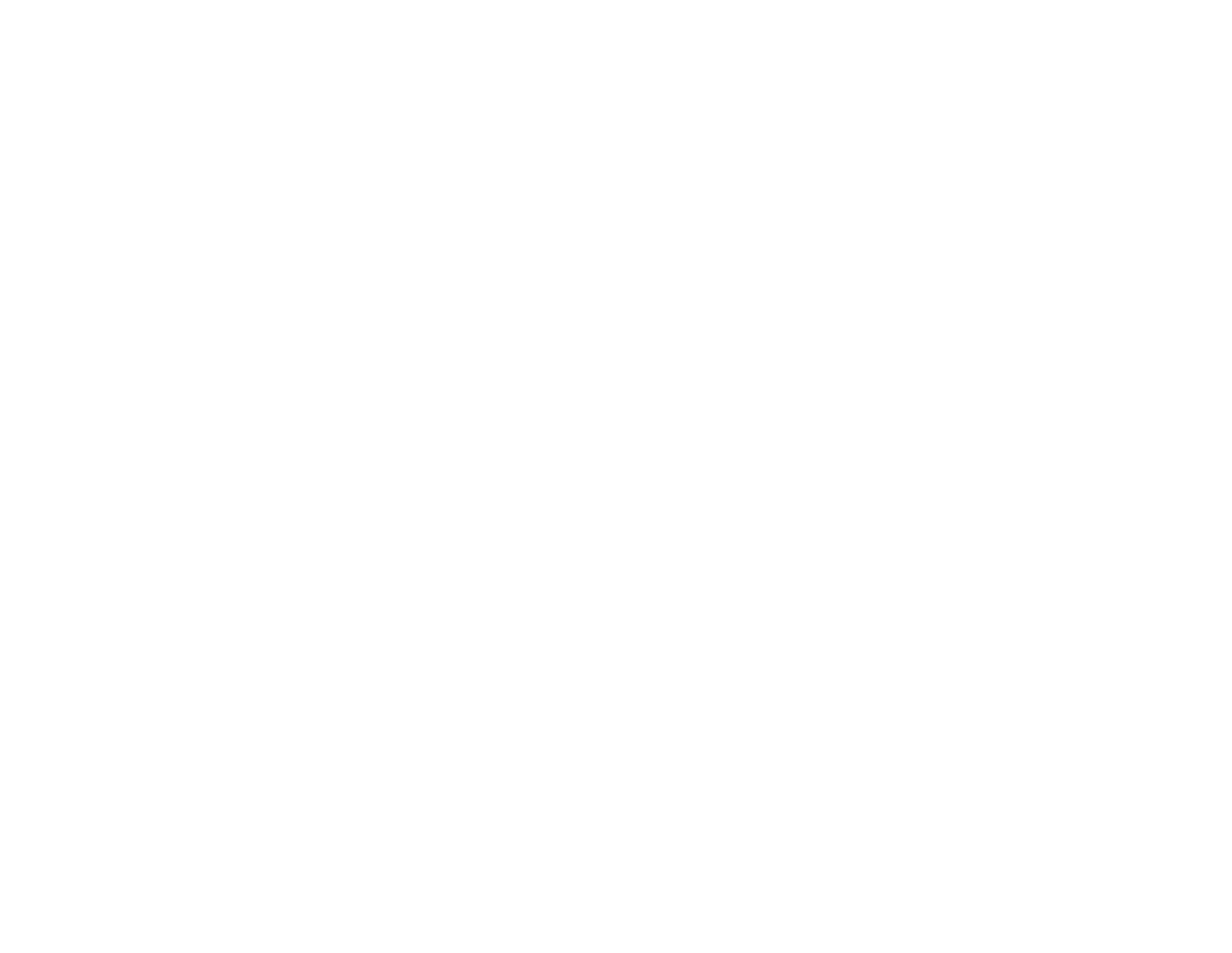|                           | Licence Business Name                              | <b>Address</b>                                                                | <b>Licence Type/Sub</b>                    |                                             | Phone            |      | Fax                     |     |
|---------------------------|----------------------------------------------------|-------------------------------------------------------------------------------|--------------------------------------------|---------------------------------------------|------------------|------|-------------------------|-----|
| 13 647861                 | Infomart                                           | 365 BLOOR ST E 5th FLOOR TORONTO ON M4W 3L4                                   | Service Use                                |                                             | (416) 442-2011   | Work |                         | Hom |
| 13 647755                 | <b>Carecraft Contracting Ltd</b>                   | 4178 DAWSON ST UNIT 1508 BURNABY BC V5C 0A1                                   | Service Use                                | <b>General Contractor</b>                   | (604) 306-8331   | Work |                         | Hom |
| 13 647842                 | Impact LED Lighting                                | 8100 Jones Rd Unit 108 Richmond BC V6Y 4B1                                    | Service Use                                | Home Occupation                             | $(604)$ 821-1666 | Work |                         | Hom |
| <b>Issue Date:</b>        |                                                    | Thursday, 17 October 2013                                                     |                                            |                                             |                  |      |                         |     |
| 13 647977                 | JD Corporate Training Services                     | 9480 Arvida Dr Richmond BC V7A 3P6                                            | Service Use                                | Home Occupation                             | $(604)$ 318-1217 | Work |                         | Hom |
| 13 647898                 | Maple Gateway Consulting Inc                       | 5900 No 3 Rd Unit 300 Richmond BC V6X 3P7                                     | Service Use                                |                                             | (778) 855-0505   | Work |                         | Hom |
| 13 648006                 | W D I Services Ltd                                 | 1588 RAND AVE VANCOUVER BC V6P 2G2                                            | Service Use                                |                                             | (604) 263-2739   |      | Work (604) 689-5388 Fax |     |
| 13 647954                 | <b>Junro Moments</b>                               | 10491 No 2 Rd Richmond BC V7E 2E3                                             | Service Use                                | Home Occupation                             | (604) 779-4699   | Work |                         | Hom |
| 13 647814                 | Smart Innovation Inc                               | 7080 River Rd Unit 201 Richmond BC V6X 1X5                                    | Service Use                                |                                             | (778) 855-0677   | Work |                         | Hom |
| 13 648007                 | Heritage Office Furnishings Ltd                    | 1588 RAND AVE VANCOUVER BC V6P 3G2                                            | Service Use                                |                                             | (604) 688-2381   |      | Work (604) 689-5388 Fax |     |
| 13 647 642                | Colton's Showroom                                  | 6081 No 3 Rd Unit 1500 Richmond BC V6Y 2B2                                    | Mercantile Use                             | <b>Retail Trading</b>                       | (604) 713-8611   |      | Work (604) 713-8612 Fax |     |
| 13 640968                 | Four Seasons Flooring Ltd                          | 2691 Simpson Rd Unit 110 Richmond BC V6X 2R2                                  | Service Use                                |                                             | (604) 716-3322   | Work |                         | Hom |
| 13 647875                 |                                                    | Tamiko Stefanek Mobile Massage 2242 152ND ST SURREY BC V4A 9E3                | Service Use                                | <b>Therapeutic Touch</b><br>Treatments      | (604) 754-3069   | Work |                         | Hom |
| <b>Issue Date:</b>        |                                                    | Monday, 21 October 2013                                                       |                                            |                                             |                  |      |                         |     |
| 13 647712                 | Canada Safeway #161                                | 10151 No 3 Rd Unit 100 Richmond BC V7A 4R6                                    | Mercantile Use                             | <b>Retail Trading</b>                       | (604) 271-8678   |      | Work (905) 671-6152 Hom |     |
| 13 647720                 | Canada Safeway #191                                | 8591 No 1 Rd Richmond BC V7C 1V2                                              | Mercantile Use                             | <b>Retail Trading</b>                       | (604) 271-8790   | Work |                         | Hom |
| 13 647941                 | Taj Tadka Indian Cuisine                           | 3880 Grant McConachie Way Richmond BC V7B 0A5                                 | Assembly Use Group 1                       | Food Service<br>Establishment, Take-<br>Out | (604) 500-5619   | Work |                         | Hom |
| 13 648074                 | Wooden Shoe Painting And<br><b>Restoration Inc</b> | 8238 Saba Rd Unit 807 Richmond BC V6Y 4C7                                     | <b>Inter-Municipal Business</b><br>Licence | <b>General Contractor</b>                   | (778) 895-0492   | Work |                         | Hom |
| <i><b>Issue Date:</b></i> |                                                    | Tuesday, 22 October 2013                                                      |                                            |                                             |                  |      |                         |     |
| 13 640685                 | MG Trading Co Ltd                                  | 2900 Smith St Unit 8 Richmond BC V6X 2Z6                                      | Service Use                                |                                             | (604) 805-9649   | Work |                         | Hom |
| 13 648068                 | Achieva Tax and Financial<br>Services Inc          | 4940 No 3 Rd Unit 301 Richmond BC V6X 3A5                                     | Service Use                                |                                             | (604) 233-2228   |      | Work (604) 233-2229 Fax |     |
| 13 647722                 | Canada Safeway #191                                | 8591 No 1 Rd Richmond BC V7C 1V2                                              | Vending Machine Use                        | \$.25 or More                               | (604) 271-8790   | Work |                         | Hom |
| 13 647717                 | Canada Safeway #138                                | 6140 Blundell Rd Richmond BC V7C 1H8                                          | Vending Machine Use                        | \$.25 or More                               | (604) 274-7244   | Work |                         | Hom |
| 13 647716                 | Canada Safeway #138                                | 6140 Blundell Rd Richmond BC V7C 1H8                                          | Mercantile Use                             | <b>Retail Trading</b>                       | (604) 274-7244   | Work |                         | Hom |
| 13 647715                 | Ignite Oversea Investment<br>Consulting Inc        | 4380 No 3 Rd Unit 1535 Richmond BC V6X 3V7                                    | Service Use                                |                                             | (604) 370-6681   |      | Work (604) 370-6682 Fax |     |
| 13 647714                 | Canada Safeway #161                                | 10151 No 3 Rd Unit 100 Richmond BC V7A 4R6                                    | Vending Machine Use                        | \$.25 or More                               | $(604)$ 271-8678 |      | Work (905) 671-6152 Hom |     |
| 13 645848                 | Lally Bros Holding Ltd                             | 13280 Mitchell Rd Richmond BC V6V 1M8                                         | Service Use                                |                                             | (604) 580-2410   |      | Work (604) 327-7759 Fax |     |
|                           | 13 634861 Unity Design Inc                         | 4691 Vanguard Rd Unit 190 Richmond BC V6X 2P7                                 | Industrial/Manufacturing<br>Use            |                                             | (604) 295-9065   | Work |                         | Hom |
|                           | Inc                                                | 13 631456 Advantage Bike Racks & Lockers 4751 Vanguard Rd Richmond BC V6X 2P7 | Industrial/Manufacturing<br>Use            |                                             | (604) 734-2575   |      | Work (604) 321-4725 Fax |     |
|                           | 13 647707 HaHa Travel Ltd                          | 8136 Park Rd Unit 230 Richmond BC V6Y 1T1                                     | Service Use                                | <b>Travel Agency</b>                        | (604) 285-6599   |      | Work (604) 285-6299 Fax |     |
| <b>Issue Date:</b>        |                                                    | Wednesday, 23 October 2013                                                    |                                            |                                             |                  |      |                         |     |
|                           | 13 648107 Clearly Plumbing & Drainage              | 100 BRAID ST UNIT 300 NEW WESTMINSTER BC V3L<br>3P <sub>4</sub>               | Service Use                                | <b>Gas Contractor</b>                       | (604) 939-2969   |      | Work (604) 299-0752 Fax |     |
| 13 648164                 | Morph Industries Ltd                               | 1650 BROADWAY ST UNIT 106 PORT COQUITLAM BC<br>V3C 2M8                        | Service Use                                | <b>General Contractor</b>                   | (604) 464-1551   | Work |                         | Hom |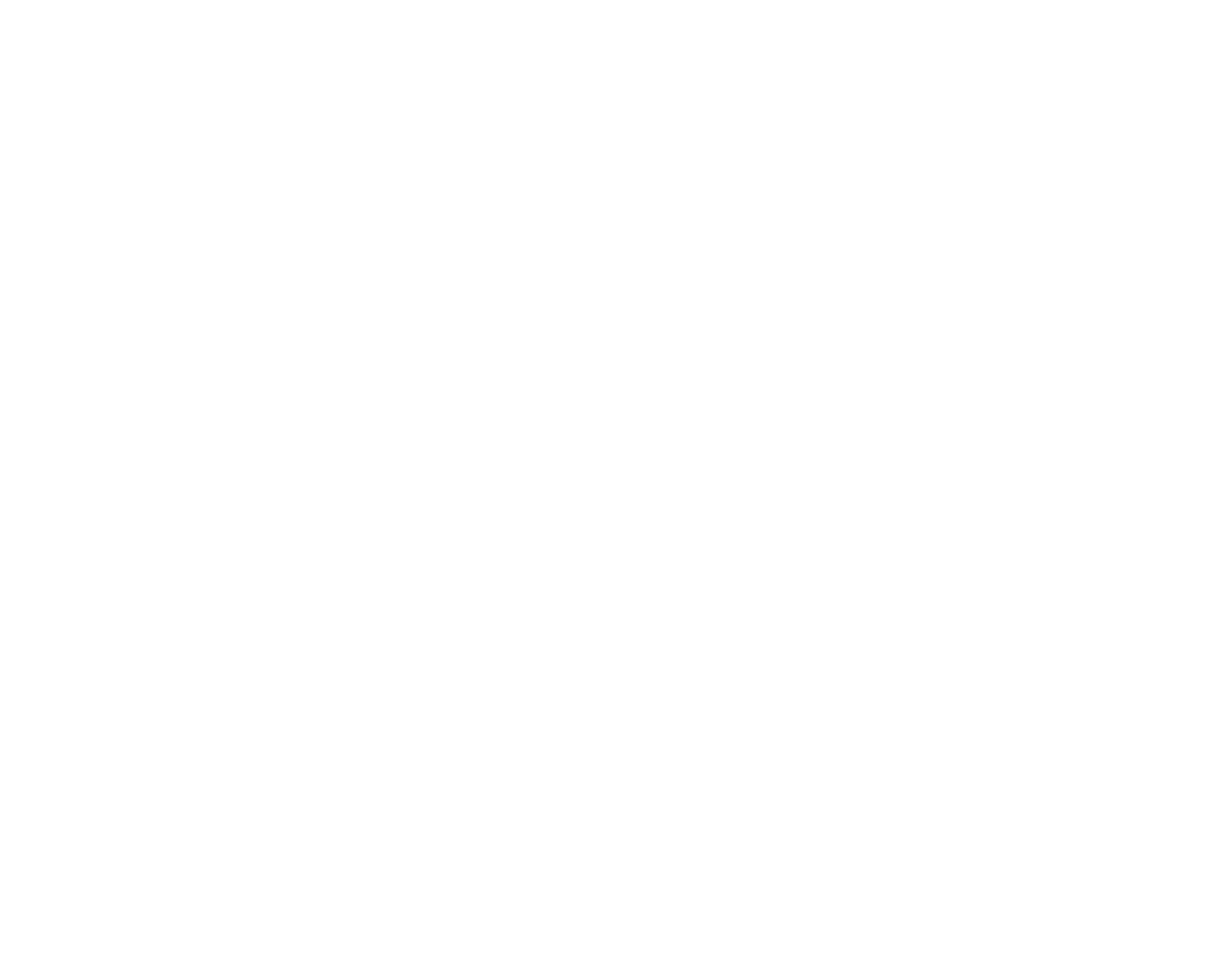|                    | Licence Business Name                                           | <b>Address</b>                                                  | <b>Licence Type/Sub</b>                    |                                        | <b>Phone</b>        |      | Fax                     |     |
|--------------------|-----------------------------------------------------------------|-----------------------------------------------------------------|--------------------------------------------|----------------------------------------|---------------------|------|-------------------------|-----|
| 13 648154          | <b>Wyder Horizons Construction</b>                              | 3880 Youngmore Rd Richmond BC V7C 1R6                           | Service Use                                | <b>General Contractor</b>              | (778) 887-0217      | Work |                         | Hom |
| 13 648199          | KIE                                                             | 4457 HURST ST BURNABY BC V5J 1N3                                | Service Use                                | <b>Therapeutic Touch</b><br>Treatments | (604) 441-3342      | Work |                         | Hom |
| 13 648129          | R N R Enterprises Ltd                                           | 10337 No 5 Rd Richmond BC V7A 4E6                               | Service Use                                | Home Occupation                        | (778) 892-0663      | Work |                         | Hom |
| 13 648052          | Cleanwerx                                                       | 3666 Garry St Richmond BC V7E 2T3                               | Service Use                                | <b>General Contractor</b>              | (604) 277-3768      | Work |                         | Hom |
| 13 648040          | Cary Ong Consulting Inc                                         | 3611 Granville Ave Richmond BC V7C 1C8                          | Service Use                                | Home Occupation                        | (604) 726-9442      | Work |                         | Hom |
| 13 648039          | M - Norfield Renovation                                         | 775 E 62 AVE VANCOUVER BC V5X 2G6                               | Service Use                                | <b>General Contractor</b>              | (778) 322-4937      | Work |                         | Hom |
| 13 627960          | Smokehouse Sandwich Co                                          | 5188 Westminster Hwy Unit 108 Richmond BC V7C 5S7               | Assembly Use Group 1                       | <b>Food Service</b><br>Establishment   | (778) 223-5854      | Work |                         | Hom |
| 13 648143          | Vinci Plumbing Heating &<br>Drainage Ltd                        | 6635 127A ST SURREY BC V3W 1M7                                  | Service Use                                | <b>Plumbing Contractor</b>             | (604) 710-8684      | Work |                         | Hom |
| 13 648105          | <b>Clearly Plumbing &amp; Drainage</b>                          | 100 BRAID ST UNIT 300 NEW WESTMINSTER BC V3L<br>3P <sub>4</sub> | Service Use                                | <b>Plumbing Contractor</b>             | (604) 939-2969      |      | Work (604) 299-0752 Fax |     |
| <b>Issue Date:</b> |                                                                 | Thursday, 24 October 2013                                       |                                            |                                        |                     |      |                         |     |
| 13 648058          | Clea Boe                                                        | 3431 Trumond Ave Richmond BC V7E 1B4                            | Service Use                                | Home Occupation                        | (604) 788-3497      | Work |                         | Hom |
| 13 648101          | Solplan Development Group Ltd                                   | 6081 No 3 Rd Unit 714 Richmond BC V6Y 2B2                       | <b>Inter-Municipal Business</b><br>Licence | <b>General Contractor</b>              | (778) 858-3823      | Work |                         | Hom |
| 13 648100          | Solplan Development Group Ltd                                   | 6081 No 3 Rd Unit 714 Richmond BC V6Y 2B2                       | Service Use                                | <b>General Contractor</b>              | (778) 858-3823      | Work |                         | Hom |
| 13 648059          | IMAC Enterprises (2004) Corp                                    | 11488 Eburne Way Richmond BC V6V 3E1                            | Mercantile Use                             | <b>Wholesale Trading</b>               | (604) 324-8288      |      | Work (604) 324-6628 Fax |     |
| 13 648036          | Canada Product (China)<br><b>Marketing Center</b>               | 12800 Bathgate Way Unit 7 Richmond BC V6V 1Z4                   | Service Use                                |                                        | (604) 271-3918      |      | Work (604) 275-7885 Fax |     |
| 13 645884          | Diamond Building Maintenance<br>Ltd                             | 12815 Clarke PI Unit 180 Richmond BC V6V 2H9                    | Service Use                                | <b>General Contractor</b>              | (604) 370-4970      | Work |                         | Hom |
| 13 643 683         | Rose Snow Life Spa Ltd                                          | 8181 Park Rd Richmond BC V6Y 1S9                                | Service Use                                |                                        | (778) 653-5542      | Work |                         | Hom |
| 13 639803          | Exit                                                            | 4653 Garden City Rd Unit 2105 Richmond BC V6X 4A9               | Assembly Use Group 3                       | Commercial<br>Entertainment            | (604) 303-0430      |      | Work (604) 303-0430 Fax |     |
| 13 635053          | <b>GISU Services Co</b>                                         | 4871 Shell Rd Unit 2115 Richmond BC V6X 3Z6                     | Industrial/Manufacturing<br>Use            |                                        | (604) 270-6825      |      | Work (604) 270-6835 Fax |     |
| 12 620628          | McComb's Fine Finishing                                         | 2088 No 5 Rd Unit 180 Richmond BC V6X 2T1                       | Industrial/Manufacturing<br>Use            |                                        | (604) 264-7742      | Work |                         | Hom |
| 13 647354          | Mauve Hair                                                      | 8033 Saba Rd Unit 120 Richmond BC V6Y 4M8                       | Service Use                                |                                        | (604) 688-1956      |      | Work (604) 688-6387 Fax |     |
| 13 648060          | Canada Vicostone Inc                                            | 11488 Eburne Way Richmond BC V6V 3E1                            | Mercantile Use                             | <b>Wholesale Trading</b>               | (604) 326-1289      |      | Work (604) 324-6628 Fax |     |
| <b>Issue Date:</b> |                                                                 | Friday, 25 October 2013                                         |                                            |                                        |                     |      |                         |     |
| 13 646064          | York Aluminum Fence and Rail                                    | 3891 No 3 Rd Richmond BC V6X 2B8                                | Mercantile Use                             | <b>Retail Trading</b>                  | (604) 270-2009      |      | Work (604) 270-2009 Hom |     |
| 13 648396          | <b>Ponath Management Services</b>                               | 32465 SOUTH FRASER WAY UNIT 536 - 4<br>ABBOTTSFORD BC V2T 0C7   | Service Use                                | <b>General Contractor</b>              | (604) 771-6217      | Work |                         | Hom |
|                    | 13 648334 A1 Steel Stud Framing & Drywall<br>Inc                | 11580 King Rd Richmond BC V7A 3B6                               | Service Use                                | <b>General Contractor</b>              | (604) 600-4208      | Work |                         | Hom |
| 13 648390          | Jade Pet Care                                                   | 5580 Chemainus Dr Richmond BC V7C 3B8                           | Service Use                                | Professional Dog<br>Wa ker             | (604) 716-3234      | Work |                         | Hom |
| <b>Issue Date:</b> |                                                                 | Monday, 28 October 2013                                         |                                            |                                        |                     |      |                         |     |
|                    | 13 647249 King Yip Hong Trading Co Ltd                          | 6660 Graybar Rd Unit 105 Richmond BC V6W 1H9                    | Mercantile Use                             | <b>Wholesale Trading</b>               | (604) 370-5455 Work |      |                         | Hom |
| <b>Issue Date:</b> |                                                                 | Tuesday, 29 October 2013                                        |                                            |                                        |                     |      |                         |     |
| 13 647618          | <b>Ultraforce Kickboxing Mixed</b><br>Martial Arts Incorporated | 4751 Garden City Rd Unit 202 Richmond BC V6X 3M7                | Assembly Use Group 3                       | <b>Health Studio</b>                   | (604) 500-1025      | Work |                         | Hom |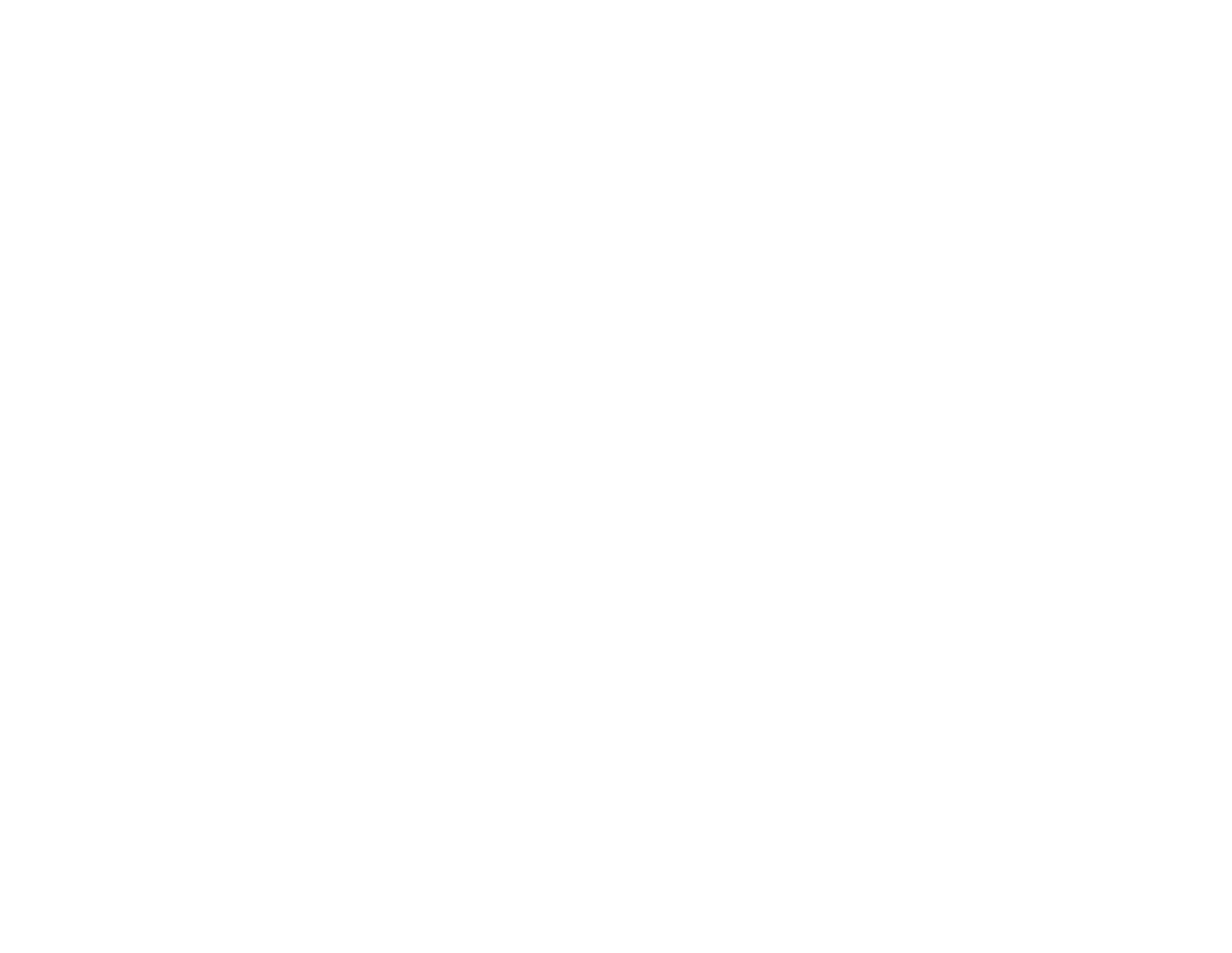|                    | <b>Licence Business Name</b>                           | <b>Address</b>                                                 | <b>Licence Type/Sub</b>                    |                                        | Phone          |      | Fax                     |            |
|--------------------|--------------------------------------------------------|----------------------------------------------------------------|--------------------------------------------|----------------------------------------|----------------|------|-------------------------|------------|
| 13 649311          | Park Enterprises Inc                                   | 6920 Barnard Dr Richmond BC V7C 5T5                            | Service Use                                | <b>Electrical Contractor</b>           | (604) 278-8338 | Work |                         | <b>Hom</b> |
| 13 649325          | Four WS Demo Ltd                                       | 12860 Clarke PI Unit 110 Richmond BC V6V 2H1                   | <b>Inter-Municipal Business</b><br>Licence | <b>General Contractor</b>              | (604) 723-9155 |      | Work (604) 270-9166 Fax |            |
| 13 649337          | Magic Hands Cleaning                                   | 533 COTTONWOOD UNIT 110 COQUITLAM BC V3J 2R7                   | Service Use                                |                                        | (604) 353-2001 | Work |                         | Hom        |
| 13 649312          | Park Enterprises Inc.                                  | 6920 Barnard Dr Richmond BC V7C 5T5                            | <b>Inter-Municipal Business</b><br>Licence | <b>Electrical Contractor</b>           | (604) 278-8338 | Work |                         | Hom        |
| 13 649278          | Pagliaro Projects Ltd                                  | 3940 CHARLES ST BURNABY BC V5C 4H5                             | Service Use                                | <b>General Contractor</b>              | (604) 298-6533 |      | Work (604) 298-5661 Fax |            |
| 13 647745          | Aramark Canada Ltd - Air<br>Canada Maple Leaf Lounge   | 3880 Grant McConachie Way Richmond BC V7B 0A5                  | Assembly Use Group 2                       |                                        | (604) 231-6519 | Work |                         | Hom        |
| 13 649275          | Konglink Consulting Co                                 | 7051 Ash St Unit 22 Richmond BC V6Y 2R9                        | Service Use                                | Home Occupation                        | (604) 249-2159 | Work |                         | Hom        |
| 13 649296          | Smith Brownlee & Associates Inc                        | PO BOX 3753 COURTENAY BC V9N 7P1                               | Service Use                                |                                        | (250) 338-1944 |      | Work (604) 215-4411 Fax |            |
| <b>Issue Date:</b> |                                                        | Wednesday, 30 October 2013                                     |                                            |                                        |                |      |                         |            |
| 13 649409          | <b>Mercedes Coley</b>                                  | 10951 Anglesea Dr Richmond BC V7A 3B7                          | Service Use                                | <b>Therapeutic Touch</b><br>Treatments | (604) 715-0997 | Work |                         | Hom        |
| 13 649416          | <b>Builder Ding Enterprises Ltd</b>                    | 5860 WOODSWORTH ST BURNABY BC V5G 1S7                          | Service Use                                | <b>General Contractor</b>              | (604) 728-3619 | Work |                         | Hom        |
| 13 649405          | <b>Toor Construction Ltd</b>                           | 31601 HOMESTEAD CR ABBOTSFORD BC V2T 6V6                       | Service Use                                | <b>General Contractor</b>              | (604) 807-1267 |      | Work (604) 556-3540 Fax |            |
| 13 649374          | <b>Gloryland Construction Ltd</b>                      | 8280 Lansdowne Rd Unit 810 Richmond BC V6X 0B2                 | Service Use                                | <b>General Contractor</b>              | (778) 996-6988 | Work |                         | Hom        |
| 13 649360          | Apple Security Inc                                     | 15216 NORTH BLUFF RD UNIT 604 WHITE ROCK BC<br><b>V4B 0A7</b>  | Service Use                                | Private Investigation<br>Agency        | (604) 507-9577 | Work | (604) 630-7180 Fax      |            |
| 13 645978          | <b>Equality Trading Corporation</b>                    | 4000 No 3 Rd Unit 6200 Richmond BC V6X 0J8                     | Service Use                                |                                        | (778) 588-2974 | Work |                         | Hom        |
| 12 626862          | JK Courier Ltd                                         | 14273 Knox Way Unit 153 Richmond BC V6V 2Z4                    | Service Use                                |                                        | (604) 861-6838 |      | Work (604) 821-1079 Fax |            |
| <b>Issue Date:</b> |                                                        | Thursday, 31 October 2013                                      |                                            |                                        |                |      |                         |            |
| 13 649417          | Apex Western Homes Ltd                                 | #610 333 BROOKSBANK AVE UNIT 718 NORTH<br>VANCOUVER BC V7J 1G4 | Service Use                                | <b>General Contractor</b>              | (604) 990-3520 |      | Work (604) 986-9906 Fax |            |
| 13 648405          | Ackroyd Pets & Aquarium                                | 8171 Ackroyd Rd Unit 140 Richmond BC V6X 3K1                   | Mercantile Use                             | Retail Trading                         | (604) 370-7222 |      | Work (604) 370-7220 Fax |            |
| <b>Issue Date:</b> |                                                        | Friday, 01 November 2013                                       |                                            |                                        |                |      |                         |            |
| 13 641186          | Sino Bridge Education &<br>Immigration Consultants Inc | 4000 No 3 Rd Unit 6075 Richmond BC V6X 0J8                     | Service Use                                |                                        | (604) 725-8556 | Work |                         | Hom        |
| 13 649533          | Dogwood Maintenance Ltd                                | 9531 192ND ST UNIT 9 SURREY BC V4N 3R7                         | Service Use                                | <b>General Contractor</b>              | (604) 530-9134 |      | Work (778) 298-0822 Fax |            |
| 13 649554          | Anytime Renovation Ltd                                 | 9299 Tomicki Ave Unit 201 Richmond BC V6X 0C5                  | Service Use                                | <b>General Contractor</b>              | (604) 722-3833 | Work |                         | Hom        |
| 13 649555          | <b>Anytime Renovation Ltd</b>                          | 9299 Tomicki Ave Unit 201 Richmond BC V6X 0C5                  | <b>Inter-Municipal Business</b><br>Licence | <b>General Contractor</b>              | (604) 722-3833 | Work |                         | Hom        |
| <b>Issue Date:</b> |                                                        | Monday, 04 November 2013                                       |                                            |                                        |                |      |                         |            |
| 13 649598          | Lancy Zhang CGA                                        | 7333 Turnill St Unit 2 Richmond BC V6Y 4L7                     | Service Use                                | Home Occupation                        | (778) 889-9606 | Work |                         | Hom        |
| 13 649588          | Audio - Video Installation                             | 9251 Parksville Dr Richmond BC V7E 4K1                         | Service Use                                | <b>Electrical Contractor</b>           | (604) 910-0035 | Work |                         | Hom        |
| 13 649640          | <b>Metalife Conservation</b>                           | 81 GOLDEN DR UNIT 102B COQUITLAM BC V3K 6R2                    | Service Use                                | <b>General Contractor</b>              | (604) 468-9493 |      | Work (604) 468-9497 Fax |            |
| 13 649594          | Audio - Video Installation                             | 9251 Parksville Dr Richmond BC V7E 4K1                         | <b>Inter-Municipal Business</b><br>Licence | <b>Electrical Contractor</b>           | (604) 910-0035 | Work |                         | Hom        |
| 13 649538          | Matrixset Investment Corporation                       | 6251 Bouchard Crt Richmond BC V7C 5N8                          | Service Use                                | Home Occupation                        | (604) 357-9077 | Work |                         | Hom        |
| 13 647009          | P & P Travel Agency Ltd                                | 4380 No 3 Rd Unit 1400 Richmond BC V6X 3V7                     | Service Use                                | <b>Travel Agency</b>                   | (604) 273-5566 |      | Work (604) 273-5577 Fax |            |
| 13 649471          | Blue Crane Photo Media                                 | 10180 Bamberton Dr Richmond BC V7A 1K3                         | Service Use                                | Home Occupation                        | (604) 765-3963 | Work |                         | Hom        |
| 13 649550          | <b>Cleary Trading Ltd</b>                              | 9833 Keefer Ave Unit 42 Richmond BC V6Y 4M5                    | Service Use                                | Home Occupation                        | (778) 251-0678 |      | Work (604) 330-7789 Fax |            |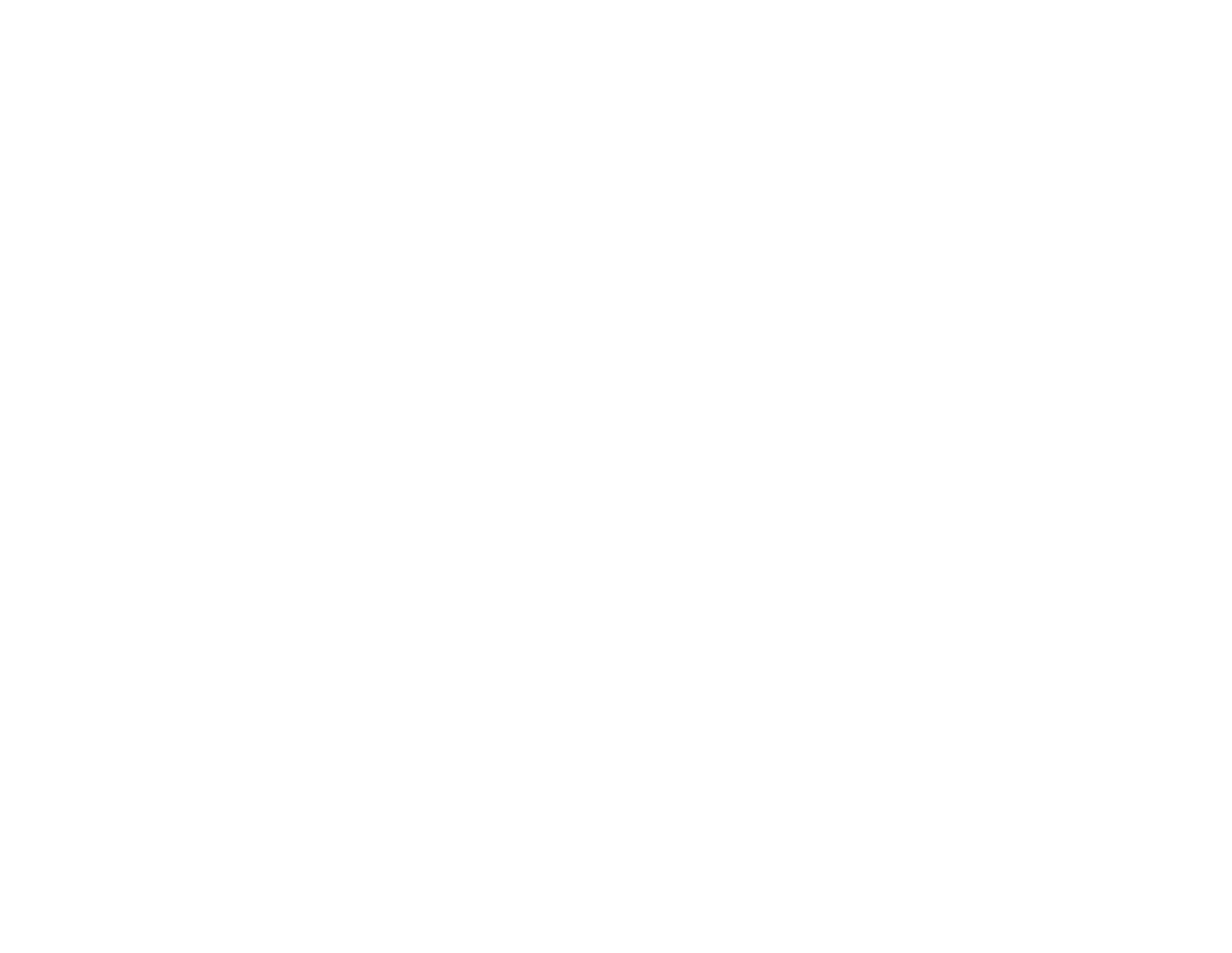|                    | <b>Licence Business Name</b>                          | <b>Address</b>                                                       | <b>Licence Type/Sub</b>         |                                                    | <b>Phone</b>   |      | Fax                     |
|--------------------|-------------------------------------------------------|----------------------------------------------------------------------|---------------------------------|----------------------------------------------------|----------------|------|-------------------------|
| <b>Issue Date:</b> |                                                       | Tuesday, 05 November 2013                                            |                                 |                                                    |                |      |                         |
| 13 649683          | <b>Bedtime Solutions</b>                              | 3720 Steveston Hwy Richmond BC V7E 2J8                               | Service Use                     | Home Occupation                                    | (604) 285-6001 | Work | Hom                     |
| 13 637171          | M & N Seafood Ltd                                     | 12040 2nd Ave Unit 100 Richmond BC V7E 6N3                           | Mercantile Use                  | <b>Retail Trading</b>                              | (778) 883-6677 | Work | Hom                     |
| 13 649698          | Smartedge Networks Inc                                | PO BOX 46845 STATION D VANCOUVER BC V6J 5M4                          | Service Use                     |                                                    | (604) 629-6101 |      | Work (604) 629-6118 Fax |
| 13 649662          | Vancouver Gloving Co                                  | 6311 Coltsfoot Dr Richmond BC V7C 2J5                                | Service Use                     | Home Occupation                                    | (604) 374-1805 | Work | Hom                     |
| 13 649659          | Junksavers Rubbish Removal                            | 9340 Walford St Richmond BC V6X 1P4                                  | Service Use                     | Home Occupation                                    | (604) 783-2300 | Work | Hom                     |
| 13 647983          | Target Store T3534                                    | 8311 Lansdowne Rd Richmond BC V6X 3A4                                | Mercantile Use                  | <b>Retail Trading</b>                              |                | Work | Hom                     |
| 13 643700          | Nail Labo                                             | 4151 Haze bridge Way Unit 3530 Richmond BC V6X 4J7                   | Service Use                     |                                                    | (778) 321-5333 | Work | Hom                     |
| 13 641464          | Target Pharmacy #t-3534                               | 8311 Lansdowne Rd Richmond BC V6X 3A4                                | Mercantile Use                  | <b>Retail Trading</b>                              | (604) 961-5786 | Work | Hom                     |
| 13 637172          | M & N Seafood Ltd                                     | 12040 2nd Ave Unit 100 Richmond BC V7E 6N3                           | Mercantile Use                  | <b>Wholesale Trading</b>                           | (778) 883-6677 | Work | Hom                     |
| 13 649652          | <b>PVL Projects</b>                                   | 1088 QUEBEC ST UNIT 2102 VANCOUVER BC V6A 4H2                        | Service Use                     |                                                    | (604) 558-0441 |      | Work (604) 558-0444 Fax |
| <b>Issue Date:</b> | Vednesday, 06 November 2013                           |                                                                      |                                 |                                                    |                |      |                         |
| 13 649748          | Vanworld International<br>Investments (Canada) Ltd    | 7011 Blundell Rd Unit 210 Richmond BC V6Y 1J5                        | Service Use                     | Home Occupation                                    | (604) 288-4583 | Work | Hom                     |
| 13 649750          | Vanworld International<br>Investments (Canada) Ltd    | 7011 Blundell Rd Unit 210 Richmond BC V6Y 1J5                        | Service Use                     |                                                    | (604) 288-4583 | Work | Hom                     |
| 13 647546          | Ironwood Glacial Clay Inc                             | 3771 Jacombs Rd Unit 450 Richmond BC V6V 2L9                         | Industrial/Manufacturing<br>Use |                                                    | (604) 279-9498 |      | Work (604) 279-9496 Fax |
| <b>Issue Date:</b> |                                                       | Thursday, 07 November 2013                                           |                                 |                                                    |                |      |                         |
| 13 648064          | Sweet Cin Creations Inc                               | 12211 1st Ave Unit 110 Richmond BC V7E 3M3                           | Industrial/Manufacturing<br>Use |                                                    | (604) 499-7888 | Work | Hom                     |
| 13 649827          | Inflate A Boat                                        | 8460 Granville Ave Unit 206 Richmond BC V6Y 4E7                      | Service Use                     | Home Occupation                                    | (604) 721-3730 | Work | Hom                     |
| 13 649749          | Bon Voyage Travel Ltd                                 | 22591 McClinton Ave Richmond BC V6V 2P8                              | Service Use                     | <b>Travel Agency</b>                               | (604) 526-1000 | Work | Hom                     |
| 13 649745          | Online Cartridge.ca                                   | 9211 Jaskow PI Richmond BC V7E 5S4                                   | Service Use                     | Home Occupation                                    | (778) 895-1525 | Work | Hom                     |
| 13 649728          | Elite International Trading Ltd                       | 9188 Hemlock Dr Unit 1306 Richmond BC V6Y 4J5                        | Service Use                     | Home Occupation                                    | (604) 808-0112 | Work | Hom                     |
| 13 649725          | Qing Xing He                                          | 11311 Caravel Crt Richmond BC V7E 4L2                                | Service Use                     | Home Occupation                                    | (778) 859-3428 | Work | Hom                     |
| 13 649697          | Rachel Skoda                                          | 312 SEYMOUR RIVER PL NORTH VANCOUVER BC V7H<br>1S7                   | Service Use                     | <b>Therapeutic Touch</b><br>Treatments             | (604) 721-8227 | Work | Hom                     |
| 13 649720          | <b>YSJ Decoration Co</b>                              | 6180 Nadine Cr Richmond BC V7C 2T6                                   | Service Use                     | Home Occupation                                    | (778) 321-9188 | Work | Hom                     |
| <b>Issue Date:</b> |                                                       | Friday, 08 November 2013                                             |                                 |                                                    |                |      |                         |
| 13 649811          | Park Residences Tower B<br><b>Limited Partnership</b> | 666 BURRARD ST UNIT 1700 VANCOUER BC V6C 2X8                         | Service Use                     | <b>General Contractor</b>                          | (604) 631-1300 |      | Work (604) 681-1825 Fax |
| 13 649807          | <b>SBS Construction Management</b><br>Ltd             | 16248 31ST AVE SURREY BC V3S 7E1                                     | Service Use                     | <b>General Contractor</b>                          | (604) 725-7776 | Work | Hom                     |
| 13 649806          | <b>Windstar Exteriors Ltd</b>                         | 16248 31ST AVE SURREY BC V3S 7E1                                     | Service Use                     | <b>General Contractor</b>                          | (604) 725-7776 | Work | Hom                     |
| 13 648000          | Target Store T3534 - Starbucks                        | 8311 Lansdowne Rd Richmond BC V6X 3A4                                | Assembly Use Group 1            | <b>Food Service</b><br>Establishment, Take-<br>Out | (604) 234-2020 |      | Work (604) 234-2030 Fax |
| 13 649818          | 0983099 BC Ltd                                        | 16328 88 AVE SURREY BC V4N 1B6                                       | Service Use                     | <b>General Contractor</b>                          | (604) 537-6400 | Work | Hom                     |
| <b>Issue Date:</b> |                                                       | Tuesday, 12 November 2013                                            |                                 |                                                    |                |      |                         |
| 13 645292          | <b>FAMC</b>                                           | 6488 Garden City Rd Unit 105 Richmond BC V6Y 4M2                     | Assembly Use Group 3            | <b>Education Institution</b>                       | (604) 304-5150 |      | Work (604) 284-5281 Fax |
| 13 649478          |                                                       | Milltown Marina and Boatyard Ltd 9191 Bentley St Richmond BC V6P 0B9 | Service Use                     |                                                    | (604) 697-9191 |      | Work (604) 697-9196 Fax |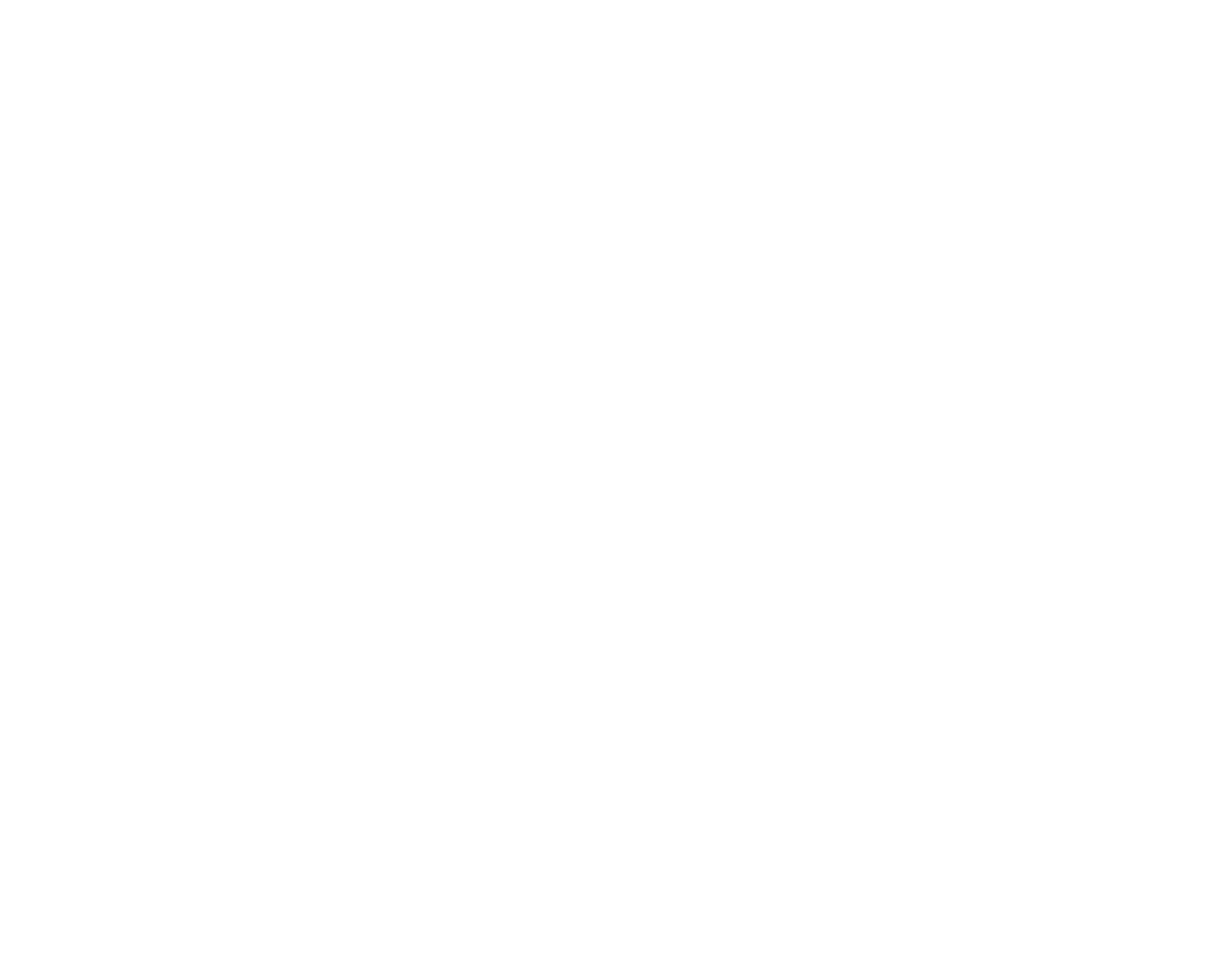|                    | Licence Business Name                           | <b>Address</b>                                             | <b>Licence Type/Sub</b>                    |                               | Phone                                  |      | Fax                     |     |
|--------------------|-------------------------------------------------|------------------------------------------------------------|--------------------------------------------|-------------------------------|----------------------------------------|------|-------------------------|-----|
| 13 649875          | <b>Detail Painting</b>                          | 5091 Moncton St Richmond BC V7E 3B2                        | Service Use                                | <b>General Contractor</b>     | (778) 384-4760                         | Work |                         | Hom |
| 13 649886          | Lam Vu Tra Huynh                                | 3168 KINGSWAY VANCOUVER BC V5R 5K1                         | Service Use                                | <b>General Contractor</b>     | (604) 671-4465                         | Work |                         | Hom |
| 13 649902          | Man Long Landscaping Co                         | 171 EAST 62ND AVE VANCOUVER BC V6P 3W9                     | Service Use                                | <b>General Contractor</b>     | (778) 322-5333                         | Work |                         | Hom |
| <b>Issue Date:</b> | Vednesday, 13 November 2013                     |                                                            |                                            |                               |                                        |      |                         |     |
| 13 647124          | 0948740 B C Ltd                                 | 4000 No 3 Rd Unit 5155 Richmond BC V6X 0J8                 | Service Use                                | <b>General Contractor</b>     | (604) 780-3098                         |      | Work (604) 800-3389 Fax |     |
| 13 649981          | Huberts & Son Construction Ltd                  | 6109 181A ST SURREY BC V3S 4M1                             | Service Use                                | <b>General Contractor</b>     | (604) 649-6484                         |      | Work (604) 576-6195 Fax |     |
| <b>Issue Date:</b> |                                                 | Thursday, 14 November 2013                                 |                                            |                               |                                        |      |                         |     |
| 13 649072          | Azure Auto Gallery Inc                          | 7820 River Rd Richmond BC V6X 1X7                          | Mercantile Use                             | <b>Automobile Dealer</b>      | (604) 232-9873                         |      | Work (604) 232-9874 Fax |     |
| 13 650032          | Korean Airlines Company Ltd                     | 4840 Miller Rd Unit 150 Richmond BC V7B 1K7                | Service Use                                |                               | (604) 276-9271                         |      | Work (604) 279-8836 Fax |     |
| 13 649992          | Reine Photography & Design                      | 9300 Parksville Dr Unit 208 Richmond BC V7E 4W3            | <b>Inter-Municipal Business</b><br>Licence | Home Occupation               | (604) 782-8240                         | Work |                         |     |
| 13 649991          | Reine Photography & Design                      | 9300 Parksville Dr Unit 208 Richmond BC V7E 4W3            | Service Use                                | Home Occupation               | (604) 782-8240                         | Work |                         |     |
| 13 649928          | Goodrich Terminal 2012 Ltd                      | 16108 Blundell Rd Richmond BC V6W 0A2                      | Service Use                                |                               | (604) 270-9962                         |      | Work (604) 270-9901 Fax |     |
| 13 649552          | Xuan Design & Production Inc                    | 11782 Hammersmith Way Unit 163 Richmond BC V7A 5E2         | Service Use                                |                               | (604) 437-9908                         | Work |                         | Hom |
| 12 629172          | Weyes Technology Ltd                            | 10891 Hogarth Dr Richmond BC V7E 3Z9                       | Service Use                                | Home Occupation               | (778) 383-2025                         | Work |                         | Hom |
| 13 649925          | Goodrich Terminal 2012 Ltd                      | 16108 Blundell Rd Richmond BC V6W 0A2                      | Service Use                                |                               | (604) 270-9962                         |      | Work (604) 270-9901 Fax |     |
| <b>Issue Date:</b> |                                                 | Monday, 18 November 2013                                   |                                            |                               |                                        |      |                         |     |
| 13 649689          | Time Education Inc.                             | 4311 Haze bridge Way Unit 1755 Richmond BC V6X 3L7         | Assembly Use Group 3                       | <b>Education Institution</b>  | (778) 838-2938                         | Work |                         | Hom |
| 13 649474          | Sunlight Biotech Inc                            | 5811 Cooney Rd Unit 305 Richmond BC V6X 3M1                | Service Use                                |                               | (604) 726-2722                         | Work |                         | Hom |
| 13 650151          | Fancy Maple Trading Company                     | 8333 Anderson Rd Unit 608 Richmond BC V6Y 2J8              | Service Use                                | Home Occupation               | (604) 773-9361                         | Work |                         | Hom |
| 13 650089          | Basil Cooper Photography Inc                    | 236 TERRACE HILL PL KELOWNA BC V1V 2T1                     | Service Use                                |                               | (250) 878-9221                         | Work |                         | Hom |
| 13 650084          | Strabag Inc                                     | 6790 CENTURY AVE UNIT 401 MISSISSAUGA ON L5N<br><b>2V8</b> | Service Use                                | <b>General Contractor</b>     | (416) 848-6353                         |      | Work (647) 495-8913 Fax |     |
| 13 650080          | RJ Leading Solutions Co                         | 7240 Lindsay Rd Unit 309 Richmond BC V7C 3M6               | Service Use                                | <b>Electrical Contractor</b>  | (778) 855-5179                         | Work |                         | Hom |
| 13 650052          | Harmony Links Inc                               | 6071 Camsell Cr Richmond BC V7C 2M4                        | Service Use                                | Home Occupation               | (604) 304-5182                         | Work |                         | Hom |
| 13 647744          | Ultimate Education Group Ltd                    | 8680 Cambie Rd Unit 251 Richmond BC V6X 4K1                | Service Use                                |                               | (604) 233-8896                         | Work |                         | Hom |
| 13 647351          | Green Planet 21                                 | 11371 Coppersmith Way Unit 110 Richmond BC V7A 5E8         | <b>Inter-Municipal Business</b><br>Licence | <b>General Contractor</b>     | (604) 862-0815                         |      | Work (604) 288-5471 Fax |     |
| 13 647350          | Green Planet 21                                 | 11371 Coppersmith Way Unit 110 Richmond BC V7A 5E8         | Service Use                                | <b>General Contractor</b>     | $(604)$ 862-0815                       |      | Work (604) 288-5471 Fax |     |
| 13 646122          | <b>Snack King Eatery</b>                        | 8888 Odlin Cr Unit 2280 Richmond BC V6X 3Z8                | Assembly Use Group 1                       | Food Service<br>Establishment | (778) 885-4528                         | Work |                         | Hom |
| 13 645911          | Full Boon Global Travel Service<br>Canada Inc   | 4671 Cabot Dr Richmond BC V7C 4J5                          | Service Use                                | Home Occupation               | (604) 537-8664                         |      | Work (604) 635-1055 Fax |     |
| 13 641020          | Green Planet 21                                 | 11371 Coppersmith Way Unit 110 Richmond BC V7A 5E8         | Mercantile Use                             | <b>Wholesale Trading</b>      | (604) 862-0815 Work (604) 288-5471 Fax |      |                         |     |
| 13 649933          | New Vision English Tour<br><b>Education Ltd</b> | 7117 Elmbridge Way Unit 506 Richmond BC V6X 2A2            | Service Use                                | Home Occupation               | (778) 987-3628                         | Work |                         | Hom |
| <b>Issue Date:</b> |                                                 | Tuesday, 19 November 2013                                  |                                            |                               |                                        |      |                         |     |
|                    | 13 650263 Xuan Project Management Ltd           | 11782 Hammersmith Way Unit 163 Richmond BC V7A 5E2         | Inter-Municipal Business<br>Licence        | <b>General Contractor</b>     | (604) 437-9908                         |      | Work (604) 437-9908 Fax |     |
| <b>Issue Date:</b> | Vednesday, 20 November 2013                     |                                                            |                                            |                               |                                        |      |                         |     |
| 13 647631          | Pacific Golf Academy                            | 12191 Hammersmith Way Unit 1155 Richmond BC V7A<br>5H2     | Assembly Use Group 3                       | Commercial<br>Entertainment   | (604) 278-7567                         | Work |                         | Hom |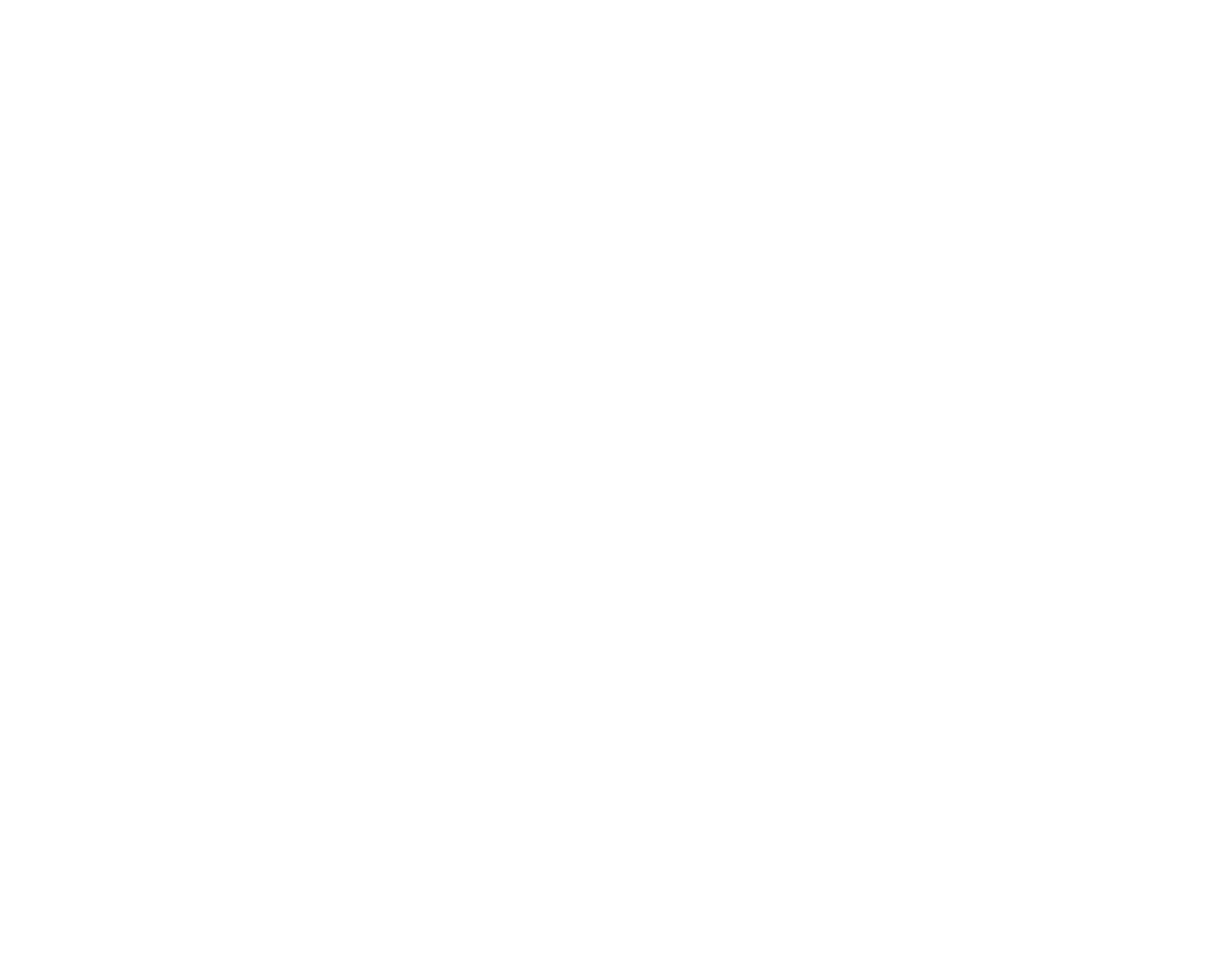| Licence            | <b>Business Name</b>                            | <b>Address</b>                                      | <b>Licence Type/Sub</b>                    |                                      | Phone            | Fax                     |     |
|--------------------|-------------------------------------------------|-----------------------------------------------------|--------------------------------------------|--------------------------------------|------------------|-------------------------|-----|
| 13 650230          | Blue Mountain Construction &<br>Contracting Ltd | 22771 McLean Ave Richmond BC V6V 2P7                | <b>Inter-Municipal Business</b><br>Licence | <b>General Contractor</b>            | (604) 779-4108   | Work (604) 523-9844 Fax |     |
| 13 650229          | Blue Mountain Construction &<br>Contracting Ltd | 22771 McLean Ave Richmond BC V6V 2P7                | Service Use                                | <b>General Contractor</b>            | (604) 779-4108   | Work (604) 523-9844 Fax |     |
| 13 650214          | <b>Ucool Glass Ltd</b>                          | 6300 Granville Ave Richmond BC V7C 1G1              | Service Use                                | <b>General Contractor</b>            | (778) 297-5277   | Work (778) 297-5266 Fax |     |
| 13 650112          | <b>Bravostones Renovation Co</b>                | 3120 SEYMOUR ST PORT COQUITLAM BC V3C 5Z3           | Service Use                                | <b>General Contractor</b>            | (778) 999-0222   | Work                    | Hom |
| 13 649418          | Innovative Golf Performance Lab<br><b>Inc</b>   | 4880 No 6 Rd Richmond BC V6V 1P7                    | Mercantile Use                             | <b>Retail Trading</b>                | (604) 355-2233   | Work                    | Hom |
| 13 647982          | An Elegant Touch Home Staging<br>& Design       | 12520 Horseshoe Way Unit 128 Richmond BC V7A 5K3    | Service Use                                |                                      | (604) 657-6612   | Work (604) 207-0444 Fax |     |
| 13 647804          | Ethics Auto Repair &<br>Maintenance             | 11951 Mitchell Rd Unit 175 Richmond BC V6V 1T5      | Service Use                                |                                      | (778) 995-2468   | Work                    | Hom |
| 13 650299          | Resourceful Immigration                         | 4000 No 3 Rd Unit 6155 Richmond BC V6X 0J8          | Service Use                                |                                      | $(604)$ 448-8833 | Work (604) 448-8833 Fax |     |
| 13 645527          | Live Well Medical Centre                        | 8980 No 3 Rd Unit 160 Richmond BC V6Y 2E8           | Service Use                                |                                      | (604) 270-5010   | Work (604) 370-5012 Fax |     |
| 13 645263          | HealthPlus Pharmacy #2                          | 8980 No 3 Rd Unit 170 Richmond BC V6Y 2E8           | Mercantile Use                             | <b>Retail Trading</b>                | (604) 644-9929   | Work (604) 304-1295 Fax |     |
| 13 629954          | Coffee Versante                                 | 8280 Lansdowne Rd Unit 110 Richmond BC V6X 0B2      | Assembly Use Group 1                       | <b>Food Service</b><br>Establishment | (778) 896-8533   | Work                    | Hom |
| 13 647851          | Alphasafe Deposit Box Inc                       | 6068 No 3 Rd Unit 105 Richmond BC V6Y 4M7           | Service Use                                |                                      | (888) 505-1930   | Work                    | Hom |
| <b>Issue Date:</b> |                                                 | Thursday, 21 November 2013                          |                                            |                                      |                  |                         |     |
| 13 650310          | <b>Nest Designs</b>                             | 4560 Gander Dr Richmond BC V7E 6H4                  | Service Use                                | Home Occupation                      | (604) 757-3434   | Work                    | Hom |
| 13 650319          | Aquamotion Rehabilitation and<br><b>Fitness</b> | 4423 BELMONT AVE VANCOUVER BC V6R 1C3               | Service Use                                |                                      | (604) 857-3544   | Work                    |     |
| 13 650343          | Redbox Canada GP                                | 8360 Granville Ave Richmond BC V6Y 1P3              | Vending Machine Use                        | \$.25 or More                        | $(630)$ 756-8098 | Work (630) 756-8894 Fax |     |
| 13 650316          | <b>JCS Construction &amp; Renovation</b>        | 5740 No 1 Rd Richmond BC V7C 1T2                    | Service Use                                | <b>General Contractor</b>            | (604) 754-5748   | Work                    | Hom |
| 13 650238          | Dreamhouse Construction Ltd                     | 2831 Shell Rd Richmond BC V6X 2P2                   | Service Use                                | <b>General Contractor</b>            | (778) 238-4892   | Work                    | Hom |
| 13 650123          | <b>Blackspears</b>                              | 6081 No 3 Rd Unit 805 Richmond BC V6Y 2B2           | Service Use                                |                                      | (778) 998-8155   | Work                    | Hom |
| 13 628245          | 0730100 BC Ltd                                  | 13111 Vanier PI Unit 200 Richmond BC V6V 2J1        | Service Use                                |                                      | (604) 278-4604   | Work (604) 278-4684 Fax |     |
| 13 650285          | Meridian Plumbing & Heating                     | 3225 E 20TH AVE VANCOUVER BC V5M 2V6                | Service Use                                | <b>Plumbing Contractor</b>           | (778) 227-8219   | Work                    | Hom |
| 13 641167          | <b>Today Commercial News</b>                    | 3757 Jacombs Rd Unit 230 Richmond BC V6V 2R3        | Service Use                                |                                      | (604) 279-9900   | Work (604) 279-5544 Fax |     |
| <b>Issue Date:</b> |                                                 | Friday, 22 November 2013                            |                                            |                                      |                  |                         |     |
| 13 650373          | Physio2u - Lower Mainland                       | 8460 Ackroyd Rd Unit 122 Richmond BC V6X 3E9        | Service Use                                | Home Occupation                      | (778) 846-7695   | Work (778) 653-0695 Fax |     |
| 13 650423          | Zodiac Karaoke Cabaret                          | 8291 Alexandra Rd Unit 155 Richmond BC V6X 1C3      | Assembly Use Group 3                       | Commercial<br>Entertainment          | (604) 370-6338   | Work                    | Hom |
| 13 650428          | Zodiac Karaoke Cabaret                          | 8291 Alexandra Rd Unit 155 Richmond BC V6X 1C3      | Assembly Use Group 1                       | Food Service<br>Establishment        | (604) 370-6338   | Work                    | Hom |
| <b>Issue Date:</b> |                                                 | Tuesday, 26 November 2013                           |                                            |                                      |                  |                         |     |
| 13 650564          | Vancore Construction Ltd                        | 5930 NO 6 RD UNIT 310 RICHMOND BC V6V 1Z1           | Service Use                                | <b>General Contractor</b>            | (778) 318-1940   | Work                    | Hom |
| 13 650531          | <b>Crestwell Renos</b>                          | 149 W 19TH ST UNIT 3 NORTH VANCOUVER BC V7M<br>1X3  | Service Use                                | <b>General Contractor</b>            | (604) 971-2909   | Work                    | Hom |
| 13 650532          | Microcosmic World Construction<br>Inc           | 10447 MODESTO PL DELTA BC V4C 0B2                   | Service Use                                | <b>General Contractor</b>            | (778) 929-6788   | Work                    | Hom |
| <b>Issue Date:</b> | Vednesday, 27 November 2013                     |                                                     |                                            |                                      |                  |                         |     |
| 13 650681          | Vanmar Constructors 1051 Inc                    | 30701 SIMPSON RD UNIT 101B ABBOTSFORD BC V2T<br>6Y7 | Service Use                                | <b>General Contractor</b>            | (604) 882-0770   | Work (604) 882-0770 Fax |     |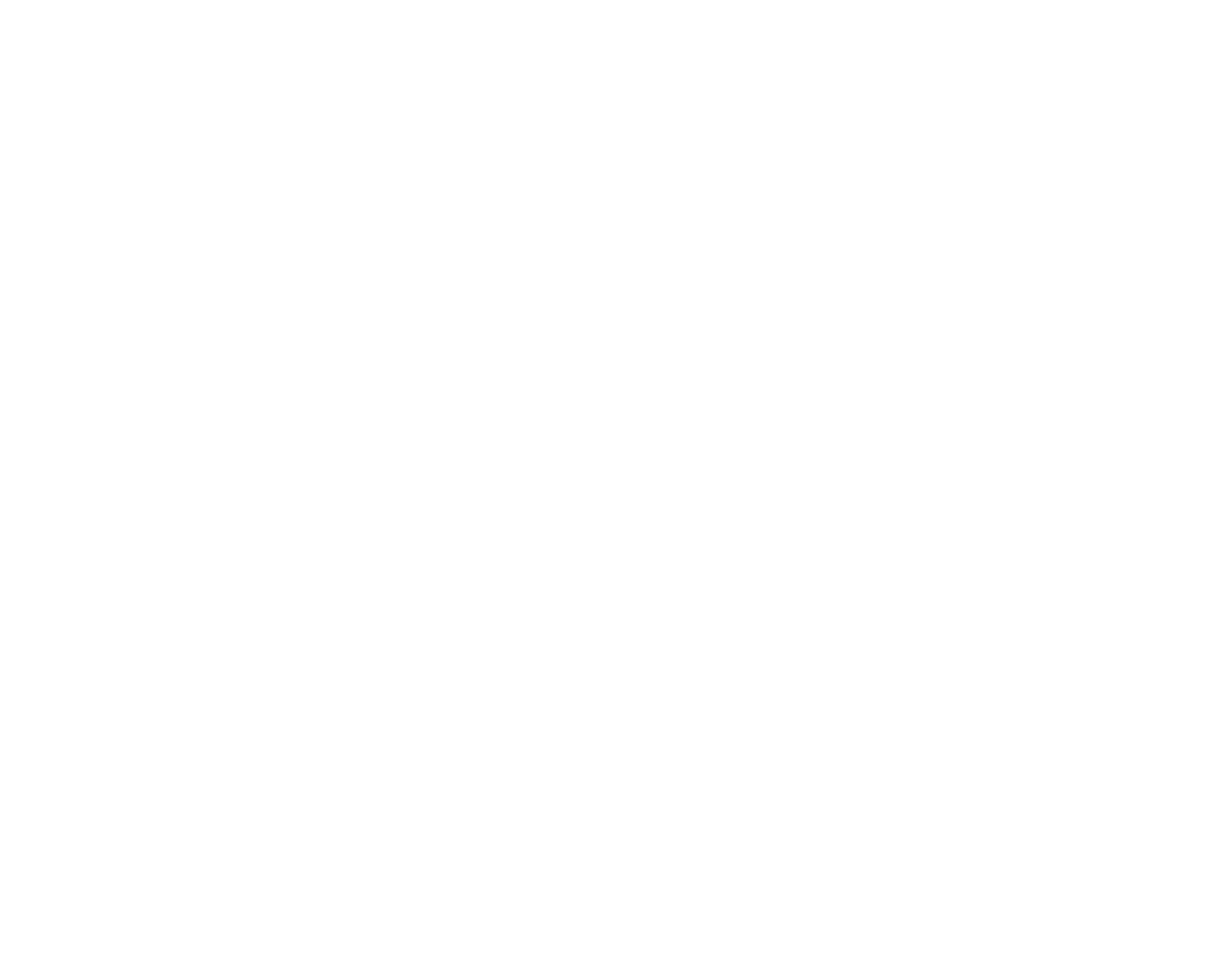|                    | Licence Business Name                                                                      | <b>Address</b>                                             | <b>Licence Type/Sub</b>                    |                              | <b>Phone</b>       |      | <b>Fax</b>              |
|--------------------|--------------------------------------------------------------------------------------------|------------------------------------------------------------|--------------------------------------------|------------------------------|--------------------|------|-------------------------|
| 13 650657          | Optinet Systems Inc                                                                        | 21331 Gordon Way Unit 3190 Richmond BC V6W 1J9             | <b>Inter-Municipal Business</b><br>Licence | <b>General Contractor</b>    | (604) 288-1300     | Work | (604) 233-1255 Fax      |
| 13 650651          | <b>Optinet Systems Inc</b>                                                                 | 21331 Gordon Way Unit 3190 Richmond BC V6W 1J9             | Service Use                                | <b>General Contractor</b>    | (604) 288-1300     |      | Work (604) 233-1255 Fax |
| 13 648122          | Ralphens Systems Inc                                                                       | 4400 Haze bridge Way Unit 610 Richmond BC V6X 3R8          | Service Use                                |                              | (604) 270-9959     |      | Work (188) 489-1669 Fax |
| 13 645860          | Freeing Canada                                                                             | 11860 Hammersmith Way Unit 173 Richmond BC V7A 5G1         | Assembly Use Group 3                       | Commercial<br>Entertainment  | (604) 322-0029     | Work | Hom                     |
| 13 647456          | <b>Alliance Trading Corp</b>                                                               | 11960 Hammersmith Way Unit 110 Richmond BC V7A 5C9         | Mercantile Use                             | <b>Wholesale Trading</b>     | $(604)$ 288-7261   |      | Work (604) 288-7215 Fax |
| <b>Issue Date:</b> |                                                                                            | Thursday, 28 November 2013                                 |                                            |                              |                    |      |                         |
| 13 650666          | Canada Zhongchuang<br>International Construction and<br><b>Building Material Group Ltd</b> | 8220 No 3 Rd Richmond BC V6Y 2E3                           | Service Use                                | <b>General Contractor</b>    | (778) 908-0699     | Work | Hom                     |
| 13 650751          | <b>CK Industries</b>                                                                       | 2723 CHARLES ST VANCOUVER BC V5K 3A6                       | Service Use                                | <b>General Contractor</b>    | (604) 779-4876     | Work | Hom                     |
| <b>Issue Date:</b> |                                                                                            | Friday, 29 November 2013                                   |                                            |                              |                    |      |                         |
| 13 650773          | - 4G                                                                                       | 5580 Garratt Crt Richmond BC V6V 2P4                       | <b>Inter-Municipal Business</b><br>Licence | <b>General Contractor</b>    | (604) 307-5866     | Work | Hom                     |
| 13 650841          | Great Ocean Food Co Ltd                                                                    | 8100 Granville Ave Unit 780 Richmond BC V6Y 3T6            | Service Use                                |                              | (604) 370-0789     |      | Work (604) 370-0790 Fax |
| 13 650828          | Statesman Investments Ltd                                                                  | 2902 WEST BROADWAY UNIT 304 VANCOUVER BC<br><b>V6K 2G8</b> | Service Use                                | <b>General Contractor</b>    | (604) 734-1208     |      | Work (604) 734-7726 Fax |
| 13 650771          | Loy Leyland Architect Inc                                                                  | 1864 W 1ST AVE UNIT 1 VANCOUVER BC V6J 1G5                 | Service Use                                |                              | (604) 736-1419     |      | Work (604) 736-9493 Hom |
| 13 650770          | 4G                                                                                         | 5580 Garratt Crt Richmond BC V6V 2P4                       | Service Use                                | <b>General Contractor</b>    | (604) 307-5866     | Work | Hom                     |
| 13 650754          | <b>Real Estate &amp; Entertaiment</b><br>Weekly                                            | 4851 Larkspur Ave Richmond BC V7C 2J1                      | Service Use                                | Home Occupation              | (778) 863-5598     | Work | Hom                     |
| 13 649442          | <b>Orient Education Services Inc.</b>                                                      | 11020 No 5 Rd Unit 213 Richmond BC V7A 4E7                 | Assembly Use Group 3                       | <b>Education Institution</b> | (778) 882-5873     | Work | <b>Hom</b>              |
| 13 650774          | G M Finishing Carpentry &<br>Painting                                                      | 7810 15TH AVE BURNABY BC V3N 1W8                           | Service Use                                | <b>General Contractor</b>    | (604) 521-7709     |      | Work (604) 521-7709 Fax |
| <b>Issue Date:</b> |                                                                                            | Monday, 02 December 2013                                   |                                            |                              |                    |      |                         |
| 13 650646          | Art For In                                                                                 | 15819 110 AVE SURREY BC V4N 5E9                            | Service Use                                | <b>General Contractor</b>    | (604) 818-1590     | Work | <b>Hom</b>              |
| <b>Issue Date:</b> |                                                                                            | Tuesday, 03 December 2013                                  |                                            |                              |                    |      |                         |
| 13 650902          | <b>YT Technologies</b>                                                                     | 2175 McLennan Ave Richmond BC V6X 2N4                      | Service Use                                | Home Occupation              | (855) 999-8832     | Work | (855) 319-2999<br>Fax   |
| 13 650903          | <b>LDS American Development</b><br>Group Ltd                                               | 14366 84A AVE SURREY BC V3W 0Z9                            | Service Use                                | <b>General Contractor</b>    | (778) 688-5269     | Work | Hom                     |
| 13 650896          | Royal Rose Trading Inc                                                                     | 3700 No 3 Rd Unit 2060 Richmond BC V6X 3X2                 | Mercantile Use                             | Retail Trading               | $(604) 636 - 8666$ | Work | Hom                     |
| 13 650883          | <b>Great Wall Building Ltd</b>                                                             | 6684 122A ST SURREY BC V3W 0W1                             | Service Use                                | <b>General Contractor</b>    | (778) 891-8986     | Work | Hom                     |
| 13 650848          | Golden Touch Home Care<br>Services Inc                                                     | 8171 Steveston Hwy Unit 8 Richmond BC V7A 1M4              | Service Use                                | Home Occupation              | (604) 447-4120     | Work | Hom                     |
| 13 650011          | <b>Hexonet Services Inc</b>                                                                | 6900 Graybar Rd Unit 2235 Richmond BC V6W 0A5              | Service Use                                |                              | (604) 637-5788     |      | Work (604) 909-1868 Fax |
| 13 647718          | Grand Maple Business &<br>Investment Consulting Inc                                        | 3700 No 3 Rd Unit 2130 Richmond BC V6X 3X2                 | Service Use                                |                              | (604) 370-2855     | Work | Hom                     |
| <b>Issue Date:</b> |                                                                                            | Thursday, 05 December 2013                                 |                                            |                              |                    |      |                         |
| 13 651154          | Jetlines                                                                                   | 3211 Grant McConachie Way Richmond BC                      | Service Use                                |                              | (604) 273-5387     |      | Work (604) 273-5399 Fax |
| 13 651132          | Homemate International Trading<br>Corp                                                     | 8333 Anderson Rd Unit 503 Richmond BC V6Y 2J8              | Service Use                                | Home Occupation              | (778) 386-5408     | Work | Hom                     |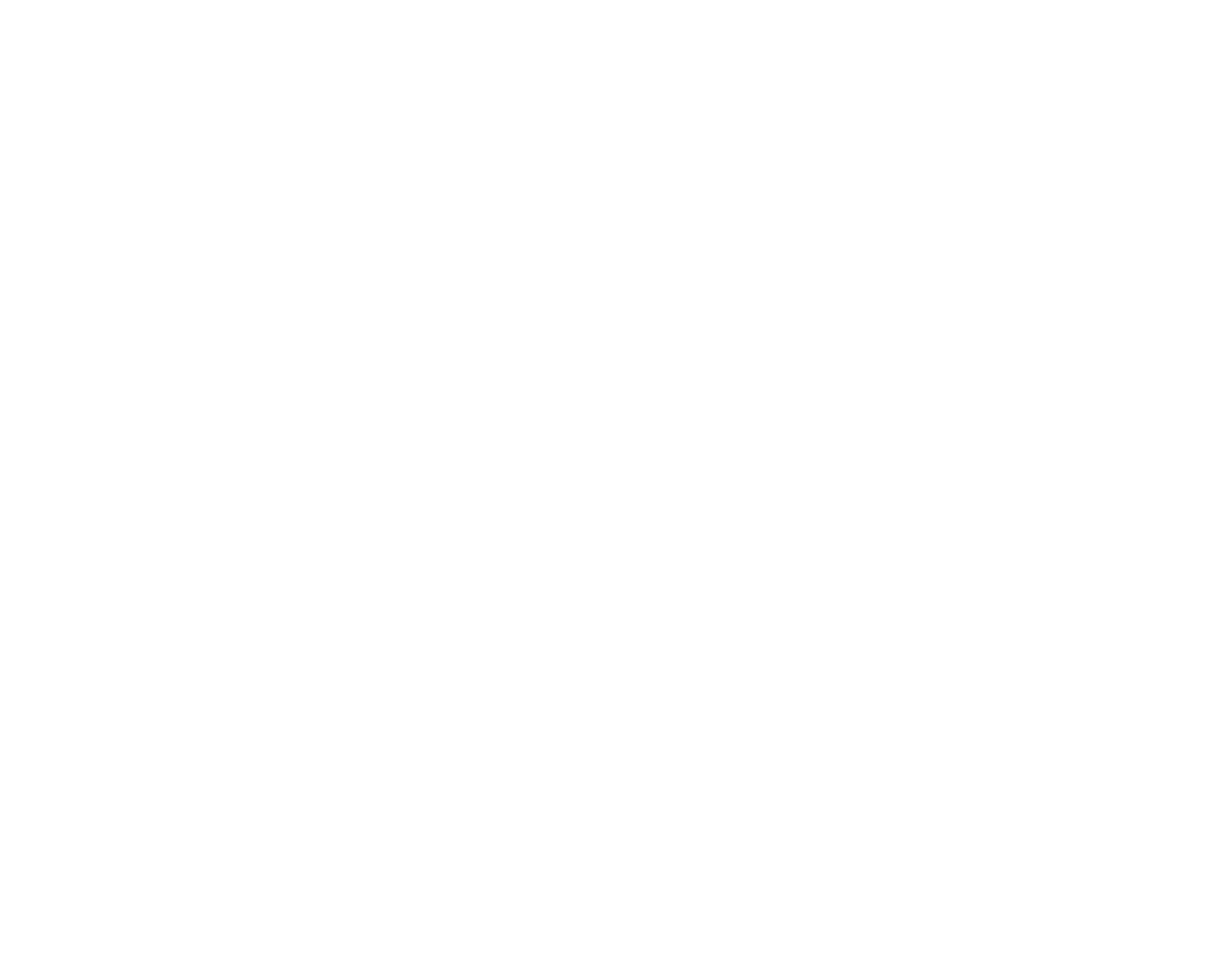|                    | Licence Business Name                         | <b>Address</b>                                      | <b>Licence Type/Sub</b>                    |                                      | <b>Phone</b>        |      | Fax                     |     |
|--------------------|-----------------------------------------------|-----------------------------------------------------|--------------------------------------------|--------------------------------------|---------------------|------|-------------------------|-----|
| <b>Issue Date:</b> |                                               | Monday, 09 December 2013                            |                                            |                                      |                     |      |                         |     |
| 13 651296          | A M Katrichak Inc                             | 4111 Bayview St Unit 308 Richmond BC V7E 6T5        | Service Use                                | Home Occupation                      | (778) 230-4304      | Work |                         | Hom |
| 13 636103          | <b>Acumen Law Corporation</b>                 | 5800 Cedarbridge Way Unit 140 Richmond BC V6X 2A7   | Service Use                                |                                      | (604) 685-8889      |      | Work (604) 685-8308 Fax |     |
| 13 648138          | Vanleader Construction &<br>Development Ltd   | 11181 Voyageur Way Unit 240 Richmond BC V6X 3N9     | Service Use                                | <b>General Contractor</b>            | (604) 285-6987      |      | Work (604) 285-6986 Fax |     |
| 13 649885          | Vanleader Construction &<br>Development Ltd   | 11181 Voyageur Way Unit 240 Richmond BC V6X 3N9     | <b>Inter-Municipal Business</b><br>Licence | <b>General Contractor</b>            | (604) 285-6987      |      | Work (604) 285-6986 Fax |     |
| 13 651192          | Longmen Express Ltd                           | 6611 Eckersley Rd Unit 210 Richmond BC V6Y 0B7      | Service Use                                | Home Occupation                      | (778) 714-5639      | Work |                         | Hom |
| 13 651195          | Jared Reed Plumbing                           | 18993 59 AVE SURREY BC V3S 7R8                      | Service Use                                | <b>Plumbing Contractor</b>           | (604) 551-3902      | Work |                         | Hom |
| 13 651215          | 0987475 BC Ltd                                | 6033 Katsura St Unit 125 Richmond BC V6Y 0B3        | Service Use                                | Home Occupation                      | (604) 723-2841      | Work |                         | Hom |
| 13 651250          | Hollybridge Limited Partnership               | 666 BURRARD ST UNIT 900 VANCOUVER BC V6C 2X8        | Service Use                                | <b>General Contractor</b>            | (604) 801-7000      |      | Work (604) 801-7001     | Hom |
| <b>Issue Date:</b> |                                               | Tuesday, 10 December 2013                           |                                            |                                      |                     |      |                         |     |
| 13 651324          | Elegance Lash                                 | 6611 Minoru Blvd Unit 508 Richmond BC V6Y 1Y9       | Service Use                                | Home Occupation                      | (778) 896-0955      | Work |                         | Hom |
| 13 649472          | <b>NCIX Mobility</b>                          | 8300 Capstan Way Unit 1063 Richmond BC V6X 4B7      | Mercantile Use                             | <b>Retail Trading</b>                | (604) 288-8080      |      | Work (604) 288-8011 Fax |     |
| 13 634048          | Eagle Disposal Inc                            | 11611 Twigg PI Richmond BC V6V 2K7                  | Service Use                                |                                      | (604) 322-9191      |      | Work (604) 322-9495 Fax |     |
| <b>Issue Date:</b> |                                               | Vednesday, 11 December 2013                         |                                            |                                      |                     |      |                         |     |
| 13 649994          | Best Home Inn                                 | 10660 Westminster Hwy Richmond BC V6X 1B2           | <b>Residential Use</b>                     | Bed & Breakfast                      | (604) 728-1371      | Work |                         | Hom |
| 13 651290          | Got Nails Inc.                                | 7066 179A ST SURREY BC V3S 7C7                      | Service Use                                | <b>General Contractor</b>            | (604) 839-2027      | Work |                         | Hom |
| 13 651348          | <b>Bestway Carpet Ltd</b>                     | 6628 FRASER ST UNIT 203 VANCOUVER BC V5X 3T5        | Service Use                                | <b>General Contractor</b>            | (604) 805-9779      |      | Work (604) 435-6988 Fax |     |
| 13 651360          | Blue Moon Plumbing & Heating                  | 20701 LANGLEY BYPASS UNIT 305 LANGLEY BC V3A<br>5F8 | Service Use                                | <b>Plumbing Contractor</b>           | (604) 690-4664      | Prim |                         | Hom |
| 13 651404          | Best Home Inn                                 | 10660 Westminster Hwy Richmond BC V6X 1B2           | <b>Residential Use</b>                     | Bed & Breakfast                      | (604) 728-1371      | Work |                         | Hom |
| 13 651411          | Eco Service Express Shop At<br><b>YVR</b>     | 5971 North Service Rd Richmond V7B 0A7              | Service Use                                |                                      | (604) 878-8016      | Work |                         | Hom |
| 13 651440          | <b>Glacier Pro Construction</b><br>Management | 1311 KOOTENAY ST UNIT 220 VANCOUVER BC V5K<br>4Y3   | Service Use                                | <b>General Contractor</b>            | (604) 570-0006      |      | Work (604) 676-2516 Fax |     |
| <b>Issue Date:</b> |                                               | Thursday, 12 December 2013                          |                                            |                                      |                     |      |                         |     |
|                    | 13 650974 Sura Korean BBQ                     | 4151 Haze bridge Way Unit 1830 Richmond BC V6X 4J7  | Assembly Use Group 1                       | <b>Food Service</b><br>Establishment | (604) 370-5540      | Work |                         | Hom |
| 13 651529          | Ilocandia Roofing Ltd                         | 12311 Cambie Rd Unit 16 Richmond BC V6V 1G5         | Service Use                                | <b>General Contractor</b>            | (604) 270-0615      | Work |                         |     |
| 13 651501          | Skyway Plumbing & Gas Ltd                     | 6869 HELSTON CR SURREY BC V3W 6W2                   | Service Use                                | <b>Gas Contractor</b>                | (604) 781-0768      |      | Work (604) 503-4297 Fax |     |
| 13 651500          | Skyway Plumbing & Gas Ltd                     | 6869 HELSTON CR SURREY BC V3W 6W2                   | Service Use                                | <b>Plumbing Contractor</b>           | (604) 781-0768      |      | Work (604) 503-4297 Fax |     |
|                    | 13 651487 Clemas Contracting Ltd              | 23032 OLD YALE RD LANGLEY BC V2Z 2V3                | Service Use                                | <b>General Contractor</b>            | (604) 534-7968      |      | Work (604) 534-9225 Fax |     |
|                    | 13 651448 Cyrus Cleaning Services             | 11548 Williams Rd Richmond BC V7A 1J4               | Service Use                                | Home Occupation                      | (604) 447-1443      | Work |                         | Hom |
| 13 651451          | Anything Plus Handyman<br>Services            | 6931 Cooney Rd Unit 208 Richmond BC V6Y 2J9         | Service Use                                | <b>General Contractor</b>            | (778) 233-3279      | Work |                         | Hom |
| <b>Issue Date:</b> |                                               | Monday, 16 December 2013                            |                                            |                                      |                     |      |                         |     |
|                    | 13 651621 GJM Consulting                      | 12500 McNeely Dr Unit 67 Richmond BC V6V 2S4        | Service Use                                | Home Occupation                      | (604) 725-1430 Work |      |                         | Hom |
| <b>Issue Date:</b> |                                               | Tuesday, 17 December 2013                           |                                            |                                      |                     |      |                         |     |
|                    | 13 651752 Paladin Security Group Ltd          | 3001 WAYBURNE DR UNIT 201 BURNABY BC V5G 4W3        | Service Use                                | Private Investigation<br>Agency      | (604) 677-8700      |      | Work (604) 677-8701 Fax |     |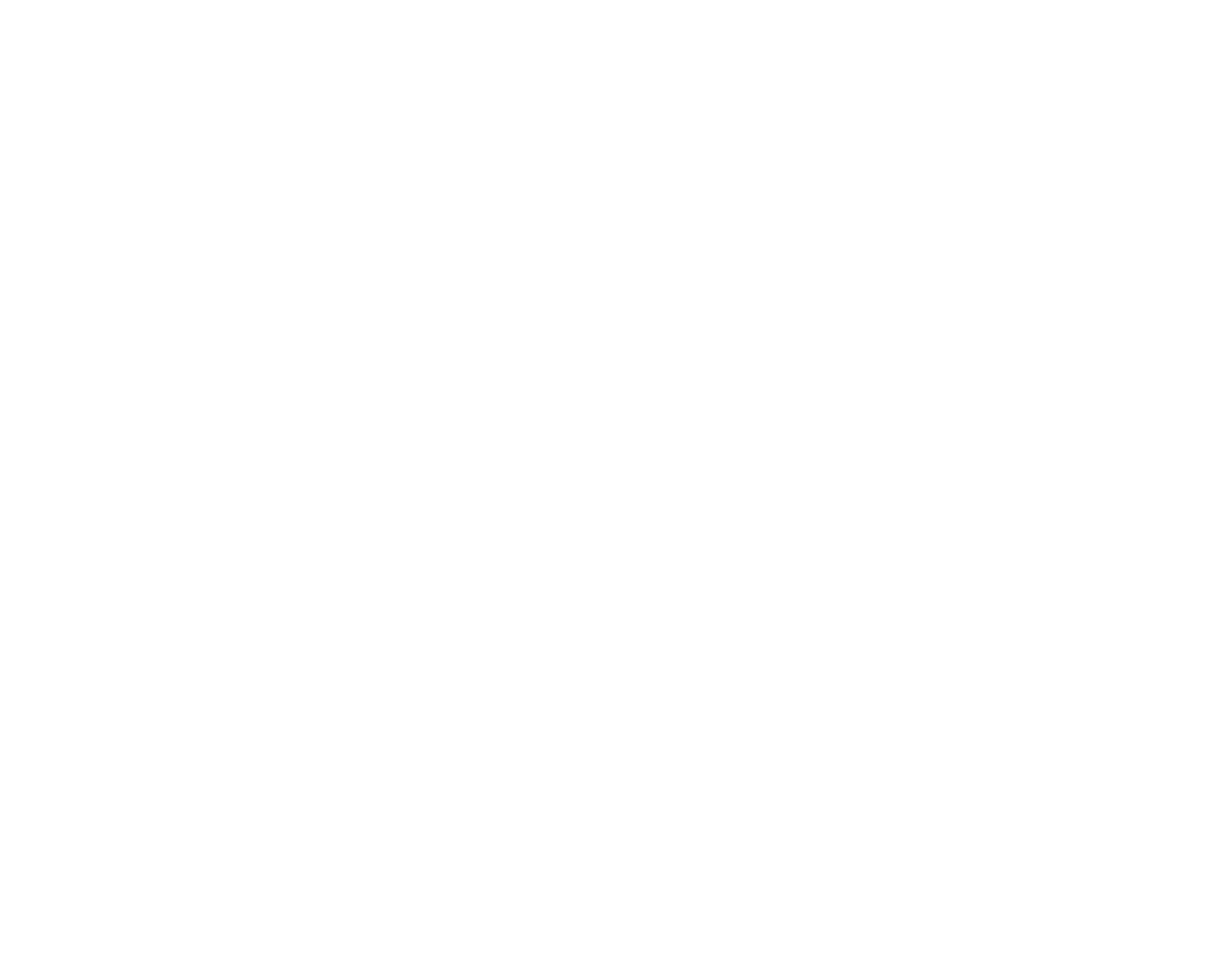|                    | Licence Business Name                                                    | <b>Address</b>                                                            | <b>Licence Type/Sub</b>                    |                                      | <b>Phone</b>                           |      | Fax                      |     |
|--------------------|--------------------------------------------------------------------------|---------------------------------------------------------------------------|--------------------------------------------|--------------------------------------|----------------------------------------|------|--------------------------|-----|
| 13 651781          | <b>Mainland Ventures Corp</b>                                            | 6291 Nicolle PI Richmond BC V7C 4V7                                       | <b>Inter-Municipal Business</b><br>Licence | <b>General Contractor</b>            | (604) 789-6592                         | Work |                          | Hom |
| 13 651754          | George Chan Go-Ju Ryn Karate                                             | 4874 DUMFRIES ST VANCOUVER BC V5N 3T9                                     | Service Use                                |                                      | (604) 916-2188                         | Work |                          | Hom |
| 13 650844          | Uncle Lu Restaurant                                                      | 3779 Sexsmith Rd Unit 1101 Richmond BC V6X 3Z9                            | Assembly Use Group 1                       | Food Service<br>Establishment        | (604) 370-0250                         |      | Work (604) 518-5588 Cell |     |
|                    | 13 649842    F10 QuickCut                                                | 3700 No 3 Rd Unit 2550 Richmond BC V6X 3X2                                | Service Use                                |                                      | (604) 339-9789                         |      | Work (604) 738-0994 Fax  |     |
| 13 650907          | Trop ka at Lansdowne                                                     | 5300 No 3 Rd Unit 322 Richmond BC V6X 2X9                                 | Assembly Use Group 1                       | <b>Food Service</b><br>Establishment | (604) 233-7002                         |      | Work (604) 233-1007 Fax  |     |
| <b>Issue Date:</b> | Vednesday, 18 December 2013                                              |                                                                           |                                            |                                      |                                        |      |                          |     |
| 13 649911          | Ltd                                                                      | Flow Auto Solutions and Technic 2088 No 5 Rd Unit 330 Richmond BC V6X 2T1 | Service Use                                |                                      | (604) 273-1550                         | Work |                          | Hom |
| <b>Issue Date:</b> |                                                                          | Thursday, 19 December 2013                                                |                                            |                                      |                                        |      |                          |     |
| 13 645064          | <b>JUNO School of Dance</b>                                              | 4871 Shell Rd Unit 2155 Richmond BC V6X 3Z6                               | Assembly Use Group 3                       | <b>Health Studio</b>                 | $(604)$ 367-0626                       | Work |                          | Hom |
| 13 645770          | Exquisite Auto Sales & Leasing<br><b>Inc</b>                             | 3411 No 3 Rd Unit 120 Richmond BC V6X 2B8                                 | Mercantile Use                             | Automobile Dealer                    | (604) 818-5058                         | Work |                          | Hom |
| 13 651826          | NAH International Trading Ltd                                            | 6588 Barnard Dr Unit 10 Richmond BC V7C 5R8                               | Service Use                                | Home Occupation                      | (778) 986-6612                         | Work |                          | Hom |
| <b>Issue Date:</b> |                                                                          | Friday, 20 December 2013                                                  |                                            |                                      |                                        |      |                          |     |
| 13 651257          | Superoptionforex Consulting Inc                                          | 4000 No 3 Rd Unit 5025 Richmond BC V6X 0J8                                | Service Use                                |                                      | (604) 274-6678                         | Work |                          | Hom |
| 13 652002          | Panda Box Inc                                                            | 4000 No 3 Rd Unit 1150 Richmond BC V6X 0J8                                | Mercantile Use                             | <b>Retail Trading</b>                | (778) 836-8800                         | Work |                          | Hom |
| 13 652001          | J P Metal Masters 2000 Inc                                               | 20090 STEWART CR MAPLE RIDGE BC V2X OT4                                   | Service Use                                | <b>General Contractor</b>            | (604) 465-8933                         |      | Work (604) 465-8385 Fax  |     |
| 13 652000          | At Your Service Administrative<br>Health & Safety Assistance<br>Services | 7380 Minoru Blvd Unit 16 Richmond BC V6Y 1Z5                              | Service Use                                | Home Occupation                      | (604) 285-5802                         |      | Work (604) 285-5802 Fax  |     |
| 13 651949          | Jia Bin Yan                                                              | 10571 Williams Rd Richmond BC V7A 1H9                                     | Service Use                                | <b>General Contractor</b>            | (778) 998-8286                         | Work |                          | Hom |
| 13 651946          | RP Plumbing & Gas Inc                                                    | 20601 EASTLEIGH CR UNIT 14 LANGLEY BC V3A 4C3                             | Service Use                                | <b>Plumbing Contractor</b>           | (604) 351-9145                         | Work |                          | Hom |
| 13 651919          | Anton Electrical Services (2011)<br>Inc                                  | 6753 Graybar Rd Unit 105 Richmond BC V6W 1H7                              | <b>Inter-Municipal Business</b><br>Licence | <b>Electrical Contractor</b>         | (604) 214-9595                         |      | Work (604) 214-9295 Fax  |     |
| 13 651846          | Anova Painting Co                                                        | 12311 McNeely Dr Unit 14 Richmond BC V6V 2S2                              | Service Use                                | <b>General Contractor</b>            | (778) 688-9684                         | Work |                          | Hom |
| 13 650040          | <b>Topstar Autoworks Corp</b>                                            | 12838 Clarke PI Unit 143 Richmond BC V6V 2H6                              | Service Use                                |                                      | (778) 968-7777                         | Work |                          | Hom |
| 13 647900          | <b>XCape Vancouver</b>                                                   | 7800 Alderbridge Way Richmond BC V6X 2A5                                  | Assembly Use Group 3                       | Commercial<br>Entertainment          | (604) 779-2894                         | Work |                          | Hom |
| 13 640769          | <b>Traveling Panda</b>                                                   | 5888 Dover Cr Unit 200 Richmond BC V7C 5R9                                | Service Use                                | <b>Travel Agency</b>                 | (604) 447-0980                         | Work |                          | Hom |
| 13 639408          | Nails Couture Beauty Bar Inc                                             | 4011 No 5 Rd Unit 130 Richmond BC V6X 2T9                                 | Service Use                                |                                      | (604) 370-6869                         | Work |                          | Hom |
| 13 651917          | Anton Electrical Services (2011)<br>Inc                                  | 6753 Graybar Rd Unit 105 Richmond BC V6W 1H7                              | Service Use                                | <b>Electrical Contractor</b>         | (604) 214-9595                         |      | Work (604) 214-9295 Fax  |     |
| <b>Issue Date:</b> |                                                                          | Monday, 23 December 2013                                                  |                                            |                                      |                                        |      |                          |     |
|                    | 13 652041 West Star Electric Ltd                                         | 3275 MCCALLUM RD UNIT 21 ABBOTSFORD BC V2S<br>7W8                         | Service Use                                | <b>Electrical Contractor</b>         | (604) 852-2177 Work (604) 852-2193 Fax |      |                          |     |
| <b>Issue Date:</b> |                                                                          | Tuesday, 24 December 2013                                                 |                                            |                                      |                                        |      |                          |     |
|                    | 13 650090 Plantax Pacific Financial Inc                                  | 10451 Shellbridge Way Unit 148 Richmond BC V6X 2W8                        | Service Use                                |                                      | $(604)$ 306-6359                       | Work |                          | Hom |
| 13 649616          | A J L J Sisters Fashion Boutique<br>Ltd                                  | 4380 No 3 Rd Unit 1440 Richmond BC V6X 3V7                                | Mercantile Use                             | <b>Retail Trading</b>                | (778) 858-2314                         | Work |                          | Hom |
|                    | 13 649816 0967566 B C Ltd                                                | 4000 No 3 Rd Unit 5040 Richmond BC V6X 0J8                                | Service Use                                |                                      | (778) 653-4303                         | Work |                          | Hom |
|                    | Tuesday, 20 October 2015                                                 |                                                                           | Page 53 of 54                              |                                      |                                        |      |                          |     |